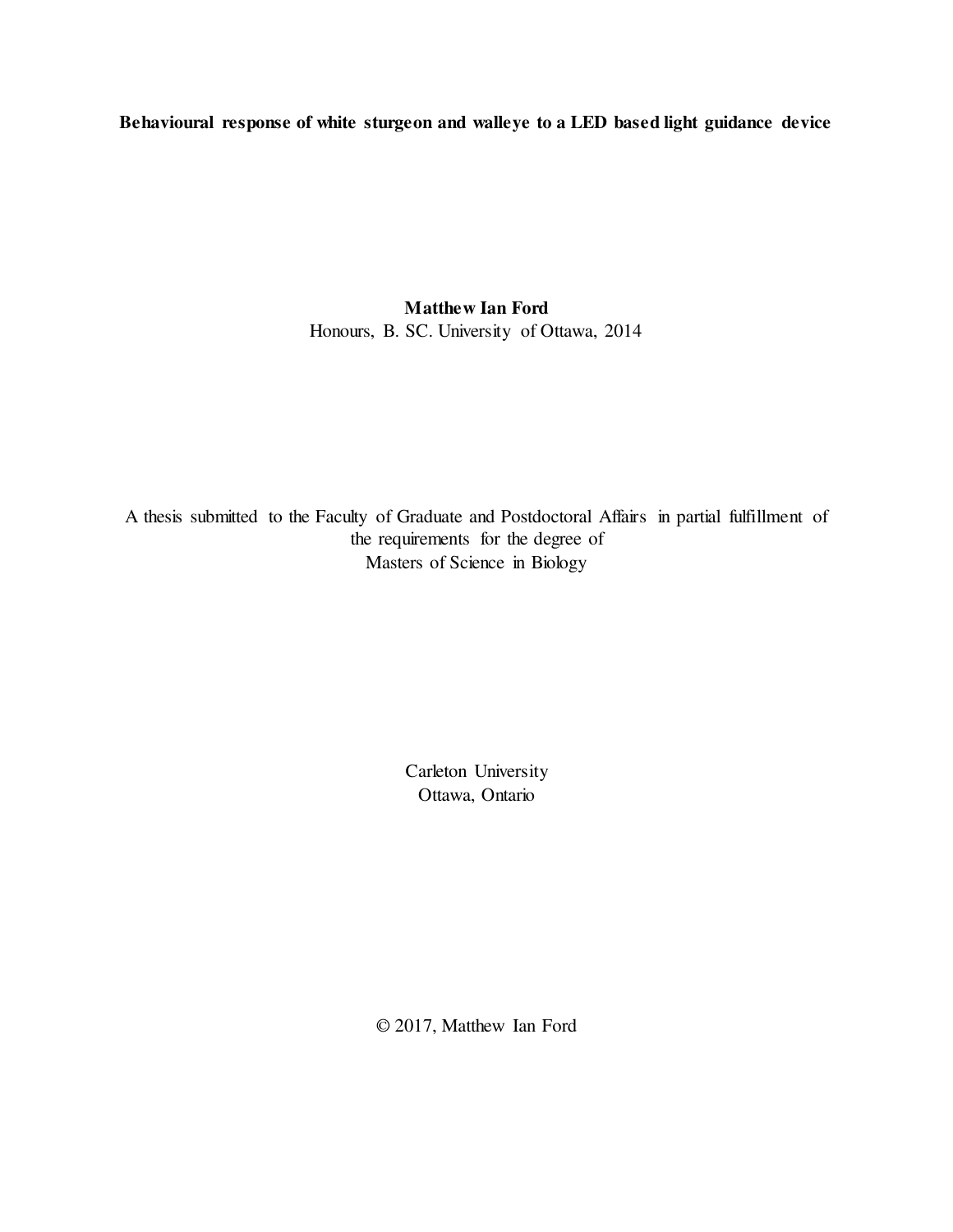## Dedication

 I dedicate this thesis to everyone who has had an effect on my life. I would not be here if it were not for every little piece that everyone played. I especially want to thank my mother for always being the most supportive and helpful person anyone could ever ask for. To my entire family for always being there and giving me the best support system around to make it through any challenge, and to centre me when it is necessary. I want to thank all of my friends for helping me through the worst of times and giving me even better ones to remember forever. I want to thank the whole Cooke lab and everyone who played a role in my research and anyone who was there in the lab to talk to when I needed to lift my head from my computer, and maybe some times when I did not. I want to thank Steve and ATET-Tech for giving me this opportunity to experience and learn so much about the animals I love. Finally, I want to thank my girlfriend Kayla who has been a significant part of my life since we met and whom I want to continue being able to rely on and have the best conversations ever with for the rest of my life.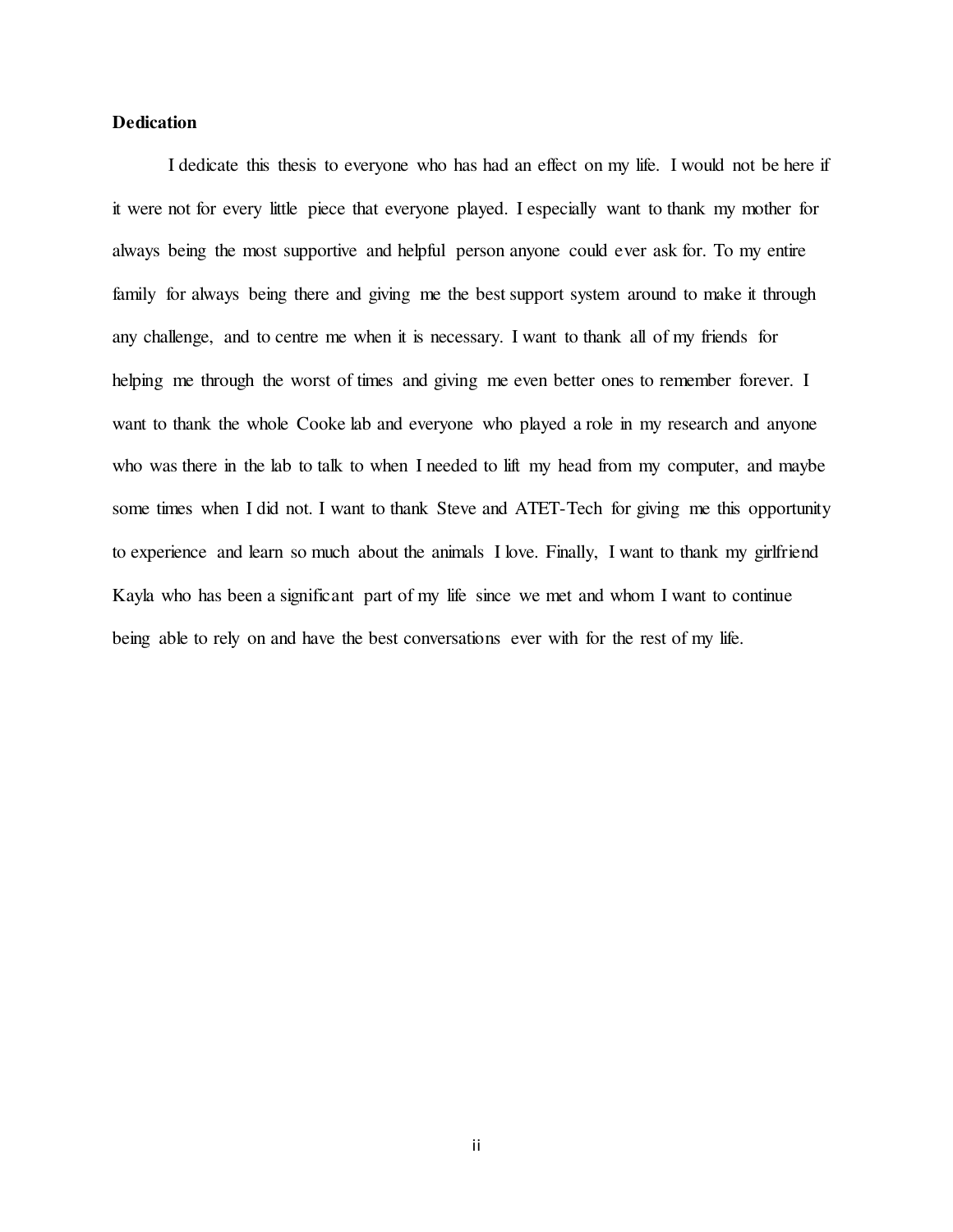## Abstract

 With increasing water usages, water management is creating a growing need to protect fish. Behavioural guidance is used to reduce damage to fish from waterway infrastructure. A light guidance device designed by ATET-Tech, inc. was tested using both white sturgeon and walleye. White sturgeon were attracted to green light more than blue and red during the day. At night, white sturgeon were attracted to all lights. A louver-LGD system was tested using green light strobing at 20Hz to attract fish and red light strobing at 1Hz to deter fish. The louver was consistently effective at guiding white sturgeon toward the bypass with green light enhancing night bypass rates. Walleye were assed for their behavioural responses to green and orange light with either constant or 5Hz strobing light. Walleye avoided light significantly more compared the control. This thesis furthers understanding how fish react to light, potentially reducing entrainment and impingement.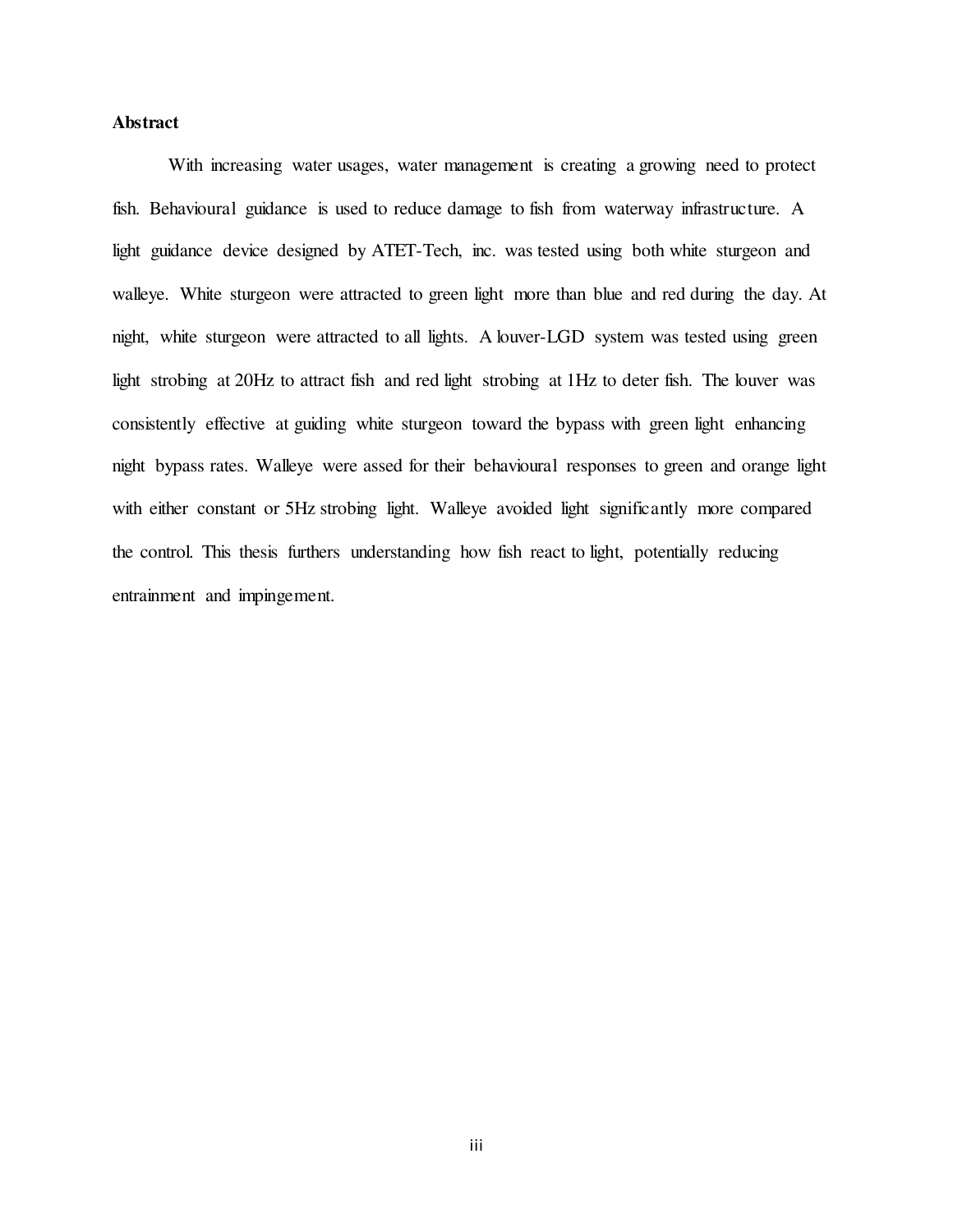## Acknowledgements

 I would like to thank my supervisor, Steve Cooke, for giving me the chance to study and learn everything I have and for providing guidance throughout the entire process. Thanks to all of the help I received with the research, especially from Chris Elvidge and co-authors for their exceptional help in producing this research. Thanks to Paul Patrick and Michael Sills of ATET-Tech for the opportunity to study using the LGD. I want to thank Dan Baker for the chance to work with white sturgeon at his lab in Vancouver Island University. I want to thank all of the staff at Vancouver Island University International Centre for Sturgeon Studies, especially Dave and Gord. I want to thank all of the staff at the White Lake Fish Culture Station for all of the help and time they gave me to work there. I want to thank Rob Lennox for his help in statistics so that I could help make sense of my convoluted methods. Lastly I would like to thank everyone who played a role in the production of this research, whether it be helping me set up a tank or learn how to use something new, I learned so much and I will never forget all the help that each and every person gave to me.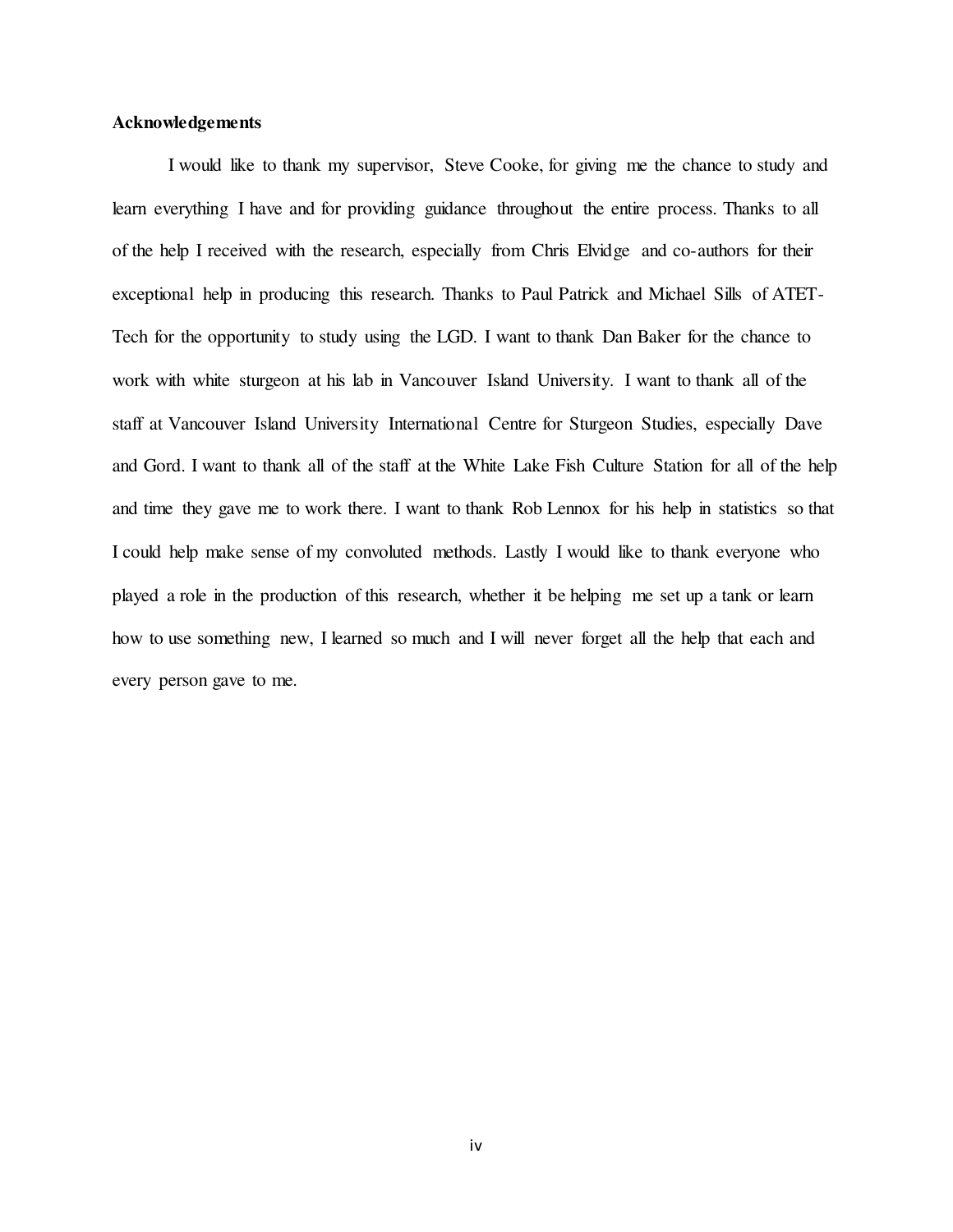#### Co-authorship

Chapter 2: Preferences of age-0 white sturgeon Acipenser transmontanus for different colours and strobe rates of LED lights may be exploited to improve behavioural guidance strategies. Matthew I. Ford, Chris K. Elvidge, Dan Baker, Thomas C. Pratt, Karen E. Smokorowski, Paul H. Patrick, Michael Sills, and Steven J. Cooke.

 This study is my own, but it could not have been done without the useful and informative guidance from Chris, Dan, Steve, Michael, and Paul. The idea was conceived by all of the coauthors and myself to create a synthesis for the background of light guidance. All writing and research was conducted by Ford. All of the co-authors played a significant role in the planning, editing, and feedback for this paper. This paper is currently still in review with a peer-reviewed journal.

Chapter 3: Evaluating a light-louver system for behavioural guidance of age-0 white sturgeon. Matthew I. Ford, Chris K. Elvidge, Dan Baker, Thomas C. Pratt, Karen E. Smokorowski, Paul H. Patrick, Michael Sills, and Steven J. Cooke.

 This study is my own, but it could not have been done without the useful and informative guidance from Chris, Dan, Steve, Michael, and Paul. The idea was conceived by all of the coauthors and myself to create a synthesis for the background of light guidance. All writing and research was conducted by Ford. All of the co-authors played a significant role in the planning, editing, and feedback for this paper. This paper is has been accepted by the River Research and Applications Journal.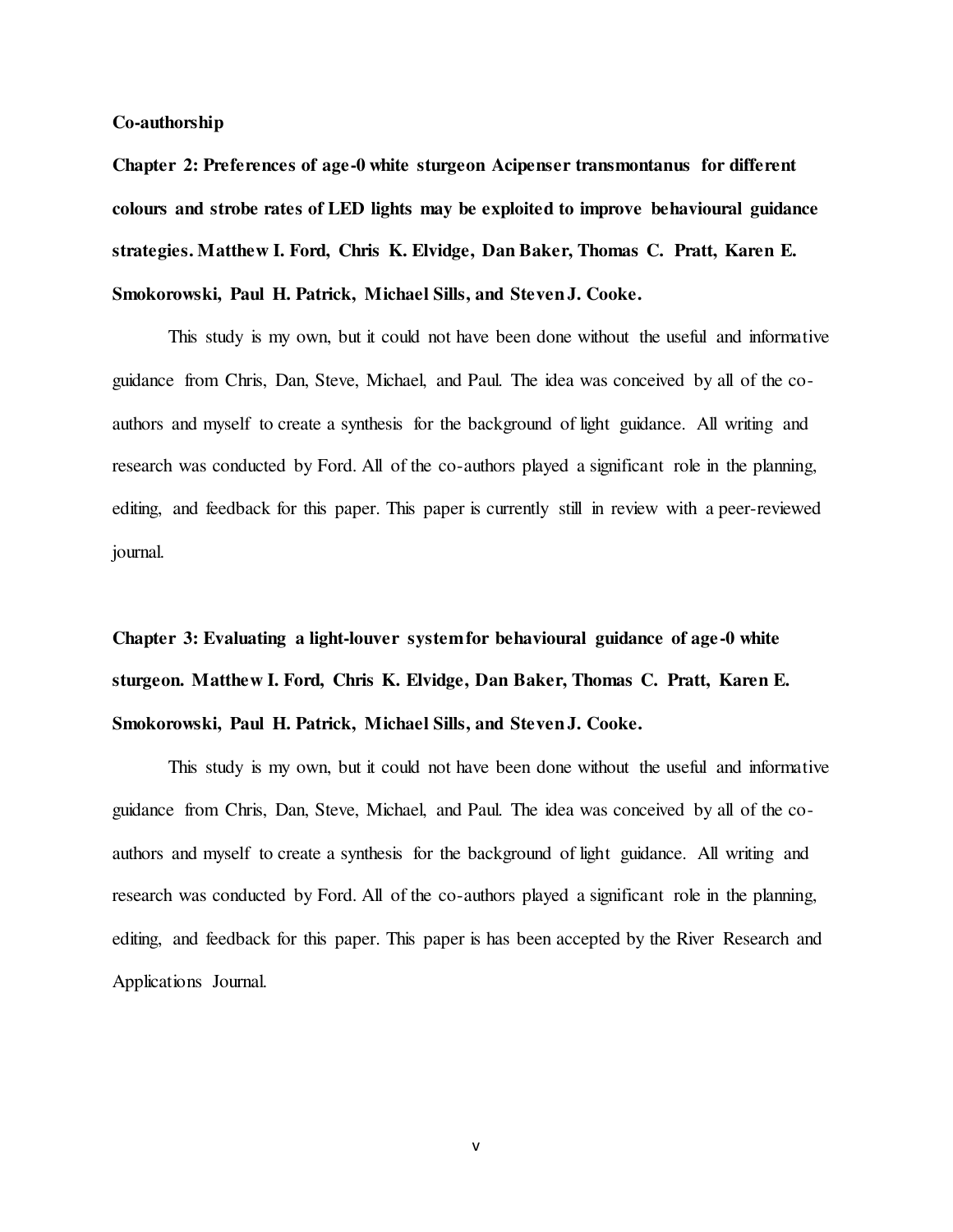Chapter 4: Behaviour of age 0+ and 2+ walleye when exposed to strobing or constant light of different colours emitted from an LED behavioural guidance device. Matthew I. Ford, Chris K. Elvidge, Paul H. Patrick, Michael Sills, and Steven J. Cooke.

 This study is my own, but it could not have been done without the useful and informative guidance from Chris, Dan, Steve, Michael, and Paul. The idea was conceived by all of the coauthors and myself to create a synthesis for the background of light guidance. All writing and research was conducted by Ford. All of the co-authors played a significant role in the planning, editing, and feedback for this paper. This paper currently being edited to make it ready for submission to a peer-reviewed journal.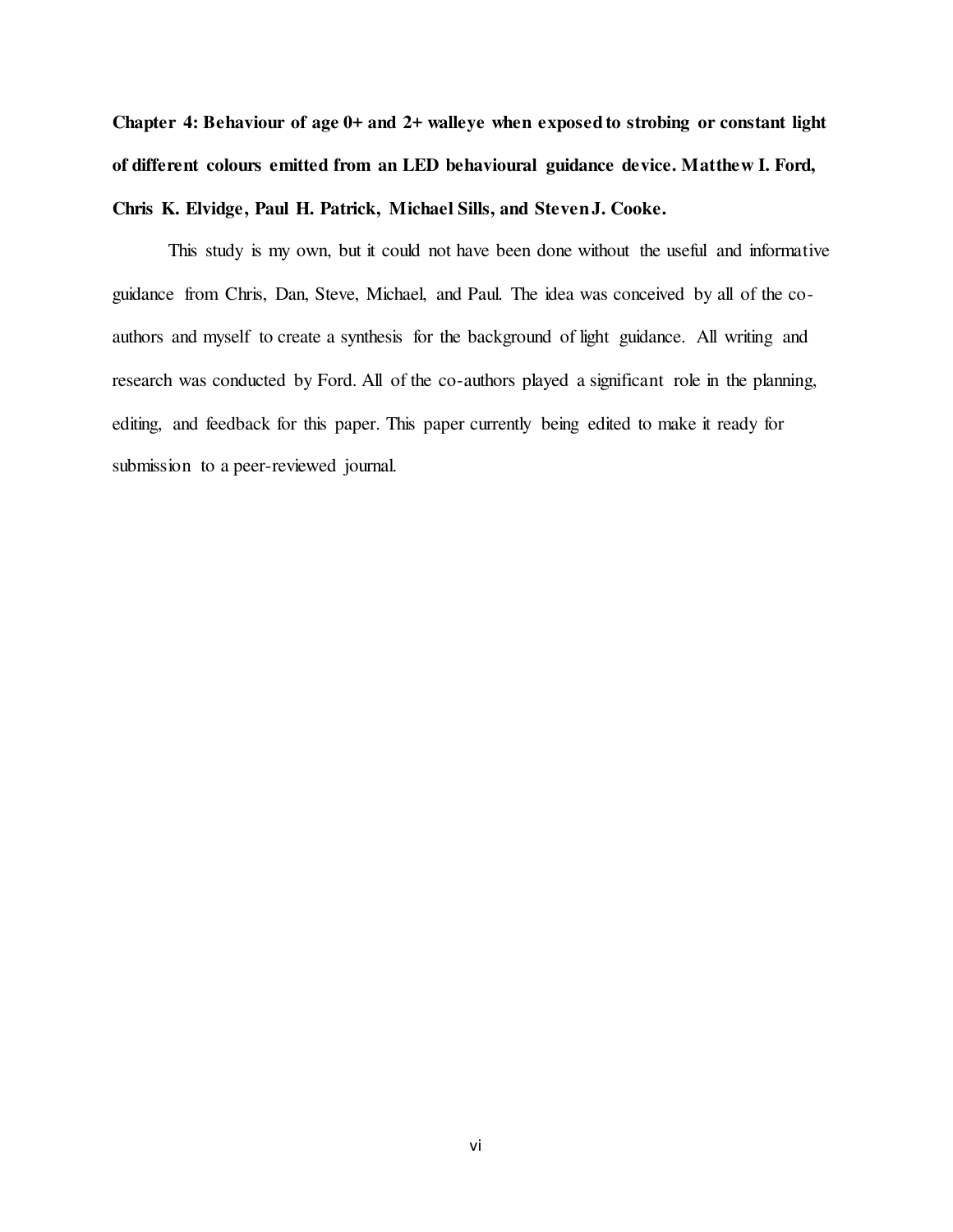## Table of Contents

| Chapter 2: Preferences of age-0 white sturgeon Acipenser transmontanus for different     |  |
|------------------------------------------------------------------------------------------|--|
| colours and strobe rates of LED lights may be exploited to improve behavioural guidance  |  |
|                                                                                          |  |
|                                                                                          |  |
|                                                                                          |  |
|                                                                                          |  |
|                                                                                          |  |
|                                                                                          |  |
|                                                                                          |  |
| Chapter 3: Evaluating a light-louver system for behavioural guidance of age-0 white      |  |
|                                                                                          |  |
|                                                                                          |  |
|                                                                                          |  |
|                                                                                          |  |
|                                                                                          |  |
|                                                                                          |  |
|                                                                                          |  |
|                                                                                          |  |
| Chapter 4: Behaviour of age 0+ and 2+ walleye when exposed to strobing or constant light |  |
| of different colours emitted from an LED behavioural guidance device41                   |  |
|                                                                                          |  |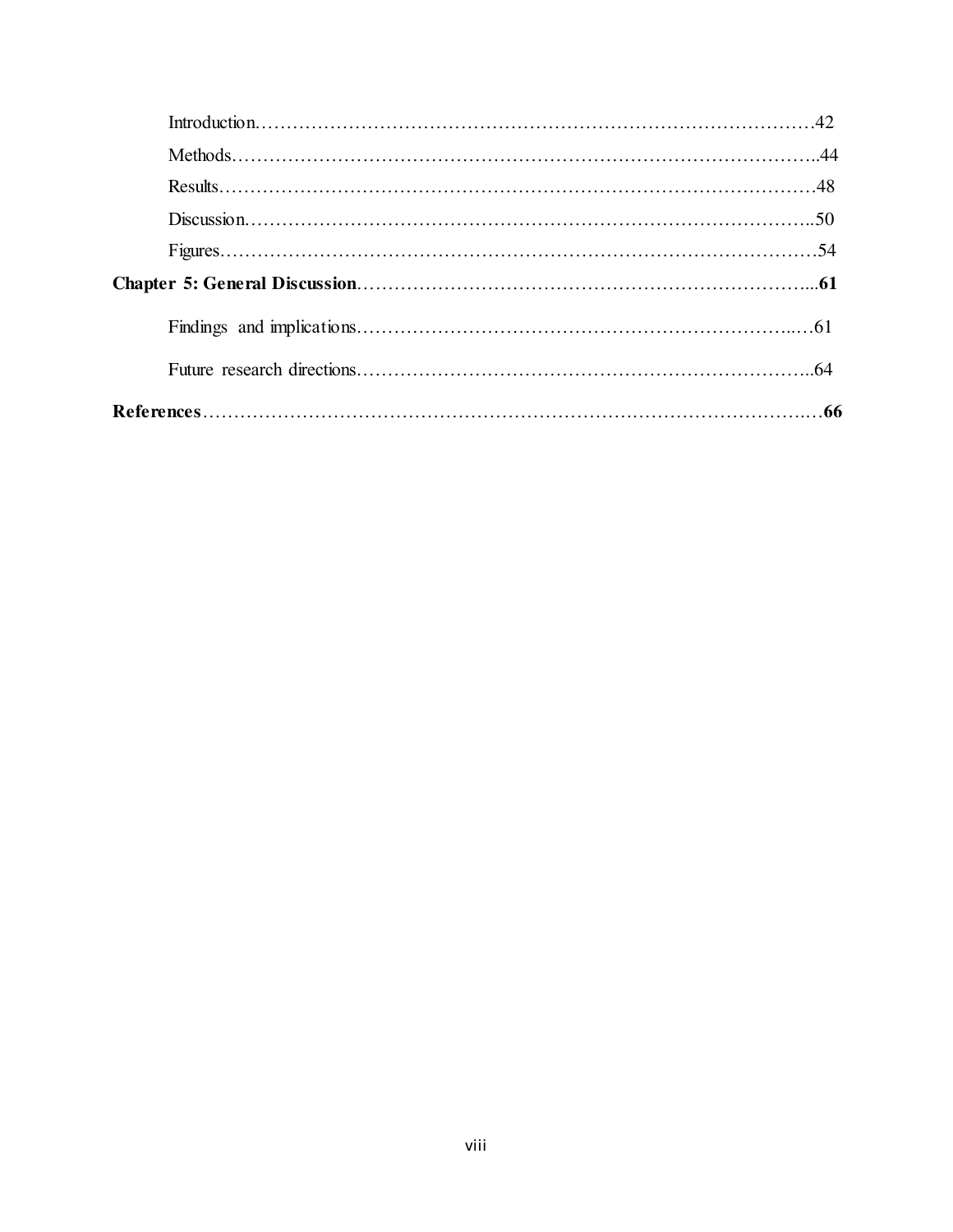# List of Tables

Table 3-1. Sample sizes, summary results and odds of downstream movement patterns demonstrated by age-0 white sturgeon (Acipenser transmontanus) exposed to different LGD and louver array parameters.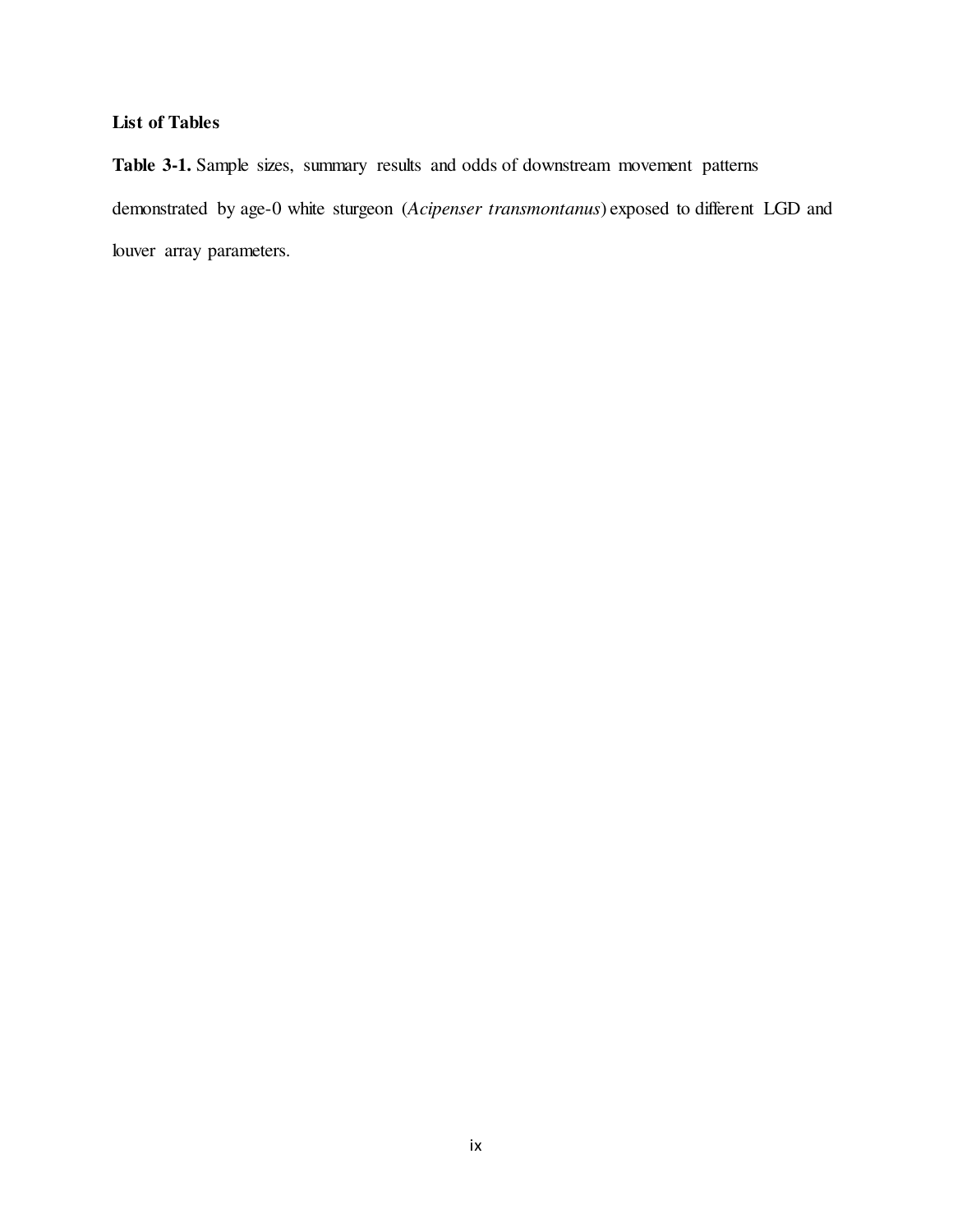### List of Figures

Figure 2-1. Schematic diagram of the y-maze used to detect preferences for specific colour and strobe rate combinations in age-0 white sturgeon (Acipenser transmontanus).

Figure 2-2. (A) Proportion of age-0 white sturgeon (*Acipenser transmontanus*) that approached the light device and (B) latency to approach under light conditions in a y-maze test. Bar colours indicate colour of light; control treatment had the LGD present but turned off.

Figure 2-3. (A) Proportion of age-0 white sturgeon (*Acipenser transmontanus*) that approached the light device and (B) latency to approach under dark conditions in a y-maze test. Bar colours indicate colour of light; control treatment had the LGD present but turned off.

Figure 3-1. Schematic diagram of the raceway used to test the effectiveness of the integrated light-louver array on downstream passage of juvenile white sturgeon (Acipenser transmontanus). Louver slats could be removed entirely or spaced at 5 cm, 10 cm, or 20 cm. Distance between the LGD and the sturgeon insertion point is 200 cm.

Figure 3-2. Light intensity (lux) of the colors used at distance intervals (10 cm, 25 cm, 50 cm, 100 cm, 150 cm) under dark (open circles, dotted lines) and light (closed circles, solid lines) conditions.

**Figure 3-3.** Overall proportions  $(\pm SE)$  of juvenile white sturgeon (*Acipenser transmontanus*) that (a) travelled downstream, and (b) used the bypass. For the sturgeon that moved downstream, (c) mean  $(\pm S$ E) latency to use the bypass and (d) the actual proportion that used the bypass with different louver configurations under both light (open bars) and dark (grey bars) conditions in the absence of illumination from the LGD.

Figure 3-4. Proportion  $(\pm S$ E) of juvenile white sturgeon (*Acipenser transmontanus*) that moved downstream and that used the bypass  $(a, b)$  and their mean latency  $(\pm SE)$  to passage  $(c, d)$  with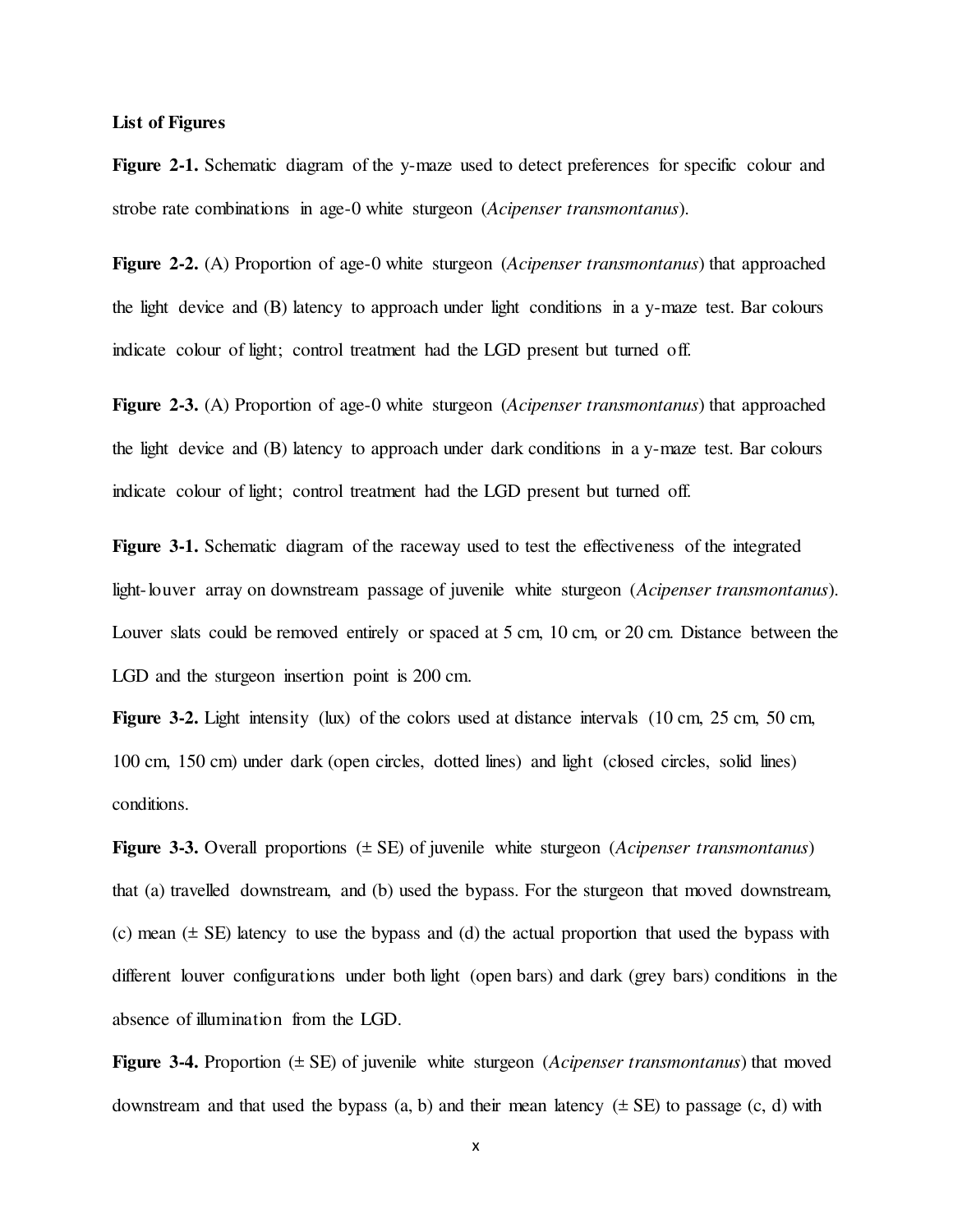different louver configurations under light and dark conditions. Grey bars: LGD control; red bars: red light strobing at 1 Hz; green bars: green light strobing at 20 Hz.

Figure 4-1. Tank setup with physical design and showing zone overlay used for analysis. Fiberglass tank measuring 2Mx2M with rounded corners and water 40 cm deep (volume about 1600L). Light zones correspond to dark and light areas ranging from darkest (3-) to brightest (3+). Dark zones were scored as 1- (1.0-1.7 Lux), 2- (2.1-3.0 Lux), and 3- (3.0-3.8 Lux). Light zones were scored as 1+ (125.8-405 Lux green, 192-691 Lux orange), 2+ (22-145 Lux green, 30- 356 Lux orange), and 3+ (681-9300 Lux green, 1798-20900 Lux orange).

**Figure 4-2.** Boxplot showing the average distance that naive age  $2+$  walleye (N=242) were away from the LGD over a 300 second trial for each treatment. Only fish that entered the light beam were measured for distance (N=91 did not enter light). Distance is measured as a percentage of distance from the LGD with "0" being touching the light box and "100" being the furthest possible distance from LGD. Legend: Strobing = 5Hz.

**Figure 4-3.** Boxplot showing the average light time of each naive age  $2+$  walleye (N=242) over a 300 second trial for each treatment and diel period. Light time was measured using the amount of time spent in each light zone combined to create a scale of how the arena was used. Equation was set to  $(3*seconds spent in zone 3+) + (2*seconds spent in zone 2+) + (1*seconds spent in$ zone  $1+) +(-1)$ \*seconds spent in zone  $1-) +(-2)$ \*seconds spent in zone  $2-) +(-3)$ \*seconds spent in zone 3-) creating an overall score of proportion for time spent in light zones. Legend: Legend: Strobing  $=$  5Hz.

**Figure 4-4.** Boxplot showing the average distance to LGD that naive age  $2+$  walleye (N=151) came within over a 300 second trial for each treatment and diel period. Only fish that entered the light beam were measured for distance (N=91 did not enter light). Distance is measured as a

xi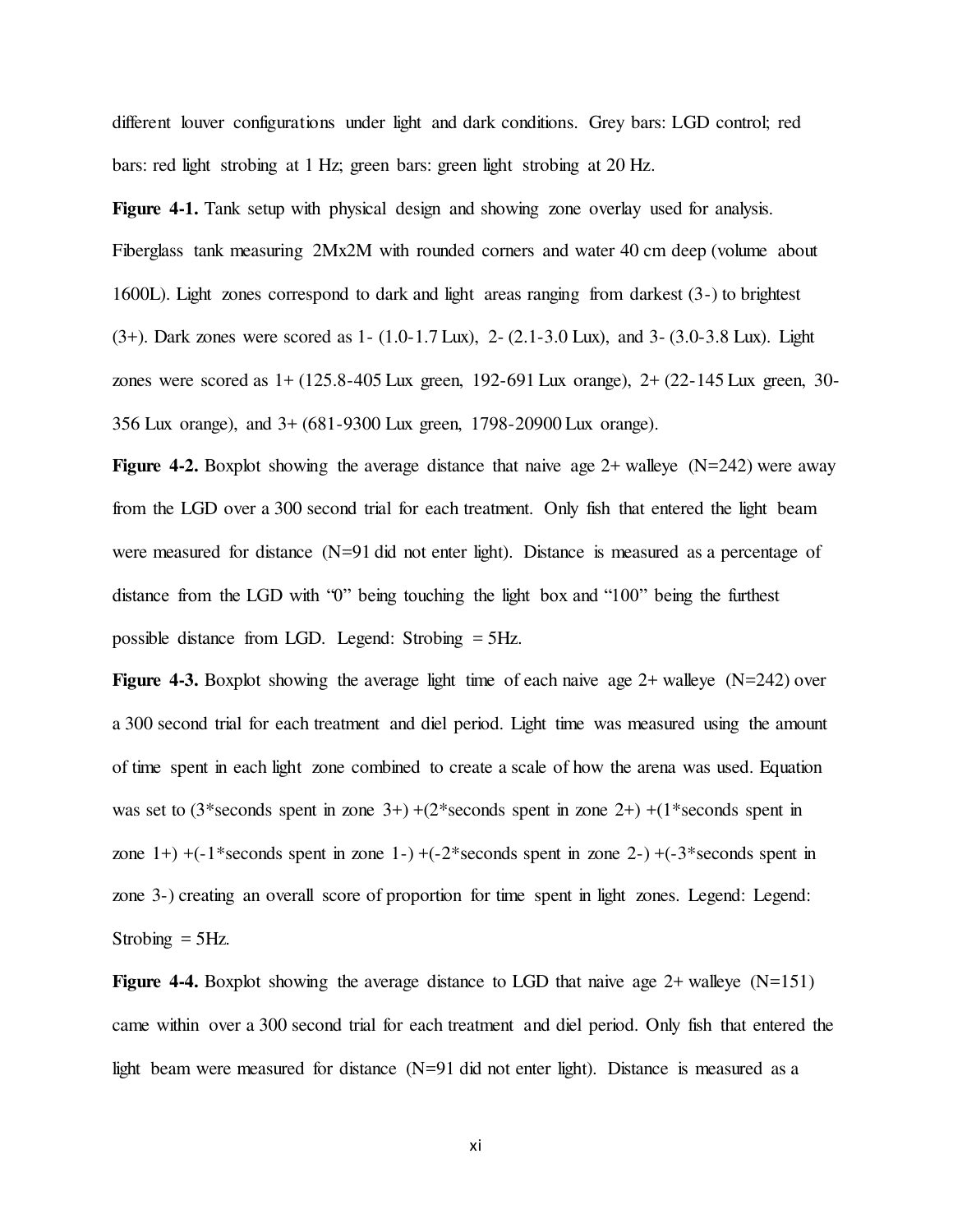percentage of distance from the LGD with "0" being touching the light box and "100" being the furthest possible distance from LGD. Legend: Strobing = 5Hz.

**Figure 4-5.** Boxplot showing the average light time of each naive age  $2+$  walleye (N=242) over a 300 second trial for each treatment and diel period. Light time was measured using the amount of time spent in each light zone combined to create a scale of how the arena was used. Equation was set to  $(3*seconds spent in zone 3+) + (2*seconds spent in zone 2+) + (1*seconds spent in$ zone  $1+$ ) +(-1\*seconds spent in zone  $1-$ ) +(-2\*seconds spent in zone  $2-$ ) +(-3\*seconds spent in zone 3-) creating an overall score of proportion for time spent in light zones. Legend: Legend: Strobing  $=$  5Hz.

**Figure 4-6.** Boxplot showing the average distance away from the LGD of naive age  $2+(N=250)$ and 0+ walleye (N=250) over a 60 second trial for each treatment and diel period. Averaging the total light time for each fish with both age  $0+$  and  $2+$  walleye combined (N=500). Distance is measured as a percentage of distance from the LGD with "0" being touching the light box and "100" being the furthest possible distance from LGD. Legend: Strobing  $=$  5Hz.

**Figure 4-7.** Boxplot showing the average light time of naive age  $2 + (N=250)$  and  $0+$  walleye (N=250) over a 60 second trial for each treatment and diel period. Averaging the total light time for each fish with both age  $0+$  and  $2+$  walleye combined (N=500). Light time was measured using the amount of time spent in each light zone combined to create a scale of how the arena was used. Equation was set to  $(3*seconds)$  spent in zone 3+) + $(2*seconds)$  spent in zone 2+)  $+(1*seconds spent in zone 1+) + (-1*seconds spent in zone 1-) + (-2*seconds spent in zone 2-) + (-1*seconds spent in zone 1+)$ 3\*seconds spent in zone 3-) creating an overall score of proportion for time spent in light zones. Legend:  $0 = 0$ + walleye,  $2 = 2$ + walleye,  $D = Day$ ,  $N = Night$ ,  $C = Control$ ,  $G = Green$ ,  $O =$ Orange,  $N =$  Constant light,  $S =$  Strobing (5Hz).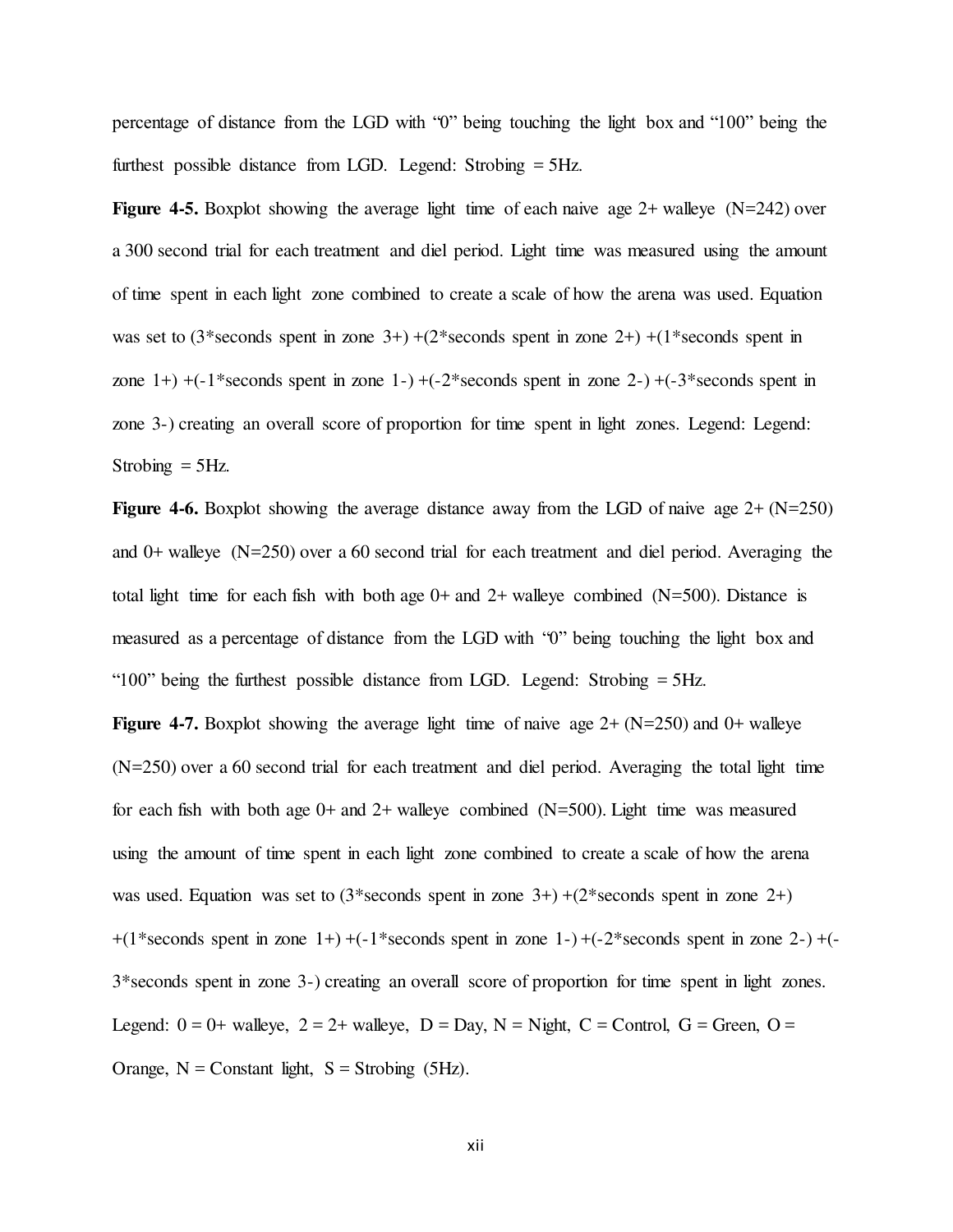#### Chapter 1: Introduction

 Hydropower and other water infrastructure have played a large role in human development with an increased need for water (Barnthouse 2013, Dudgeon et al. 2006). With increased demand for water and more manipulation to natural waterways there are greater risks for fish and other freshwater organisms subjected to the dangers of waterway management (Barnthouse 2013, EPRI 2012). Migratory species are especially susceptible to the dangers of waterway development as their movement exposes them to multiple waterway infrastructures (Baxter 1977, Scruton et al. 2008). The risk for entrainment (to be displaced by being sucked into water intakes or turbines) and impingement (to be pulled against a structure through flow) is dangerous for any fish coming into contact with hazardous infrastructure leading to a need for ways to help fish avoid danger (Schilt 2006, Poletto *et al.* 2014b). Barriers can be used to block or deter fish from moving towards hazardous structures (Hocutt 1981, EPRI 2001). Both physical barriers (EPRI 1998) and non-physical barriers (Noatch and Suski 2012) can be used to behaviourally guide fish away from the hazards of waterway development and reduce possible damage to populations at risk (Schilt 2006).

 Behavioural guidance is a way to guide fish using stimuli to elicit a behavioural response (Noatch and Suski 2012). Behavioural guidance techniques usually fall into one of two categories, physical and non-physical barriers. For fish, physical barriers aim to physically block passage into an undesirable location. Objects such as screens (Gale et al. 2008), bar racks (Russon et al. 2010), and louvers (Amaral 2003) (louvers are a series of vertical slats angled to deflect oncoming matter and organisms), though louvers can be considered non-physical as well through modification of flow regimes] block fish from entering waterway infrastructure such as intake pipes and turbines. Physical barriers have some drawbacks since they require regular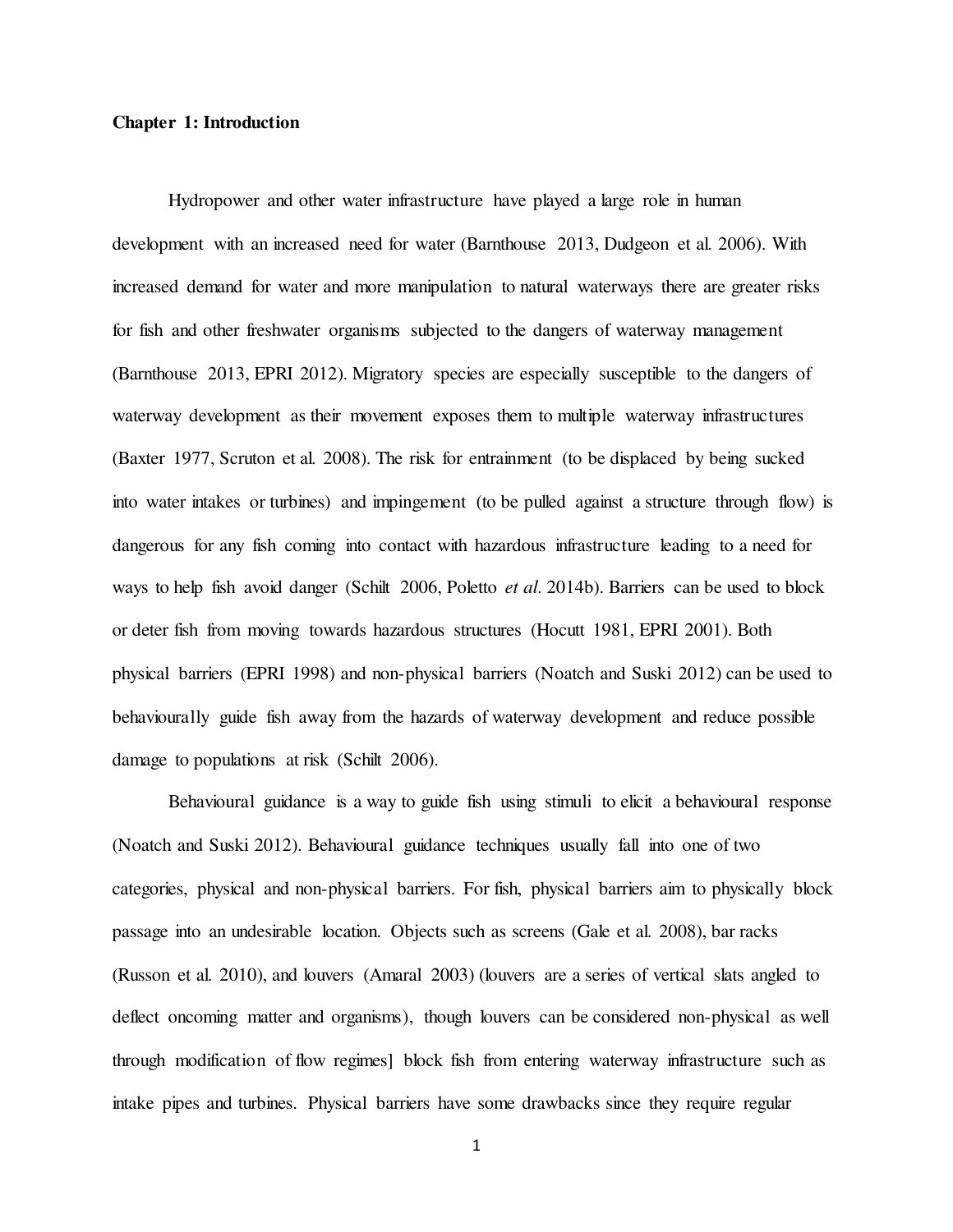cleaning to remove debris (Poletto et al. 2014a) and can also allow smaller fish through depending on the size of the space between bars (Coutant and Whitney, 2000). Non-physical barriers target a specific stimuli that the fish may be sensitive to leading to a behavioural response (Noatch and Suski 2012). Drawbacks of non-physical barriers are that reactions to the stimuli are species-specific and not always uniform throughout the species (Schilt 2006), day (Amaral et al. 2001), season (Hocutt 1981), or age of the fish (Fore 1969). Light is one form of non-physical barriers that has been tested for decades and has new possibilities with advancements in current light technology.

 Light has been used as a behavioural guidance technique for fish since the 1950's (Brett and MacKinnon 1953). Light aims to target the visual physiology of the fish species it is trying to guide (Noatch and Suski 2012). The light reacts with the photoreceptors (rods and cones) in the eye which are stimulated to send messages to the brain through the optic nerve (Stevens et al. 2011). The reaction of fish to light is based on the response of the rods and cones to the light. Rods and cones are stimulated differently depending on the intensity (rods) and sensitivity to specific wavelengths (cones) of light (Bond 1996). Rods are sensitive to light levels and are typically associated with greyscale of dark to light, though they can have colour sensitivities as well (Bond 1996). Cones absorb a specific wavelength in the visual spectrum and are stimulated (Stevens et al. 2011). There are different cones for specific colour sensitivities and even combinations of cones to combine sensitivities of two separate colours or increase the absorption of a single colour (Stevens et al. 2011). Within populations, there is variation in rod-cone ratios and small ranges of sensitivity to wavelength absorbances, which can be seen in white sturgeon (Sillman et al. 1990). The retinal composition of rods and cones plays a factor into how the fish will react to light (Bond 1996). There is very little, if any, research to determine how fish react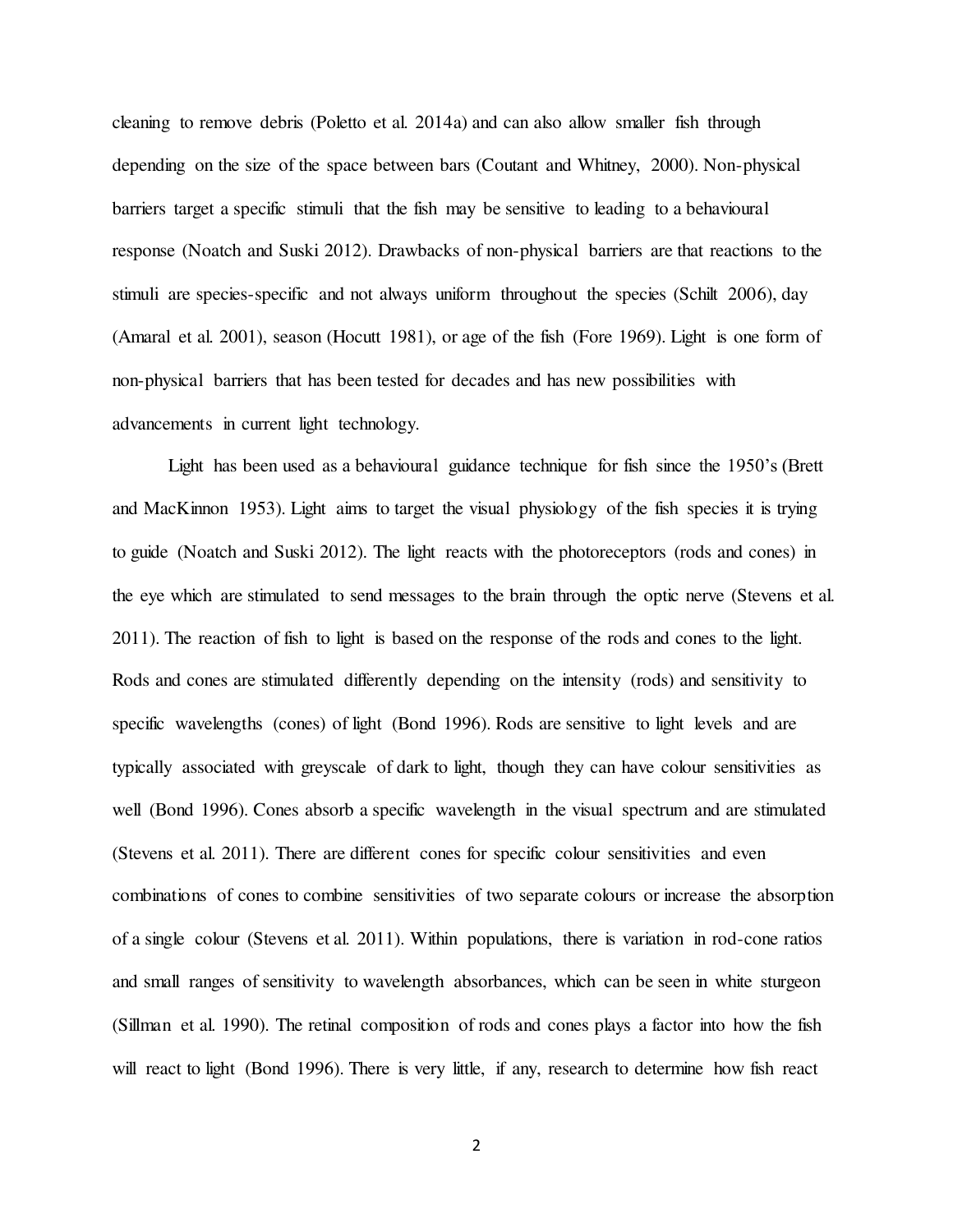based on the sensitivity of the rods and cones though there may be a link with other behavioural aspects (eg. foraging or predator avoidance). Strobing is another type of light guidance that typically deters fish using pulses of light (Baker 2008). Flicker fusion frequency (FFF) is an aspect of vision related to strobing where the light stimulates the photoreceptors for a certain period of time before they reset to take in more light (Ali and Klyne 1985). If light is coming in at a rate above the FFF, then it will appear as a constant light to the individual (Ali and Klyne 1985). The visual physiology of the fish plays a role in how effective behavioural guidance with light will be.

 Light is used as a behavioural guidance tool that has been applied in many ways to either attract or repel fish. Light has been used to help guide fish away from places like hydropower turbines and water intake pipes (Schilt 2006). This research began in the 1950's (Fields et al. 1955) with lab work to determine how fish reacted to overhead lights, usually in combination with some type of physical barrier. Early research used incandescent bulbs to shine light in the water and determine the reaction of the fish (Brett and MacKinnon 1953, Field et al. 1954, Fields et al 1955). Many of the first studies done using light guidance were tested on salmonids (Noatch and Suski 2012). Early incandescent typically elicited an avoidance response in fish. Later mercury vapor bulbs were developed which could use colour. Mercury vapor bulbs were beneficial because, with the use of colour, they could attract fish. This attraction could help guide fish towards bypasses instead as an alternative to fish reacting to bright lights as deterrents. Mercury vapor bulbs had some drawbacks in high energy requirements and large heat outputs requiring large heat syncs. Mercury bulbs also are large enough to make creating waterproof housing difficult. Strobing lights were the next development, which began to be used heavily in the 1980's. Strobing lights typically elicited avoidance responses in fish in most tests but were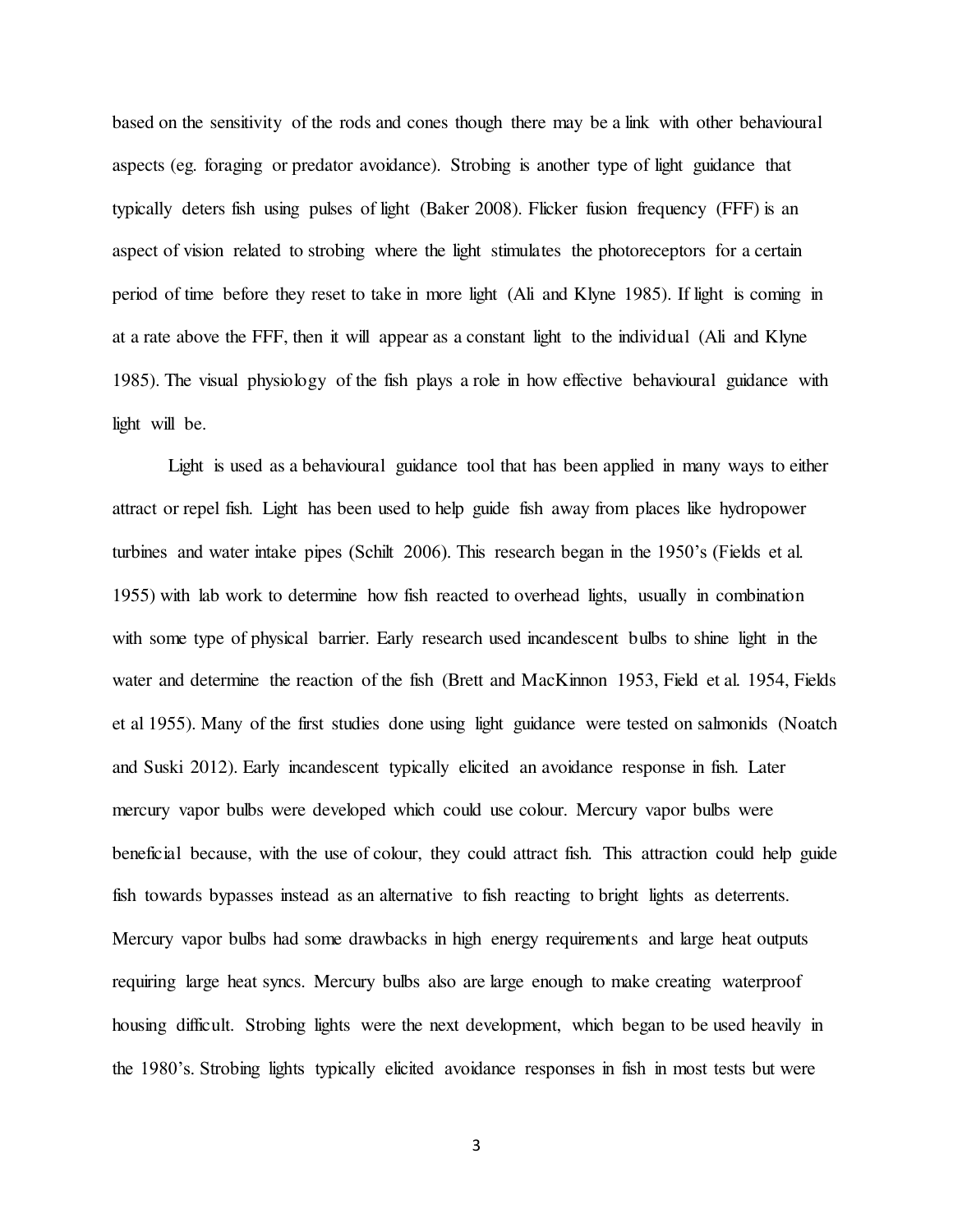still inconclusive in some studies (Noatch and Suski 2012). Incandescent, mercury vapor, and strobe lights all had flaws and benefits. Each of them had situations where they did not work and others where they did work. Species-specific reactions to each differed and there was no one light that worked in every situation. Light guidance has been difficult since every environment is different, making it very difficult to replicate results and study setups. LED lights have the possibility to solve this problem since they are extremely flexible and have the ability to be programmed. LED lights are a form of solid state lighting that have the ability to change colours based on expression of different wavelengths (Chang et al. 2014). LED's are much smaller (often less than 10mm x 10mm, and can be very thin) and have less harmful side effects (no mercury and lower energy requirements) than other lighting options making them more appealing (Steigerwald et al. 2002). The programmability of LED's allows the light to change colours through combinations of blue, green, and red output (Steigerwald et al. 2002) and strobing rates instantly, combining the benefits of past light technology while removing some of the negatives. There are still situations in which light will not work (eg. very high turbidity in water), yet the LED provides the flexibility to create a unique solution for almost any given situation.

 This research utilizes a new LED based light guidance device (LGD). This LGD waterproof box that is about 12 inches wide by 4 inches tall and uses 162 LED modules. Since the LGD is waterproof and relatively small, is can be deployed in a vast amount of scenarios, even fixed to concrete walls. The LED lights used can change colour intensity (red: 560-1120 millicandels [mcd]; green: 1120-2240 mcd; blue: 280-560 mcd, each colour has a different base intensity) allowing for up to 16 million different colour combinations and can flash (maximum strobe rate of up to 40Hz). The LGD has the capacity to be programmed for scheduled computerized changes (scheduling can be defined by hour) or can be manually changed at any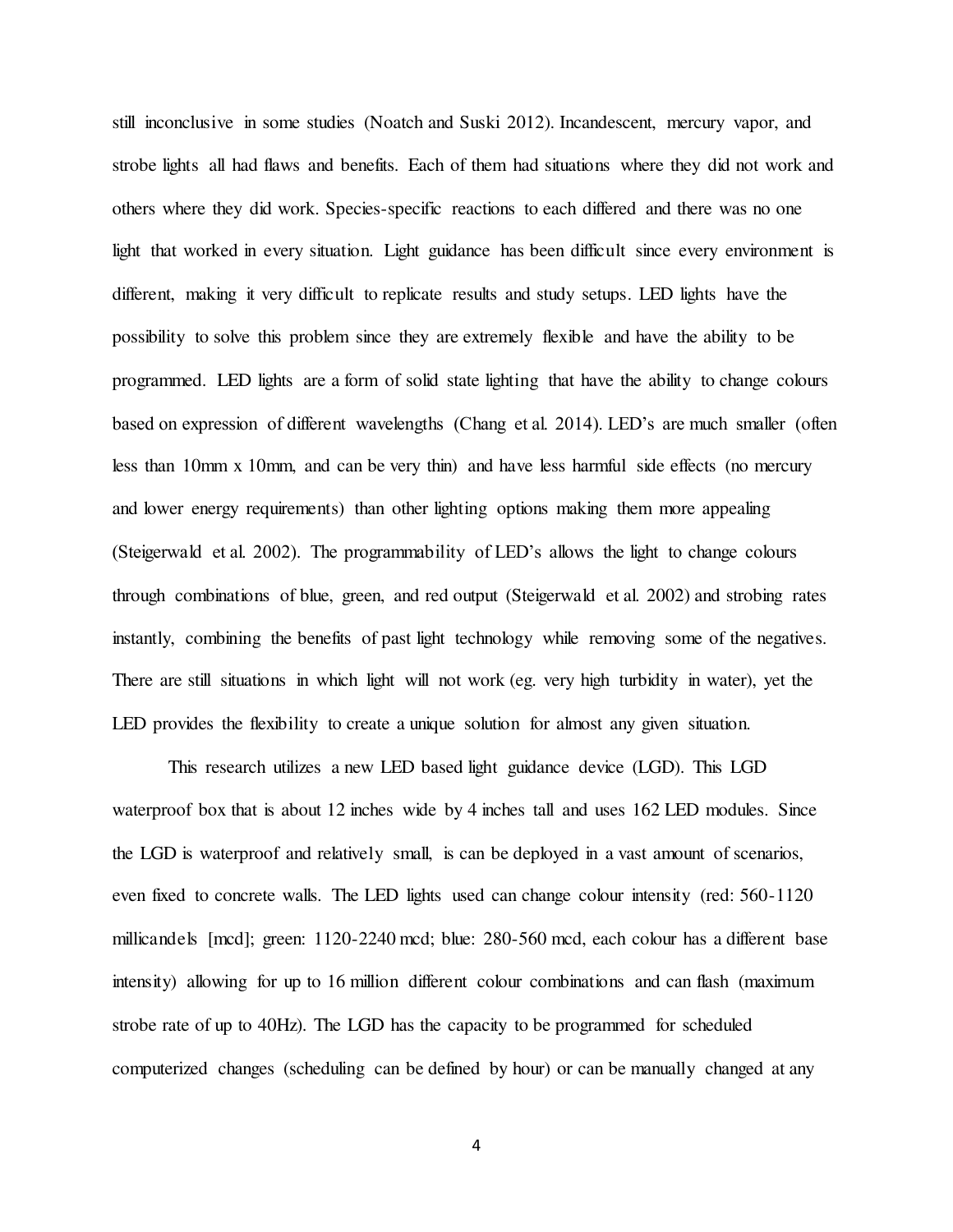moment. The LGD does not include UV wavelengths in it spectrum. This device has been previously tested by Sullivan et al. (2016) and was seen to repel largemouth bass for red, green, orange, and yellow colours strobing at rates of 2Hz, 5Hz, 10Hz, and a constant light emission. The ability to change colour and strobing frequency increases the potential for finding effective colour-strobe combinations that can effectively behaviourally guide different species.

#### Research objectives

 The objective of this research is to determine how white sturgeon and walleye behaviourally respond to different light stimuli. Based on previous research on both species, spectral sensitivities were identified in the photopigments. Using these specific sensitivities combined with different strobing rates, age  $0+$  (young of the year that have not lived a full year) white sturgeon along with age  $0+$  and  $2+$  (fish that have lived two years and are in their third year of life) walleye were tested for their reaction to the light. Since walleye and lake sturgeon (a relative of the white sturgeon that is closely related) can be found in the same water system, we will determine how they both behaviourally react to light stimuli. In chapter 2, I tested age 0+ white surgeon raised in a hatchery at Vancouver Island University to test their behavioural response to red, green, and blue light strobing at a rate of 20Hz, 1Hz, and constant light. This study gauged whether age 0+ white sturgeon were attracted, repelled, or indifferent to the different colour-strobing combinations. Chapter 3 furthered this research using the most attractive and least attractive settings and combined them with a louver. The most attractive setting attempted to guide fish towards a simulated bypass while a repulsion setting was used to scare fish away from the louver and simulated turbine entrance. Both of the settings were tested in combination with a reversed louver (a reversed louver angles the slats towards the flow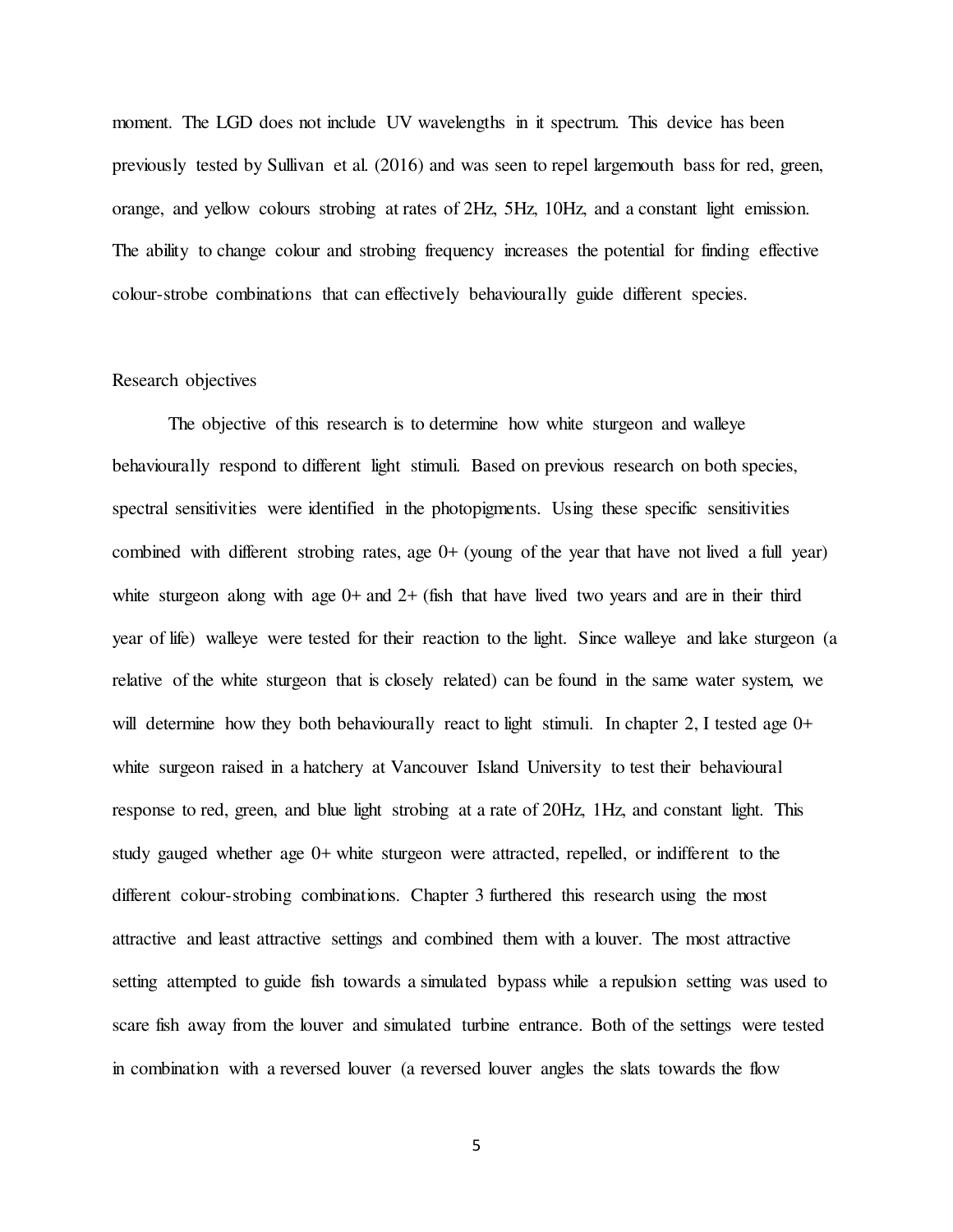instead of with the flow) to determine the effectiveness of an integrated louver-light guidance system. Chapter 4 assessed the behavioural response hatchery raised age 0+ and 2+ walleye to orange and green light with either a strobing rate of 5Hz or a constant light. Age 2+ walleye were tested for their behavioural response to the different settings while age 0+ and 2+ were tested for escapement rates from the light to determine if there was any ontogenetic differences between the age classes. This research could have implications for conservation since relatives of the white sturgeon and walleye can inhabit the same water system. Findings from this research could help protect multiple at risk species at once. Lastly, Chapter 5 combines all of the findings and the possible implications of this research and points out what I think are the next logical steps in the research.

Chapter 2: Preferences of age-0 white sturgeon Acipenser transmontanus for different colours and strobe rates of LED lights may be exploited to improve behavioural guidance strategies

## Abstract

Many populations of migratory fish species, including white sturgeon (Acipenser transmontanus Richardson), are threatened due to modification of riverine systems and may experience downstream displacement or mortality at water intake structures. Efforts to reduce the impacts of these structures are beginning to incorporate behavioural guidance, where the sensory capabilities of fishes are exploited to repel them from high-risk areas or attract them towards desirable paths. Artificial lighting has been tested before, but consisted of single-spectrum lights. Using a new programmable LED-based light guidance device (LGD), I exposed age-0 white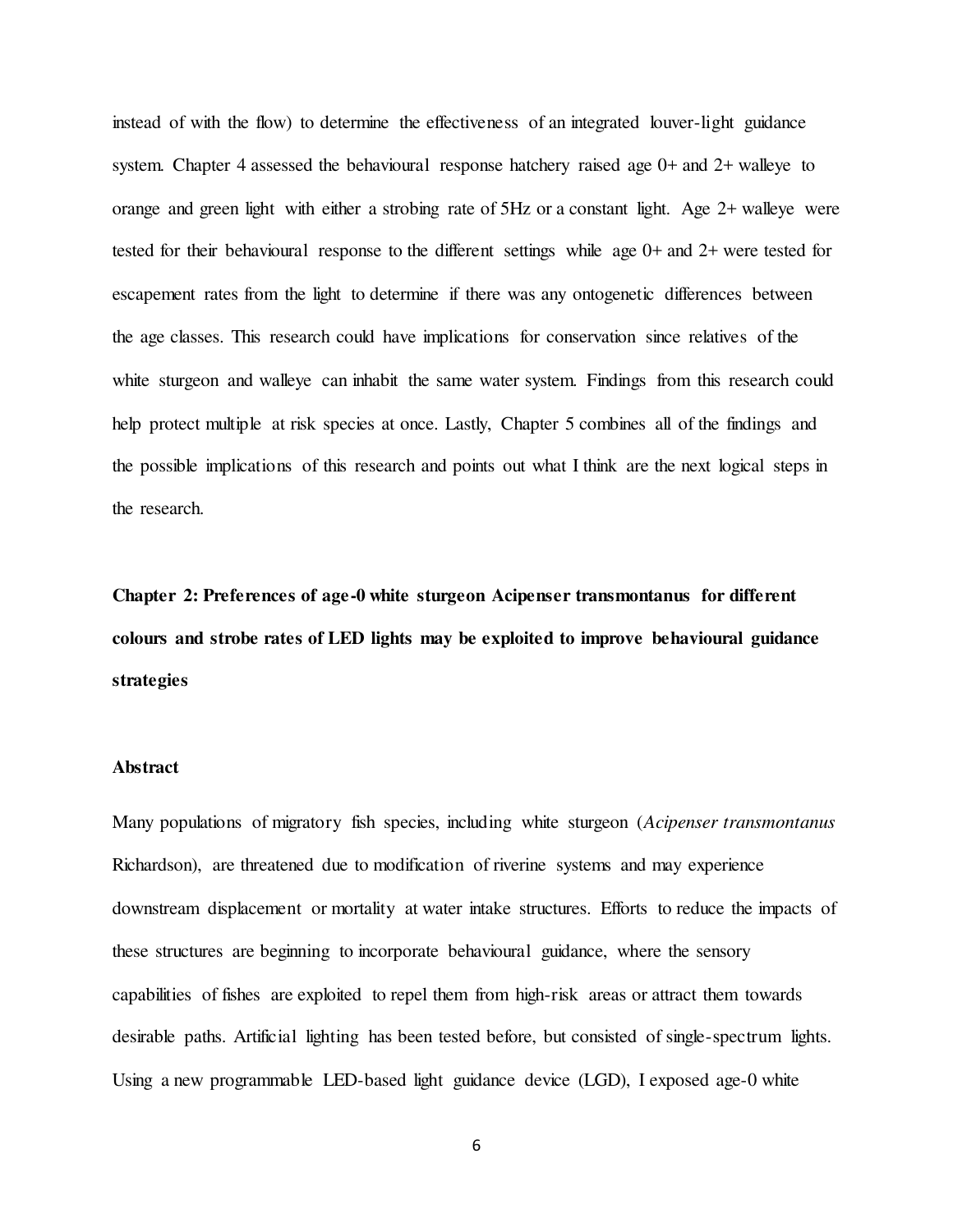sturgeon to light strobing at 1 Hz, 20 Hz, or constant illumination with colours (green, red, blue) matching the absorbance maxima of their retinal photopigments. The behavioural responses of the sturgeon were assessed using y-maze dichotomous choice tests under both day (light) and night (dark) conditions. Sturgeon demonstrated positive phototaxis under both day and night conditions, and approached the LGD more often when light was continuous or strobing at 20 Hz compared to strobing at 1 Hz. Green light elicited the greatest rates of attraction overall. The combination of strobing and colour may help to protect imperiled fish from waterway development and serve as an effective form of mitigation at hydropower facilities and other human infrastructure where fish may be entrained or impinged.

## **Introduction**

 Human modification of rivers through canalization, damming and water diversions has occurred for centuries and has had a number of negative consequences on aquatic life (Vörösmarty et al. 2010). Indeed, freshwater biodiversity is in decline (Dudgeon et al. 2006) and freshwater fish are among the most threatened group of organisms on the planet (Bruton 1995; Sala et al. 2000). The number of dams and water intake structures for irrigation, drinking water, and electricity production continues to rise in response to demand, not just in the developed world but increasingly in developing countries (Winemiller et al. 2016). For fishes (Rago 1984; Coutant 1999), dams and water intake structures create the risks of entrainment (downstream displacement through a water intake) and impingement (becoming trapped against barriers; Sager et al. 2000), both of which can have lethal outcomes.

The white sturgeon (*Acipenser transmontanus*) is a semi-anadromous fish species inhabiting rivers along the west coast of North America. Across their entire range, they are currently listed as Least Concern on the IUCN Red List; in Canada alone, there are four separate populations,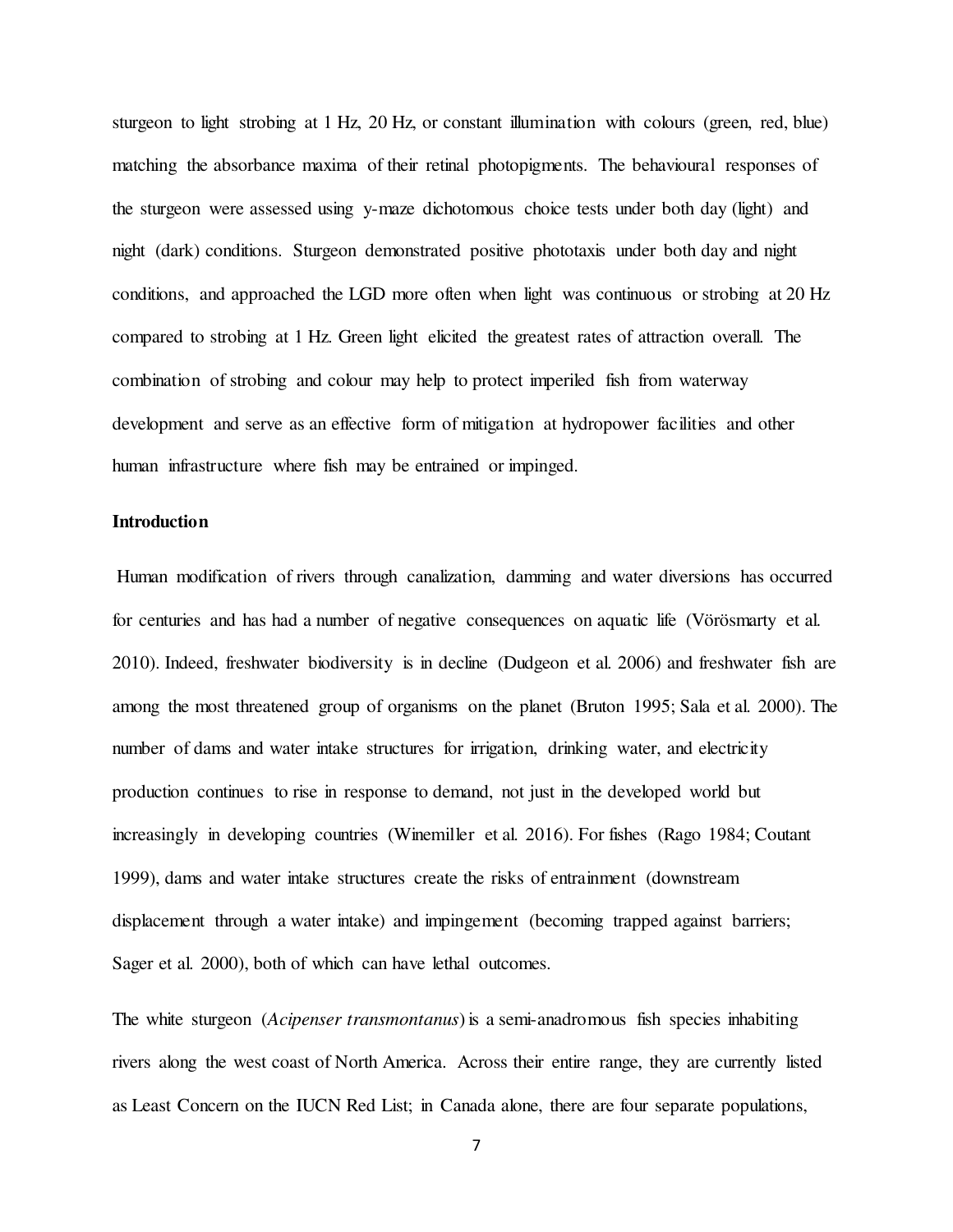three of which are considered endangered (upper Fraser River, upper Kootenay River, upper Columbia River) and the fourth considered threatened (lower Fraser River; COSEWIC 2015). Many anthropogenic factors, including fishing, have led to declines in white sturgeon populations (Birstein 1993; Birstein et al. 1997), but due to their migratory behaviour, river modifications have played a particularly significant role (Jager et al. 2001). White sturgeon may encounter multiple barriers and waterway modifications throughout their life history, potentially magnifying the risks of entrainment or impingement over time. As sturgeon do not reach maturity until they are 10+ years with females maturing later than males (Semakula & Larkin 1968), they are especially susceptible to population decline from even low levels of mortality above natural levels and any efforts to reduce mortality and guide fish away from danger (i.e., water intakes) would be of broad utility (Secor et al. 2002).

Extensive research has been done to reduce rates of entrainment and impingement at hydropower facilities and water intakes, including physical (e.g. bar racks and screens; Allen et al. 2012) and non-physical (e.g. electric current, lights, bioacoustics, bubble screens; Sager et al. 2000; Schilt 2007; Noatch & Suski 2012) barriers. Non-physical barriers target the sensory physiology of fishes to elicit a desired reaction and are used either alone or integrated with another guidance system (Coutant 2001). In practice, both methods have had equivocal success (Allen et al. 2012), but recently, the possibility of refining behavioural guidance techniques to achieve conservation and management targets for species of concern has received renewed attention. While artificial light has been used as a tool in behavioural guidance for many years (Haymes et al. 1984; Patrick et al. 1985; Noatch & Suski 2012), including with sturgeon (Kynard & Horgan 2001; Poletto et al. 2014b; Klimley et al. 2015), these attempts typically used mercury vapor bulbs that could only emit one spectral frequency and required substantial amounts of power. Advances in LED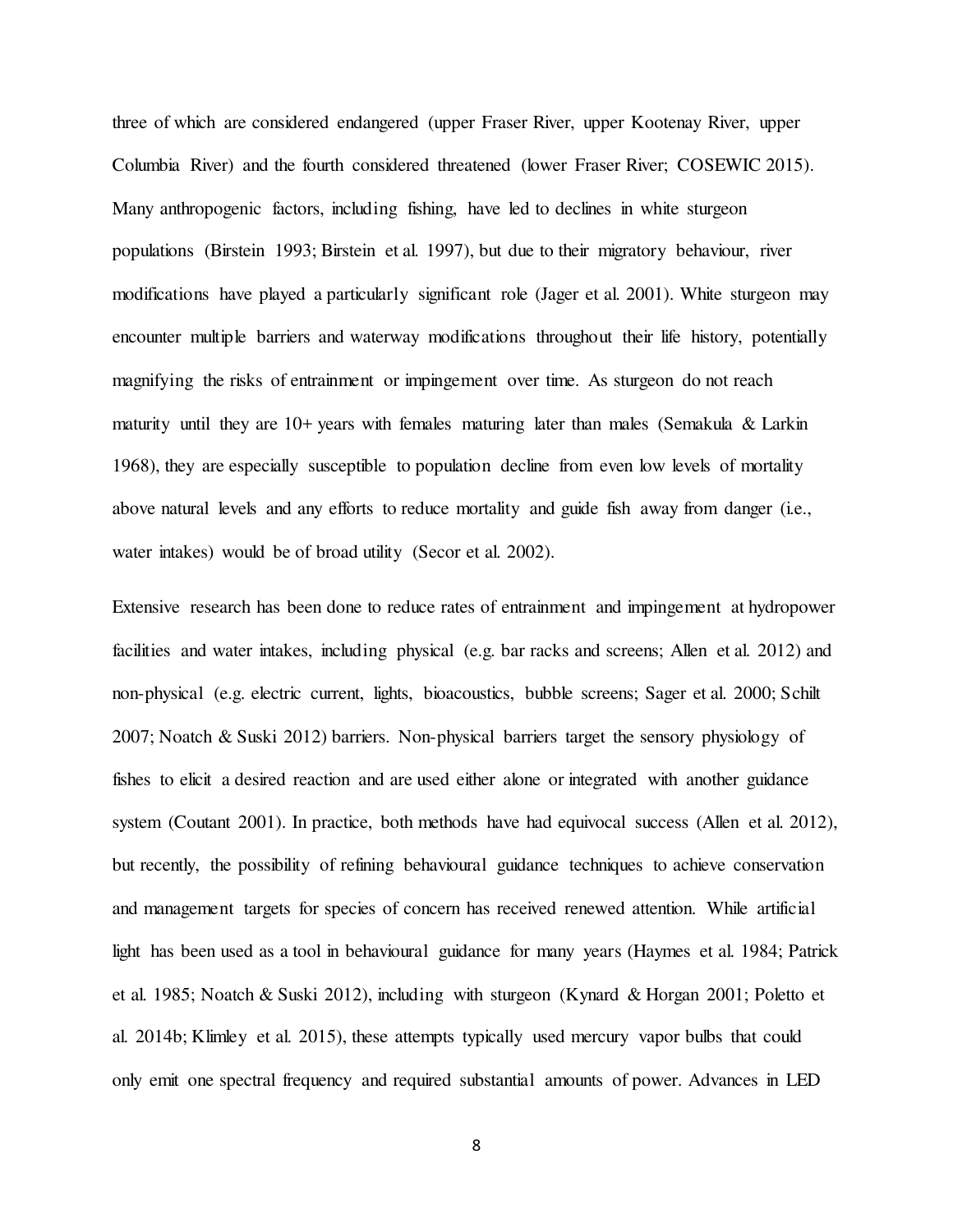technology have created lights that can vary in spectra and strobing frequency, programmed to target different species and situations (see Sullivan et al. 2016 for example with largemouth bass Micropterus salmoides Lacepède).

Evaluations of sturgeon retinal sensitivities have demonstrated large degrees of similarity between species, with retinal cells consisting of ~40% cones having maximal absorbances in the red, green, and blue spectra (Sillman et al. 2007). Sturgeon cone cells are most sensitive during the daytime (light conditions), while rod cells are more sensitive at night (low light conditions; Tosini et al. 2014), concurrent with peaks in the activity levels of the organism (Poletto et al. 2014a). Sturgeon are known to exhibit positive phototaxis to green light as larvae, while developing sensitivities to red and blue in later life stages (Loew & Sillman 1993). White sturgeon also have a specific rod cell sensitivity to green light (540nm; Sillman et al. 1995). In this study, I tested the effectiveness of a new, LED-based light guidance device (LGD) at achieving behavioural guidance in age-0 white sturgeon. To do so, I used dichotomous choice tests in a y-maze and measured the preferences of fish for the unilluminated control arm of the ymaze versus the arm illuminated with the LGD, producing red, green, or blue light at constant output, or strobing at frequencies of 1 Hz or 20 Hz. Based on published data, I predicted that age-0 white sturgeon would demonstrate the greatest responses to green light under dark conditions, with those responses being more consistent with attraction (positive phototaxis) than repulsion (negative phototaxis).

### Methods

Study site and species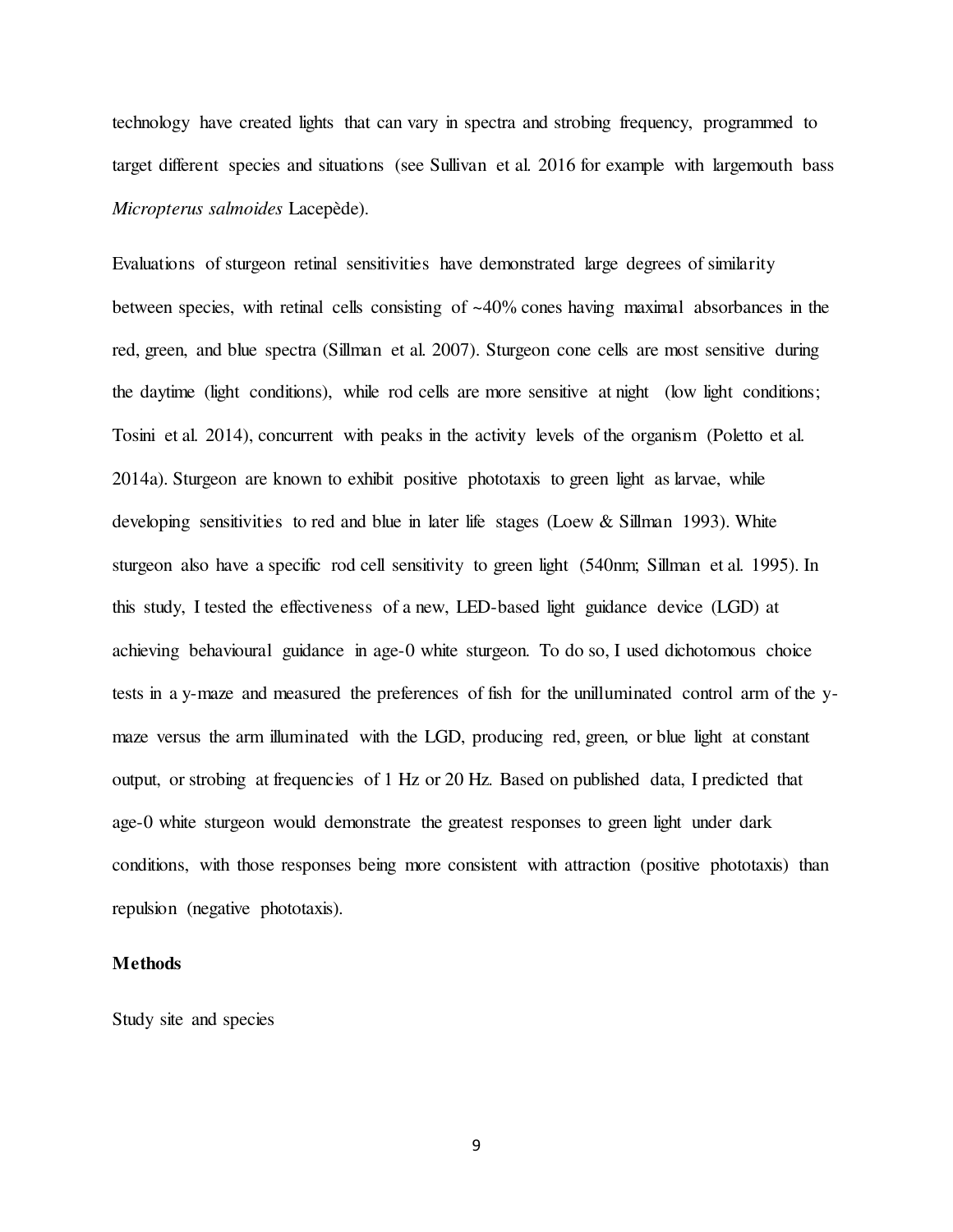I obtained age-0 ( $\sim$ 4 months old, 153  $\pm$  16 mm total length, mean  $\pm$  SD) hatchery-reared white sturgeon of Fraser River stock from the International Centre for Sturgeon Studies (ICSS) at Vancouver Island University (VIU) in Nanaimo, B.C, Canada. The ICSS maintains their sturgeon indoors in dechlorinated, biofiltered and UV-treated municipal water at a temperature of 14 <sup>o</sup>C and a natural photoperiod determined by external light sensors. Subjects were held in 2000 L green cattle drum tanks with average densities of 500 fish per tank. Sturgeon were transported individually in 10 L buckets between their holding tanks and the trial arenas, and placed in net pens in the holding tanks following trials to prevent reuse.

## Experimental apparatus

To simulate a stream setting, I equipped a green fibreglass raceway tank (3 m length  $\times$  1 m width) with a semi-closed, recirculating flow system. Water was added continuously to this system at a rate of  $1 \text{ L-min}^{-1}$  which allowed us to supply the trial arena with a constant flow rate of 0.24 m·s<sup>-1</sup> (measured using a flow meter across multiple points in the tank and averaged) and maintain a depth of 20 cm. The temperature was constantly monitored by the LGD and water was added when necessary to make sure the temperature did not vary by more than  $1 \degree C$ . Two panels of green wire mesh (1 cm mesh size) were placed 30 cm from the head and foot of the tank to confine the sturgeon to the trial arenas  $(2.5 \text{ m length } \times 1 \text{ m width})$ . The upstream end of the tank was divided by grey opaque PVC sheeting (75 cm length  $\times$  20 cm height) to create a ymaze for dichotomous choice testing to determine if white sturgeon had a preference for, or an aversion to, a particular colour or strobe rate of light (Fig. 1).

I used a programmable underwater light guidance device (LGD) developed by ATET-Tech, Inc. (Thornhill, ON) as a behavioural guidance tool for migratory fishes. The LGD consists of 162 LED modules that can each produce red (605 nm), green (540 nm) and blue (460 nm) light at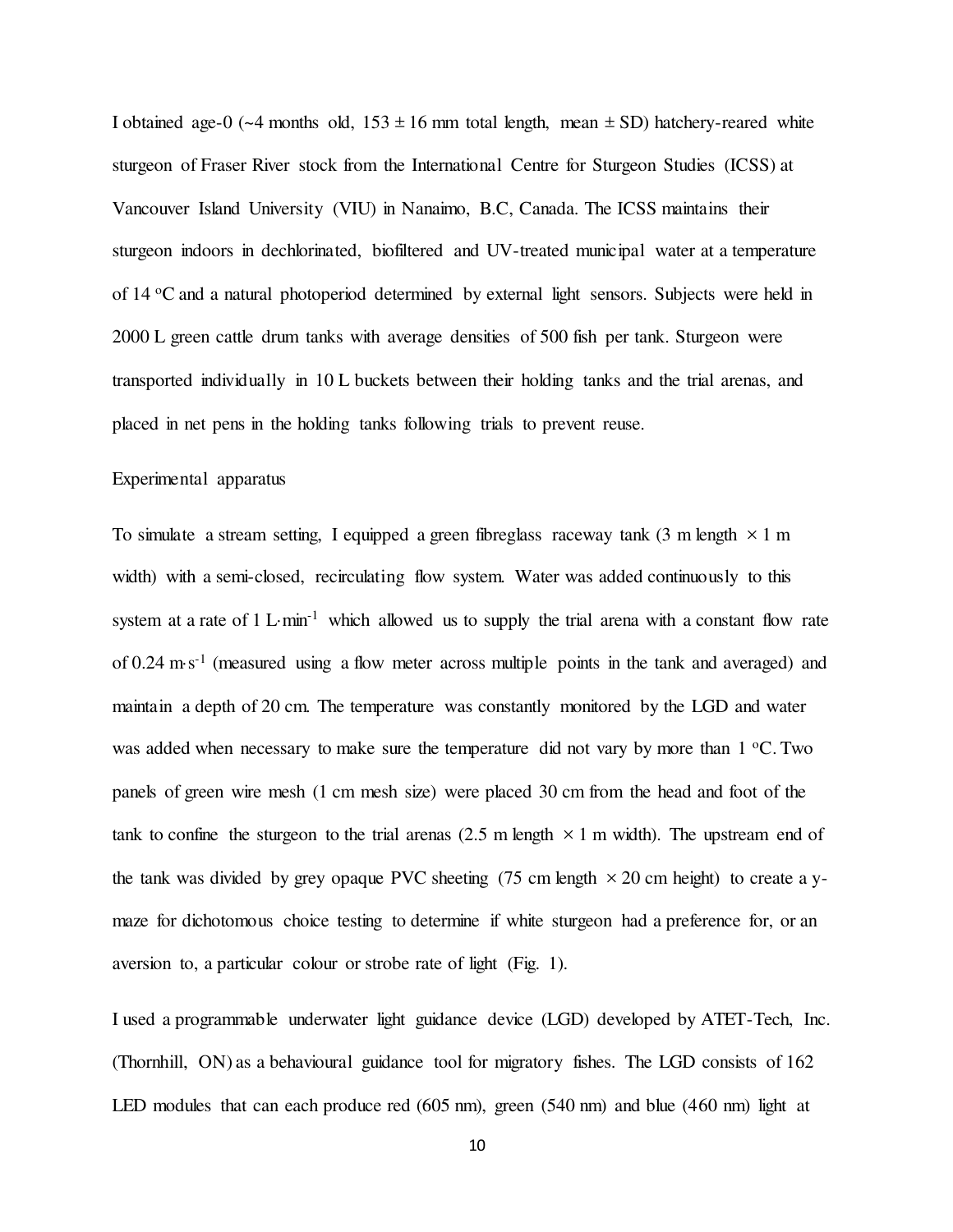variable intensities and strobe at rates up to 40 Hz for all colour and intensity combinations. The light was placed on the bottom of the tank in one of the two y-maze chambers ( and rotated between sides to account for positional biases) at the "upstream" end and set to produce red, green or blue light at one flash per second (1 Hz), twenty flashes per second (20 Hz) or constant illumination. Including a control treatment, where the device was present in the arena but turned off, there were 10 different light treatment combinations. I then replicated these tests under dark conditions (<5 lux background illumination) to simulate the availability of ambient light at night where fish were dark adapted in their 5 min acclimation before the test began. Individual fish were naive and exposed to only one treatment combination ( $N = 20$  per treatment,  $N = 400$  fish total).

## Experimental protocol and analysis

Individual, naïve white sturgeon were placed into the arena at the downstream end under a wire cage (30 cm x 30 cm) for 3 mins with the light treatment active to allow the fish time to acclimate to the arena and detect the upstream stimulus. Following the acclimation period, the cage was removed and the sturgeon were observed and videotaped for 1 min to observe which side of the y-maze was chosen. Dark trials were visually monitored to determine choice and latency. To control for video to manual time, some daytime experiments were manually timed and compared to video latency to ensure accuracy of night manual timing. If no choice was made (i.e., neither chamber was entered) after 1 min the trial was ended and scored as "no decision" (a neutral reaction). This allowed me to assign a binary score where a '1' indicated that the sturgeon approached the light and a '0' indicated that they did not (i.e., the fish entered the side of the y-maze without the LGD). Sturgeon were scored as entering the y-maze when their entire body had crossed the plane of the barrier. The sturgeon that did not enter the y-maze were not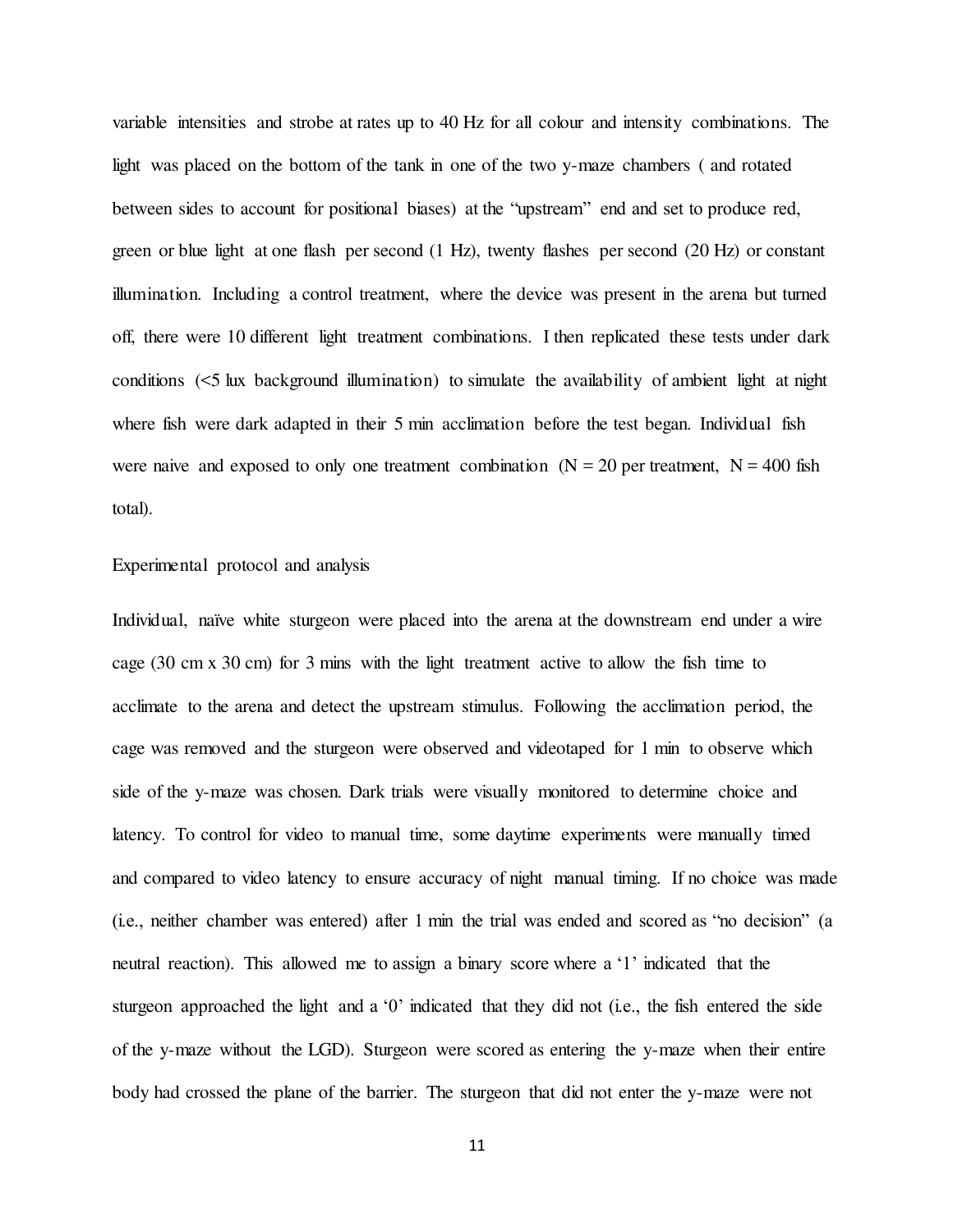included in the analysis. Subsequent video analysis of the trials enabled measurement of the time required for the initial decision to be made (i.e., the latency to enter one of the chambers). The behavioural responses were compared via three-way factorial ANCOVAs with light colour, strobe frequency and ambient light conditions as fixed effects and fish size (total length) as a linear covariate. Binary data were analyzed in general linear models with binomial distributions, while latencies to enter the y-maze were rank-transformed (Scheirer et al. 1976). Due to significant differences between ambient light conditions in the preliminary analyses, the data were separated by light condition, and light and dark periods were examined individually in twoway factorial ANCOVAs with length as a covariate to account for differences that may be derived from physical characteristics. . All analyses were conducted using R version 3.2.4 (R Core Team 2016).

## Results

#### All conditions

Overall, 12.5% of age-0 white sturgeon made no choice (did not move upstream into the y-maze) in dark conditions ( $N = 200$ ), while 20.5% sturgeon made no choice under light conditions ( $N =$ 200). Of the sturgeon that did make a clear behavioural choice, the proportion of white sturgeon approaching and entering the y-maze chamber containing the light device was significantly influenced by colour  $(F_{3,329} = 10.25, p < 0.0001)$ , strobe frequency  $(F_{2,327} = 7.78, p < 0.001)$  and light condition (F<sub>1,326</sub> = 43.0,  $p < 0.0001$ ), with a significant interaction between colour and background light condition (F<sub>3,318</sub> = 6.18,  $p < 0.001$ ). There was no effect of fish length ( $p =$ 0.48). Sturgeon were most likely to approach the LGD when it was emitting green light, irrespective of strobe frequency. Constant light and light strobing at 20 Hz elicited more approaches than light strobing at 1 Hz, irrespective of colour. Both colour (F<sub>3,378</sub> = 5.52, p <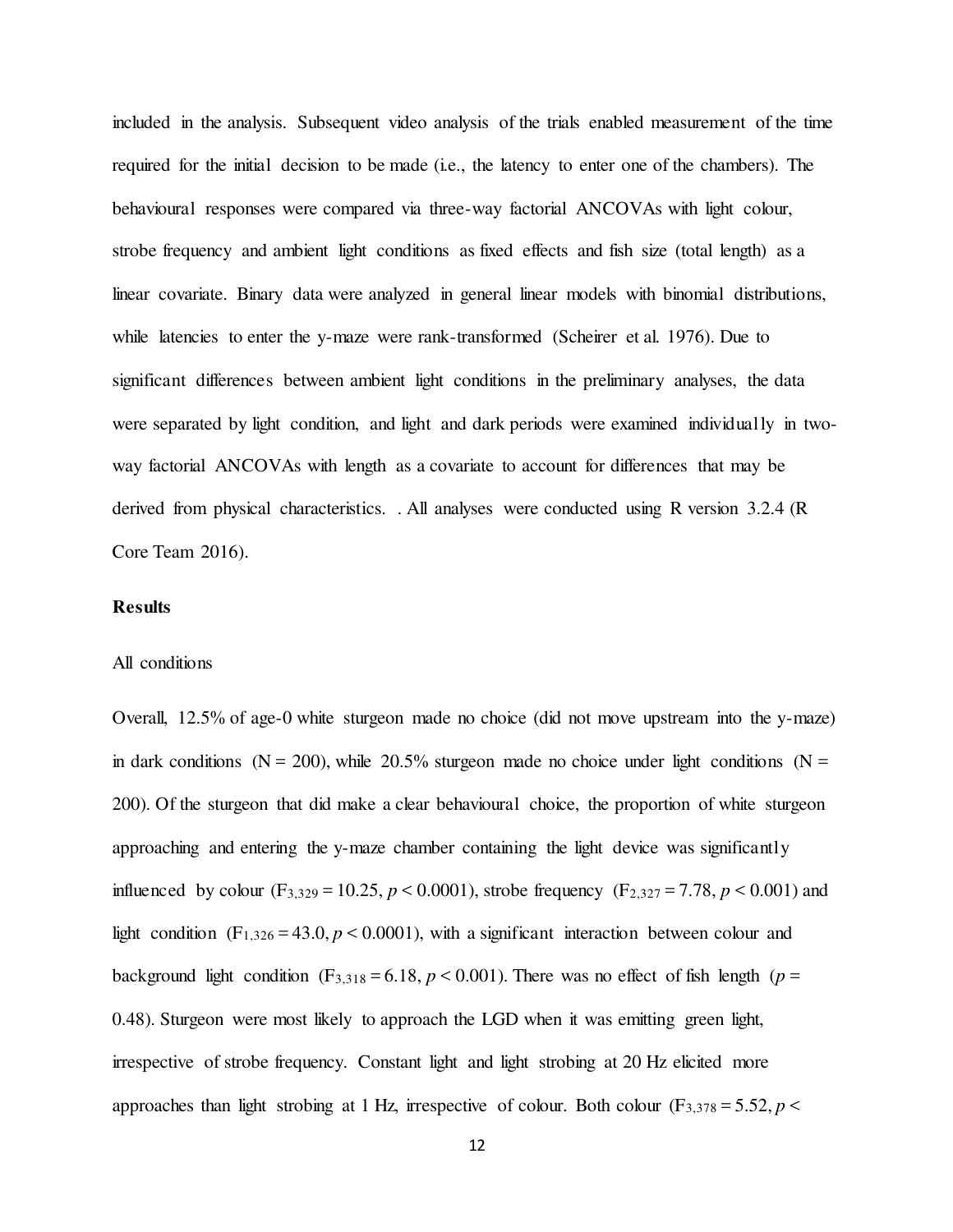0.01) and strobe frequency  $(F_{2,378} = 10.32, p \lt 0.0001)$ , but not background light condition, had significant effects on the latency to approach the LGD, and fish size was a significant covariate  $(F_{1,378} = 4.34, p \le 0.05)$ , with smaller fish taking longer to approach the light source (Pearson's r  $= -0.11$ ). In general, it took longer for sturgeon to approach when the LGD was strobing at 1 Hz, while all three colours were apparently more attractive than the control when the LGD was emitting constant light or strobing at 20 Hz.

### Light conditions

In the lighted trials, the proportion approaching the light device was significantly influenced by colour  $(F_{3,154} = 5.96, p \le 0.001)$  and strobe frequency  $(F_{2,152} = 5.38, p \le 0.01)$ . Green light was consistently the most attractive whereas red light was the least attractive, with the lowest proportion approaching in response to the red light at 1 Hz treatment (Fig. 2a). Compared to the control treatment, red light at 1 Hz appeared to have a deterrent or repellant effect on age-0 white sturgeon during light conditions. There were no significant differences in the times taken to approach the LGD between treatment combinations (Fig. 2b).

## Dark conditions

Under dark conditions, both colour  $(F_{3,171} = 12.42, p < 0.0001)$  and strobe frequency  $(F_{2,169} = 4.6,$  $p < 0.05$ ) again influenced the proportion of sturgeon approaching the LGD as well as their latency to approach (colour:  $F_{3,189} = 3.23$ ,  $P < 0.05$ ; frequency:  $F_{2,189} = 11.27$ ,  $p < 0.0001$ ). Blue light consistently elicited the fewest approaches, and light strobing at 1 Hz appeared to be slightly less attractive than constant light or light strobing at 20 Hz (Fig. 3a), although any light treatment combination attracted more sturgeon than the no-light control under dark conditions.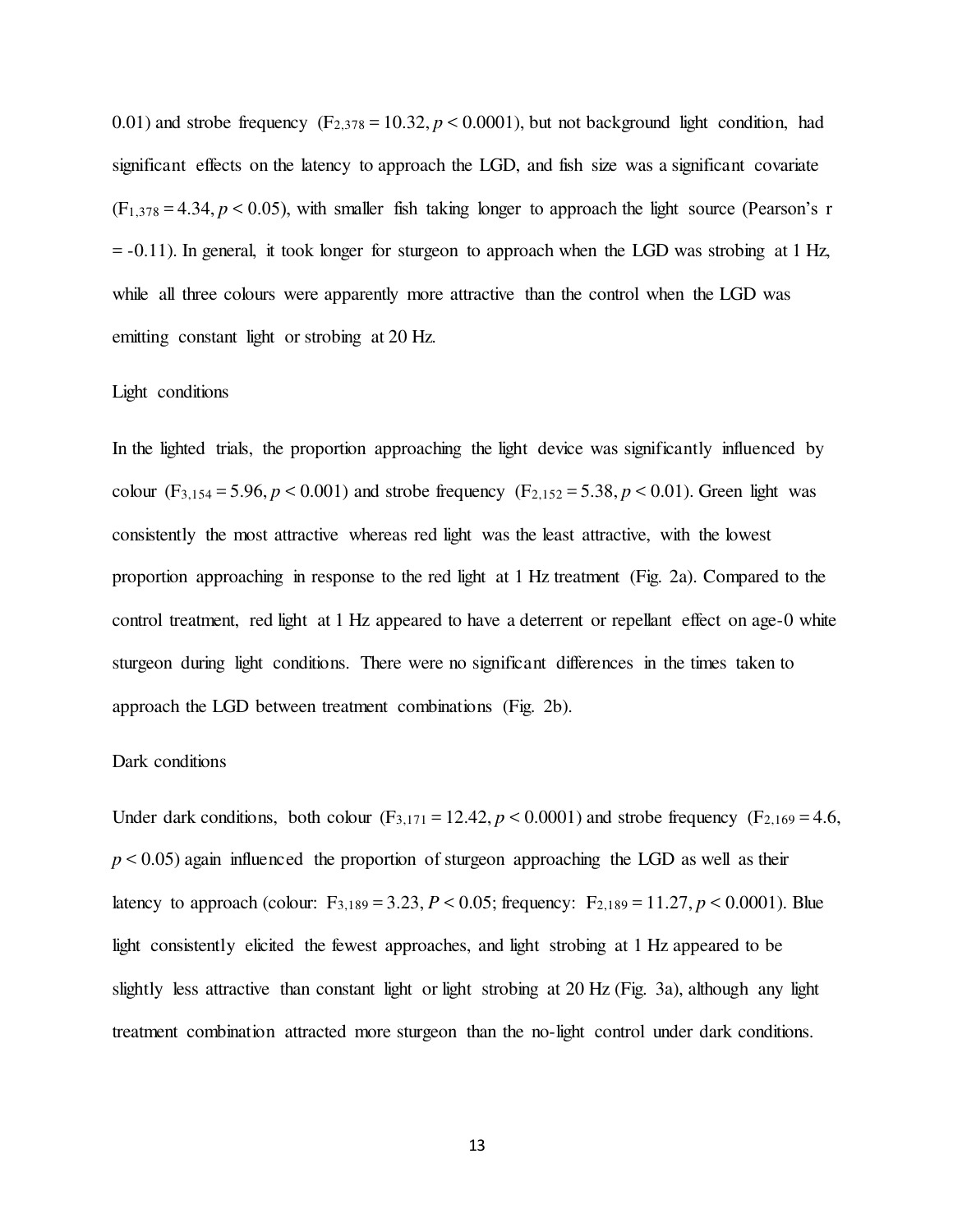Red light at 1 Hz resulted in the longest latency to approach times (Fig. 3b), with all light colours constant or flashing at 20 Hz eliciting faster approaches than the control.

### **Discussion**

My results demonstrate that age-0 white sturgeon phototaxis varies depending on the colour and strobe rate of light stimuli, as well as ambient light conditions. Green light strobing at a high frequency (20 Hz) appears to be an attractant to the sturgeon, while red light strobing at a low frequency (1 Hz) elicited responses consistent with repulsion under light background conditions. Under dark background conditions, sturgeon did not demonstrate specific colour preferences and were instead positively phototactic, approaching any light stimuli. My findings suggest that variable light output (in terms of both colour and frequency) optimized to target fish species at varying ambient light conditions could potentially improve the success of behavioural guidance strategies.

Strobing lights have been used for many years as an additional tool in efforts to guide fish, although reactions have been both variable and species specific. Light strobing at irregular frequencies can induce avoidance responses in fish (Noatch & Suski 2012), and strobe lights have successfully reduced rates of entrainment of salmonids around a navigation lock (Johnson et al. 2005). Attempts to trap sea lamprey (Petromyzon marinus L.), however, found that this invasive species had varying reactions to strobe lights (Stamplecoskie et al. 2012). Taxonspecific differences in response may be the result of different physiological capacities to adjust to strobing lights (critical flicker frequency, CFF). The ability to adjust from low light to higher levels of light is dependent on time and the rod/cone ratio within the retina (Sager et al. 2000),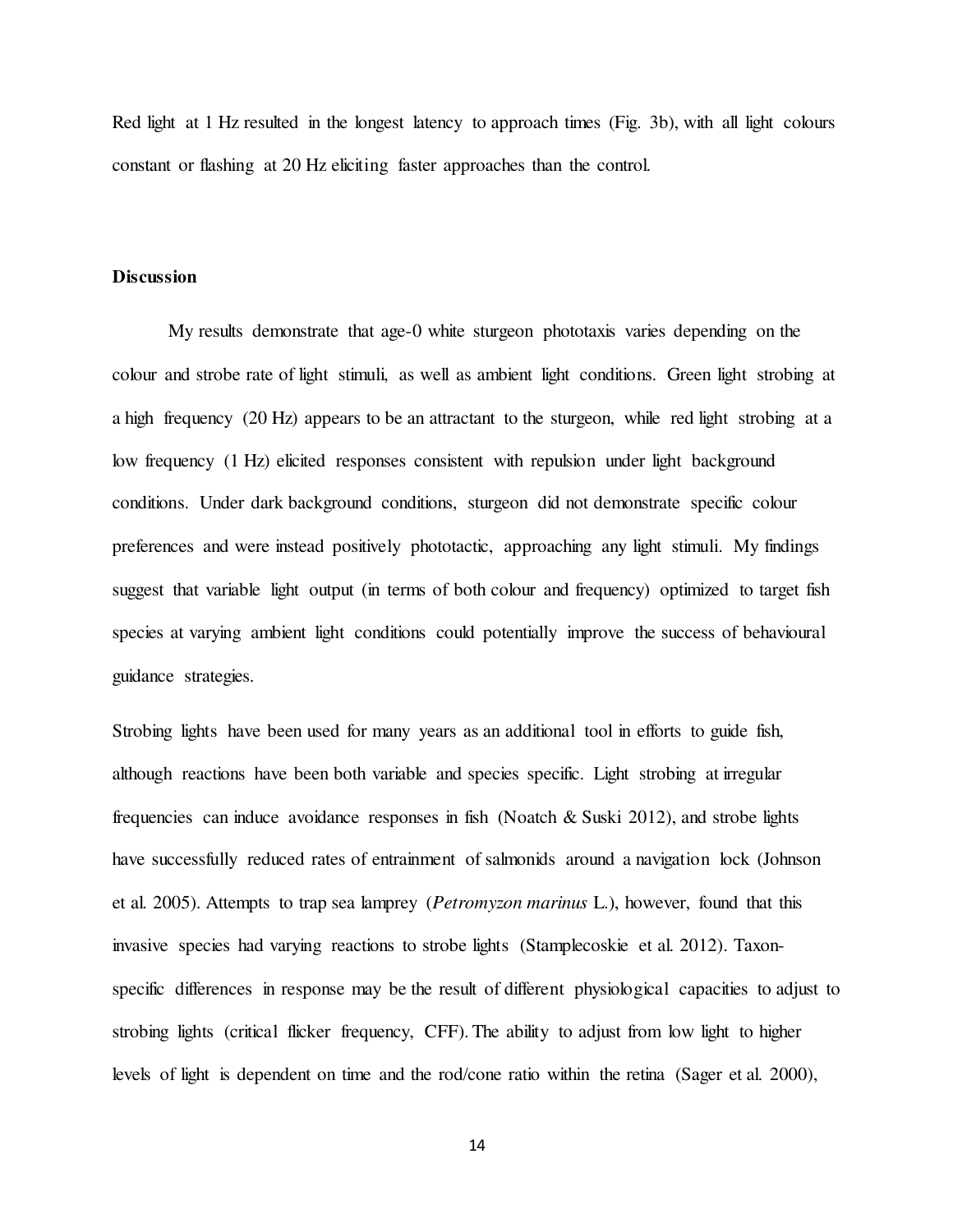with lower ratios corresponding to longer adjustment periods and lower limits on detectable strobe rates (CFF). My results suggest that lights strobing at 20 Hz may be above the CFF of age-0 white sturgeon and appear as constant light eliciting an attraction response, while strobing at 1 Hz acted as a deterrent by triggering negative phototaxis. Characterizing visual limits in other species may have important implications in determining strobing rates for desired responses as each species may respond differently to strobing lights.

The role of diel periods and associated biological rhythms is well understood in fishes (Zhdanova & Reebs 2006). Over the course of this study, white sturgeon were more active under darkadapted conditions and approached the LGD at higher rates during low-light conditions compared to simulated daytime conditions. This may be a function of dark-adaptation and not diel rhythms. These findings may differ from a true diel rhythm test but this was logistically not possible in this study. This dark-adaptation activity pattern may be associated with the relatively high proportion of rod cells in their retina (~60%: Sillman et al. 1990). It is possible that under dark conditions, the stimulation of rod photoreceptors by any incumbent light was more likely to trigger an attraction than stimulation of cone receptors, an idea reinforced by both the darkadapted switch of red from the least attractive colour during the day tests to the most attractive colour at night, and the general overall increase in attraction for all three colours tested at night. During simulated day conditions, constant ambient light may continuously stimulate the rod cells, resulting in larger colour-specific cone cell responses; during dark periods, stimulation of the rod cells may be the driving factor in fish attraction.

Several behavioural guidance techniques have used light as a deterrent stimulus. I observed an overall attraction to light (positive phototaxis), which could have implications for management in how light guidance is used to mitigate fish loss. In my study, different light colours elicited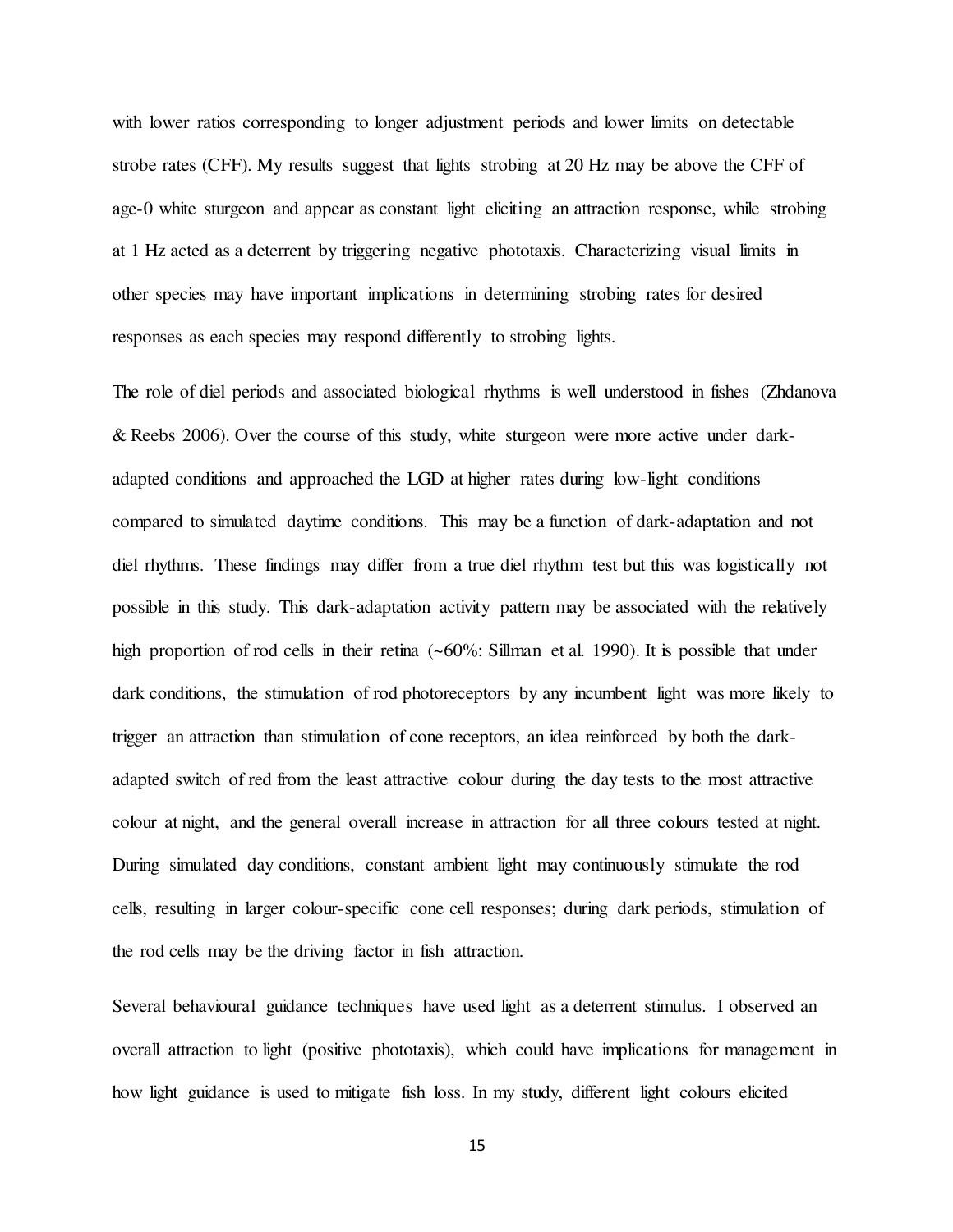different responses and the high level of attraction to green light could be linked to their sensitivities to the green spectrum in both their rod and cone cells. Our results provide insight for conservation efforts focused on white sturgeon, and possibly other acipenserids more broadly. The knowledge that reactions of fishes may vary by colour, time of day, and strobe rate could facilitate the development of species-specific behavioural guidance strategies. That age-0 white sturgeon are generally attracted to light, particularly at night when they are also most active (Poletto et al. 2014a), has important implications for potentially reducing negative outcomes around water in-stream infrastructure. The potential use of light to guide age-0 white sturgeon away from potential entrainment and impingement mortality sources to areas of relative safety under low flow conditions provides an additional operation for protecting this species of conservation concern.

More research is needed into how ambient light, light stimulus intensity, water flow, age, colour, and strobing rates might affect white sturgeon for field applications and conservation management, including how these light parameters influence other fish species that would encounter these devices so that unintentional damage to other populations does not occur. The application of an LED-based LGD could significantly improve sturgeon survival and aid in management of populations at risk, particularly if used in combination with other physical (see Ford et al. in press for an evaluation of an integrated light-louver rack array system) or nonphysical technologies. Additional benefits of using LED technology includes lower power requirements, allowing for additional flexibility in implementation, lower operational costs and even possibilities of remote installations using alternative energy sources (e.g. solar).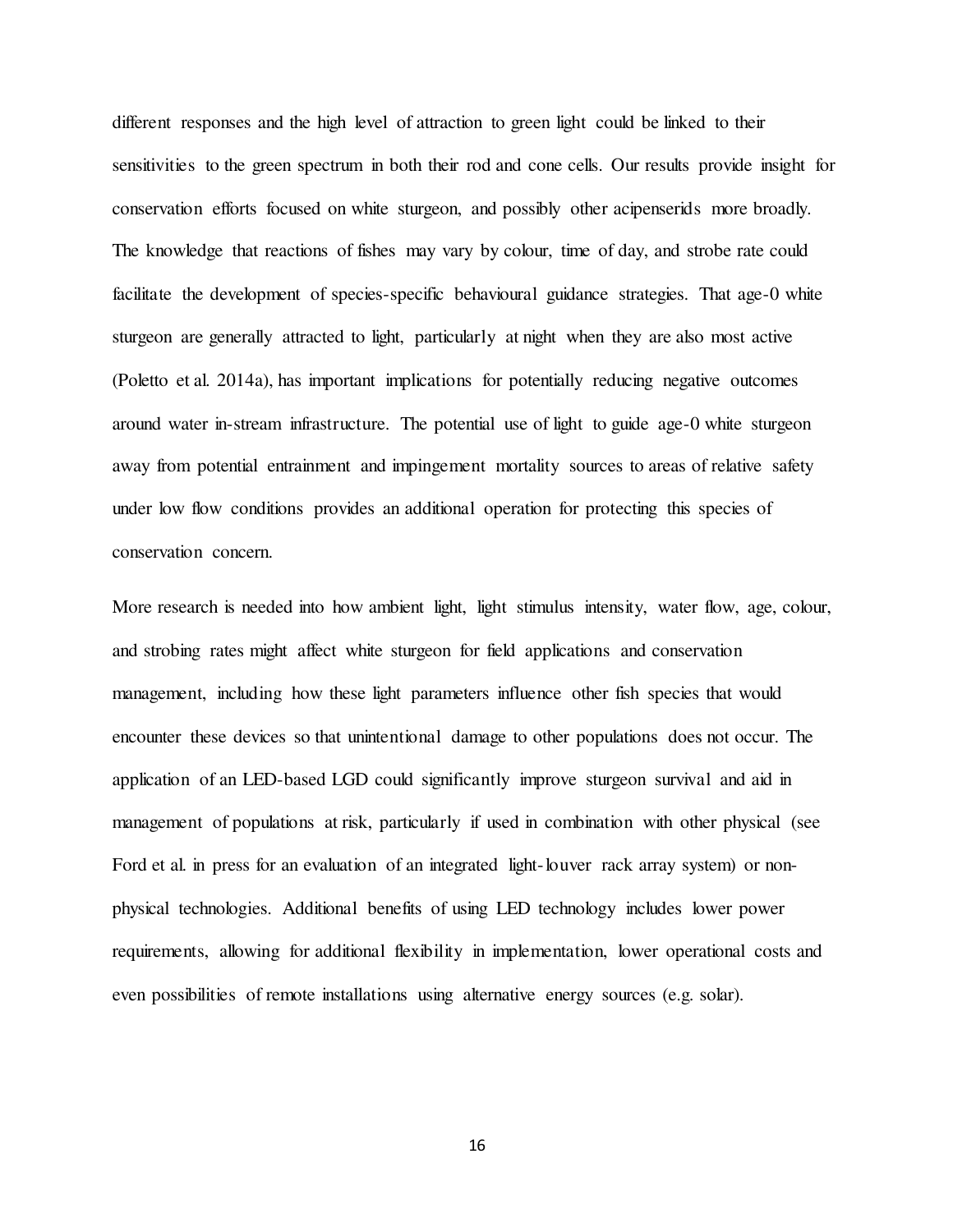# Figures



Figure 2-1. Schematic diagram of the y-maze used to detect preferences for specific colour and strobe rate combinations in age-0 white sturgeon (Acipenser transmontanus).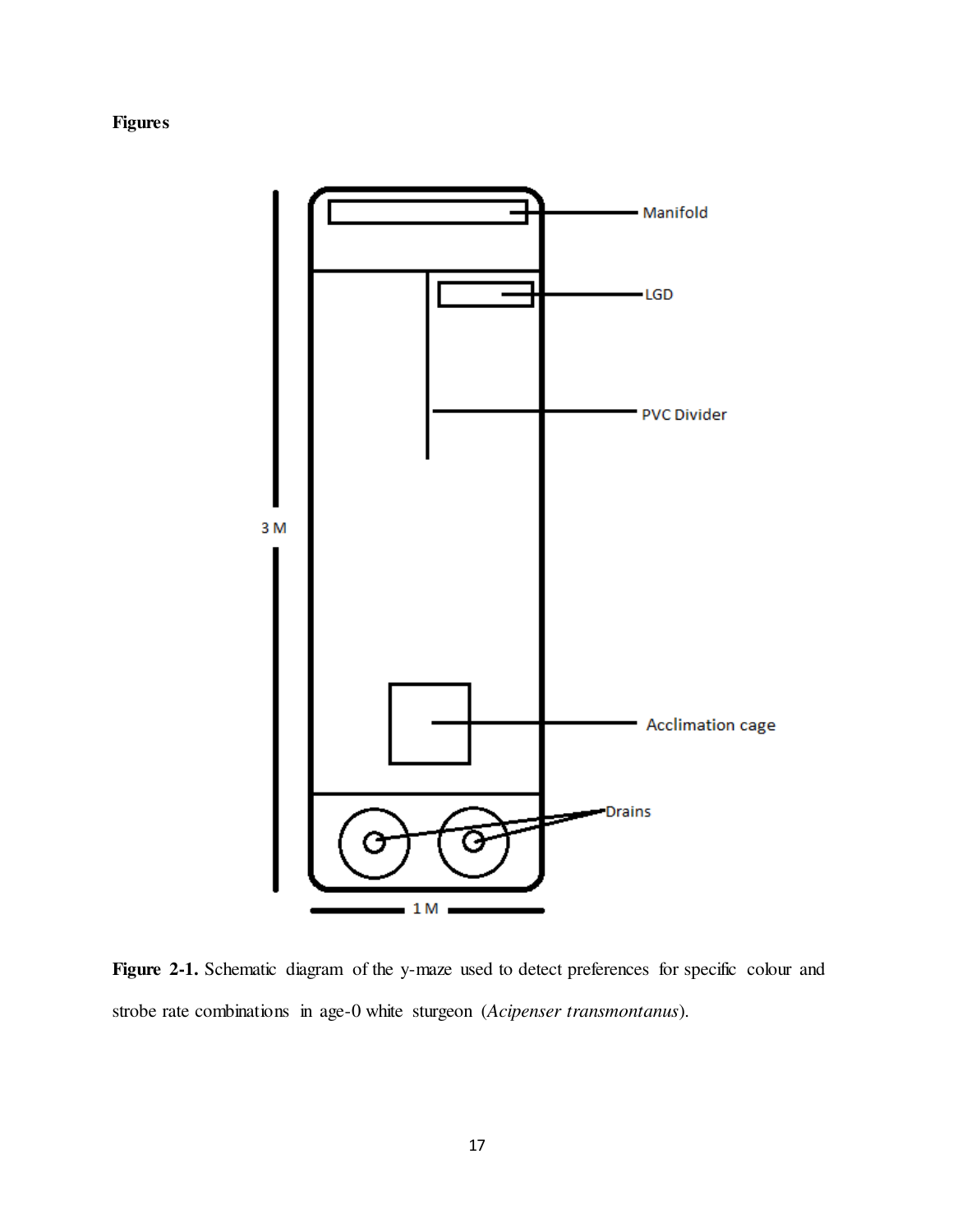

Figure 2-2. (A) Proportion of age-0 white sturgeon (Acipenser transmontanus) that approached the light device and (B) latency to approach under light conditions in a y-maze test. Bar colours indicate colour of light; control treatment had the LGD present but turned off.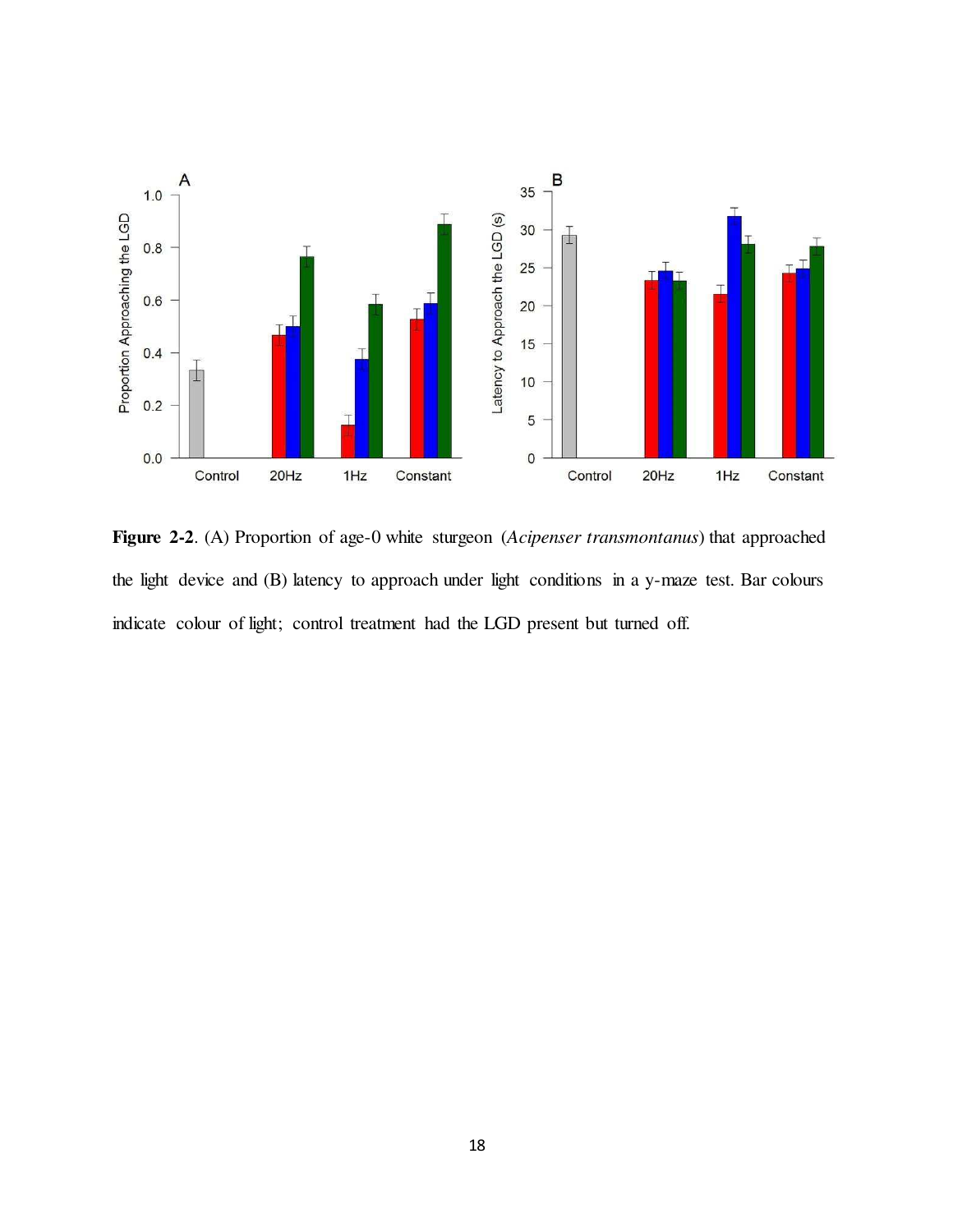

Figure 2-3. (A) Proportion of age-0 white sturgeon (Acipenser transmontanus) that approached the light device and (B) latency to approach under dark conditions in a y-maze test. Bar colours indicate colour of light; control treatment had the LGD present but turned off.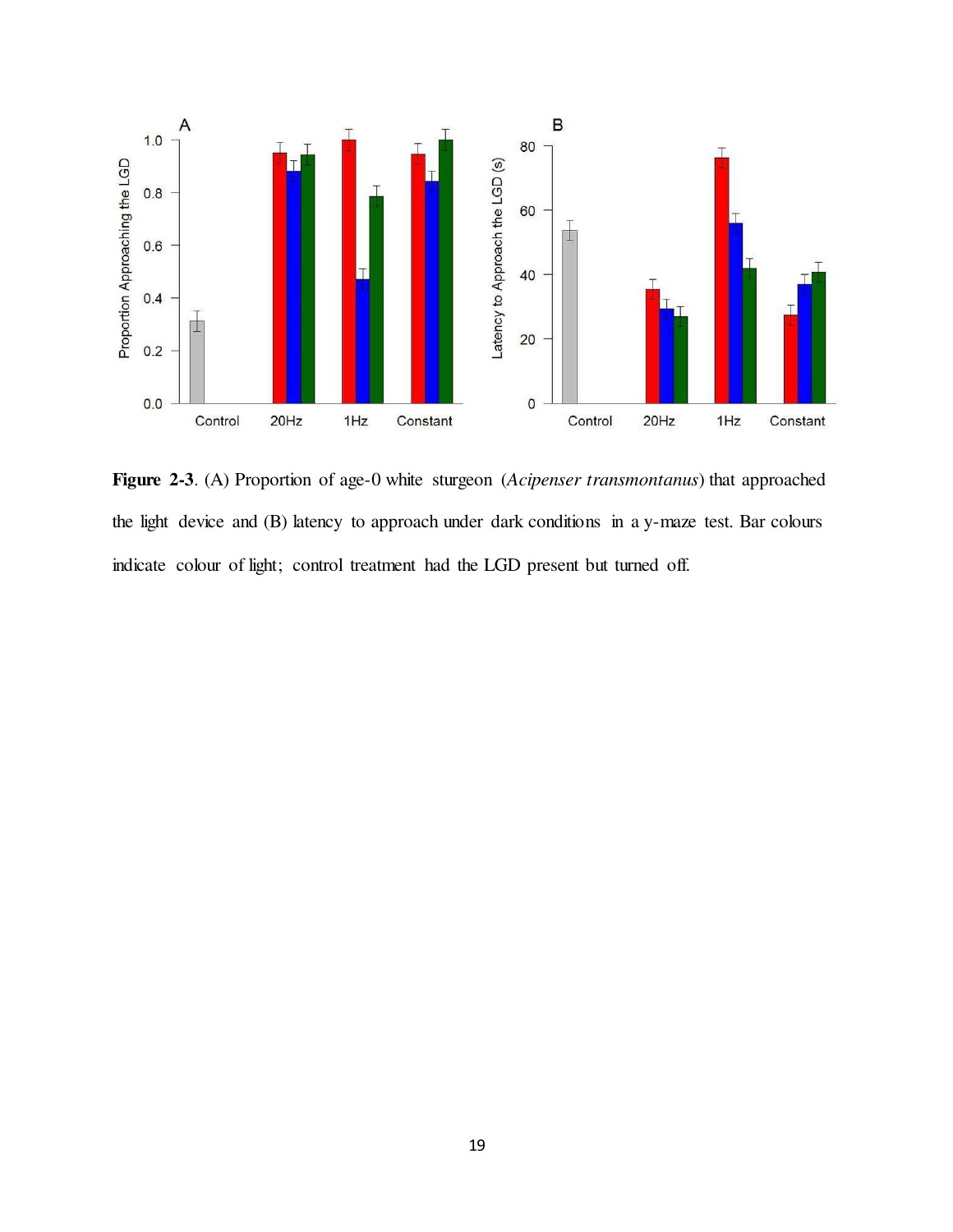# Chapter 3: Evaluating a light-louver system for behavioural guidance of age-0 white sturgeon

#### Abstract

 Water diversions for hydropower and other applications are some of the most disruptive alterations affecting fish populations in lotic systems. Although many different strategies have been developed to reduce lethal encounters with such infrastructure, few studies have evaluated different forms of behavioural guidance concurrently. Here, I combine an LED-based light guidance device (LGD) equipped with adjustable wavelength and strobing output with a reverseconfigured louver rack to assess the effectiveness of this two-part behavioural guidance system on downstream movement through a bypass by age-0 white sturgeon (Acipenser transmontanus). Several combinations of LGD and louver settings were tested under both simulated day and night (low light) conditions in a laboratory setting. In the absence of the LGD, louver slat spacings of 10 cm or 20 cm were most effective at achieving downstream bypasses with greater success rates (~ two-fold greater) under night conditions than under day conditions. Incorporating the LGD operating at the most attractive setting (green light strobing at 20 Hz) with the louver spacings of 10 cm or 20 cm achieved the highest rates of bypass usage (100% and 97%, respectively) under both day and night conditions while the control treatment (no LGD or louver) resulted in the lowest bypass rate (46%) among fish that moved downstream. Collectively, these results demonstrate that complementary cues can enhance the behavioural guidance of fishes and highlight the importance of continuing to explore the use of multiple strategies to mitigate entrainment for high priority fish species.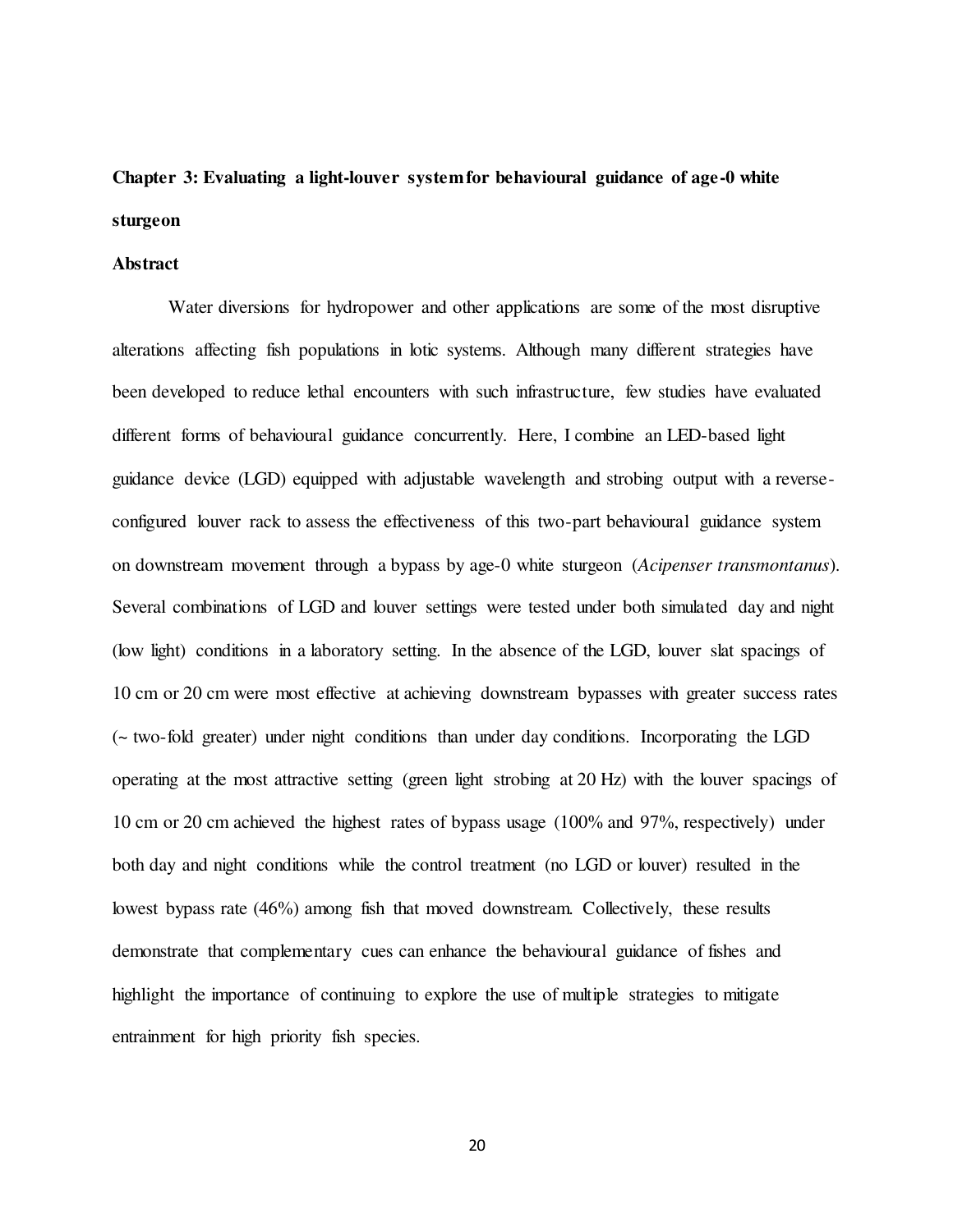#### Introduction:

 The growing demand for water in hydropower production and other diversions (e.g., irrigation, drinking water, industrial cooling) generates considerable problems for the conservation of aquatic systems (Vörösmarty et al., 2010) and freshwater communities (Dudgeon et al., 2006). Notably, the demand for water diversions increases the risk to fishes of entrainment through these structures and/or impingement on their debris racks (Barnthouse, 2013; Pracheil et al., 2016), either of which can result in injury or mortality to affected organisms. Migratory species may be particularly susceptible as their movements may result in increased frequencies of encounters with these structures (Schilt, 2006; Poletto *et al.*, 2014a). Physical barriers like small spaced louver arrays (EPRI, 2001; Amaral, 2003) and bar racks (Russon *et al.*, 2010) or screens (Gale *et al.*, 2008) can potentially be used to prevent entry of aquatic organisms to intake pipes and turbines. However, smaller fishes may still be able to pass through many of these structures (Coutant and Whitney, 2000), and larger fishes may become impinged upon them (Swanson et al., 1998). Non-physical barriers, by contrast, aim to exploit the sensory physiology of aquatic biota to repel them from potentially dangerous areas (negative taxis) or serve as an attractant (positive taxis) towards more desirable paths such as bypass channels (Noatch and Suski, 2012).

Behavioural guidance strategies have recently gained attention for their potential to decrease mortality rates associated with water diversion infrastructure (Coutant, 1999, 2001). Artificial lighting consisting of mercury vapor bulbs producing white light was one of the earliest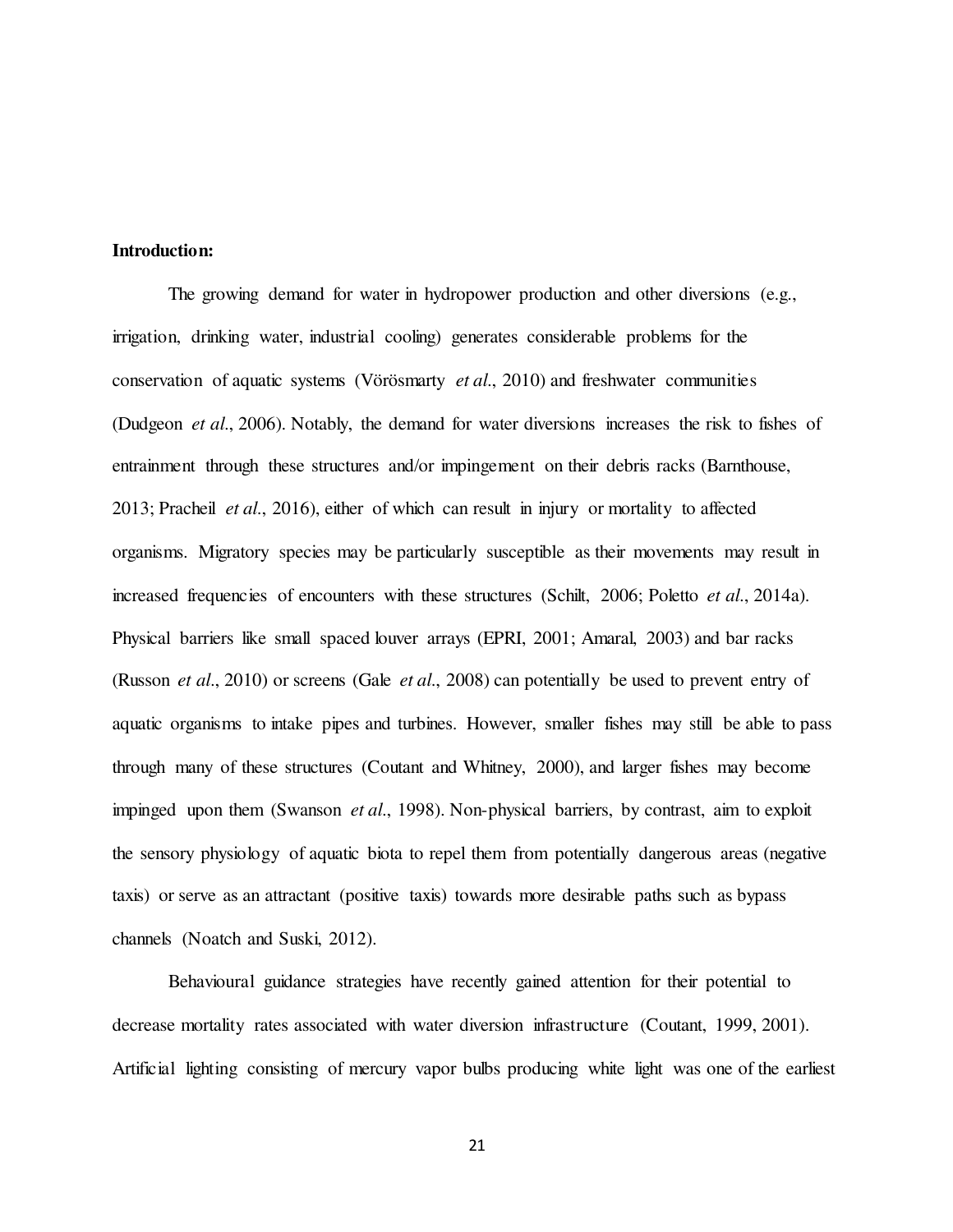behavioural guidance strategies (Rodgers and Patrick, 1985; Patrick *et al.*, 1985; Nemeth and Anderson, 1992), but with varying success. Strobing white lights have been used to deter Chinook (Oncorhynchus tshawytscha), coho (O. kisutch), and sockeye salmon (O. nerka), as well as steelhead  $(O.$  mykiss), from entering a navigation lock (Johnson *et al.*, 2005), and similar results were obtained for delta smelt (Hypomesus transpacificus; Hamel et al., 2008). Conversely, the effects of strobe lights in behavioural guidance were equivocal in sea lamprey (Petromyzon marinus; Stamplecoskie et al., 2012) and muskellunge (*Esox masquinongy*; Stewart et al., 2014). One limitation of earlier light apparatus is that they were typically monochromatic (e.g., white mercury vapour), constraining their effects on fishes varying in diel activity patterns and sensitivities to different colours. White lights have been used, unsuccessfully, to guide white sturgeon in the past and had limited effectiveness at reducing rates of impingement on physical barriers (Poletto *et al.*, 2014a). Several different light devices (Nemeth and Anderson, 1992; Mueller *et al.*, 2001; Richards *et al.*, 2007) have also been tested, although light intensity, colours, and strobing rates have been evaluated independently (Mueller et al., 2001; Richards et al., 2007; Sullivan et al., 2016). In the context of diel patterning, larger groups of kokanee  $(O.$ *nerka*) and rainbow trout  $(O. \,$ *mykiss*) have been observed around white lights at night compared to during the day (Simmons *et al.*, 2004), suggesting that single-colour lights may not be effective at achieving desirable behavioural outcomes throughout the full photoperiod.

Bubble screens (Sager *et al.*, 2000; Stewart *et al.*, 2014), electrical fields (Noatch and Suski, 2012; Clarkson, 2004), and acoustics (Goetz *et al.*, 2001; Flammang *et al.*, 2014) have all subsequently been incorporated into behavioural guidance strategies. Similarly, fish guidance efforts have tended to focus on the effectiveness of physical or non-physical barriers in isolation (EPRI, 2001; Noatch and Suski, 2012), while generally neglecting to explore any complementary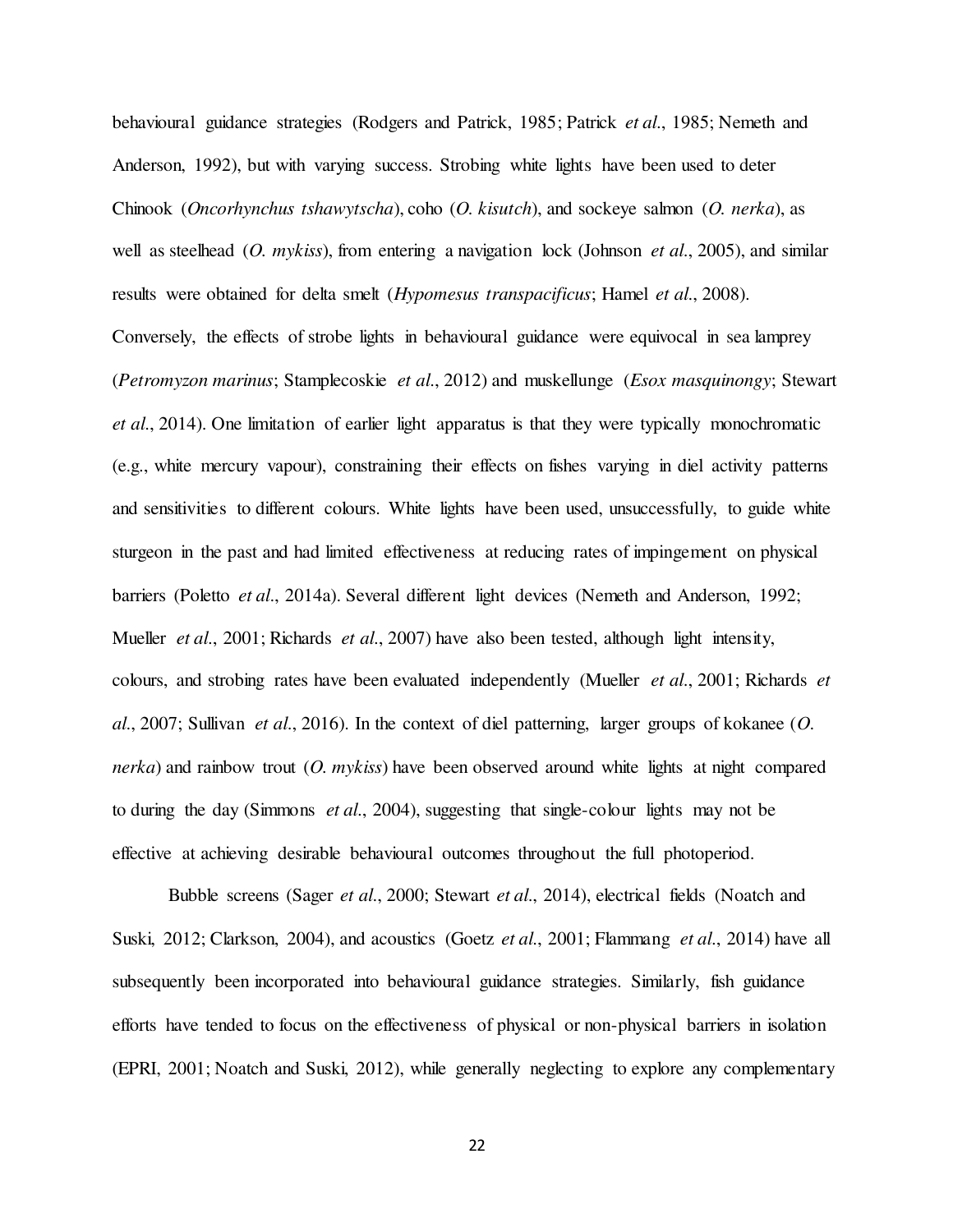effects arising from integrated multi-sensory approaches (sensu Ferrari et al., 2008; Elvidge et al., 2013). Louver arrays have been used as a behavioural guidance device since at least the 1950s (Bates and Vinsonhaler, 1957). Louvers have been evaluated for their potential to help guide many species, including American eels (Anguilla rostrata; Amaral, 2003), Atlantic salmon (Salmo salar; Scruton et al., 2008), rainbow trout (Shepherd et al., 2006), and shortnose (Acipenser brevirostrum) and pallid sturgeon (Scaphirhynchus albus; Kynard and Horgan, 2001). Louver systems function by altering the hydrodynamics of the water (Scruton *et al.*, 2008b) in order to create turbulence that deters fish from passing through, which can also lead to reduced flow and power generation. A reversed louver array likely improves diversion of fish since the slat angle is reversed relative to the flow. This may allow flow to an intake to remain relatively unaltered while still creating turbulence and hydrodynamic conditions intended to deter fishes. Typical louver configurations place the slats at acute angles to the direction of flow (Kynard and Horgan, 2001; Shepherd *et al.*, 2006), ranging from  $7.2^{\circ}$  (Shepherd *et al.*, 2006) to 45° (Kynard and Horgan, 2001; Amaral, 2003).

White sturgeon (Acipenser transmontanus) are endemic to the Pacific coast in British Columbia, Washington, Oregon, and California. Some populations of this semi-anadromous species are listed as endangered under the Species at Risk Act in Canada (Fisheries and Oceans Canada, 2014), and overall the species is assessed as Least Concern on the IUCN Red List (Duke et al., 2004). Inhabiting rivers, bays, and estuaries along the coast, white sturgeon are the longest living freshwater fish in North America (Birstein, 1993) and have historically experienced pressures from fisheries harvesting that have been exacerbated by the development of hydropower facilities that impede their migrations (Boreman, 1997). Barriers to migration contribute to juvenile mortality when they encounter turbines (Beamesderfer and Farr, 1997),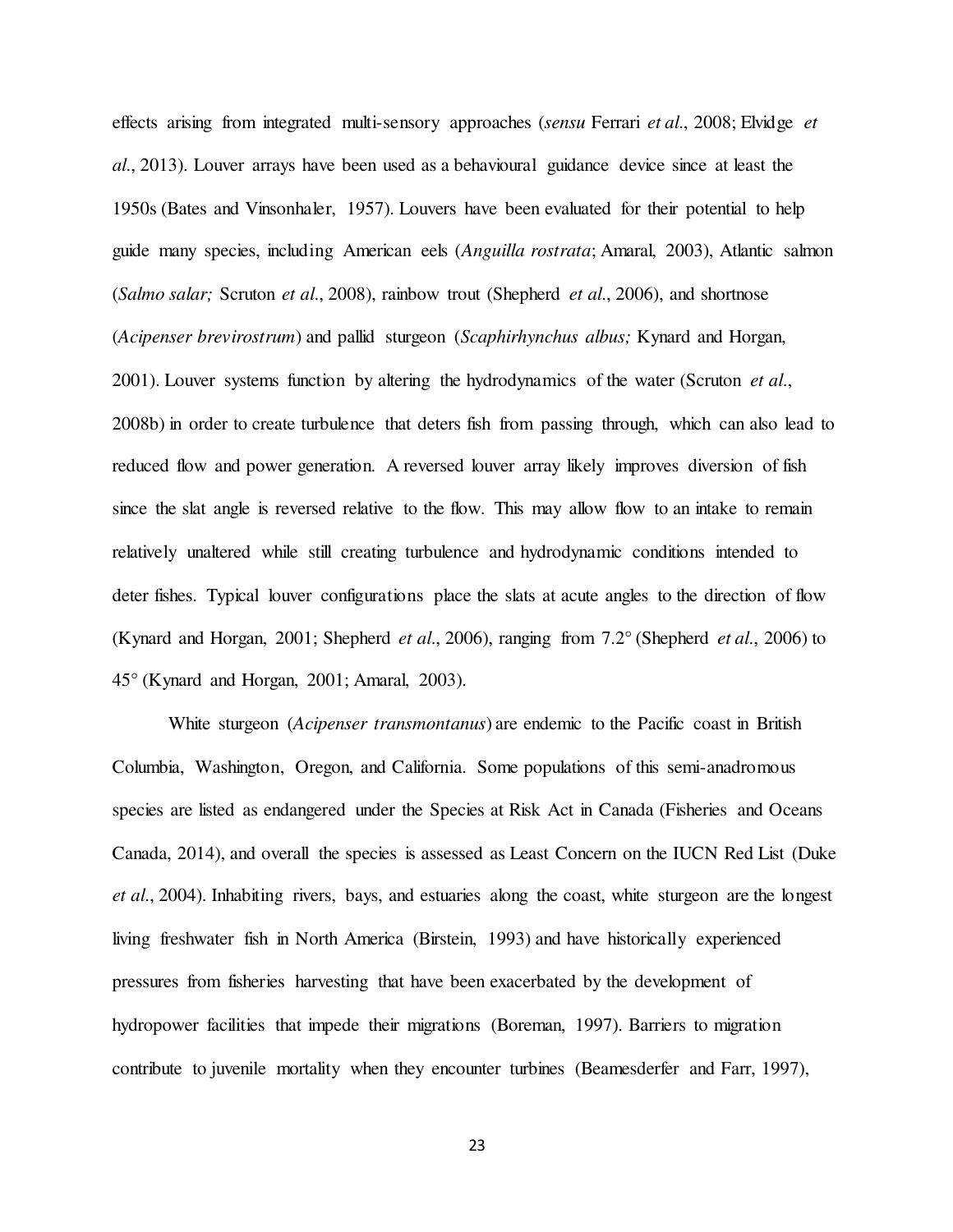and alterations to river flow regimes reduce the amount and quality of habitat available to sturgeon populations (Fisheries & Oceans Canada, 2014). White sturgeon possess several characteristics suggesting that they may be an ideal candidate for behavioural guidance strategies: they are sensitive to light, especially the green and red spectra, during their juvenile stages (539 nm and 605 nm, respectively: Sillman et al., 1990, 2007); they are subject to impingement on screens over water intake structures; they exhibit diel patterning of behaviour (Poletto et al., 2014a); and other species of sturgeon have been experimentally guided by louver arrays (Kynard and Horgan, 2001).

Using age-0 white sturgeon in a simulated stream channel under both simulated day (light) and night (dark) conditions, we examined the effectiveness of a combination of a reversed louver array and an LED-based light guidance device (LGD) at eliciting bypass usage during downstream movements. The LGD, unlike other light sources that have been used in guidance strategies, can produce any wavelength of light in the 400 nm - 670 nm spectrum at adjustable intensity and constant output or strobing at frequencies up to 40 Hz. Based on earlier studies (Kynard and Horgan, 2001; Amaral, 2003), I predict that the presence of the louver will have a positive effect on bypass usage and that including the LGD as an attractant towards the bypass will increase bypass rates. Individually, I predict that the louver will provide more effective guidance under day conditions than under night conditions as both conditions will provide sturgeon with hydraulic cues while the louver will only be visible under day conditions. I predict the opposite pattern for the LGD, with light stimuli having greater effects on fish movement patterns under night conditions. These results may serve not only to inform conservation efforts for white sturgeon and other species of concern around areas where there is risk of entrainment,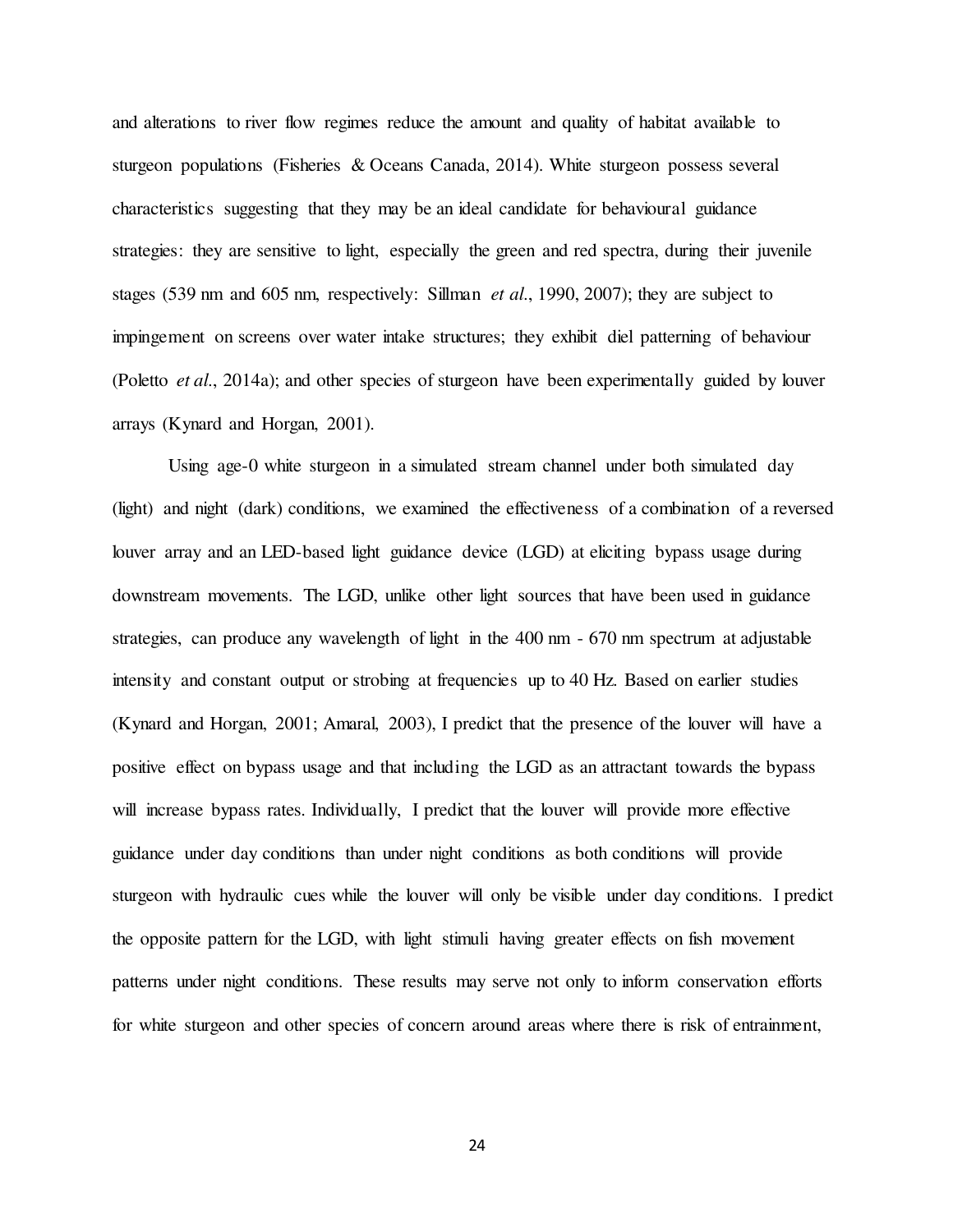but also contribute to the design of integrated behavioural guidance strategies in the field that exploit the sensory perceptions of target species.

# Methods:

# Test fish

I obtained age-0 hatchery-reared white sturgeon of Fraser River, BC stock from the International Centre for Sturgeon Studies (ICSS) at Vancouver Island University in Nanaimo, BC Canada. The ICSS maintains their sturgeon indoors in dechlorinated, biofiltered and UVtreated municipal water at a temperature of  $14 \,^{\circ}\text{C}$  and a photoperiod determined by external light sensors. Age-0 sturgeon are held in 2000 L green cattle drum tanks with an average density of 500 fish per tank. Test fish were transported individually in 10 L buckets between their holding tanks and the trial arenas and placed in net pens in the holding tanks following trials to prevent reuse. All experimental work was conducted within the ICSS building between October 2015 and January 2016.

#### Experimental apparatus

A dark green, fibreglass raceway tank (3 m length  $\times$  1 m width  $\times$  0.75 m depth) was supplied with water diverted from the ICSS aquaculture system and filled to a depth of 0.2 m (total volume  $= 600$  L). Using a semi-closed recirculating flow system described that added water to the system at a rate of 1 L/min, I produced a constant flow rate of 0.24 m/s and prevented temperature changes greater than 1° C. The raceway was outfitted with a reversed louver array (Figure 1) with the outer frame constructed out of 2.5 cm  $\times$  2.5 cm square aluminium bars in a rectangular shape measuring  $122 \text{ cm} \times 36 \text{ cm}$  (length  $\times$  height). The louver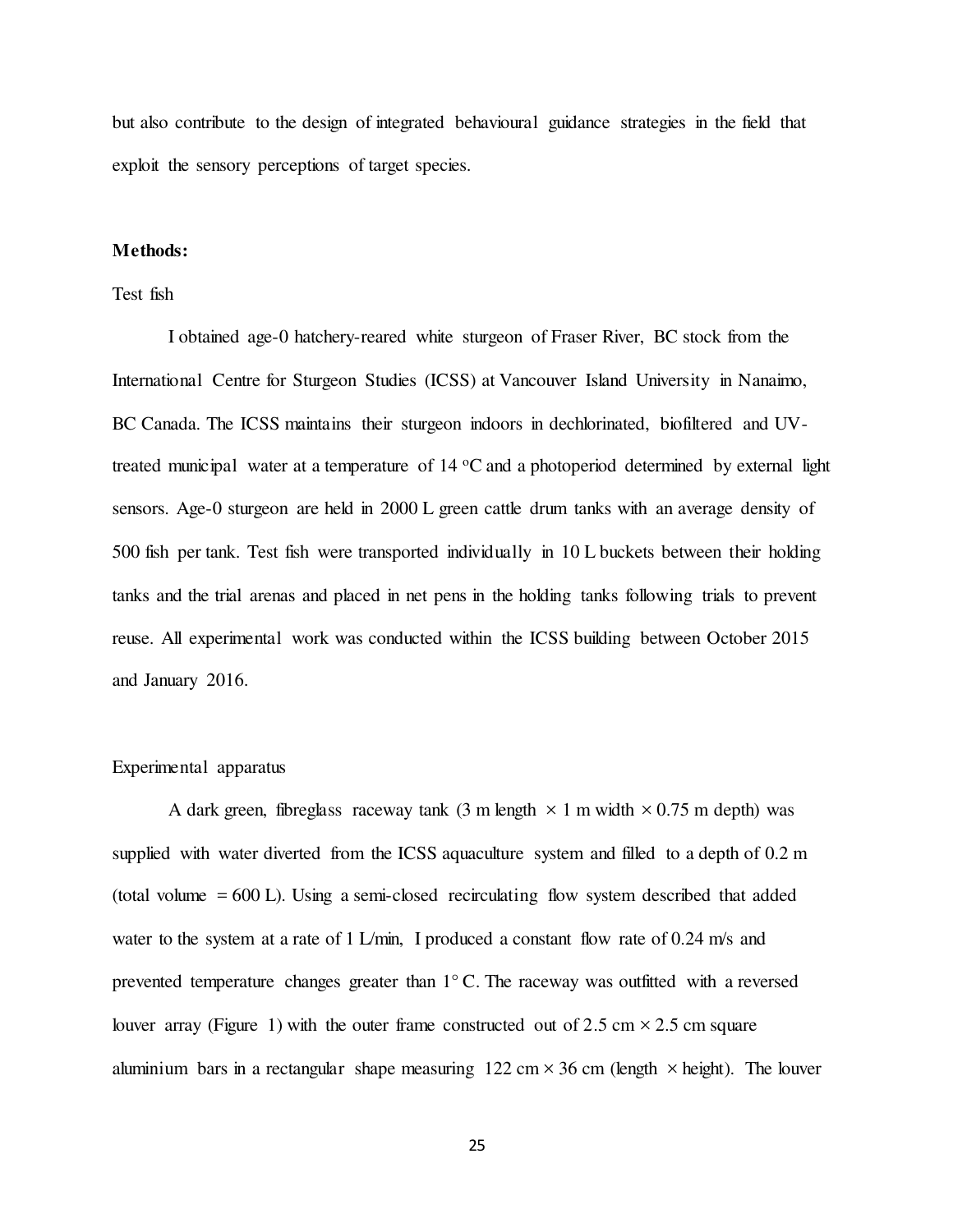frame was placed 1 m from the head of the raceway angled 70° to the side wall. Holes were drilled along the length of the frame at 5 cm intervals to allow slats to be inserted at different spacings. The louver slats consisted of grey PVC sheets measuring  $25 \text{ cm} \times 30 \text{ cm} \times 0.6 \text{ cm}$ (length  $\times$  height  $\times$  width) attached to the outer frame at top and bottom with galvanized screws. The slats were angled  $45^{\circ}$  to the louver frame in a "reversed" position such that they were  $65^{\circ}$  to the side of the tank. A guide bar was attached to the bottom of the slats on the headwater side which closed the gap below the slats and prevented sturgeon from passing underneath the louver. A manual adjustment bar was fastened to the tops of the slats so their positions could be adjusted simultaneously. At the downstream end of the tank I left a 20 cm gap between the louver frame and the tank wall to simulate a bypass. The effectiveness of different louver parameters was evaluated by manipulating the spacing of the slats and the presence or absence of the guide bar. Sturgeon were exposed to slat spacings of 5 cm, 10 cm, or 20 cm with the guide bar in place. Two additional configurations consisted of the louver frame and guide bar in place with no slats, and the louver frame without the guide bar or slats. Finally, I conducted movement trials with no louver infrastructure in place (control). This approach resulted in six different louver settings (5 treatments, 1 control).

In addition, I incorporated an LED-based LGD developed by ATET-Tech, Inc. (Thornhill, ON). This device can produce any colour in the 400-670 nm spectrum at constant intensity or strobing between  $1 \text{ Hz} - 40 \text{ Hz}$ . The LGD was used with one of two output settings: green light (540 nm; cf. peak absorbance of 539: Sillman *et al.*, 1990) strobing at 20 Hz, which had an attractive effect on this population of age-0 white sturgeon, and red light (605 nm) strobing at 1 Hz, which had a repellant effect (Ford *et al.*, in review). The green setting involved placing the LGD downstream of the bypass to guide fish towards the passage, while the red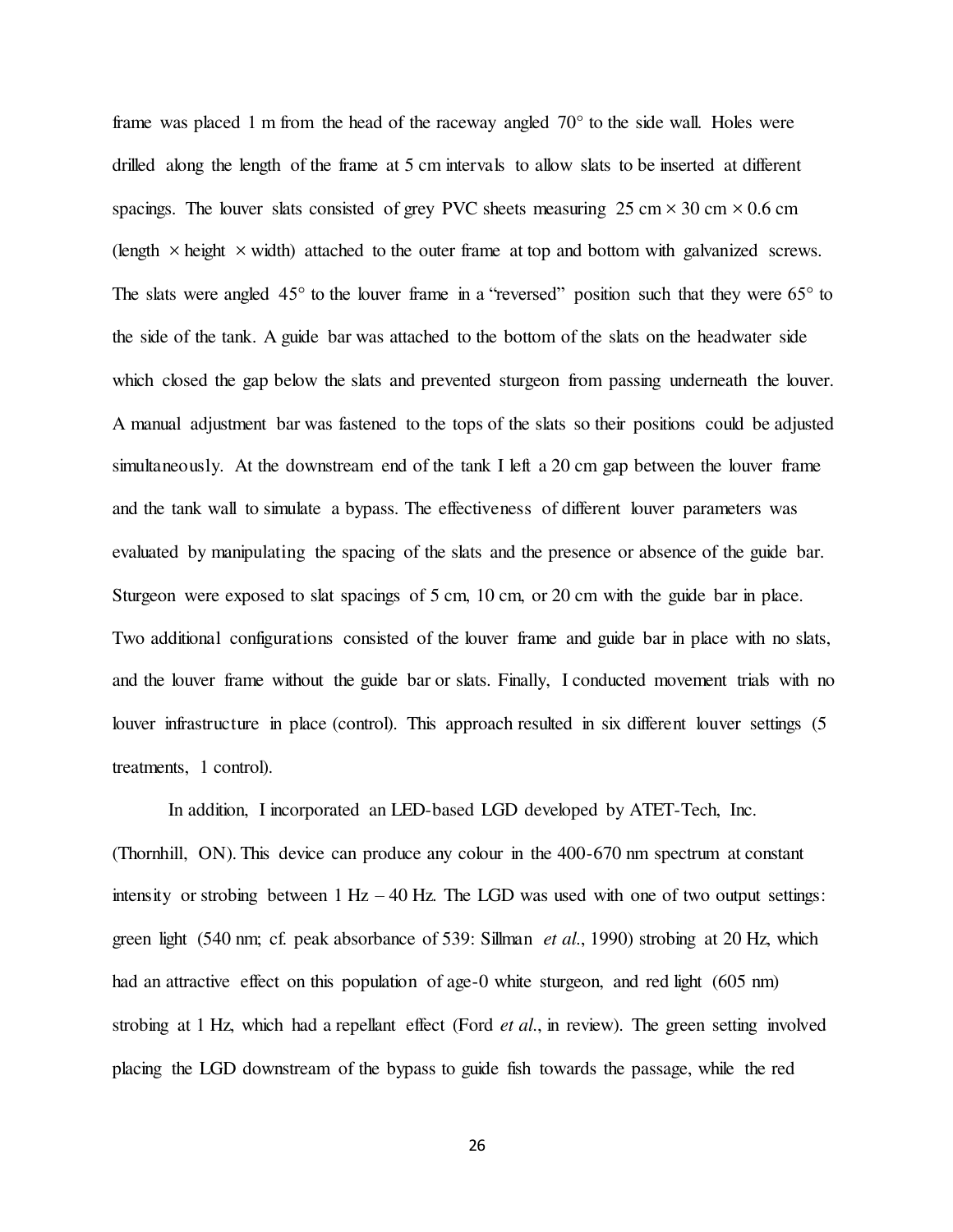setting was presented by placing the LGD behind the louver to deter the sturgeon from passing between the slats or through the louver frame. Movement trials were first conducted under day (light) conditions and later under night (dark) conditions. Over the course of the experiment, fish growth was sufficient to prevent them from being able to pass through the 5 cm slat spacing during night trials (day: 170.5 mm  $\pm$  1.16 mm; night: 196.7 mm  $\pm$  0.41 mm, mean total length  $\pm$ SE), resulting in 35 different treatment combinations.

Each movement trial consisted of an individual sturgeon being released into the centre of the arena at the upstream end. Using Hero 2 digital cameras (GoPro, Inc., San Mateo, CA) mounted above the arena, I recorded their movements over 1 min post-release for subsequent analysis based on whether or not: 1) each fish moved downstream; 2) each fish moved through the bypass channel; 3) each fish moved through the louver array; and 4) the time (in seconds) to move downstream through the bypass or through the louver array area, if applicable. Each sturgeon was exposed to one treatment and no fish were tested more than once. I analyzed the first three measures as general linear models with binomial distributions and time to passage as a linear model against louver spacing, LGD setting and light condition (day/night) as fixed-effects. Due to the size difference between fish tested under day and night conditions, I included individual body size (total length, mm) as a linear covariate in the analyses. The binary response variables were then converted to odds (where odds of 1 imply a 50% chance of either outcome) and odds ratios to highlight the effects of the LGD-louver settings on sturgeon behaviour in comparison to control trials. All analyses and figures were generated using R version 3.2.4 (R Core Team, 2016) and the 'gplots' (Warnes et al., 2015) package.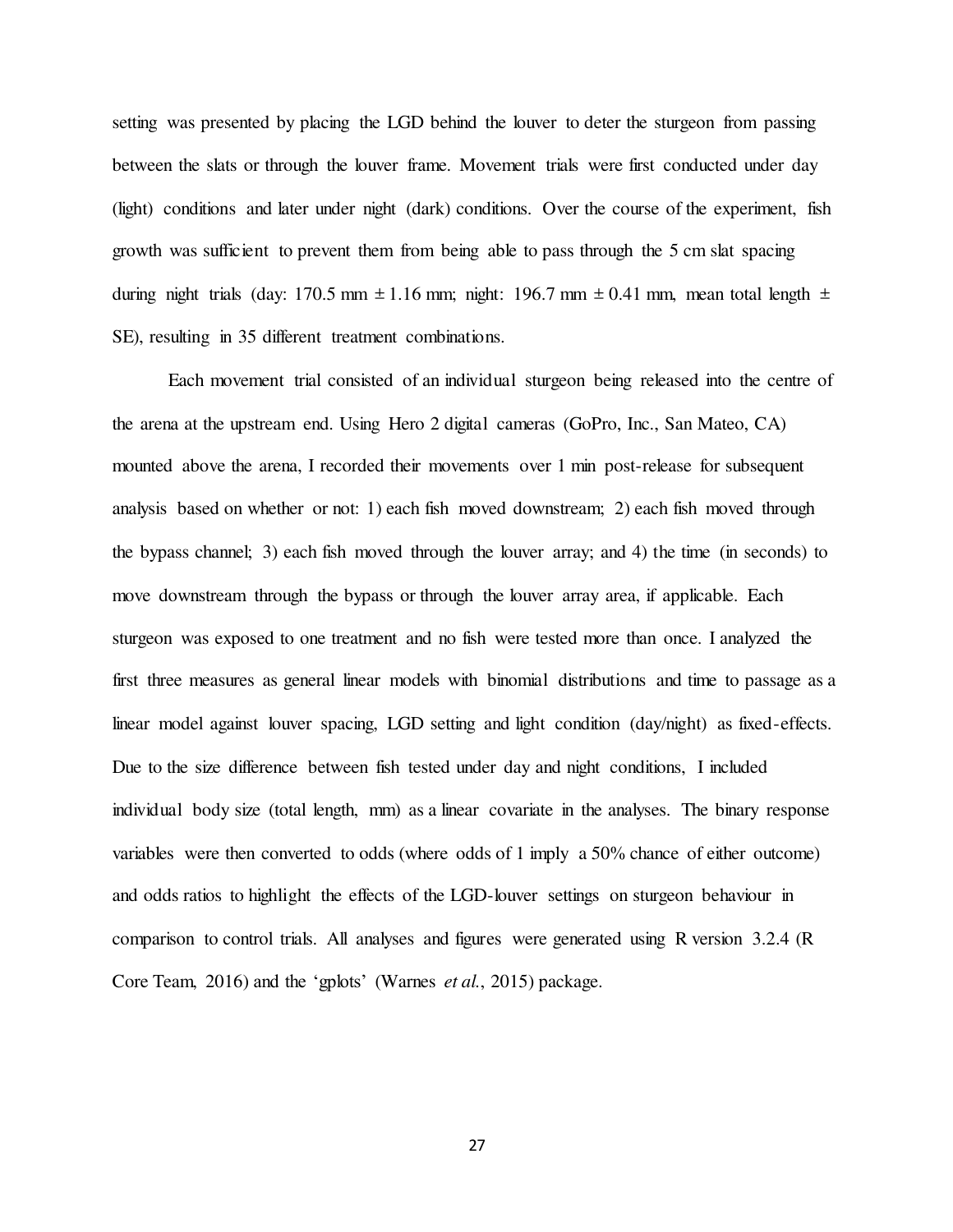# Results:

# Light intensity

Ambient light intensity and LGD output were measured using a Dr.Meter® LX1330B digital light meter (HISGADGET, Union City CA) with a range of  $0 - 200000$  lux. Under dark and light conditions, ambient light intensity at the midpoint of the water column in the trial arena was 3 lux and 169 lux, respectively. Intensities of the different colours of light are illustrated in Figure 2; sturgeon were placed into the arena 200 cm away from the LGD.

#### Louver parameters

Of the fish used ( $n = 1349$ , ~4 months old, total length 182.7 mm  $\pm 27$  mm, mean  $\pm$  SD),  $60.6\%$  ( $n = 818$ ) of these moved downstream regardless of treatment (Table 1). LGD-control trials allowed us to test the effect of louver configuration on use of the downstream bypass and passage through the louver itself independent of the light stimulus. Overall, slat spacing (Wald's  $\chi^2$  = 19.5, df = 5, P = 0.0015) and background light condition ( $\chi^2$  = 85.1, df = 1, P < 0.0001) both significantly influenced whether or not a fish moved downstream in the trial arena (Figure 3a). Similarly, slat spacing (Wald's  $\chi^2 = 37.4$ , df = 5, P < 0.0001) and background light condition ( $\chi^2$  $= 24.5$ , df = 1, P < 0.0001) both had significant effects on bypass usage in the LGD-control trials, with a greater effect under night conditions (Figure 3b).

Within the subset of fish that did move downstream, only the interaction term between louver spacing and light condition was statistically significant in terms of latency (time) to use the bypass  $(F_{4,457} = 3.75, P = 0.0052$ ; Figure 3c). Slat spacing  $(\chi^2 = 42.6, df = 7, P < 0.0001)$ , light condition ( $\chi^2 = 13.9$ , df = 1, P < 0.0001) and their interaction term ( $\chi^2 = 13.9$ , df = 4, P = 0.0078) all significantly influenced the actual proportion of sturgeon using the bypass (Figure 2d;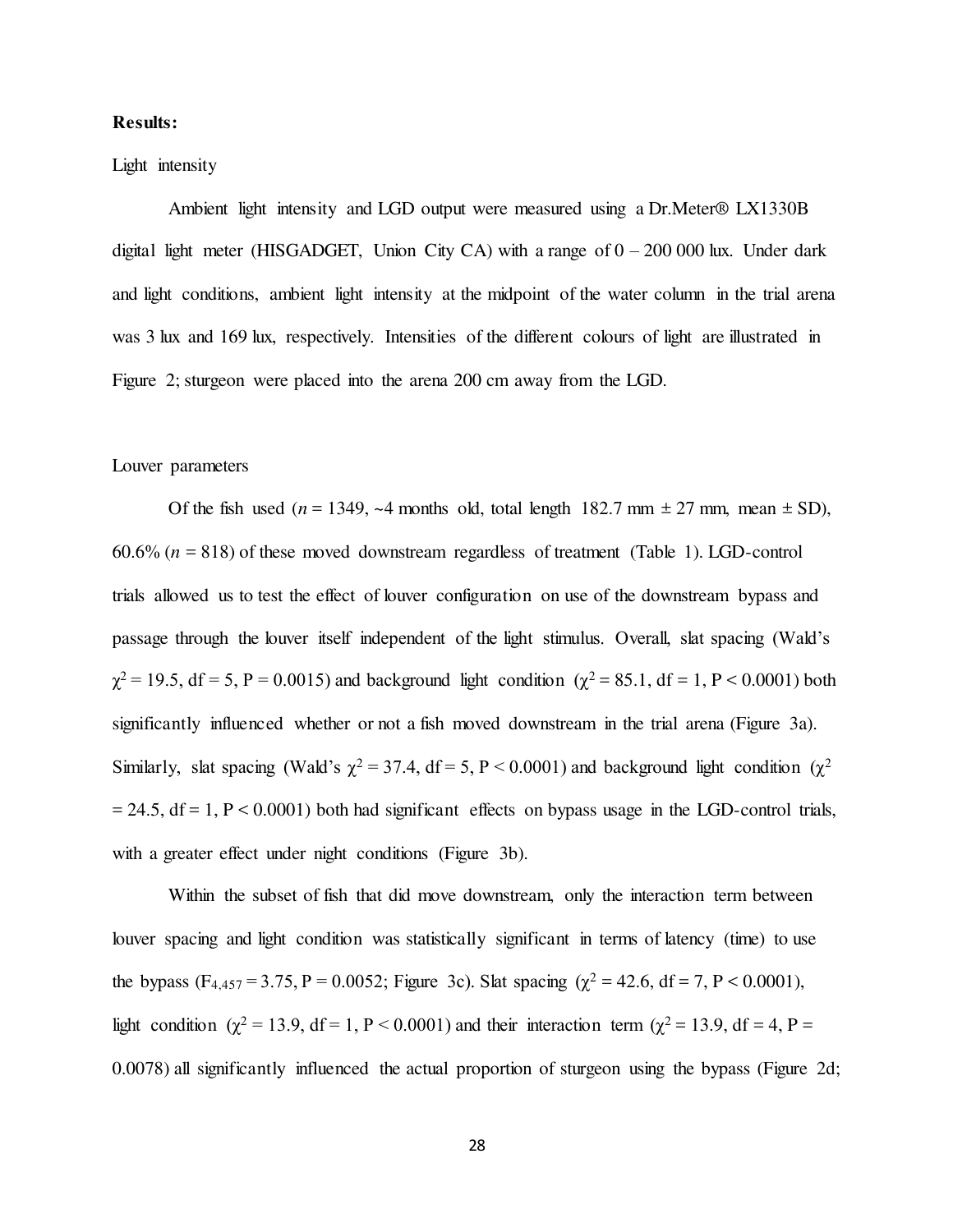Table 1, all rows where "LGD parameter" is "Control"). All fish that moved downstream but did not use the bypass instead passed through the louver itself or through its footprint area in the case of louver-control treatments. Fish size (total length) did not have a significant effect on any of these responses.

 Under day conditions only, louver spacing did not have a significant effect on the overall proportion of sturgeon moving downstream through the bypass ( $\chi^2 = 10.5$ , df = 5, P = 0.061, Figure 3b). In the subset of fish that moved downstream, however, the presence of the louver significantly increased bypass usage ( $\chi^2 = 12.6$ , df = 5, P = 0.027) whenever slats were present (Figure 3d). Under night conditions, both the overall rate ( $\chi^2$  = 43.3, df = 4, P < 0.0001) and the actual rate of bypass usage ( $\chi^2$  = 30.7, df = 4, P < 0.0001) were significantly influenced by the presence of louver slats (Figure 3b  $\&$  d). Overall, louver spacings of 10 cm or 20 cm were the most effective at eliciting bypass usage under both day and night conditions, with no significant difference found between them in post hoc testing.

# Integrated LGD-louver system

Overall downstream movement was significantly influenced by LGD setting ( $\chi^2$  = 32.9,  $df = 2$ , P < 0.0001), louver spacing ( $\chi^2 = 16.3$ , df = 5, P = 0.0061), light condition ( $\chi^2 = 90.4$ , df = 1, P < 0.0001), and the two-way interactions between LGD and louver spacing ( $\chi^2$  = 18.6, df = 10, P = 0.045), LGD settings and light condition ( $\chi^2$  = 20.1, df = 2, P < 0.0001) and louver spacing and light conditions ( $\chi^2 = 9.9$ , df = 8, P = 0.042; Table 1). LGD setting ( $\chi^2 = 85.6$ , df = 2,  $P < 0.0001$ ), louver spacing ( $\chi^2 = 18.9$ , df = 5, P = 0.0019) and background light condition ( $\chi^2 =$ 25.1,  $df = 1$ ,  $P < 0.0001$ ) had significant effects on the overall proportion of age-0 white sturgeon using the bypass (Figure 4a). In addition, there were significant two-way interactions between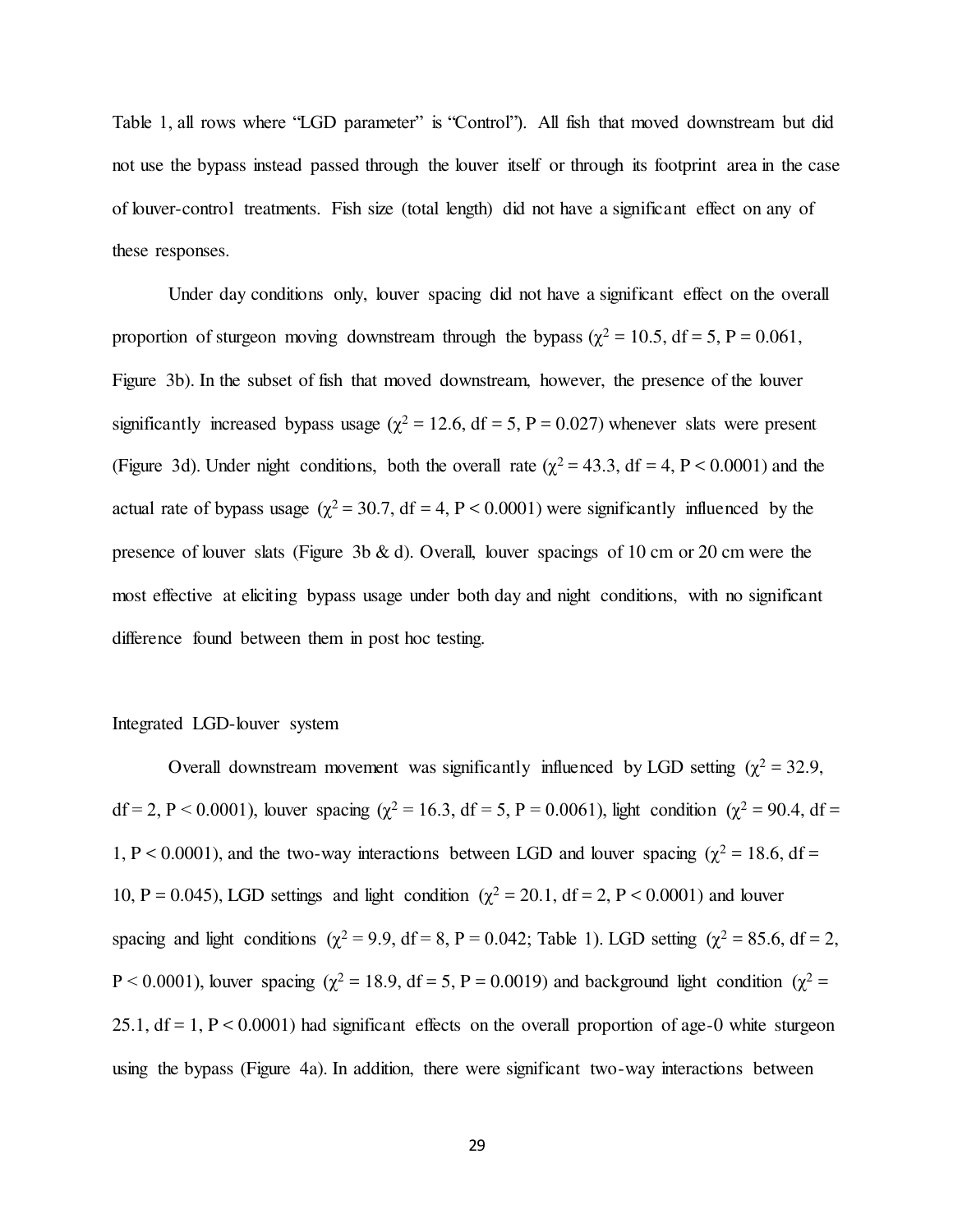LGD and louver settings  $(\chi^2 = 31.7, df = 10, P = 0.00045)$ , louver settings and background light conditions ( $\chi^2$  = 10.3, df = 4, P = 0.036) and in the three-way interaction between LGD setting, louver spacing and background light condition ( $\chi^2 = 25.8$ , df = 8, P = 0.0011) on the overall proportion of fish using the bypass. Sample sizes, proportions and mean latencies of bypass usage for each treatment combination are listed in Table 1.

 Of the fish that moved downstream, bypass usage was influenced by LGD and louver settings, light condition, and body size, with significant interaction terms between all fixedeffects factors (all  $P < 0.05$ ; Figure 4a & b). In general, smaller sturgeon were more likely to use the bypass while fish that passed through the louver tended to be larger (mean total length 184.9 mm vs 193.7 mm, respectively) although the mean difference was <10 mm. Latency to bypass was influenced by LGD setting  $(F_{2,764} = 4.98, P = 0.0071)$ , body size  $(F_{1,764} = 21.62, P < 0.0001$ , Pearson's  $r = -0.19$ ) and the interaction between louver spacing and light condition (F<sub>4,764</sub> = 3.42,  $P = 0.0088$ ; Figure 4c & d).

Under day conditions, LGD setting  $(\chi^2 = 9.1, df = 2, P = 0.01)$  and body size  $(\chi^2 = 4.3, df)$  $= 1$ , P = 0.038) had significant effects on bypass usage (Figure 3a), while latency was influenced only by body size  $(F_{1,288} = 17.75, P \le 0.0001, r = -0.25;$  Figure 4c). While larger sturgeon took longer to use the bypass, fish passing through the louver itself were larger on average than fish using the bypass (183 mm vs 171 mm, respectively). Under night conditions, bypass usage was only influenced by LGD setting  $(\chi^2 = 58.1, df = 2, P < 0.0001;$  Figure 4b) while latency was influenced by LGD setting  $(F_{2,273} = 3.9, P = 0.021)$  and louver spacing  $(F_{5,273} = 6.34, P < 0.0001;$ Figure 4d).

 Independent of louver spacing, green light (540 nm) strobing at 20 Hz resulted in greater bypass usage overall under both day and night conditions, while red light (605 nm) strobing at 1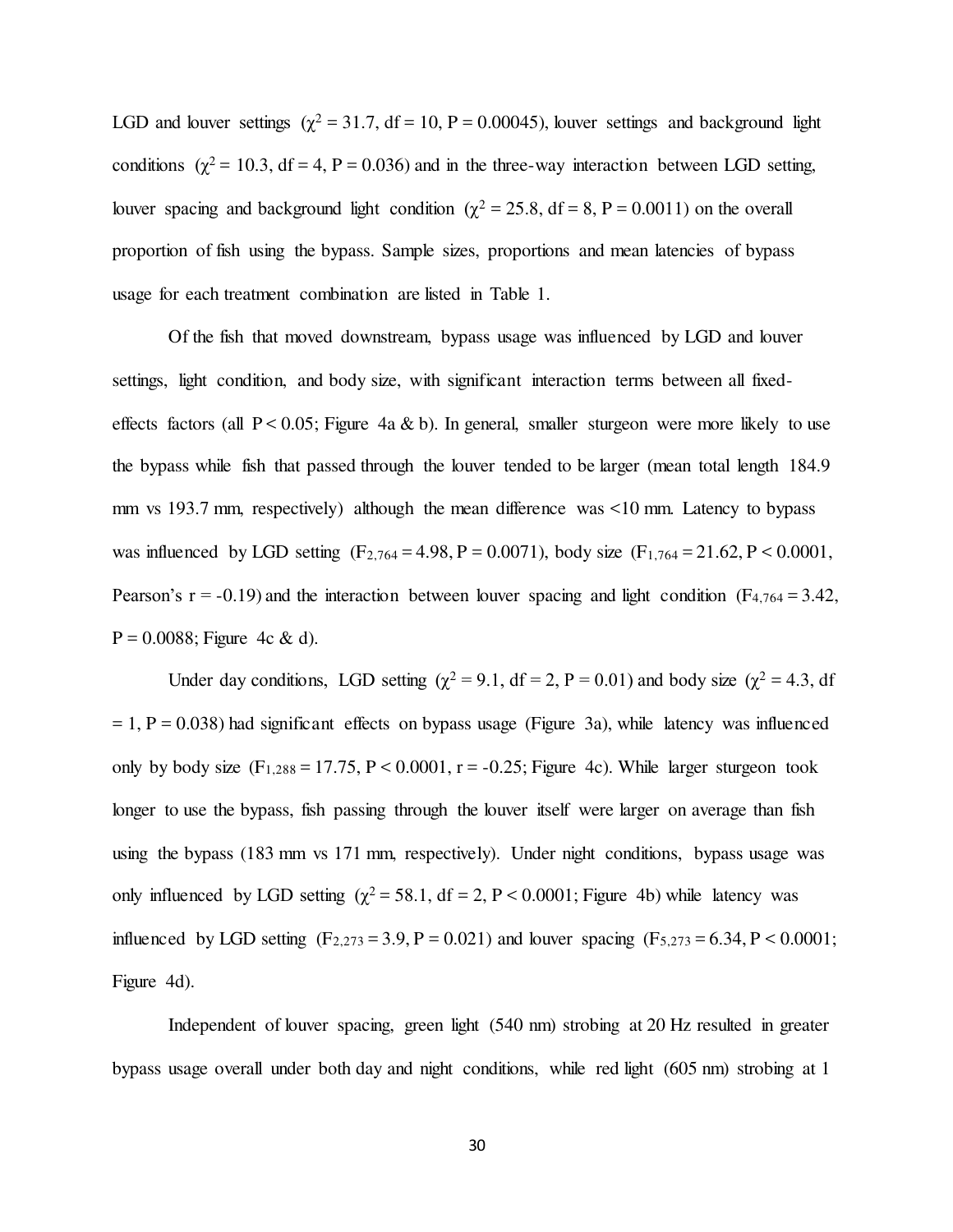Hz tended to elicit fewer bypasses than either the green light or control treatments, particularly under night conditions (Figure 3a & b). In combination with the louver, green light strobing at 20 Hz and louver spacings of 10 cm or 20 cm resulted in the greatest odds of bypass usage (Table 1, last column).

# Discussion:

My results demonstrate that an integrated light-louver system can be effective at behaviourally guiding age-0 white sturgeon towards a bypass while simultaneously decreasing the latencies of bypass approach and entry. These findings support the hypothesis that green light strobing at 20 Hz can serve as an attractant to age-0 white sturgeon. Conversely, when all trials are examined together, treatments involving red light strobing at 1 Hz had lower proportions of fish moving downstream, raising the possibility that red light was an effective repellent and inhibited downstream movement altogether as moving downstream in the trial arena required an individual to enter an area illuminated by red light. Background light conditions significantly influenced behavioural responses to the paired stimuli, with sturgeon demonstrating the greatest rate of bypass usage when the LGD was used to attract them to the bypass with green light under day (light) conditions, independent of louver parameters. My experiment demonstrated relatively high levels of diversion with a louver system, although not all louver parameters were equal, as the 5 cm and 10 cm spacings had 100% diversion rates compared to 90% diversion with the 20 cm spacing. By contrast, the use of either red or green light under simulated night (dark) conditions did not increase the effectiveness of the louver when slat spacings were 10 cm or 20 cm. Overall, rates of bypass usage were highest when the louver spacing was 10 cm, with significantly more fish using the bypass during the night trials compared to the day trials.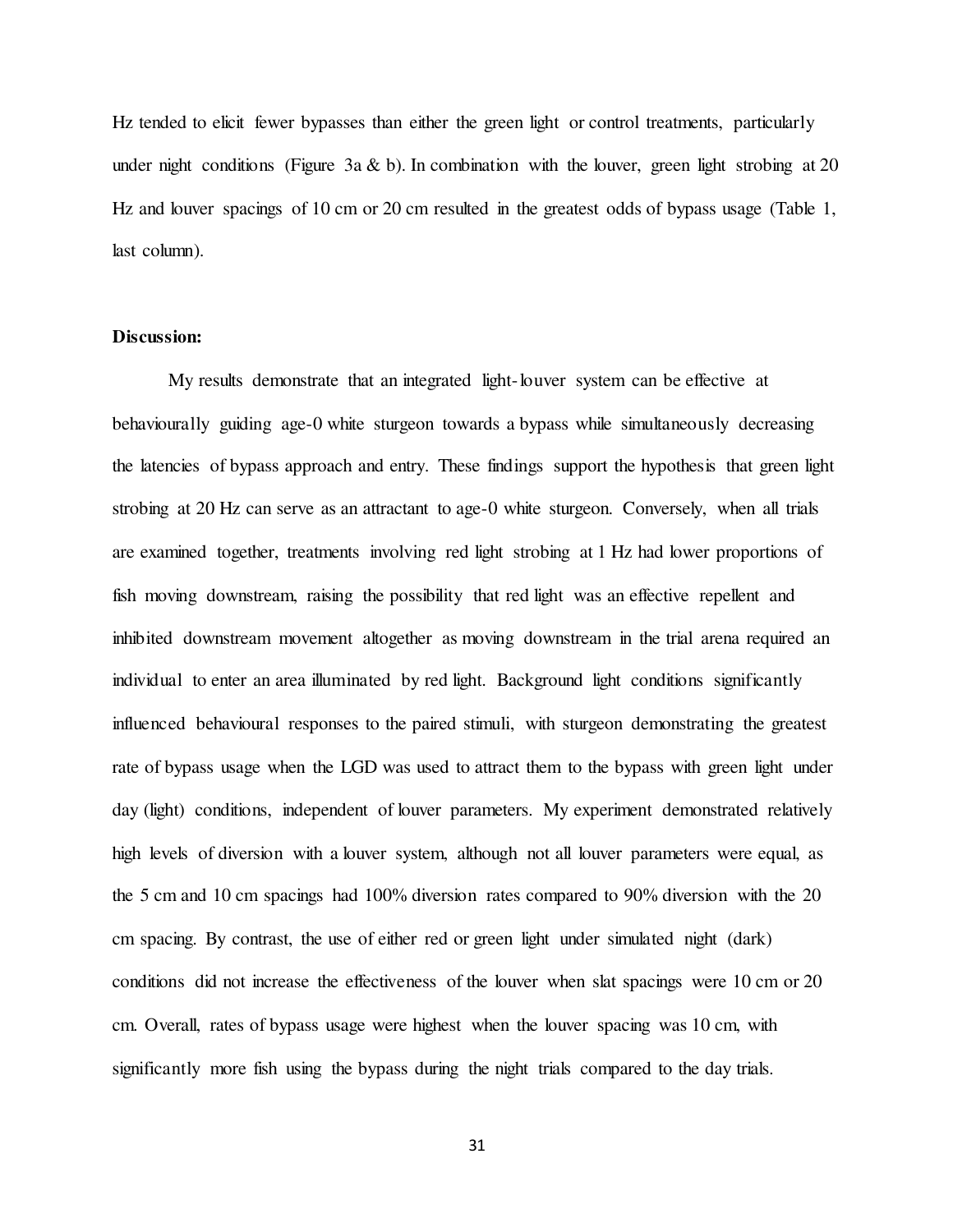The use of strobing lights on age-0 white sturgeon affected the rate of bypass usage and latency to bypass. Bypass rates increased for the higher strobing frequency and latency to bypass increased with the lower strobe frequency setting. Since strobe rate and wavelength were linked by setting, it is possible that strobe rate influenced bypass rate even though it was not tested independently. Previously, I found significant differences in attraction to the LGD in dichotomous choice tests (Ford *et al.*, unpublished data), suggesting that both colour and strobe rate may affect the adoption of positive or negative taxis for behavioural guidance outcomes.

Colour vision is a known trait of fishes (Levine and MacNichol, 1982), and different species have demonstrated variable responses to different colours of light (Marchesan et al., 2005). In my study, green light (540 nm) was a significant factor in increasing bypass usage, with a greater effect observed during the day than at night, while red light (605 nm) had a repellant effect. Spectral sensitivities (539 nm and 605 nm: Sillman et al., 1990) interacting with colour preferences or aversions may be the cause of attraction to green light in age-0 white sturgeon, providing a putative explanation for why the "attraction" setting of the LGD was associated with higher rates of bypass. However, ontogenetic shifts in spectral sensitivity towards red and blue wavelengths (Sillman et al., 1990) suggest that as white sturgeon mature, their reactions to green and red light may shift and therefore age-specific behavioural guidance strategies may be required.

 The notable difference in the louver system I tested compared to earlier designs was that the slats were angled 65° to the flow direction, allowing more water passage. This did not change the success rate of diverting fish, as during both day and night conditions, there were no fish passing through the louver for the two smallest spacings (5 cm and 10 cm) and few (10%)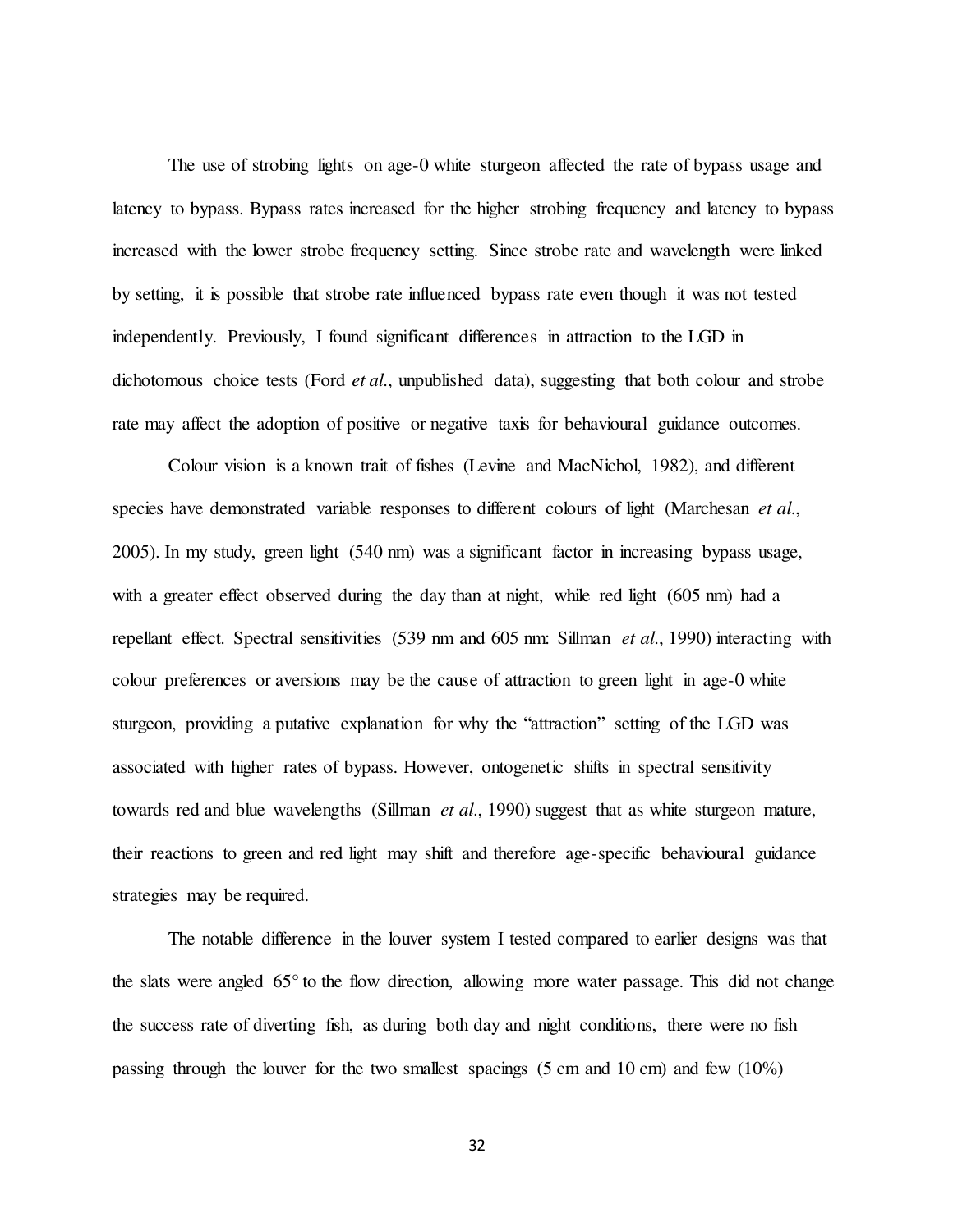passing through the 20 cm spacing. The added benefit to this integrated light-louver system is that the combination of stimuli allows for guidance depending on varying responses to the individual stimuli.

Since white sturgeon do not react the same diurnally to different stimuli (Poletto *et al.*, 2014a), it is important to make sure that they can be guided at all times. During the day, the green light was a more effective guidance tool than the louver as it elicited greater rates of downstream movement. Together the two devices create the possibility for a 24 hour guidance strategy. It is conceivable that different individuals respond differently to behavioural guidance technologies and different times (e.g., day vs night) such that the use of combined approaches may lead to greater effectiveness. Most behavioural guidance systems use only one technique to guide fish, or if they do use multiple, they are typically multiple non-physical barriers (Noatch and Suski, 2012). The combination of using both a physical and non-physical barrier increased the effectiveness in guidance for age-0 white sturgeon, providing a better chance of being protected during different photoperiods. The louver was most effective in simulated night conditions. This effectiveness could have been because the fish avoided the complex currents created by the louver when they could not rely on vision. My findings suggest that age-0 white sturgeon downstream movement is greater at simulated night conditions, and similar results have been observed in other sturgeon species (shortnose and pallid [Kynard and Horgan, 2001]; green and white sturgeon [Poletto *et al.*, 2014a]); this may be a consequence of the higher activity levels and migratory movement of sturgeon at night (Poletto et al., 2014a). These results may show benefits to the use of integrated behavioural guidance systems and how they may enhance desired outcomes through mutual reinforcement.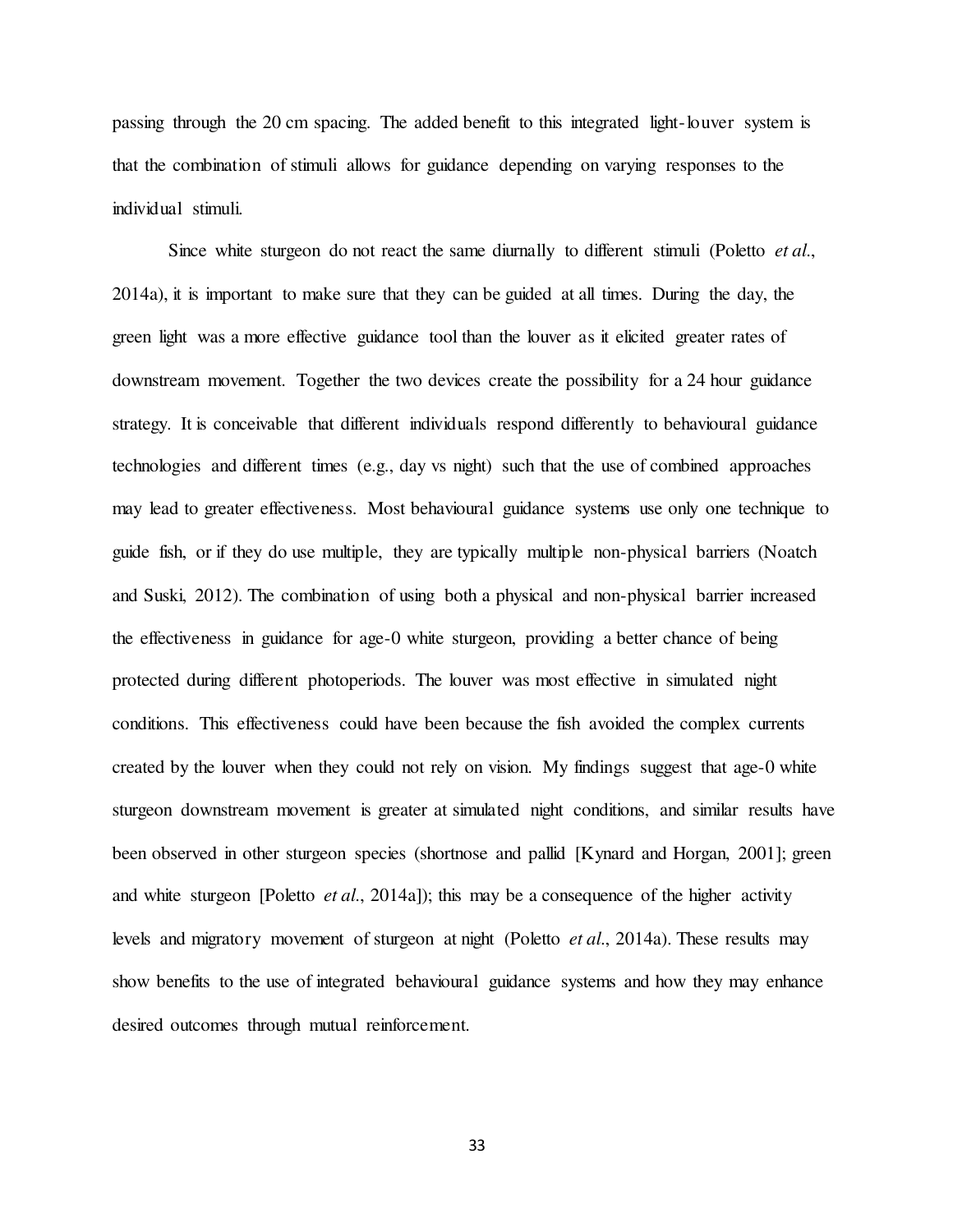Behavioural guidance techniques in the past have primarily focused on avoidance by using different strategies to deter organisms from passing into a certain area, whereas my approach also examined the possibility of attracting fish towards safe passages. Based on my observations, using red light as a repellent from the louver was less effective than using green light to attract fish towards the bypass. Attraction to safe areas may be more beneficial to fish protection since fish may become habituated to the negative stimuli, attenuating the repulsive effect and increasing the risk of harm over repeated exposures. While my observed trends of slower approaches to the bypass and decreased likelihoods of downstream movement during the red light treatments may not be completely attributed to the repulsion setting, these could benefit from further exploration under field conditions. Repulsion strategies also can become a problem as fish do not respond consistently to the same stimuli depending on time of day (Poletto *et al.*, 2014b), as illustrated by reports of fish numbers increasing around an illuminated dam during night compared to day (Simmons *et al.*, 2004). If fish react differently depending on individuals and diel period then it may be possible that attraction would serve best to reinforce travel around hazards and decrease the number of encounters with harmful objects such as physical barriers.

 The present research has shown promise for the use of integrated behavioural guidance systems. The advantage of the LGD during the day and the louver during the night has shown that age-0 white sturgeon can be guided towards safe passage in a laboratory setting through attraction. The use of an integrated guidance system to simultaneously repel (louver) fish from a danger area and to attract (LGD) fish towards safety could lead to applications around many waterway developments where single behavioural guidance techniques may not be sufficient to guide the majority of fish. It is important to note that this research was done in a laboratory, and if at all possible should be followed up with a study under fully natural conditions to confirm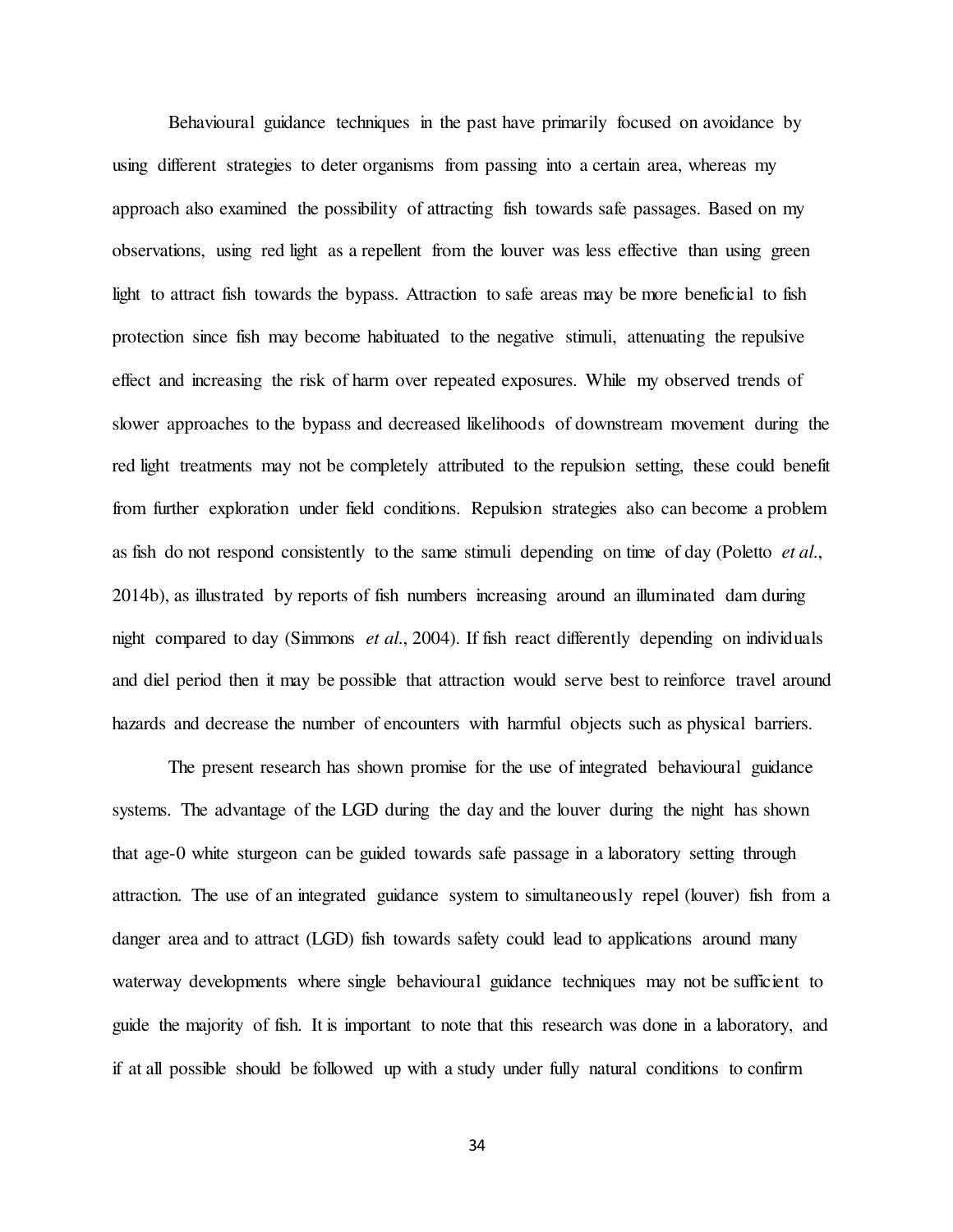these results. Findings from this study may help lower risk of entrainment and impingement of white sturgeon, aiding populations that are threatened from many different stressors and thus improving population numbers. The use of integrated diversion systems could lead to better protection for many other imperiled fish and aquatic species.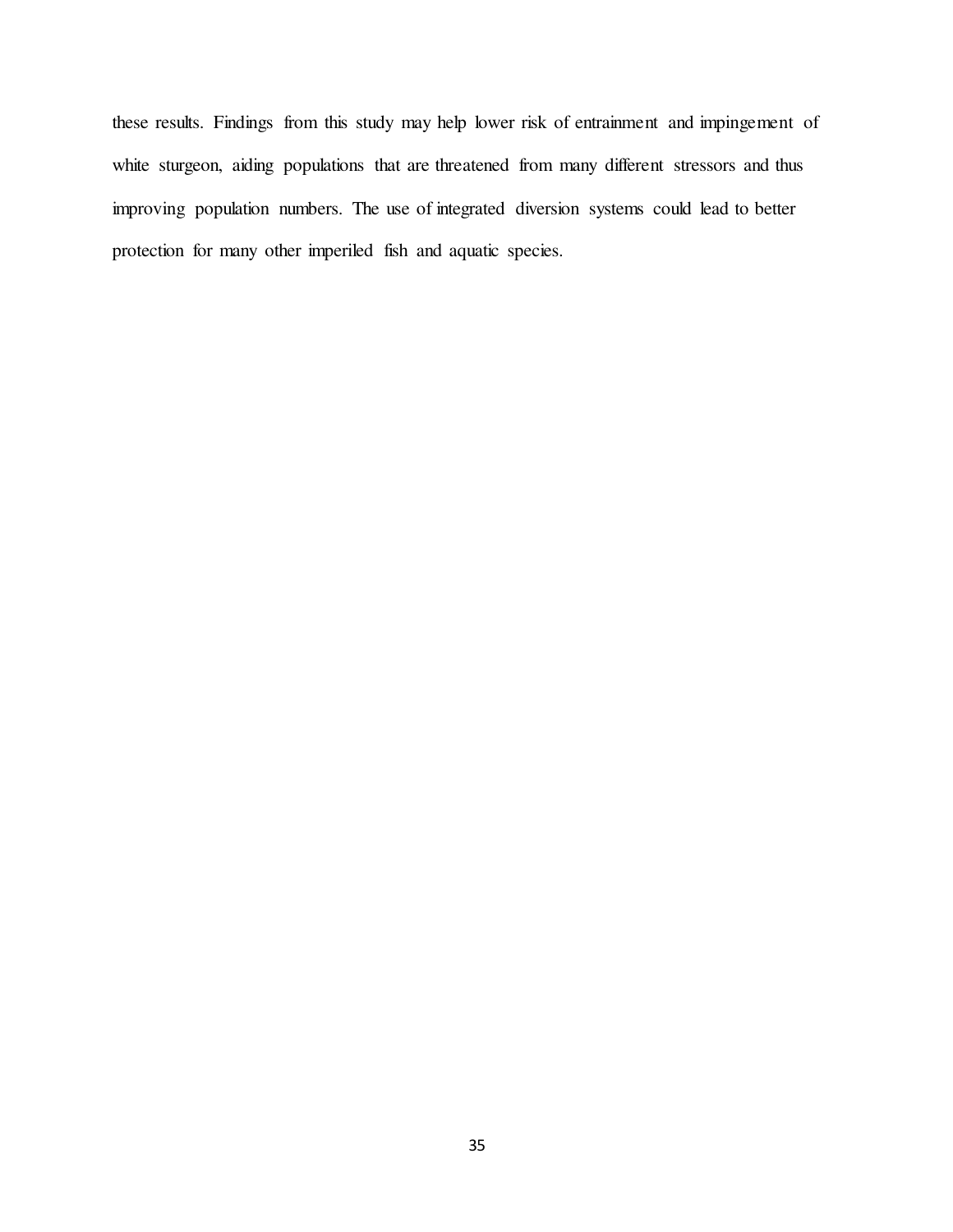# Table

Table 3-1. Sample sizes, summary results and odds of downstream movement patterns demonstrated by age-0 white sturgeon (Acipenser transmontanus) exposed to different LGD and louver array parameters.

| Parameters:        |            |           |                  | Proportions:     |                     | Latency   | Odds of          |
|--------------------|------------|-----------|------------------|------------------|---------------------|-----------|------------------|
| Light<br>condition | LGD        | Louver    | $\mathbf N$      | Moving           | Using the           | to bypass | bypass           |
|                    |            |           |                  | downstream       | bypass <sup>1</sup> | (s)       | use <sup>2</sup> |
| Light              | Control    | Control   | $\overline{115}$ | 0.29             | 0.86                | 16.9      | 0.34             |
|                    |            | Frame     | 25               | 0.59             | 0.68                | 21.3      | 0.67             |
|                    |            | Guide bar | 25               | 0.41             | 0.52                | 27.7      | 0.27             |
|                    |            | 20cm      | 25               | 0.43             | 0.91                | 32.9      | 0.63             |
|                    |            | 10cm      | 25               | 0.37             | $\mathbf{1}$        | 24.7      | 0.60             |
|                    |            | 5cm       | 20               | 0.3              | $\mathbf{1}$        | 25.4      | 0.43             |
|                    | Red 1Hz    | Control   | 115              | 0.2              | 0.6                 | 30.6      | 0.14             |
|                    |            | Frame     | 24               | 0.5              | 0.67                | 36.1      | 0.5              |
|                    |            | Guide bar | 25               | 0.6              | 0.8                 | 25.2      | 0.92             |
|                    |            | 20cm      | 25               | 0.2              | $0.8\,$             | 31.5      | 0.19             |
|                    |            | 10cm      | 25               | 0.28             | 0.86                | 46.9      | 0.32             |
|                    |            | 5cm       | 20               | 0.1              | $\mathbf{1}$        | 39.0      | 0.11             |
|                    | Green 20Hz | Control   | 115              | 0.64             | 0.94                | 34.6      | 1.5              |
|                    |            | Frame     | 25               | 0.68             | 0.88                | 23.1      | 1.5              |
|                    |            | Guide bar | 25               | 0.8              | 0.95                | 17.5      | 3.17             |
|                    |            | 20cm      | 25               | 0.84             | 0.95                | 39.1      | 4.00             |
|                    |            | 10cm      | 25               | 0.64             | $\mathbf{1}$        | 27.4      | 1.78             |
|                    |            | 5cm       | 20               | 0.8              | $\mathbf{1}$        | 21.4      | 4.00             |
| Dark               | Control    | Control   | 115              | 0.83             | 0.32                | 25.7      | 0.36             |
|                    |            | Frame     | 25               | 0.85             | 0.53                | 23.8      | 0.83             |
|                    |            | Guide bar | 25               | 0.81             | 0.61                | 21.2      | 0.97             |
|                    |            | 20cm      | 25               | 0.91             | 0.84                | 19.9      | 3.17             |
|                    |            | 10cm      | 25               | 0.69             | $\mathbf{1}$        | 20.7      | 2.26             |
|                    | Red 1Hz    | Control   | 115              | 0.8              | 0.8                 | 27.7      | 1.78             |
|                    |            | Frame     | 25               | 0.6              | 0.27                | 26.6      | 0.19             |
|                    |            | Guide bar | 25               | 0.76             | 0.42                | 18.6      | 0.47             |
|                    |            | 20cm      | 25               | 0.64             | 0.44                | 33.2      | 0.39             |
|                    |            | 10cm      | 25               | 0.68             | 0.71                | 25.9      | 0.92             |
|                    | Green 20Hz | Control   | $\overline{115}$ | $\overline{0.8}$ | $\mathbf{1}$        | 30.9      | 4.00             |
|                    |            | Frame     | 25               | 0.72             | 0.94                | 30        | 2.13             |
|                    |            | Guide bar | 25               | 0.88             | 0.82                | 20.7      | 2.57             |
|                    |            | 20cm      | 25               | 0.72             | $\mathbf{1}$        | 24.8      | 2.57             |
|                    |            | 10cm      | 25               | 0.76             | $\mathbf{1}$        | 25.2      | 3.17             |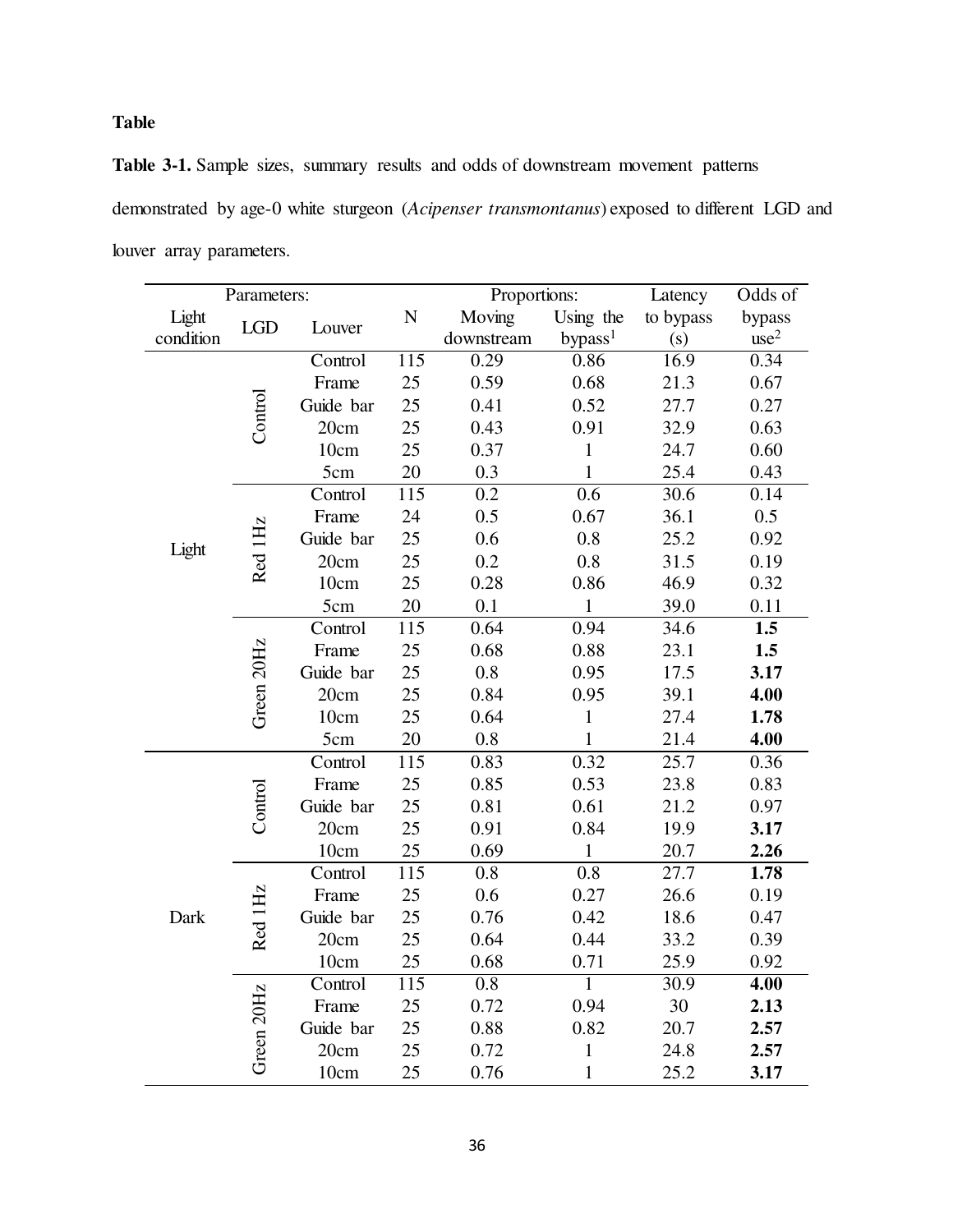<sup>1</sup>Proportion of individuals using the bypass are calculated as proportions of fish that moved downstream in each treatment combination.

<sup>2</sup>All odds of bypass usage  $>1$  (i.e. greater than 50% chance) are listed in bold.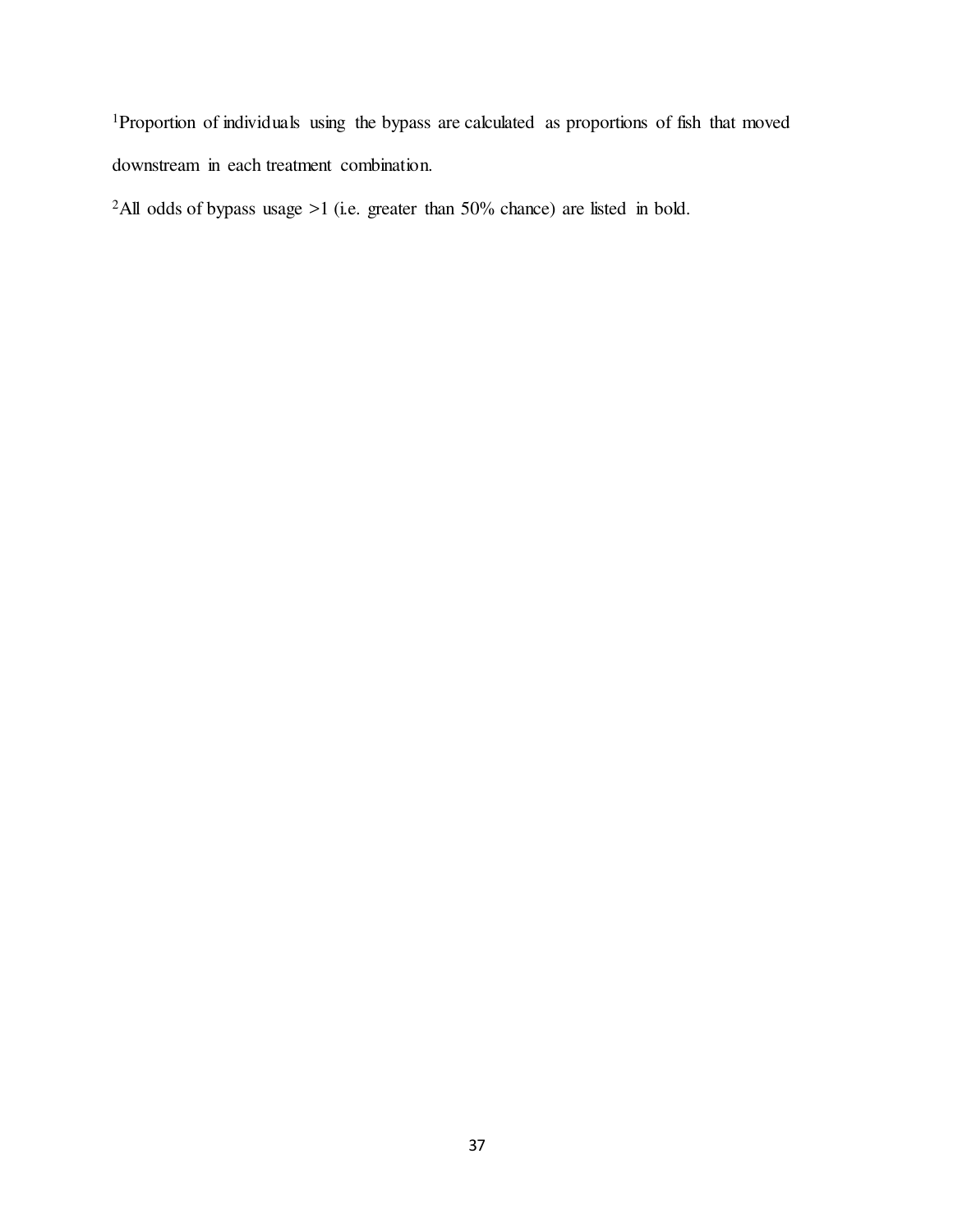



Figure 3-1. Schematic diagram of the raceway used to test the effectiveness of the integrated light-louver array on downstream passage of juvenile white sturgeon (Acipenser transmontanus). Louver slats could be removed entirely or spaced at 5 cm, 10 cm, or 20 cm. Distance between the LGD and the sturgeon insertion point is 200 cm.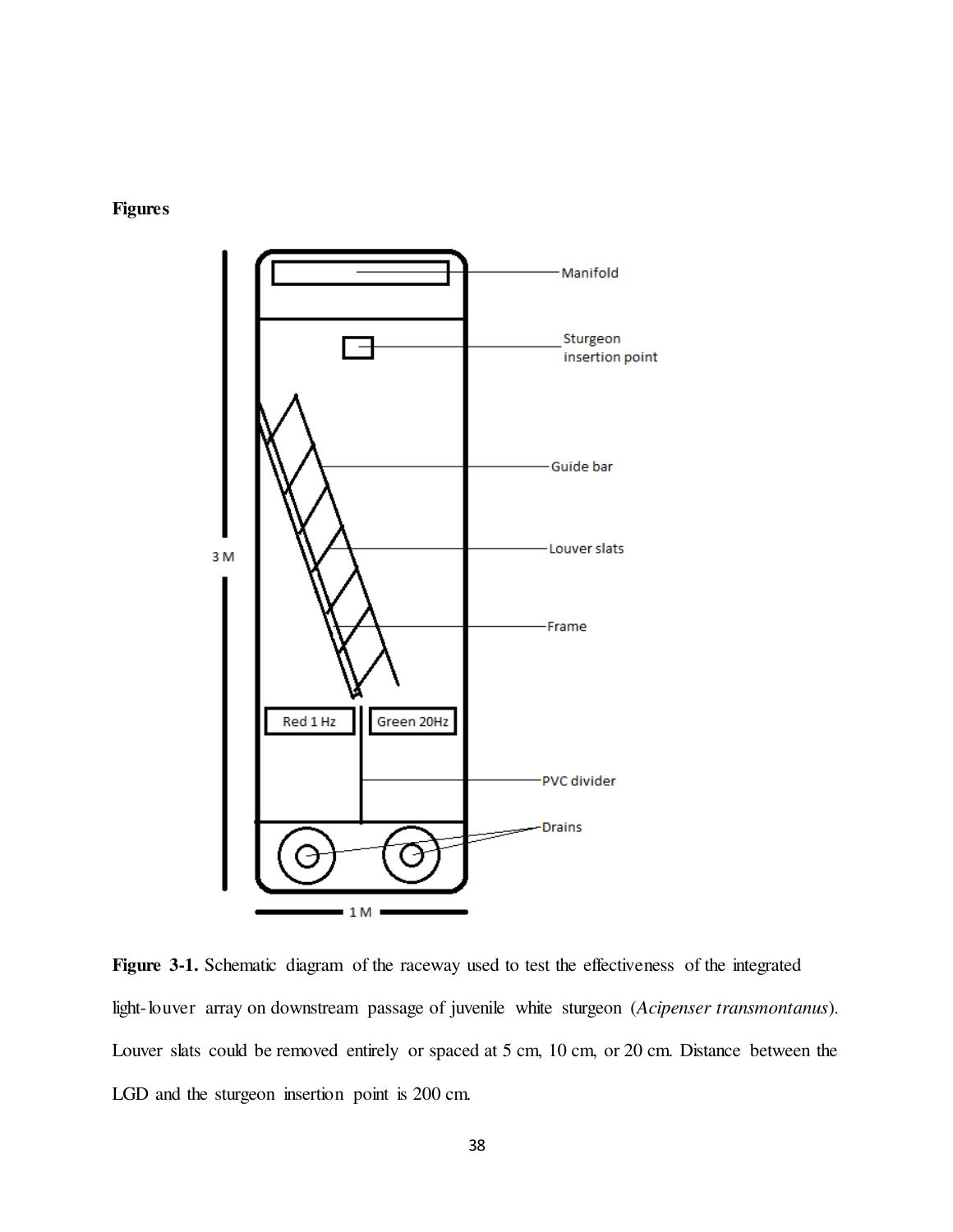

Figure 3-2. Light intensity (lux) of the colors used at distance intervals (10 cm, 25 cm, 50 cm, 100 cm, 150 cm) under dark (open circles, dotted lines) and light (closed circles, solid lines) conditions.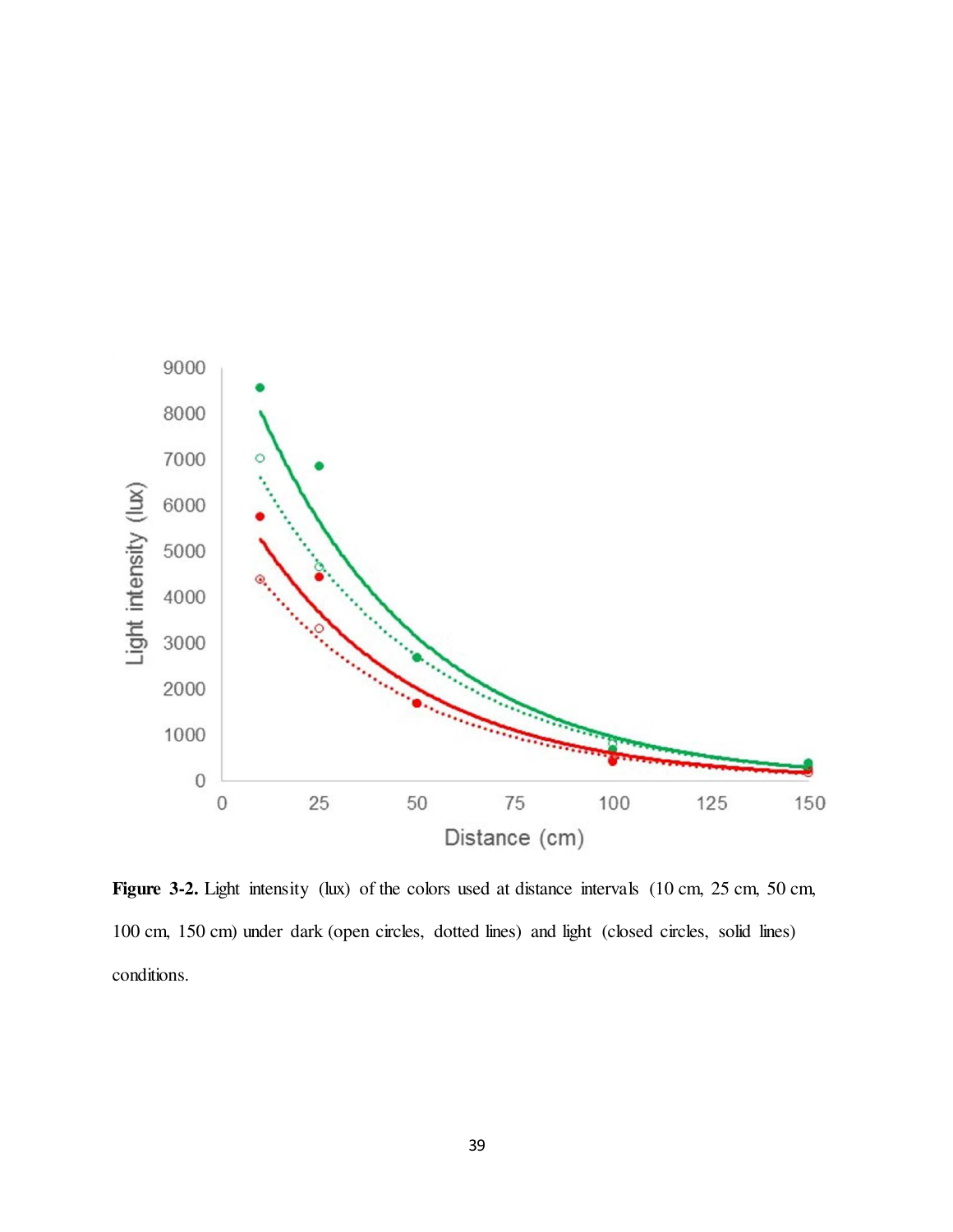

Figure 3-3. Overall proportions  $(\pm \text{ SE})$  of juvenile white sturgeon (Acipenser transmontanus) that (a) travelled downstream, and (b) used the bypass. For the sturgeon that moved downstream, (c) mean  $(\pm S)$  latency to use the bypass and (d) the actual proportion that used the bypass with different louver configurations under both light (open bars) and dark (grey bars) conditions in the absence of illumination from the LGD.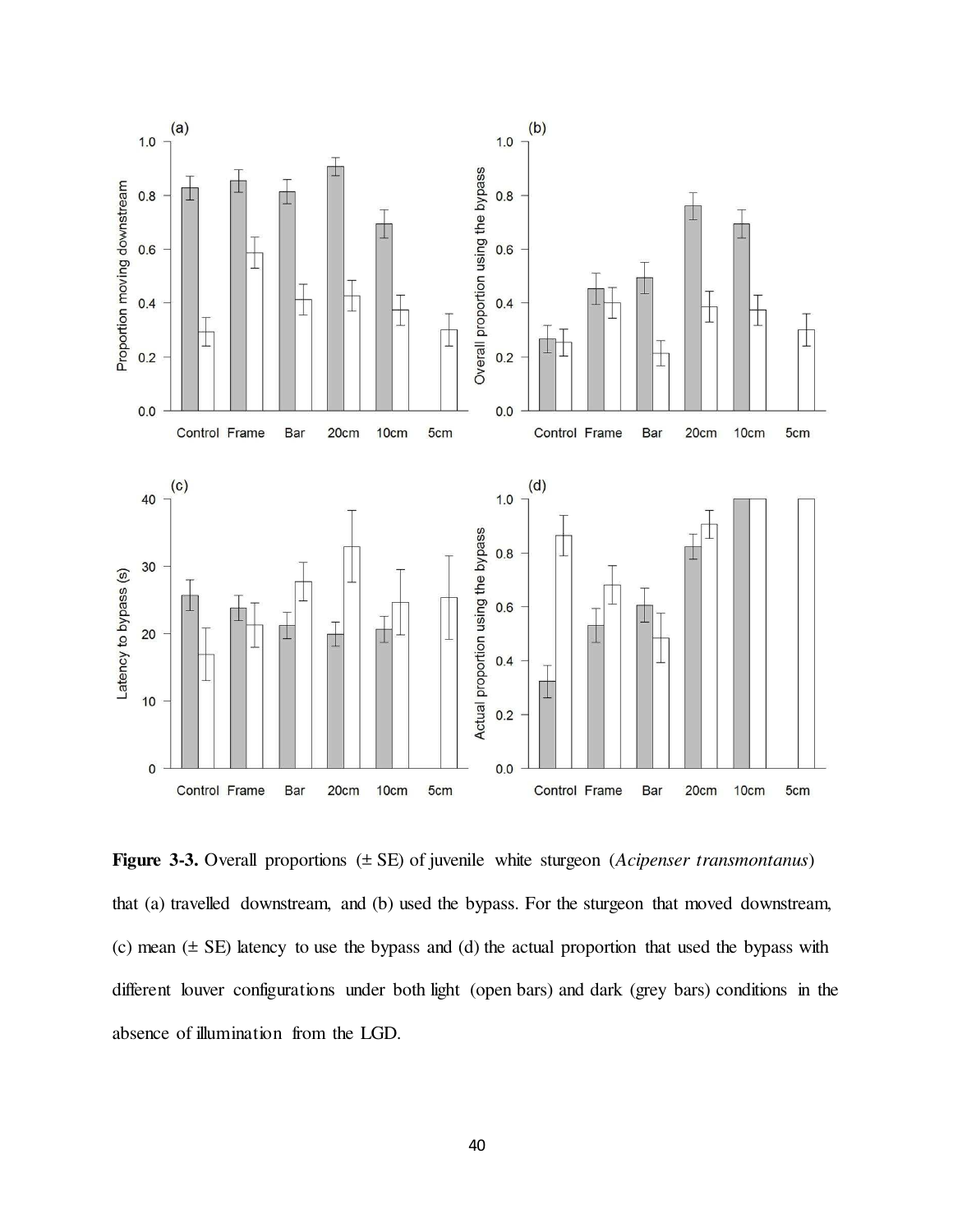

Figure 3-4. Proportion  $(\pm$  SE) of juvenile white sturgeon (Acipenser transmontanus) that moved downstream and that used the bypass  $(a, b)$  and their mean latency  $(\pm SE)$  to passage  $(c, d)$  with different louver configurations under light and dark conditions. Grey bars: LGD control; red bars: red light strobing at 1 Hz; green bars: green light strobing at 20 Hz.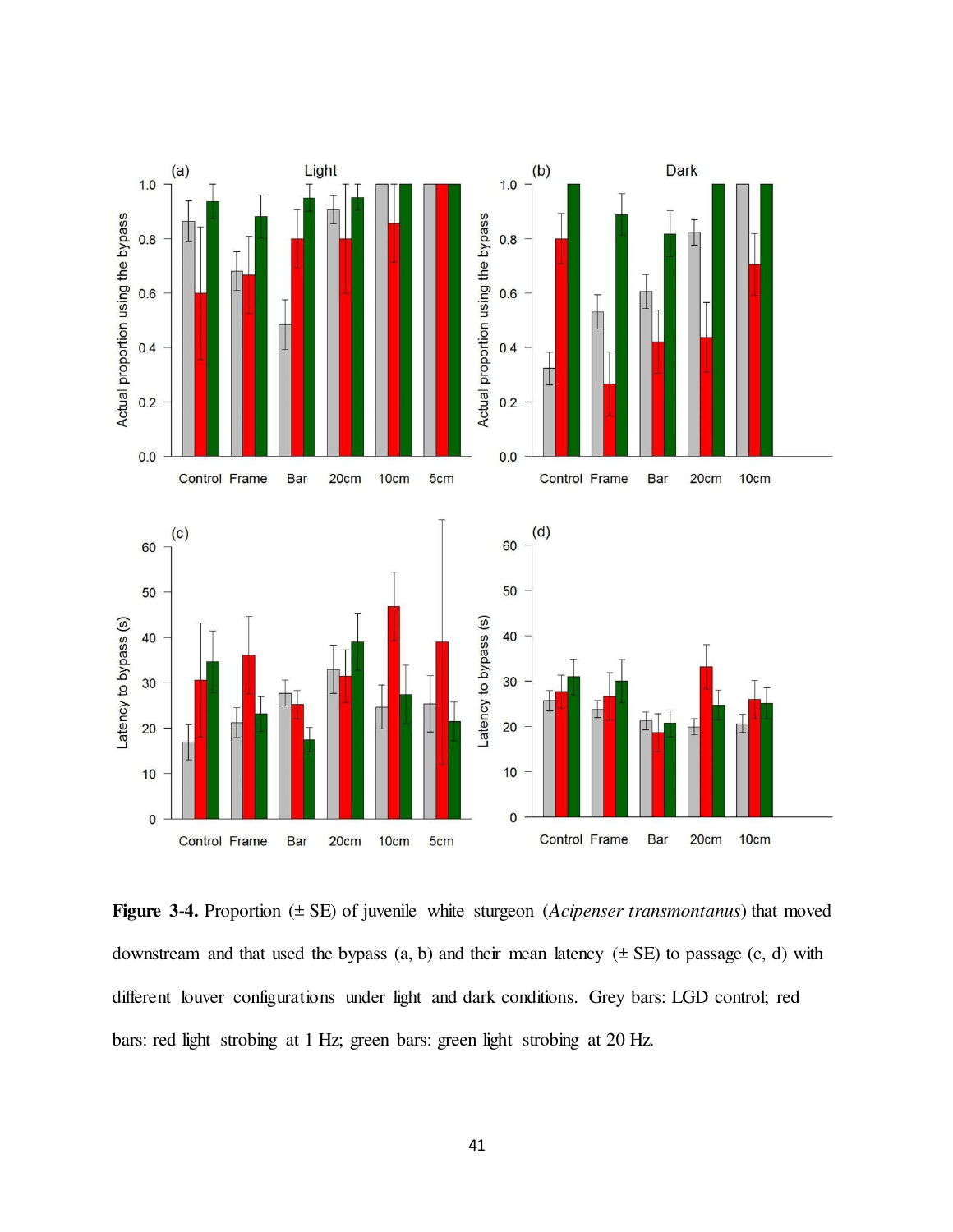# Chapter 4: Behaviour of age 0+ and 2+ walleye when exposed to strobing or constant light of different colours emitted from an LED behavioural guidance device

# **Abstract**

Much effort has been devoted to the development of behavioural guidance technologies to reduce fish entrainment and/or impingement yet the effectiveness of these mitigation tools vary widely and are known to be species- and context-specific. In the midwest of North America, Walleye are a culturally and socio-economically valuable species for which there is need to develop more effective behavioural guidance technologies. Therefore, I explored the possibility of using light emitting diode (LED) lights as a behavioural guidance tool for walleye. Based on existing laboratory research on the visual physiology of walleye, I tested colours of known spectral sensitivity (i.e., green and orange) using constant light and a strobing light with a frequency of 5Hz in short term tests. Age  $2+$  and  $0+$  walleye were tested using these settings against a control both during daytime and nighttime hours in a low light environment. Age 2+ walleye generally avoided the light guidance device when the light was on compared to the control, regardless of colour or strobing rate. To determine if there was any ontogenetic differences in walleye reaction to light, I tested both age 0+ and 2+ for their rate of escapement when exposed directly to the light. This test failed to identify significant differences in the amount of time either age class stayed in the light although it was apparent that fish of both age classes avoided the light, regardless of colour and strobing rate. This study determined that walleye behavioural responses to light is typically in the form of avoidance and that it appears to be consistent for both age 0+ and 2+ walleye.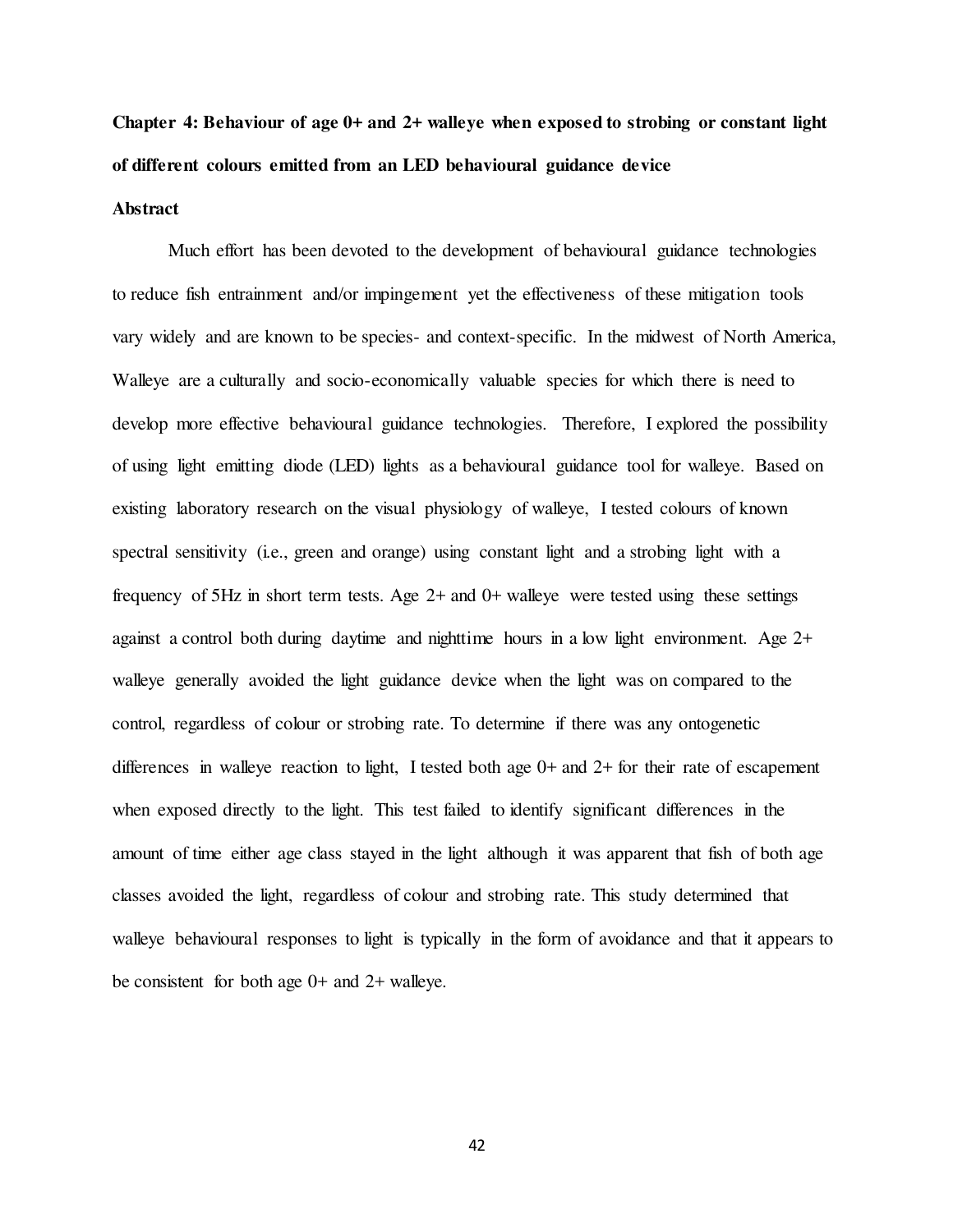# Introduction

Waterway modifications have contributed to biodiversity declines in many of the world's freshwater ecosystems (Dudgeon et al. 2006; Vörösmarty et al. 2010). Water is increasingly necessary for agriculture, human consumption, industrial processes, and energy production (Vörösmarty et al. 2010). The various infrastructure associated with water withdrawl or energy generation poses a risk to fish as they can become entrained or impinged, which can be fatal (Schilt 2000; Allen et al. 2012). Although physical barriers can be used to reduce likelihood of entrainment (e.g., Coutant 1999; Noatch and Suski 2012), fish may still become impinged upon them.

 Behavioural guidance is a common mitigation technique for entrainment and impingement and relies on exploiting an organisms sensory physiology to guide them (Noatch and Suski 2012). Typically these guidance techniques are used to lead fish away from hazardous situations, such as hydropower turbines or unprotected water intake pipes (Coutant 1999, Schilt 2007). However, it can also be used to attract fish to desired pathways (e.g., a fishway or bypass channel). One of the inherent challenges for behavioural guidance is that fish undergo ontogenetic changes in visual physiology and behaviour. This can affect how a desired stimulus will affect the guidance of a fish depending on life stage. For example, the photo-response of white sturgeon changes as they advance from larvae to juveniles and become less attracted to green light (Loew and Sillman 1993). Light has been used in the past as a behavioural guidance tool (Hocutt 1981, Noatch and Suski 2012, ERPI 1986) but was largely abandoned based on lack of flexibility and technical limitations. Early on, mercury vapour bulbs (Haymes et al. 1984) were used but they were not as bright as desired and required large energy inputs. Later developments in the field included the ability of lights to strobe or produce different colours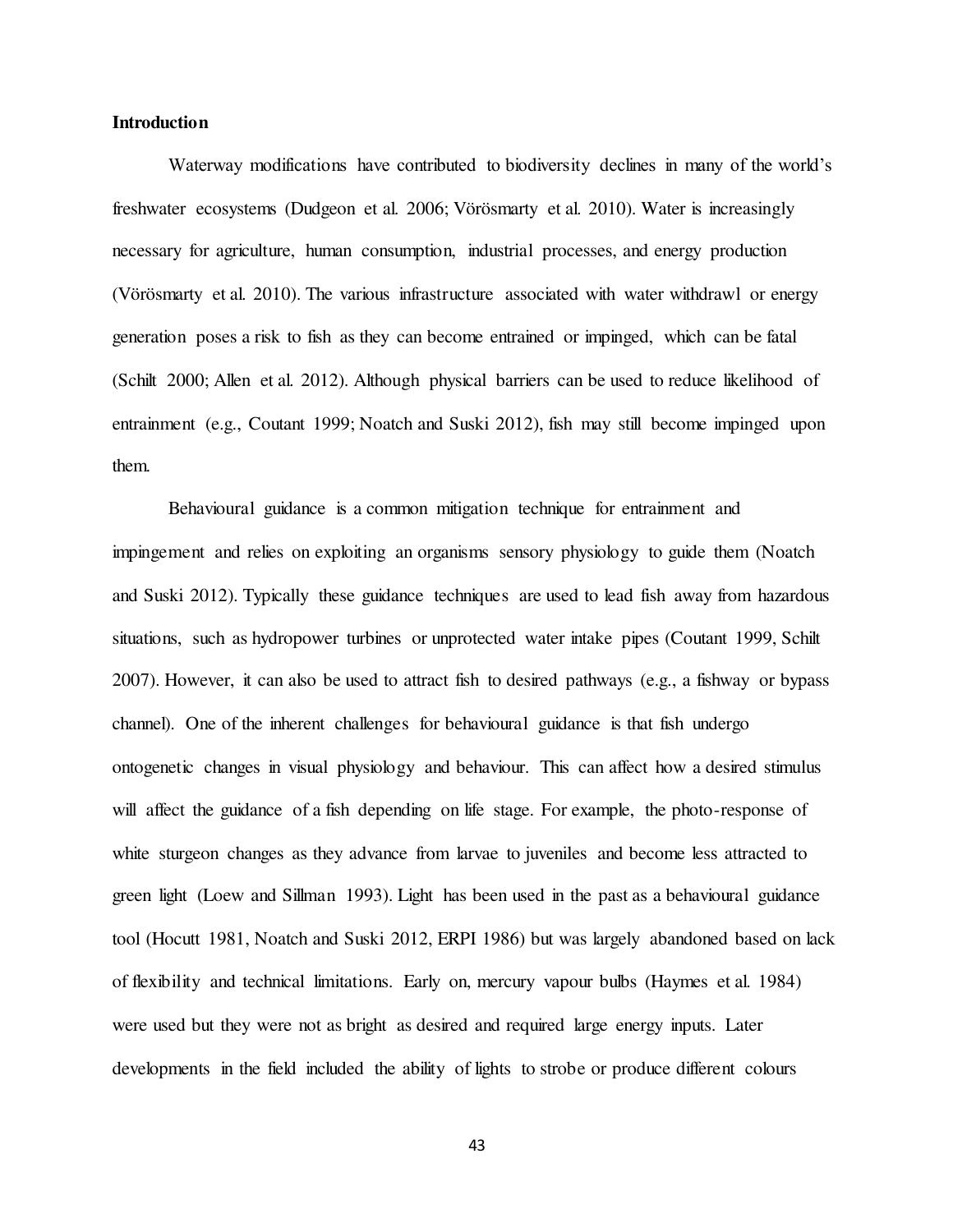(Hocutt 1981, ERPI 1986), but no one solution seemed to work as species specific reactions vary greatly for light guidance. Advances in light technology in recent years have led to the creation of light emitting diodes (LEDs). LEDs are very powerful lights that can be very small and have the ability to change colours and strobe (at low or high frequency), something lights of the past could not easily do. Moreover, LEDs are much more efficient, requiring less energy. For these reasons, LEDs show promise for use in the behavioural guidance of fish (e.g., Sullivan et al. 2016; Ford et al. In Press).

Walleye *(Sander vitreus)* are a perciform fish that is native to many rivers and lakes in Canada and the northern Unites States (Bozek et al. 2011). Walleye are highly valued, as both recreational fish and for nourishment in many communities in the midwest of North America (e.g., Lester et al. 2014). Due to their value, they are at risk from overfishing and waterway development, leading to walleye currently being stocked into many waterbodies to maintain populations (Wilson et al. 2007). Walleye are a versatile top predator, though competition with other top predators can influence population sizes in smaller waterbodies (Bozek et al. 2011). They can spawn in both rivers and lakes, and sometimes even undergo migration from lakes into tributaries to spawn (Bozek et al. 2011). In rivers they use rapids (Walburg 1972) as spawning grounds and in lakes they use shallow areas such as reefs (Eschmeyer 1950). The increased movement for spawning along with natural movement patterns within lakes and rivers are exposing these fish to the hazards of waterway development. Walleye are known to be a nocturnal fish (Reed 1962, Carlander and Cleary 1949) and they generally spend the day at depth as they seek out low light conditions (Bozak et al. 2011, Kelso 1978). This natural behaviour indicates that walleye may react well to behavioural guidance through light as they typically prefer low light environments. Laboratory studies on the retinal physiology of the walleye has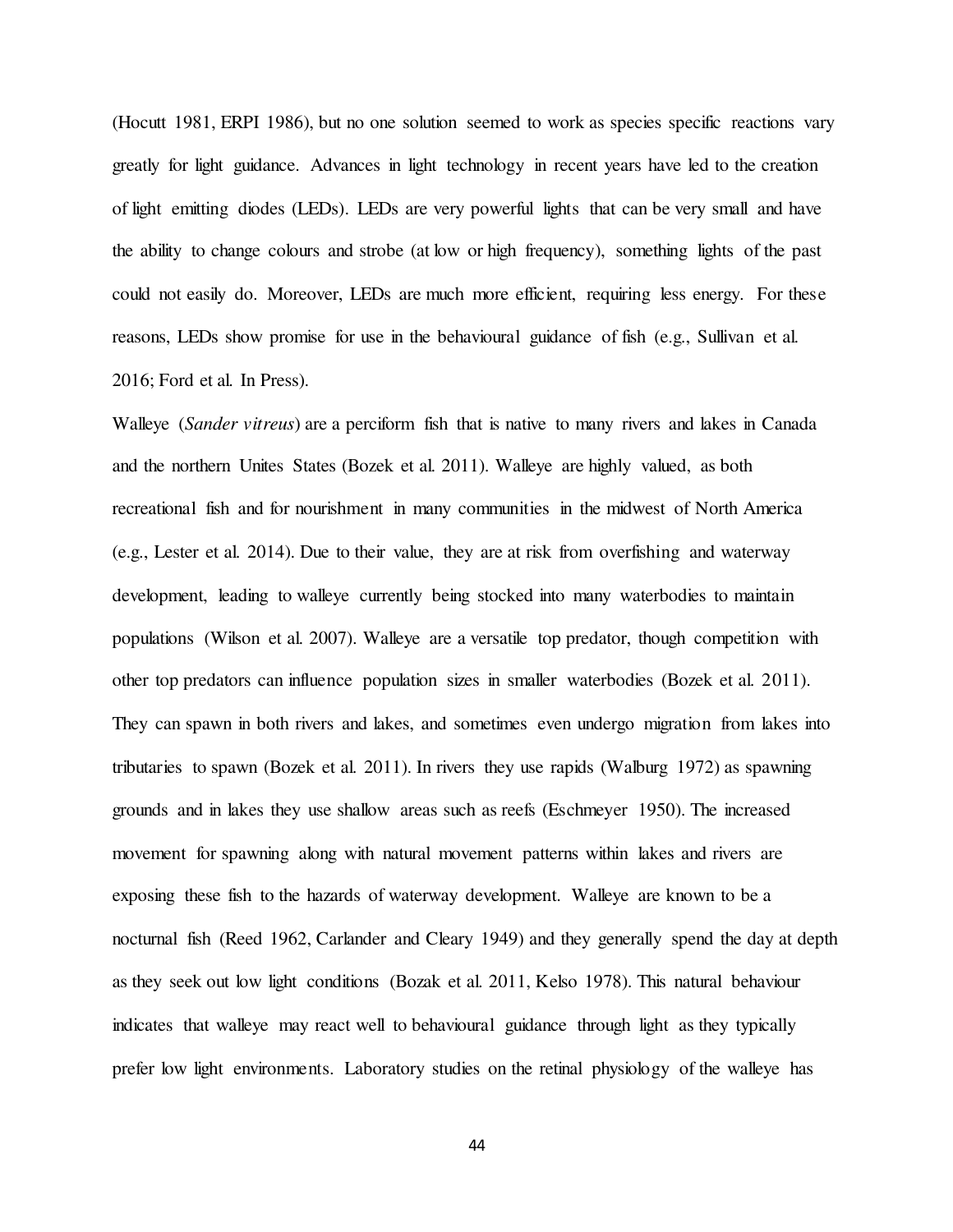revealed that they have two spectral sensitivities with peak absorbances at 533nm (green) and 605nm (orange) (Burkhardt et al. 1980). The critical flicker-fusion frequency (CFF) (highest frequency at which the eye can differentiate flashes) of the walleye retina was examined to have a limit around 20Hz with some variation (Ali and Anctil 1977). With this knowledge and flexibility of LED lights, an optimal combination of strobing and colour may be found to best guide walleye using their behavioural response to light stimuli.

The objective of this experiment was to determine the behavioural response of age 2+ walleye to known spectral sensitivities (green and orange) using a constant light and a strobing light (5Hz). Walleye were monitored for 300 seconds to determine their reaction to the light as avoidance, attraction, or a lack of reaction. As the responses to light in other fishes [like the white sturgeon (Loew and Sillman 1993) shift as they grow, I tested the behavioural responses of both age 0+ and 2+ walleye to determine if there is an ontogenetic difference in reaction to the light stimuli. The majority of the data were collected on age 2+ walleye so those data are presented first with the comparison between  $0+$  and  $2+$  walleye being presented thereafter.

#### Methods

#### Study site and species

 This study took place at the White Lake Fish Culture Station, Ontario Canada, from July 18 to August 8 2016. Fish tested were  $0+$  (Average total length = 7.3  $\pm$  0.69) and 2+ (Average length  $= 21.4 \pm 1.5$ ) year walleye hatched from Lake Ontario eggs. 2+ fish at the hatchery were held in 2000L cattle drums at densities of 300 fish per tank. 0+ walleye were being grown in 2000L cattle drums with a density of about 10,000 per tank. Water temperature was maintained at 18oC using lake water from White Lake (a combination of deep and surface water). Walleye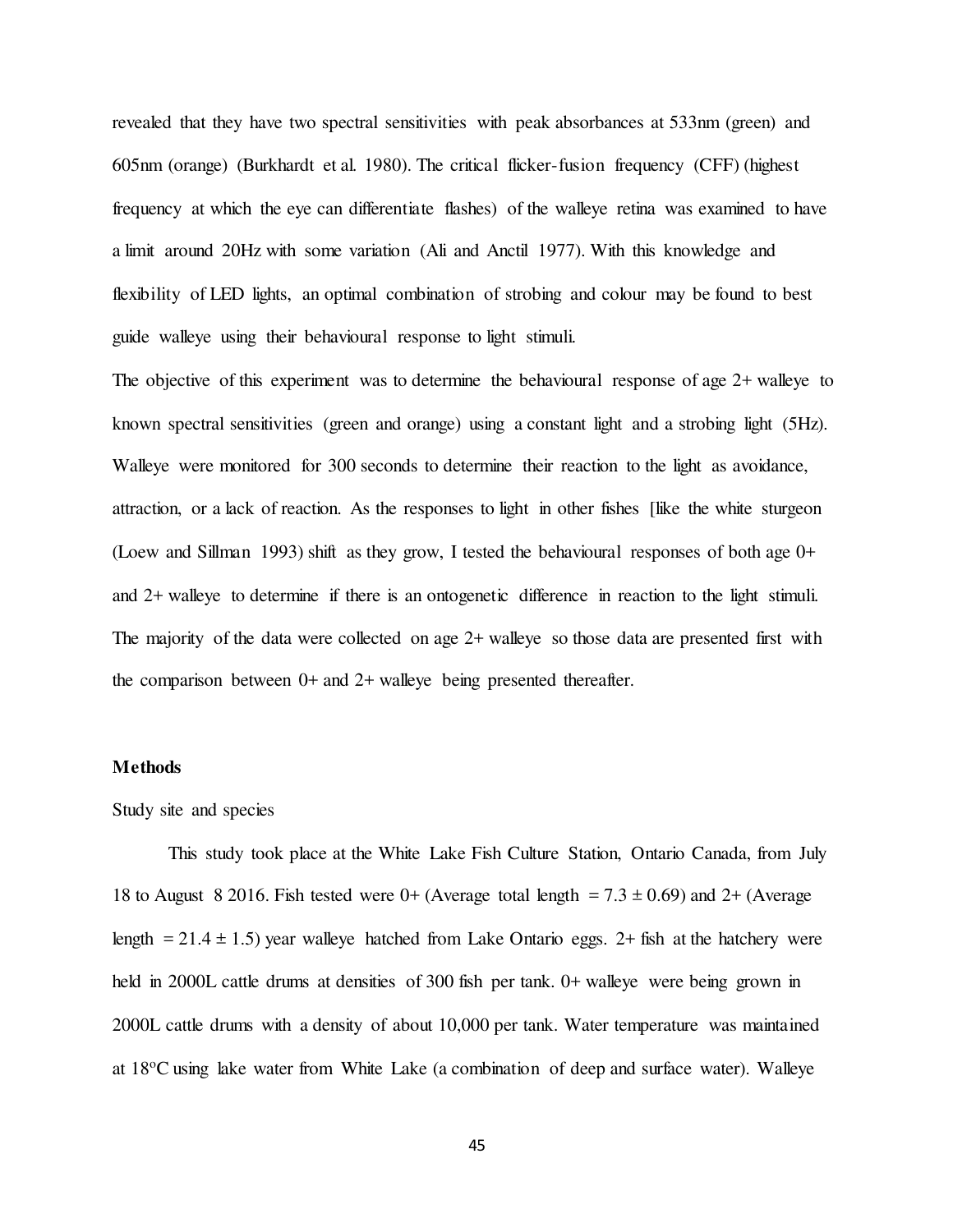were taken off feed for the duration of the study (separate tanks were sampled at a time to reduce duration of no feed). 2+ walleye were transported in 67L black utility buckets with a garbage bag cover to prevent exposure to sun during transportation and reduce stress while 0+ walleye were transported in 20L white utility buckets. After use, walleye were placed in a super-trough until study was completed to prevent reuse.

# Trial arena and stimuli

 To determine level of attraction, repulsion, or neutrality to the colours being tested along with their combination of strobing rates, a funnel choice test was designed in  $2m\times 2m$  fiberglass tanks. The tank was divided by PVC sheets that were placed at angles of around 60° (relative to the dark side of the tank) on opposite sides and extended into the middle, forming the walls of a funnel entrance to the light chamber (Figure 1). Using u-shaped aluminum, a guide was created for a PVC door that could be lifted up from a distance using a pulley system to minimize disturbances for the test fish. Walls were taped along the two sides in contact with the tank to prevent light passage through the seams. The LGD was placed in the light chamber against the wall facing the door and weighted down using two kg weights to prevent floating. The tank was filled to a depth of 20cm using the hatchery water supply, with temperature maintained within  $1^{\circ}$ C of the holding tank temperature (18 $^{\circ}$ C).

 To test walleye reactions to strobing light, I used a light guidance device (LGD) developed by ATET-Tech, Inc. (Thornhill, ON), for use in behavioural guidance of fish species. The LGD consists of 162 LEDs that can produce constant light or strobe up to 40Hz and can produce any colour combination of light in the 400-670nm spectrum by varying the saturation of red, green, and blue light. The LGD was placed in the light chamber facing the removable door so that light could shine into the acclimation chamber once the door was lifted. I used a strobe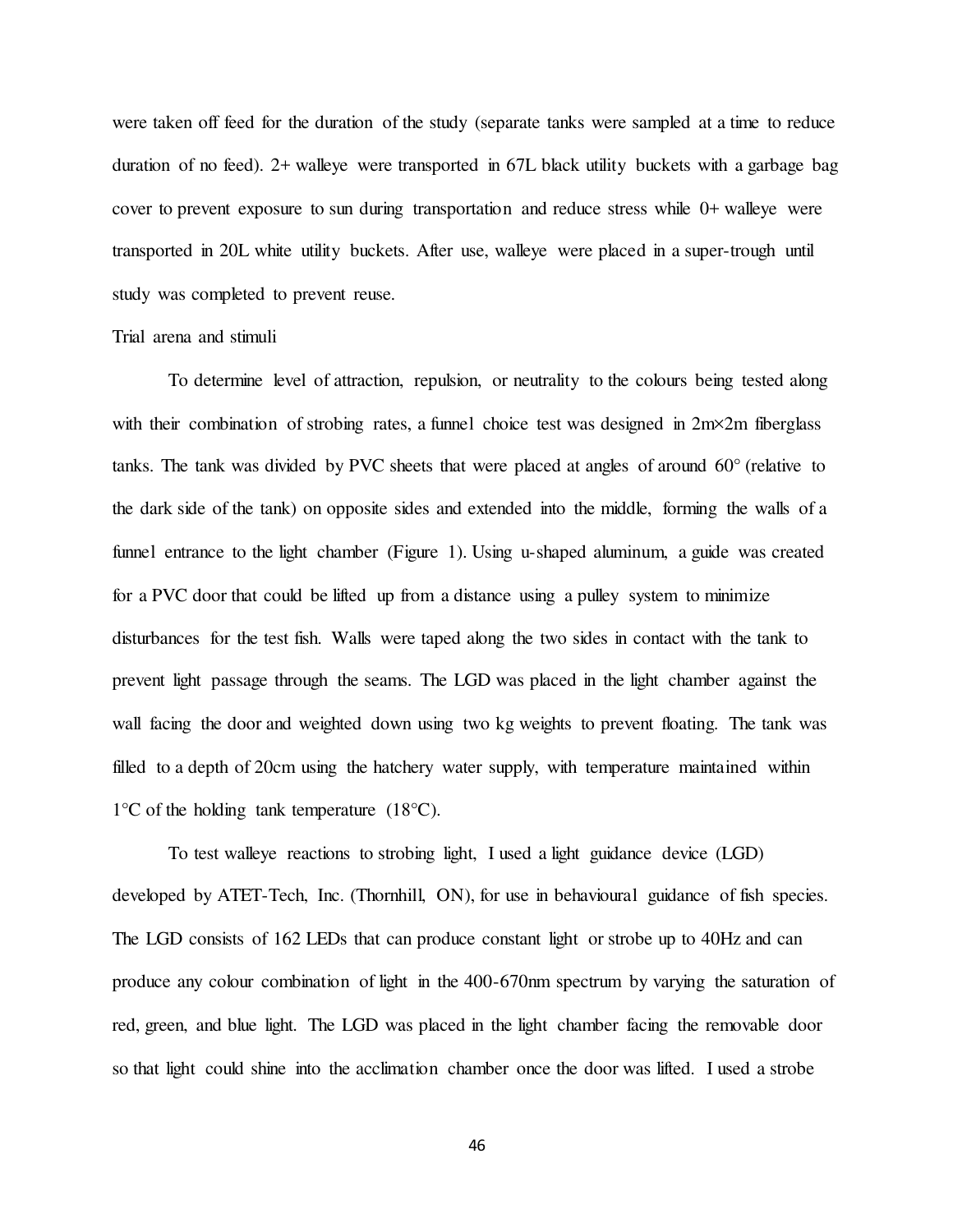rate of 5Hz as well as constant light were chosen to be tested to determine the effect of strobing lights on the walleyes reaction to colour. 5Hz was chosen based on previous studies using strobing light (Johnson et al. 2011 and Baker 2008) along with knowledge that walleye CFF limit is close to 20Hz (Ali and Anctil 1977). Two colours were chosen to be tested based on the spectral sensitivity of the walleye retina (Burkhardt et al. 1980). From this study the colour of green (535nm) and orange (605nm) were chosen based on the sensitivity of the single cone and double cone formations respectively. Both colours were tested with both constant light and strobing at 5Hz, along with a control of no light emissions from the LGD. These 5 treatments were replicated during the night to assess level of activity differences as walleye are known to be nocturnal (N=25 per treatment, N=242 total observations).

# Experimental protocol and analysis

 Walleye were placed in the centre of the acclimation chamber and allowed to acclimate for 5 minutes before the LGD was activated on one of the 5 settings and the door to the funnel entrance was removed. The subsequent behaviours of the walleye in the trial arena were recorded using GoPro Hero 3+ cameras for 5 minutes. At the end of each trial, the fish was removed, measured (total or standard length?), and transported to the recovery tank (super-trough).

 To test ontogenetic differences the design was modified. The light was turned on from the beginning and the door was left open. Fish were then released in the light beam on the acclimation side of the tank (attempts were made to make fish face light as they were released) and monitored for 1 minute. This study was done during day and night with  $0+$  and  $2+$  year class walleye (N=25 per treatment, N=500 total).

# Analysis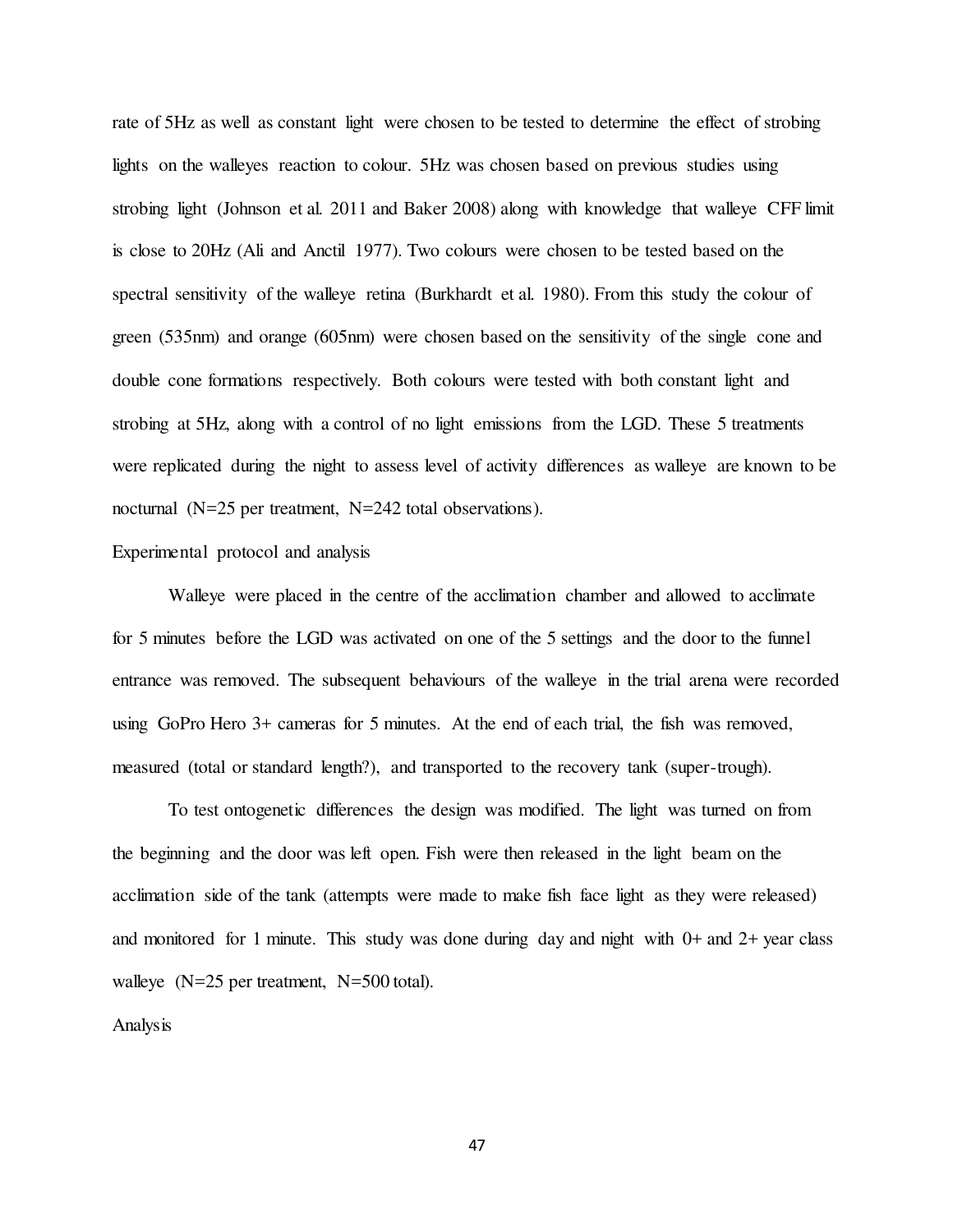We transcribed the following behavioural responses from the videos: i) closest distance to light (if walleye passed into the light beam); ii) number of inspections (instances where the walleye moved right to the edge of the light beam and either maintained position or turned away); and iii) the number of passes (times the whole body of walleye entered the light). Entrances, passes, and inspects were changed in R to either a 0 (for no action of this nature) or a 1 (action taken, e.g. passed though the light) for better analysis using a GLM. The arena was separated into six section according to light levels. Light levels were taken using the Dr. Meter digital lux meter (Model LX1330B). Light levels were scored as attraction (+) or avoidance (-) and broken up into 3 zones based upon light intensity. Dark zones were scored as 1- (1.0-1.7 Lux), 2- (2.1-3.0 Lux), and 3- (3.0-3.8 Lux). Light zones were scored as 1+ (125.8-405 Lux green, 192-691 Lux orange), 2+ (22-145 Lux green, 30-356 Lux orange), and 3+ (681-9300 Lux green, 1798-20900 Lux orange) (reference Figure 1). 2+ was scored higher than 1+ because fish had to pass through 3+ (brightest zone) to enter which was not necessary for 1+. Light time used as a measure of these zones to create one continuous variable displaying proportion of time spent in light and dark areas. Calculation for light time used is: (3\*seconds spent in zone 3+)  $+(2*seconds spent in zone 2+) + (1*seconds spent in zone 1+) + (-1*seconds spent in zone 1-) + (-1*seconds spent in zone 1+)$  $2*$ seconds spent in zone  $2$ -) +( $-3*$ seconds spent in zone  $3$ -). Distance was measured as a percentage of the closest a fish came to the LGD with "0" being the walleye touched the LGD and "100" being the furthest away from the light possible. Distance was only measured for walleye that entered the light beam (zone  $1+$ ) (N=151 for experiment 1, experiment 2 had fish inserted directly into light so a measure was always taken). Linear models were used to determine significance for light time and distance. Number of zone changes and amount of time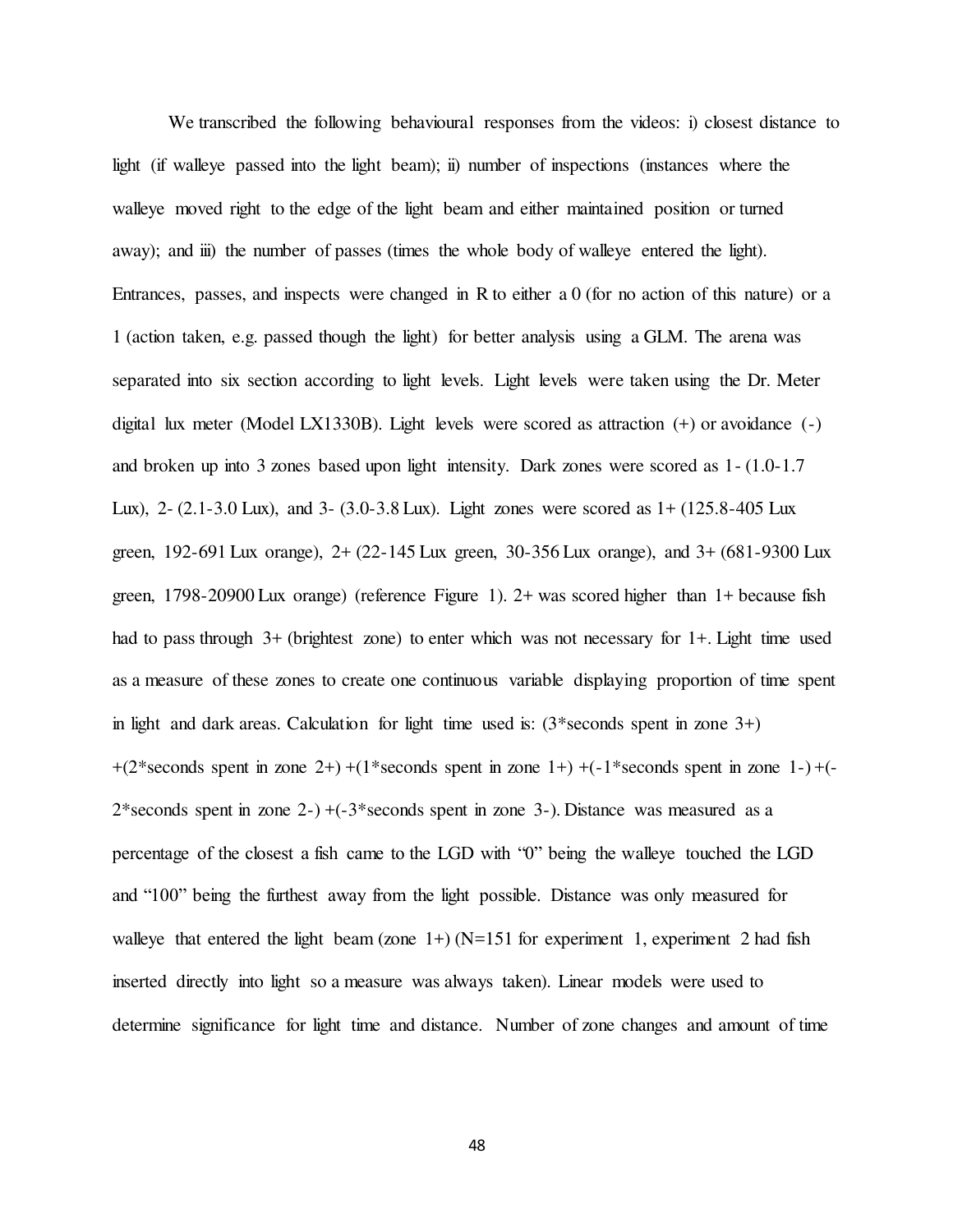spent in each zone was recorded and analyzed. Analysis of these metrics was done using R version 3.2.4 (R Core Team 2016).

# Results

Experiment  $1 - Age 2+ reaction$  to light

 Using a GLM test, walleye were observed to be significantly less likely to enter the LGD side of the tank for treatments of both the green  $(p<0.001)$  and orange  $(p<0.001)$  light settings. Fish responses were independent of body size  $(p=0.451)$ , strobing vs constant light  $(p=0.087)$ , and diel period ( $p=0.702$ ). Both passes (Green:  $p<0.01$ , Orange:  $p<0.01$ ) and inspections (Green: p<0.05, Orange: p<0.05) were also significant for the colours green and orange but were not significant for any other factors. Walleye were more likely to have passed through the  $1 + z$  zone, inspected the edge of the light (or where it would be for controls), and entered the LGD side of the tank when the LGD was not emitting light. There were no significant interactions. The Hosmer-Lemeshow goodness-of-fit-test was used for all glm models and determined to be of good fit for entrances ( $p=0.582$ ), inspects ( $p=0.581$ ), and passes ( $p=0.801$ ).

 Through the use of a linear regression model, light time was significantly affected by colour, both green (t value=  $-4.067$ , p $<0.001$ ) and orange (t value=  $-4.153$ , p $<0.001$ ), when compared to the control. There was no significant effect from length of the fish (t value= -1.187,  $p=0.236$ ), strobing vs constant light (t value=  $-0.822$ ,  $p=0.412$ ), and diel period (t value= =1.089, p=0.277). Fish were more likely to have a lower score (on average more time spent in the dark zones) when the light was on compared to when the light was turned off. A linear model of distance fish came within the LGD showed a significant difference in the colour setting for both green (t value=  $4.338$ , p<0.001) and orange (t value=  $6.137$ , p<0.001) as well as a significant difference for constant light vs strobing light (t value= $-2.435$ , p<0.05). There was no effect on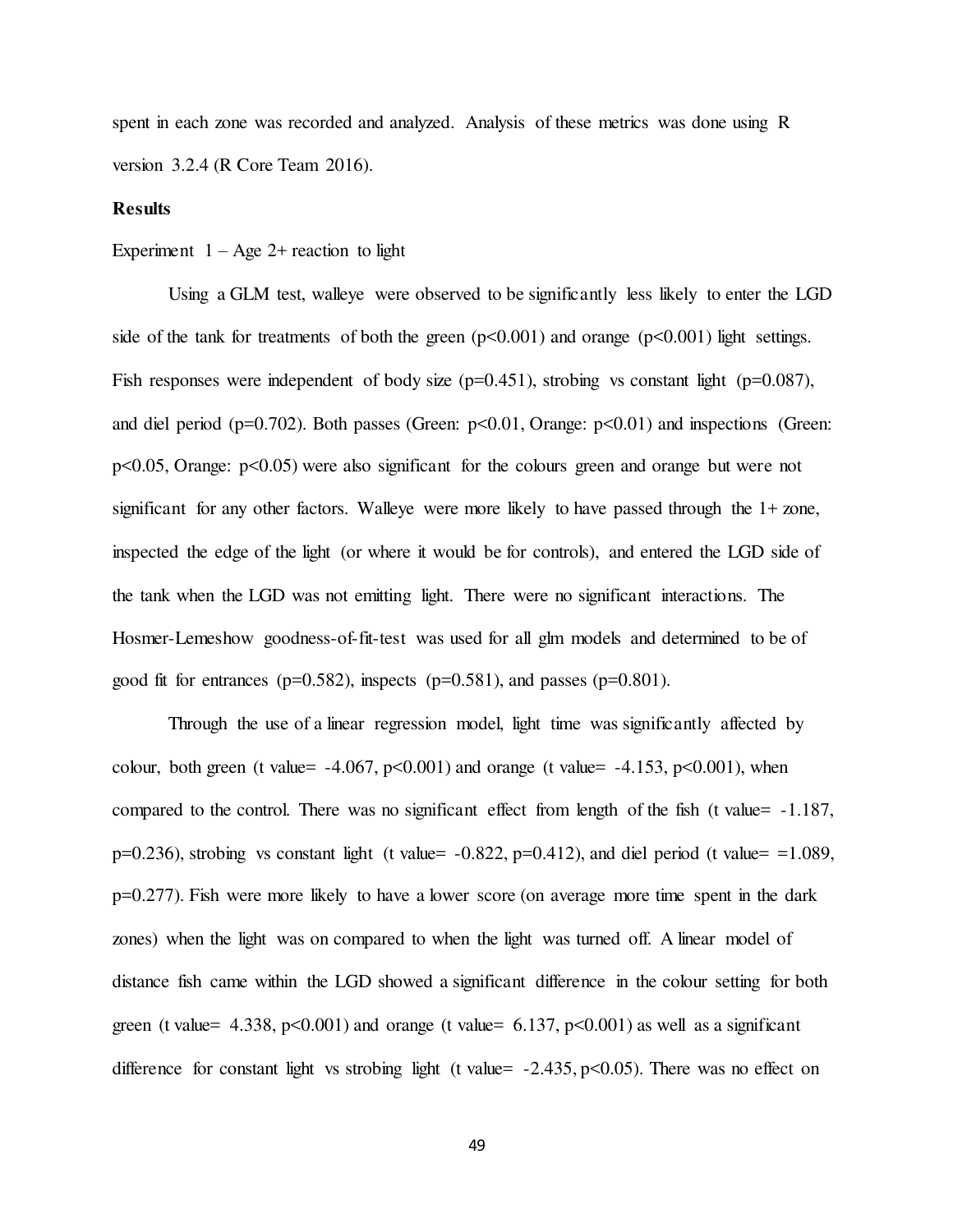walleye distance to the LGD based upon fish length (t value=  $0.823$ , p=0.412) or diel period (t value=  $-0.437$ , p=0.663). There were no significant interactions. On average, fish kept a larger distance between them and the LGD when the light was on both green and orange lights and were more likely to be closer if the light was strobing.

Experiment  $2$  – Ontogenetic difference in reaction to light for age  $0+$  and  $2+$  walleye

 From the analysis of a linear model of closest distance between the fish and the LGD I observed significant difference for both the green (t value=  $3.107$ ,  $p<0.01$ ) and orange (t value= 3.348 p<0.001) colours as well as a difference in reaction based on age (t value= -3.019, p<0.001). There was no significant effect from the length of the fish (t value= 0.526, p=0.599), diel period (t value=  $-1.431$ , p=0.153), or strobing (t value= 0.418, p=0.676). There were no significant interactions between variable but interaction between orange and age, diel period and age were both close to being significant ( $p=0.052$  and  $p=0.0874$  respectively). The three-way interaction between orange, diel period, and age was also close with a p-value  $= 0.088$ . This model shows that fish stayed further away from the LGD when the light was on regardless of colour when compared to no light and that age 2+ walleye were more likely to get closer to the LGD than  $0+$  walleye.

 A linear model for light time revealed that only colour played a significant role for the study. Green light (t value=  $-3.458$ , p $\leq 0.001$ ) and orange light (t value=  $-4.182$ , p $\leq 0.001$ ) both has significantly lower levels of light time when compared to the control. Length (t value= -0.558, p=0.577), diel period (t value= -0.349, p=0.727), age (t value= 0.786, p=0.432), and strobing (t value=  $0.218$ , p=0.828) had no significant effect on the model. There were no significant interaction between variable.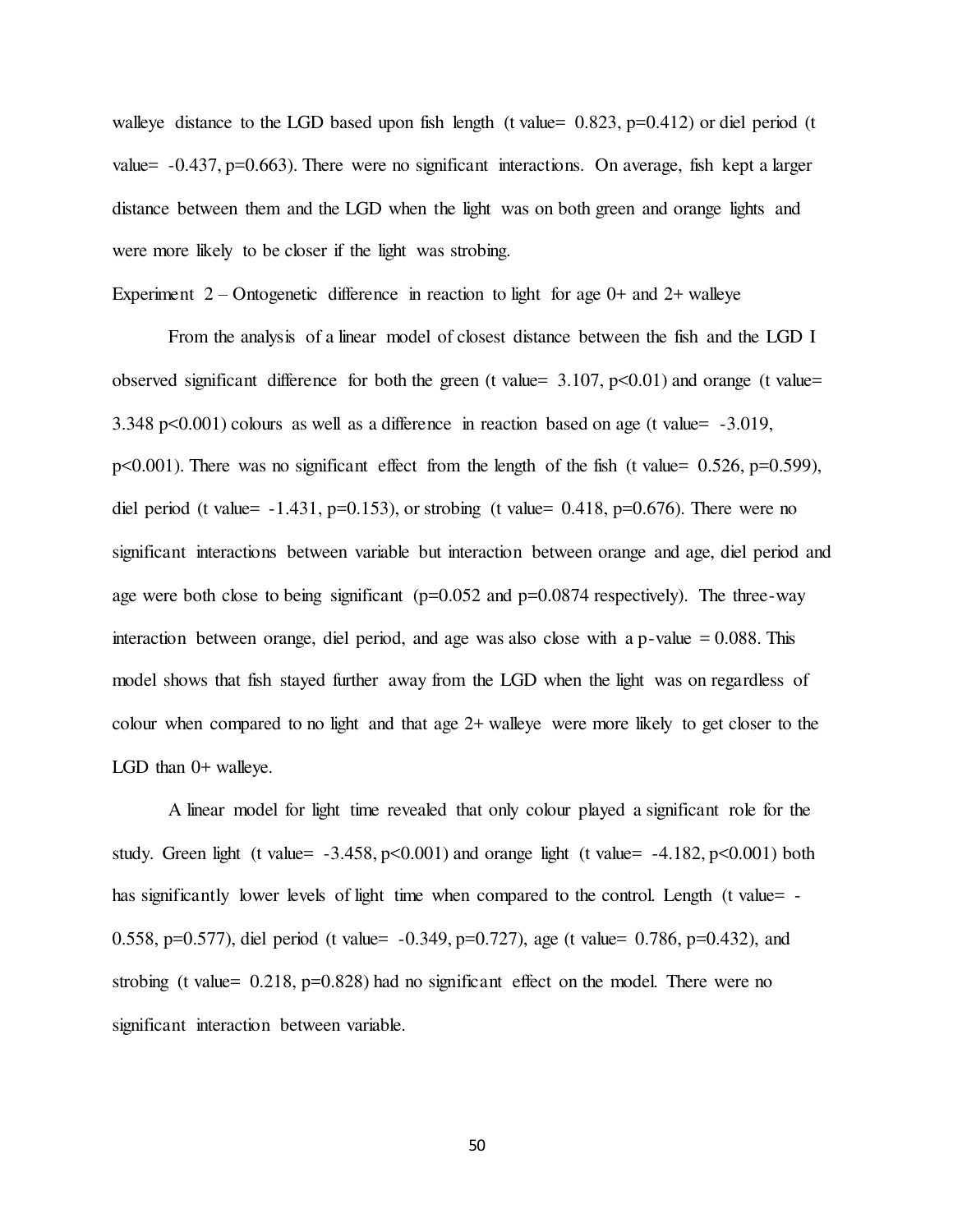The rate at which fish left the light after being exposed to it quicker if the light was on, regardless of colour. Both green light (t value=  $-2.393$ , p $\leq 0.05$ ) and orange light (t value=  $-3.364$ ,  $p\leq 0.001$ ) saw fish escape the light significantly quicker than the control when no light was emitted. There was no effect from fish length (t value=  $0.094$ , p= $0.925$ ), diel period (t value= 0.585, p=0.559), age (t value=  $-0.709$ , p=0.479), or strobing (t value= 1.100, p=0.272) and there were no significant interactions. Walleye of age 0+ had more fish that did not leave the light, where fish froze and sat on the bottom the entire test  $(N=21$  for  $2+$  and  $N=43$  for  $0+$ ). On average, there was no significant difference between the two age groups in distance to the LGD, light time, and time till escape. Both age  $0+$  and  $2+$  walleye avoided the light when the light was on regardless of strobing or colour.

# **Discussion**

The results of this study show the difference in individual walleye's reaction to light emitted from an LED light guidance device. Both orange and green lights lowered the amount of time that walleye spent in the light when measured against the control. The activity level of the walleye was higher in control settings, which can be seen by larger numbers of passes and inspects. Walleye were more likely to approach the LGD and come closer on average to the device when the light was off. From the results shown, the overall reaction of walleye to the LGD appears to be repulsion.

 Behaviour of the walleye was significantly affected by the LGD emitting light, with their use of the arena switching to utilize the darker portions of the tank more readily when the light was on, regardless of colour emitted or strobing rate. This kind of avoidance behaviour has been observed in many fish species when interacting with light (Johnson et al. 2005, Sager et al. 2000,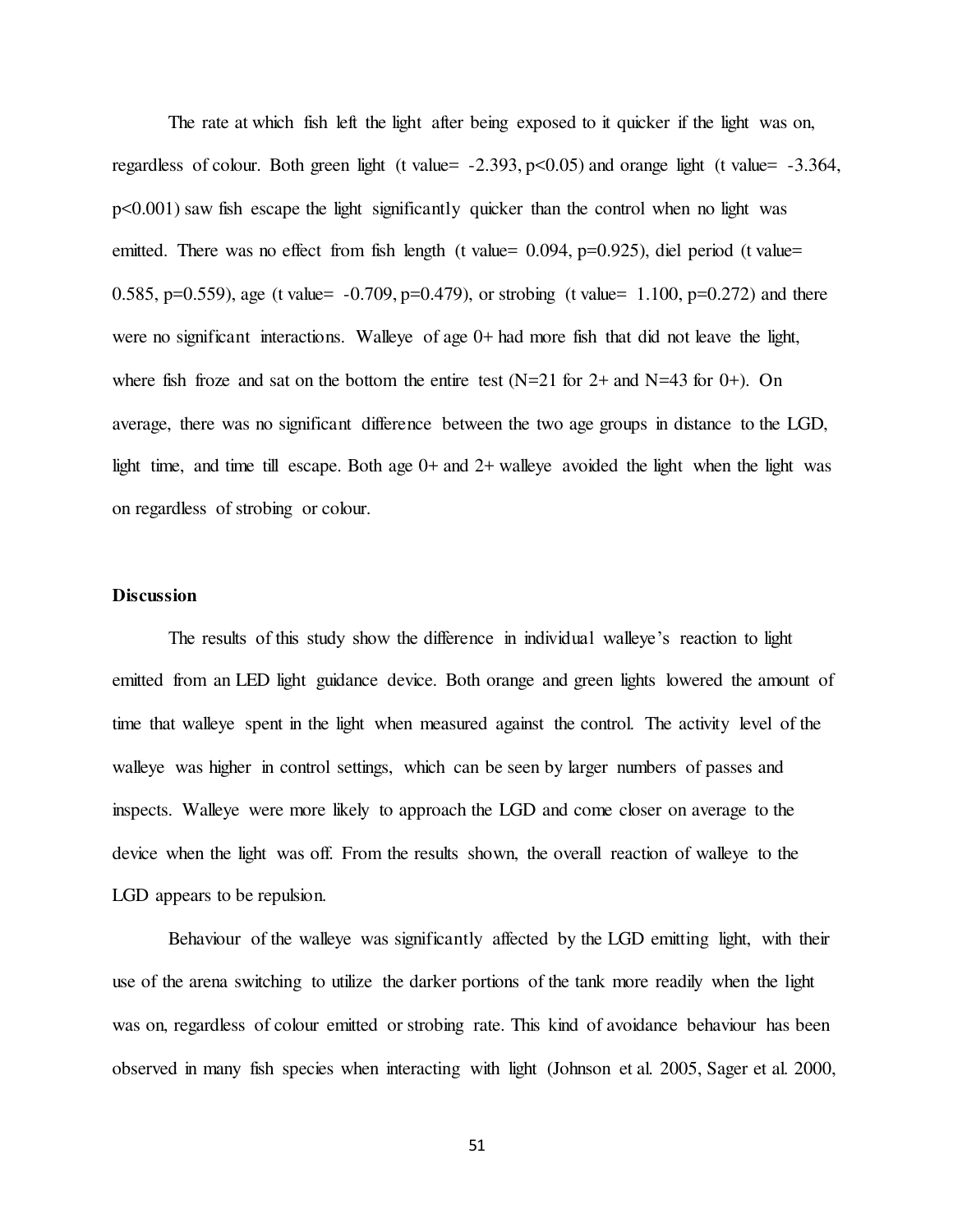and Johnson et al. 2005). Though light has been known to attract fish (Marchesan et al. 2005) at times it has also been used in the past as a deterrent for many species, especially salmonids (Johnson et al. 2005, Nemeth and Anderson 2011, Puckett and Anderson 1988). Typically, strobing has been used to increase efficiency of repulsion since fish tend to avoid constant flashing (Johnson et al. 2005). The strobing light in the study did not alter the reaction of the walleye to the LGD although only a low flash rate was used (5 Hz). For walleye, the larger factor for avoidance behaviour was the light itself, regardless of if the light was strobing or not. One possible explanation for this is that walleye are photosensitive to both green and orange light (Burkhardt et al. 1980). This in itself may not explain my observations but in a similar study white sturgeon were observed to be attracted to one of their spectral sensitivities (Ford et al., 2017). Walleye are known to be nocturnal (Reed 1962, Carlander and Cleary 1949) so the presence of a bright light may be the overriding difference in their behavioural differences noted in this study. This knowledge benefits guidance techniques since the avoidance to light is uniform. With the ability to deter walleye regardless of colour, the colour can be altered to best adapt for different environmental conditions (e.g. turbidity, colour of water). This allows flexibility of colours to allow for targeting of other species (to also deter another species based on its colour preference) or to account for environmental conditions such as water clarity (e.g. if orange does not penetrate then green may be more useful). This flexibility can also favour strobing rates in the same manner as colour.

 Walleye activity was affected by the presence of light. Walleye were more active and explored the arena more during control studies. The number of walleye to inspect the light beam and pass through it (rather where it would be if the light were on) was significantly higher in control studies showing that walleye were less bold when the light was on, regardless of colour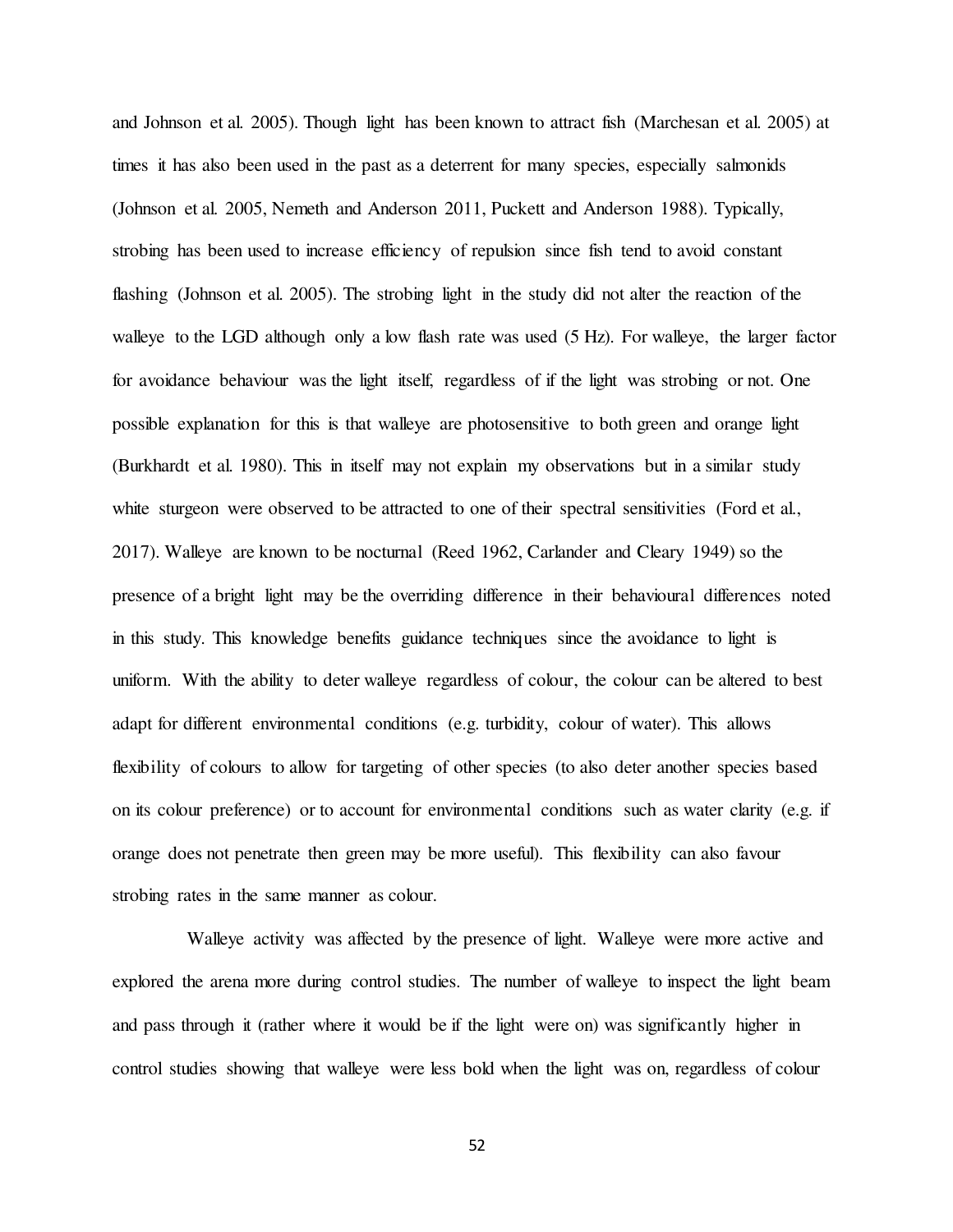or strobe settings. Activity levels are normally higher for walleye at low light levels (Kelso 1978). This behavioural difference, however, does not explain the difference in passes and inspections because the study was conducted both at night and during daytime hours and still no significant difference was observed in behaviour. The only significant factor affecting activity levels was the presence of light emitted from the LGD. This knowledge could be beneficial for behavioural guidance of walleye since it appears that walleye are repelled by light in both day and night conditions. This allows for a more universal protection system that could deter entrainment and impingement levels in walleye, even when they are most active.

 Ontogenetic differences have been observed in walleye for many different behaviours (Bozek et al. 2011). Behaviour is a factor that can change as fish mature. I observed little difference in the escapement time and light time between age 2+ and age 0+ walleye. This may mean that regardless of age, walleye avoid strong light sources. This knowledge is interesting since I would expect there to be a difference between the older and younger walleye since walleye undergo multiple ontogenetic behavioural differences (Bozek et al. 2011). Differences in foraging and niche utilization have been seen to be affected by age (Forney 1966, Colby et al. 1979). These differences have been linked to visual behaviour as well (Ali and Anctil 1977). Changes in the retinal structure of the walleye allow them to function better at dim light conditions as they develop (Ali and Anctil 1977). All of these ontogenetic behavioural differences did not make any changes in reaction to the light between 0+ and 2+ walleye. This could reaffirm that light is the main deterrent for walleye regardless of age. The knowledge that walleye avoid light regardless of age could be beneficial for behavioural guidance as it would allow for uniform targeting of walleye to light guidance. This could help protect walleye of all age classes easier than having to target specific sensitive life stages.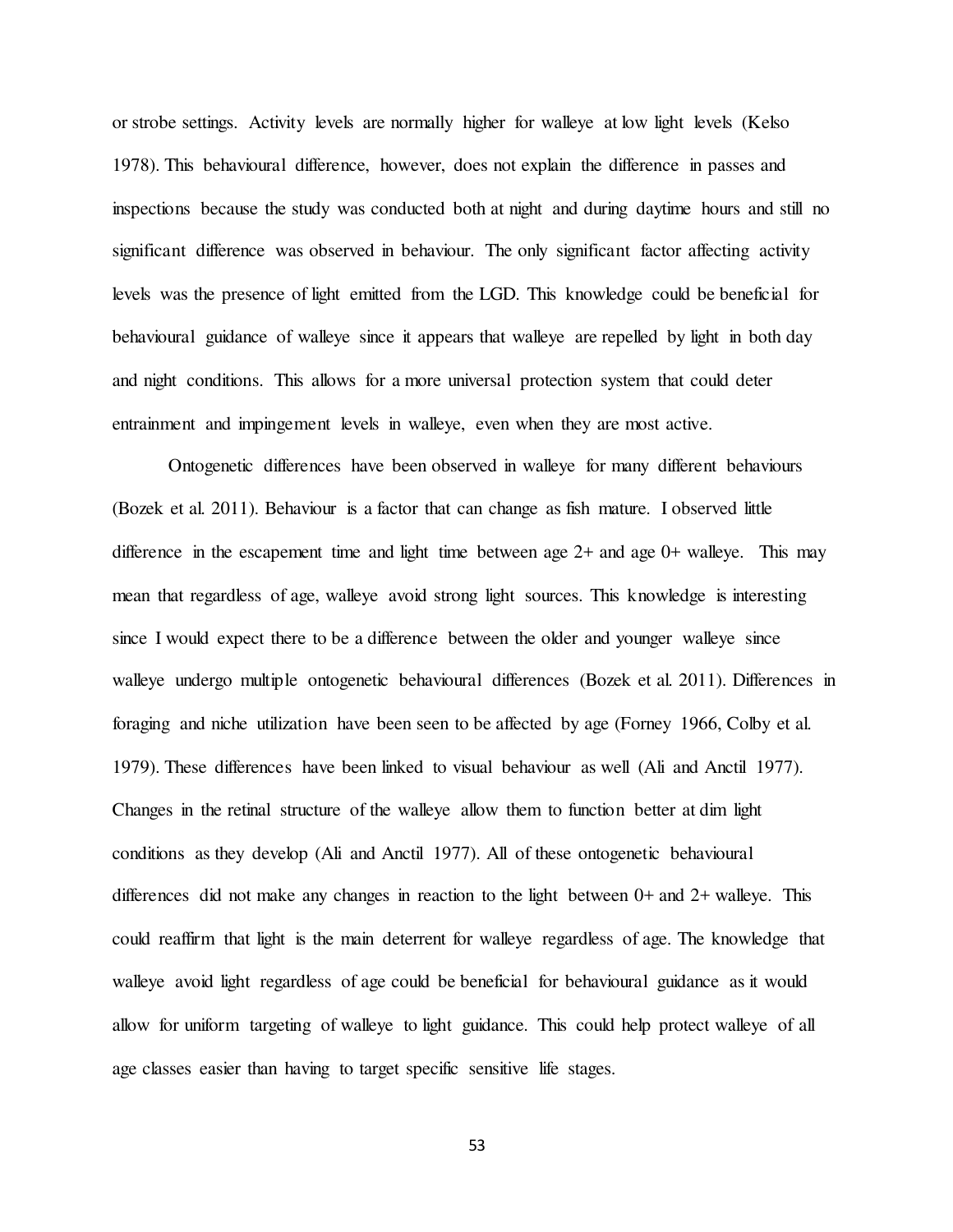The results of this study may enhance the behavioural guidance of walleye. The knowledge that walleye will mostly avoid light can be used to help limit entrainment and impingement circumstances for age 0+ and 2+ walleye and possibly walleye of other ages. Further testing of the LGD as a behavioural guidance tool for walleye is needed to determine behaviour both in longer term lab testing and in field testing as this study mainly focused on the walleye's behavioural reaction to lights at known photosensitive wavelengths. This study shows promise of the LGD as a useful tool to guide walleye along with the flexibility to possibly guide other at risk organisms.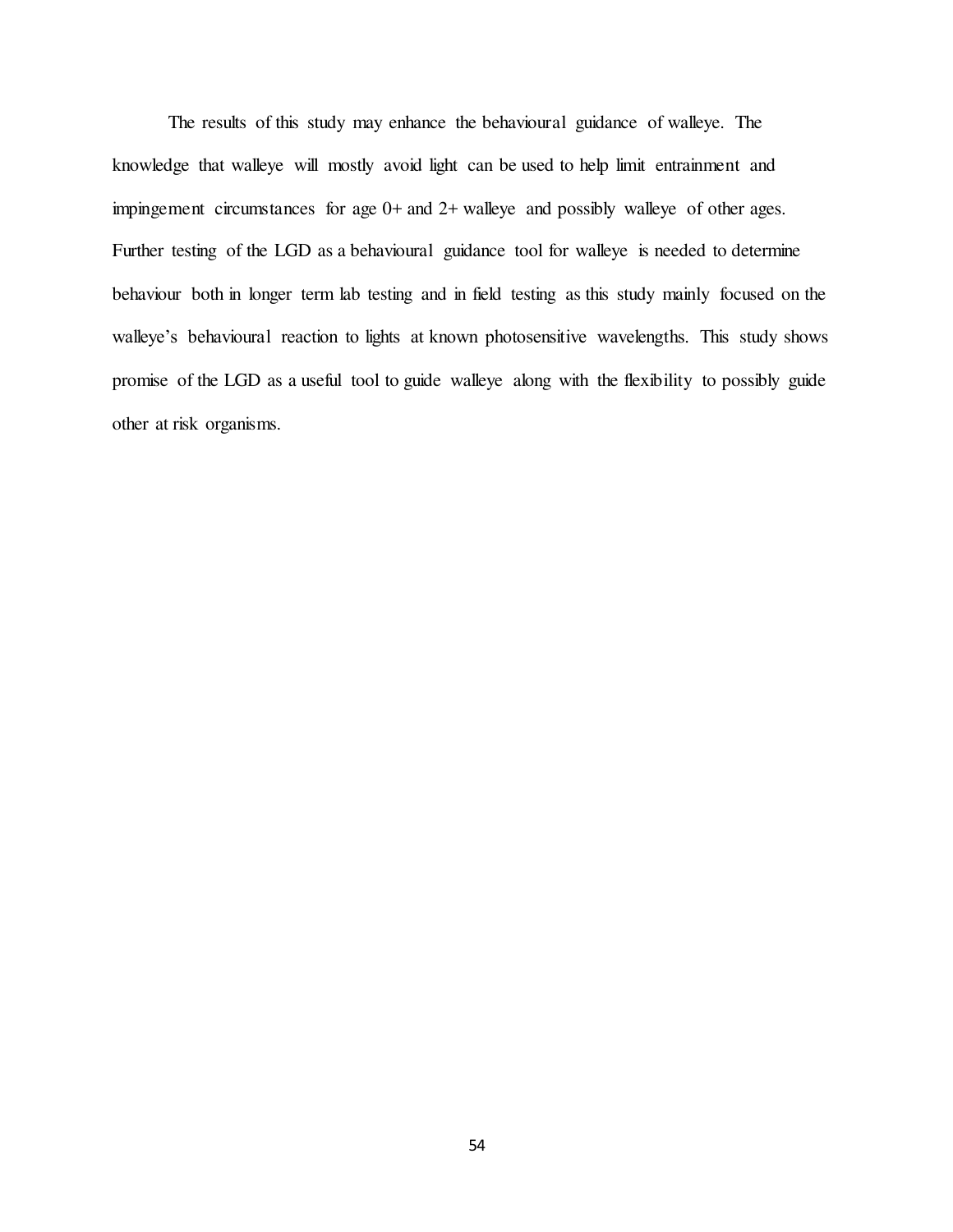# Figures



Figure 4-1. Tank setup with physical design and showing zone overlay used for analysis. Fiberglass tank measuring 2Mx2M with rounded corners and water 40 cm deep (volume about 1600L). Light zones correspond to dark and light areas ranging from darkest (3-) to brightest (3+). Dark zones were scored as 1- (1.0-1.7 Lux), 2- (2.1-3.0 Lux), and 3- (3.0-3.8 Lux). Light zones were scored as 1+ (125.8-405 Lux green, 192-691 Lux orange), 2+ (22-145 Lux green, 30- 356 Lux orange), and 3+ (681-9300 Lux green, 1798-20900 Lux orange).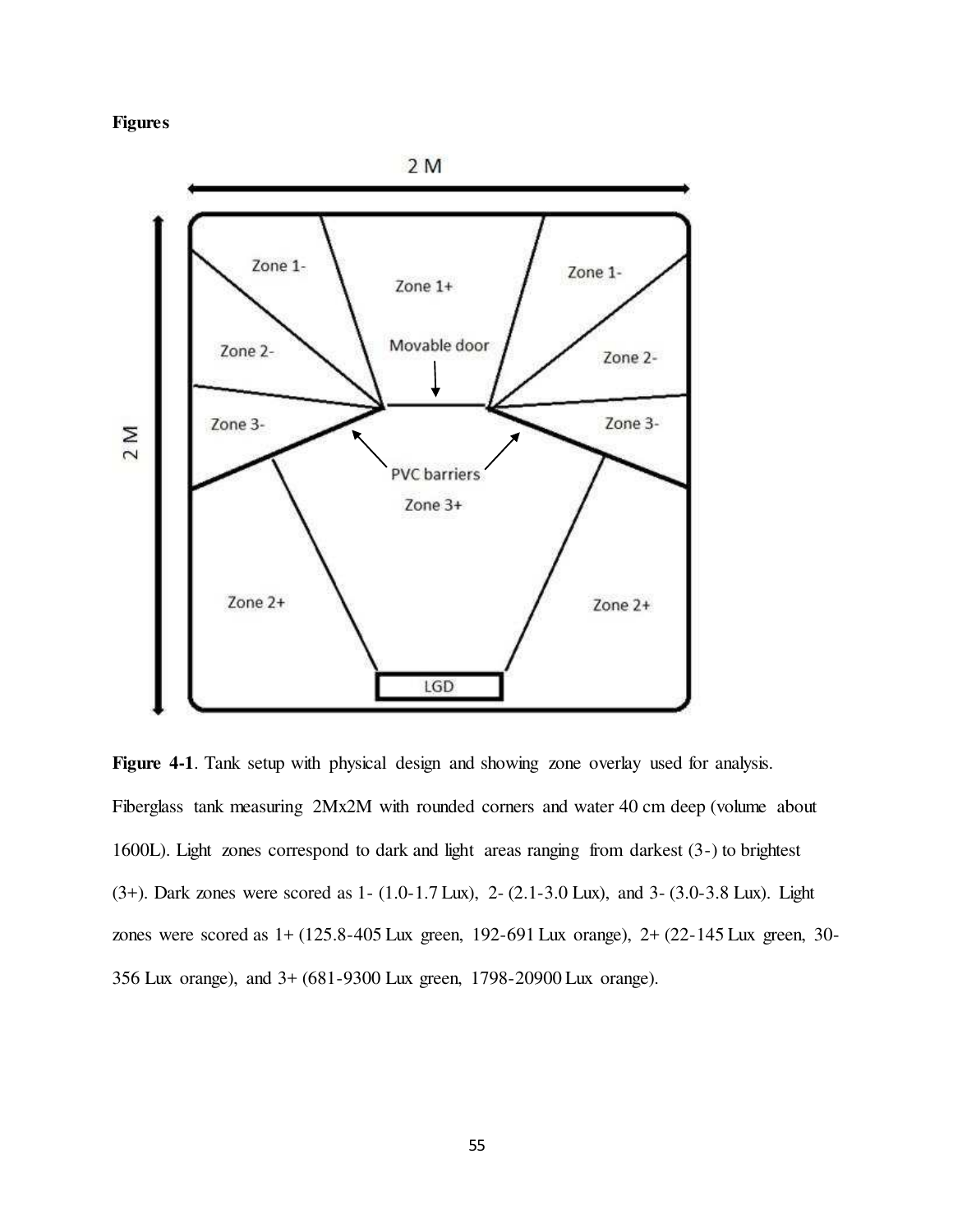

Figure 4-2. Boxplot showing the average distance (percentage) that naive age 2+ walleye (N=242) were away from the LGD over a 300 second trial for each treatment. Only fish that entered the light beam were measured for distance (N=91 did not enter light). Distance is measured as a percentage of distance from the LGD with "0" being touching the light box and "100" being the furthest possible distance from LGD. Legend: Strobing = 5Hz.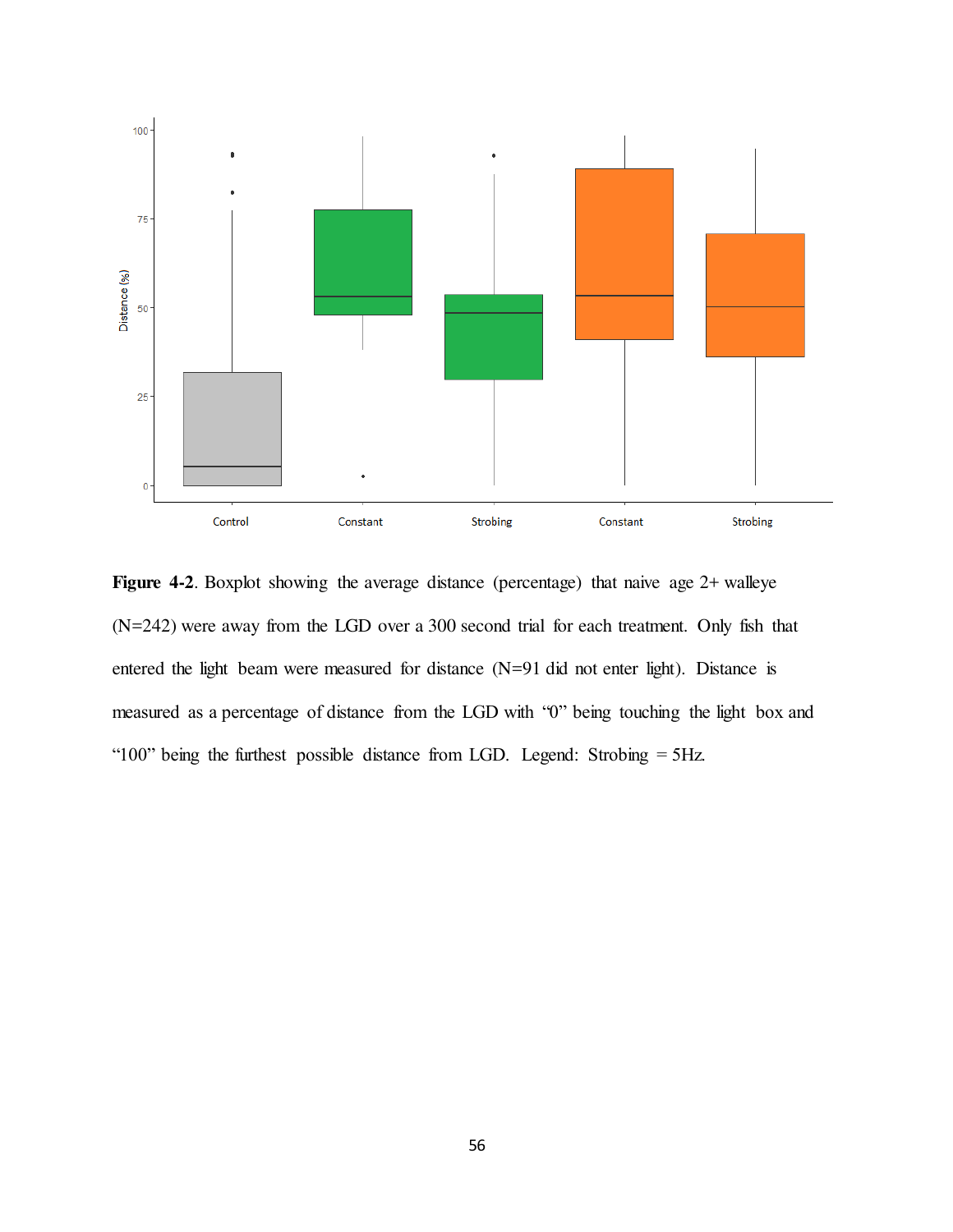

Figure 4-3. Boxplot showing the average light time of each naive age  $2+$  walleye (N=242) over a 300 second trial for each treatment and diel period. Light time was measured using the amount of time spent in each light zone combined to create a scale of how the arena was used. Equation was set to  $(3*seconds spent in zone 3+) + (2*seconds spent in zone 2+) + (1*seconds spent in$ zone  $1+$ ) +(-1\*seconds spent in zone  $1-$ ) +(-2\*seconds spent in zone  $2-$ ) +(-3\*seconds spent in zone 3-) creating an overall score of proportion for time spent in light zones. Legend: Legend: Strobing  $=$  5Hz.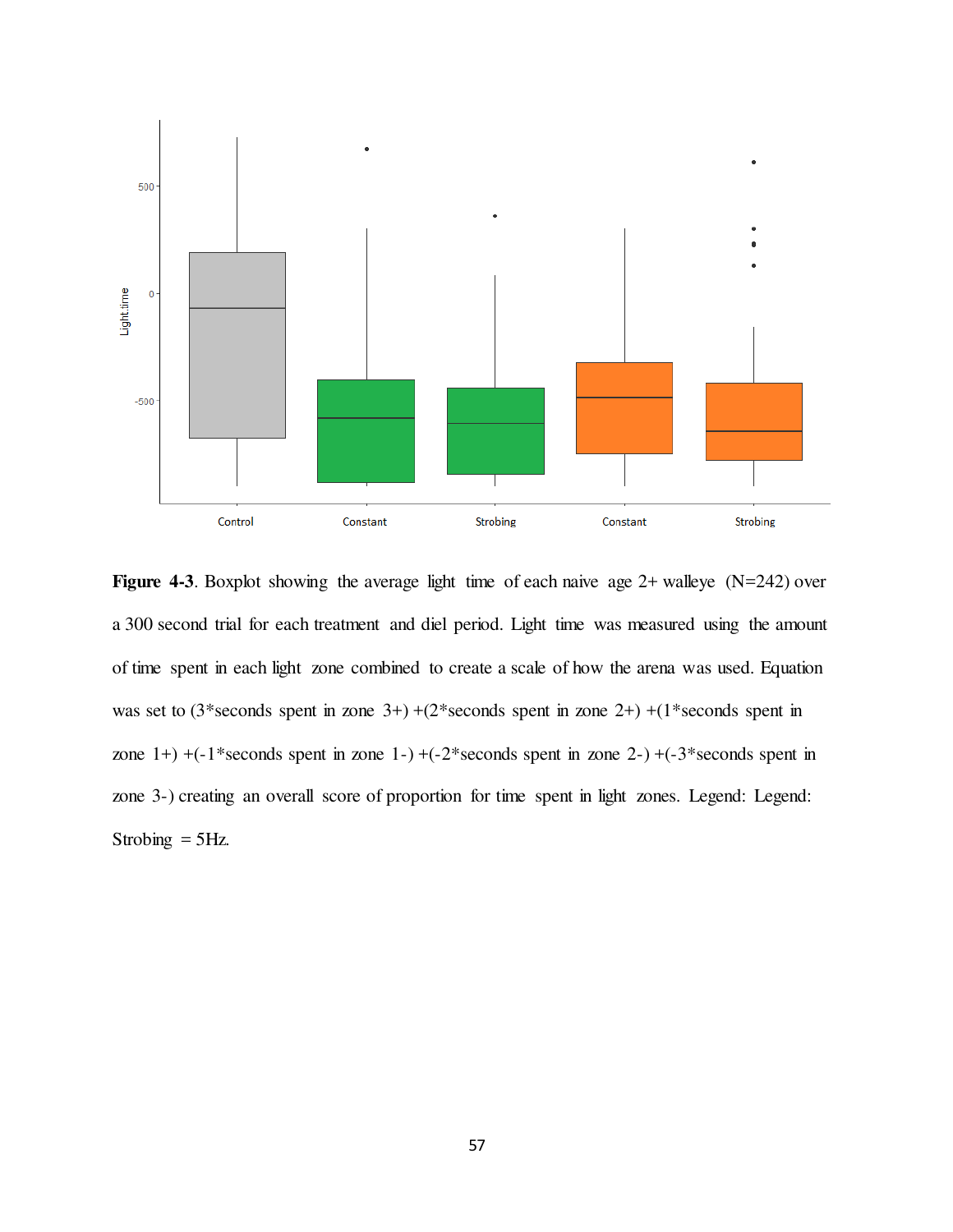

Figure 4-4. Boxplot showing the average distance (percentage) to LGD that naive age 2+ walleye (N=151) came within over a 300 second trial for each treatment and diel period. Only fish that entered the light beam were measured for distance (N=91 did not enter light). Distance is measured as a percentage of distance from the LGD with "0" being touching the light box and "100" being the furthest possible distance from LGD. Legend: Strobing = 5Hz.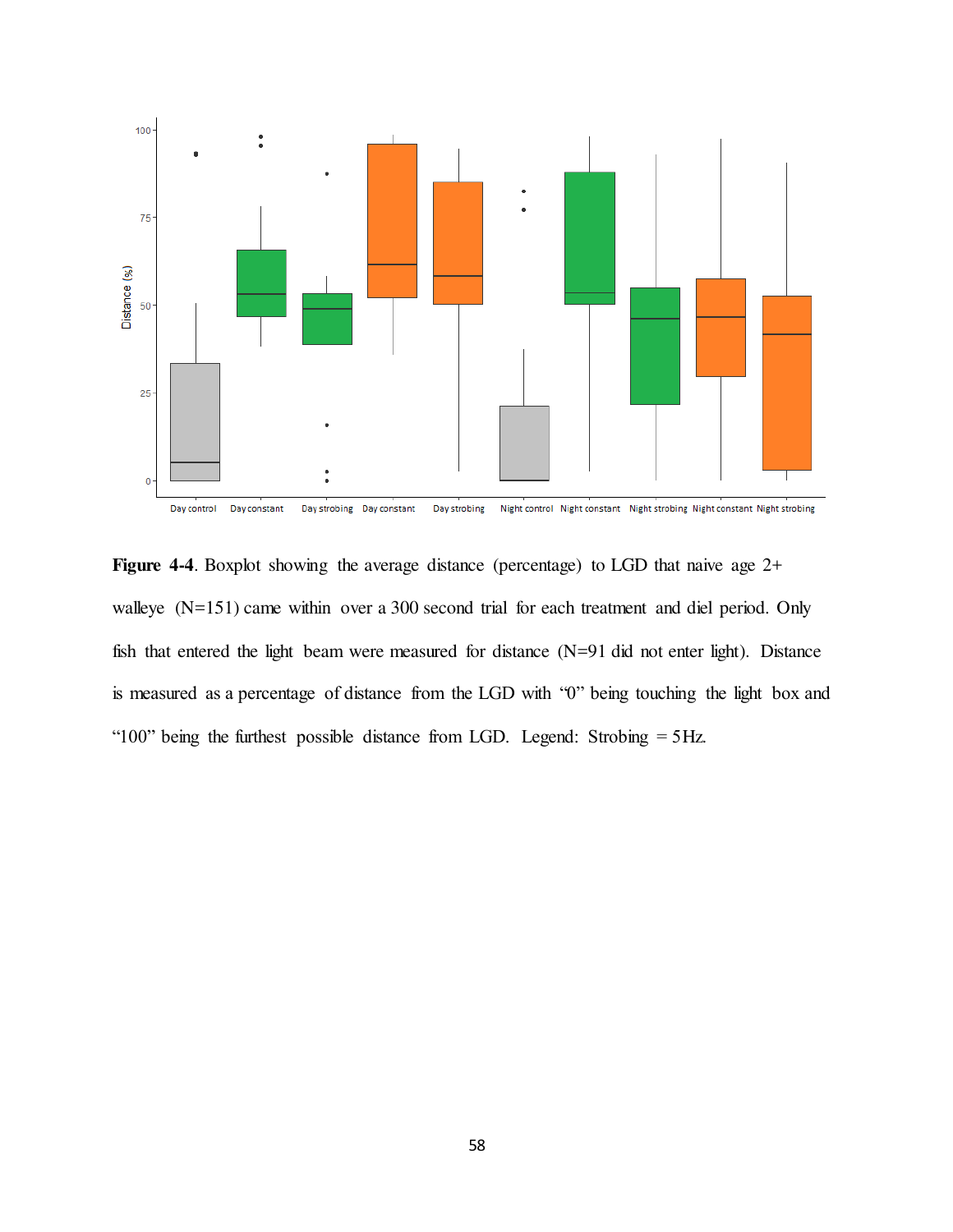

**Figure 4-5.** Boxplot showing the average light time of each naive age  $2+$  walleye (N=242) over a 300 second trial for each treatment and diel period. Light time was measured using the amount of time spent in each light zone combined to create a scale of how the arena was used. Equation was set to  $(3*seconds spent in zone 3+) + (2*seconds spent in zone 2+) + (1*seconds spent in$ zone  $1+)$  +( $-1$ \*seconds spent in zone  $1-)$  +( $-2$ \*seconds spent in zone  $2-)$  +( $-3$ \*seconds spent in zone 3-) creating an overall score of proportion for time spent in light zones. Legend: Legend: Strobing  $=$  5Hz.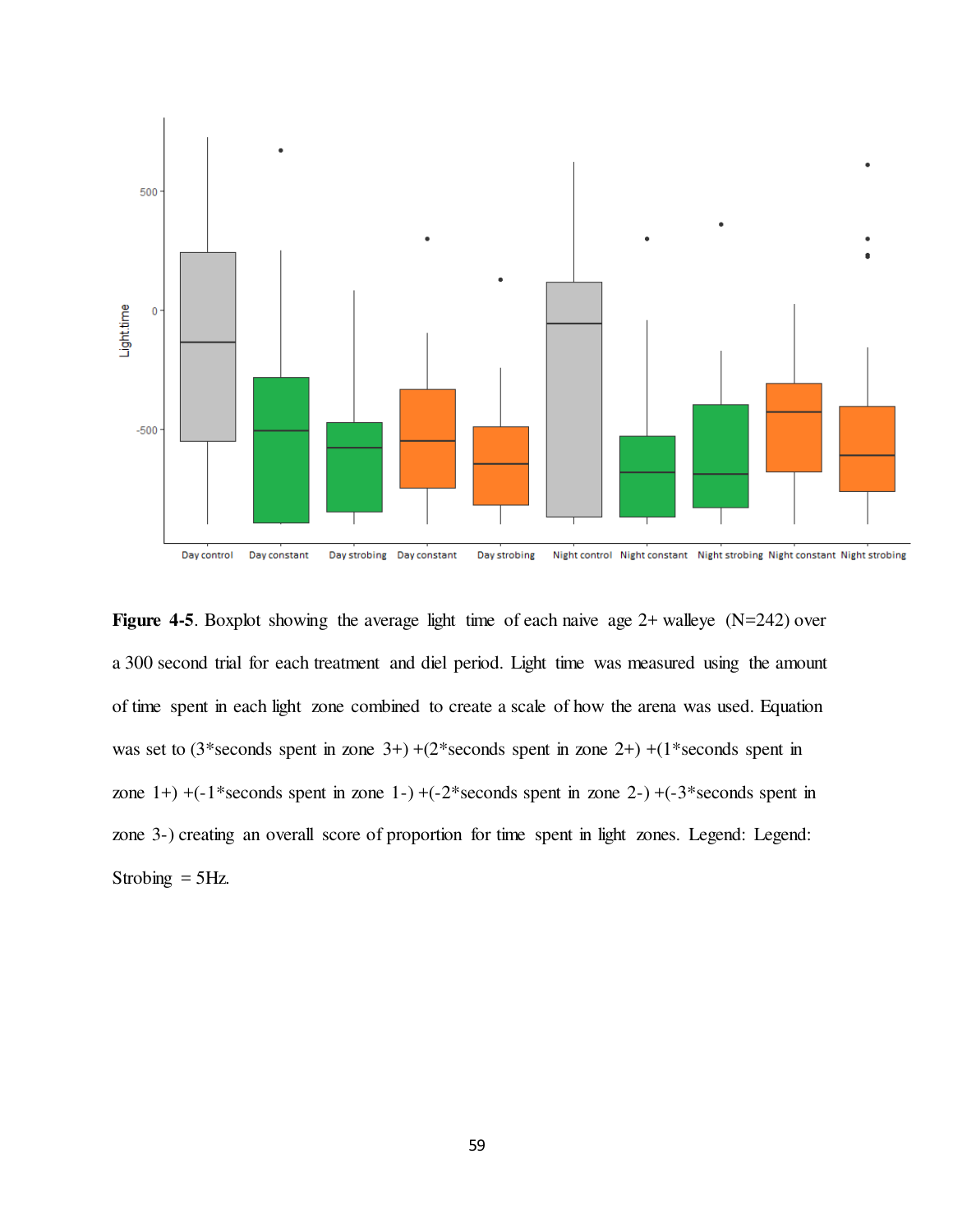

Figure 4-6. Boxplot showing the average distance (percentage) away from the LGD of naive age 2+ (N=250) and 0+ walleye (N=250) over a 60 second trial for each treatment and diel period. Averaging the total light time for each fish with both age 0+ and 2+ walleye combined (N=500). Distance is measured as a percentage of distance from the LGD with "0" being touching the light box and "100" being the furthest possible distance from LGD. Legend: Strobing = 5Hz.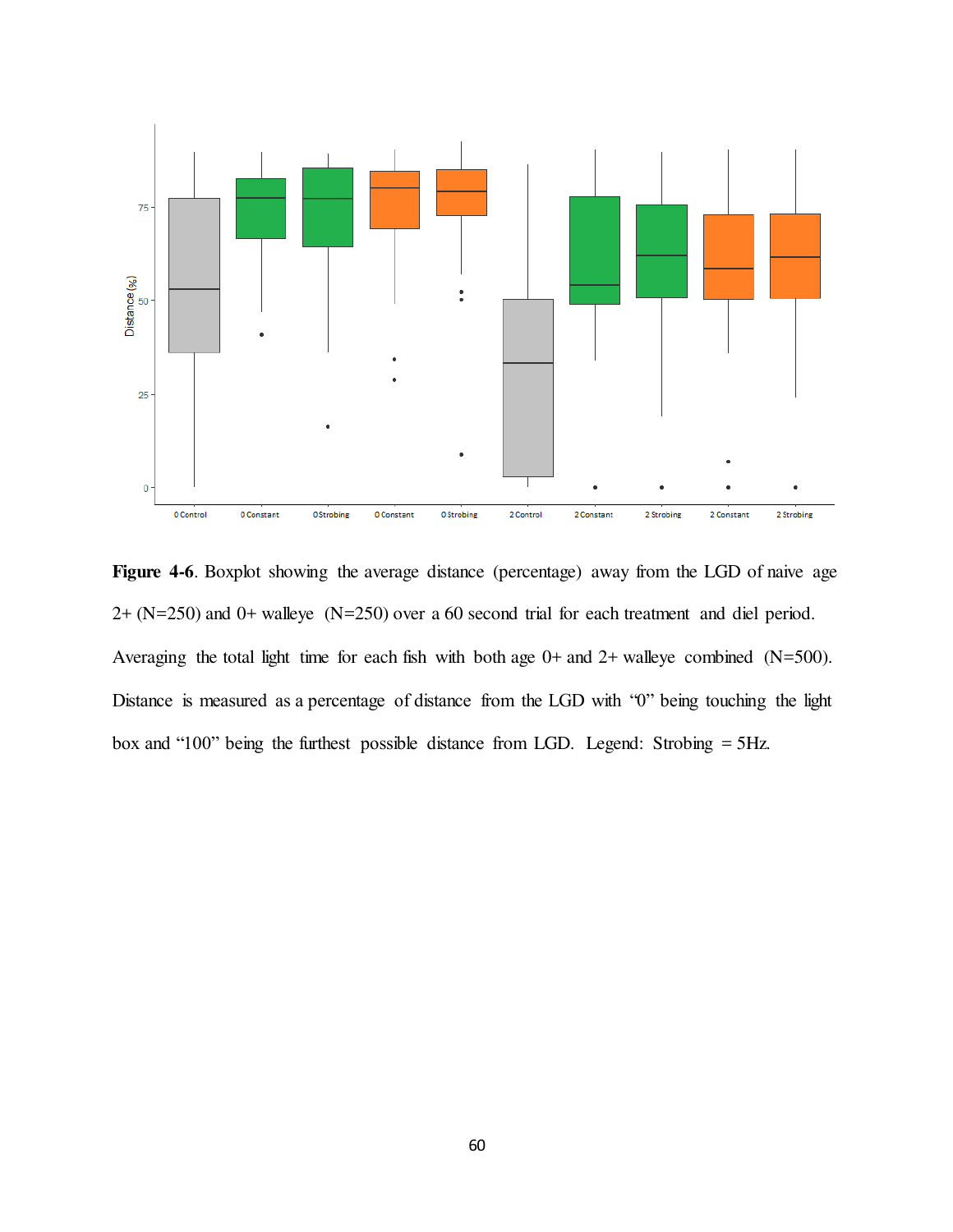

**Figure 4-7.** Boxplot showing the average light time of naive age  $2+(N=250)$  and  $0+$  walleye (N=250) over a 60 second trial for each treatment and diel period. Averaging the total light time for each fish with both age  $0+$  and  $2+$  walleye combined (N=500). Light time was measured using the amount of time spent in each light zone combined to create a scale of how the arena was used. Equation was set to  $(3*seconds spent in zone 3+) + (2*seconds spent in zone 2+)$  $+(1*seconds spent in zone 1+) + (-1*seconds spent in zone 1-) + (-2*seconds spent in zone 2-) + (-1*seconds spent in zone 1+)$ 3\*seconds spent in zone 3-) creating an overall score of proportion for time spent in light zones. Legend:  $0 = 0$ + walleye,  $2 = 2$ + walleye,  $D = Day$ ,  $N = Night$ ,  $C = Control$ ,  $G = Green$ ,  $O =$ Orange,  $N =$  Constant light,  $S =$  Strobing (5Hz).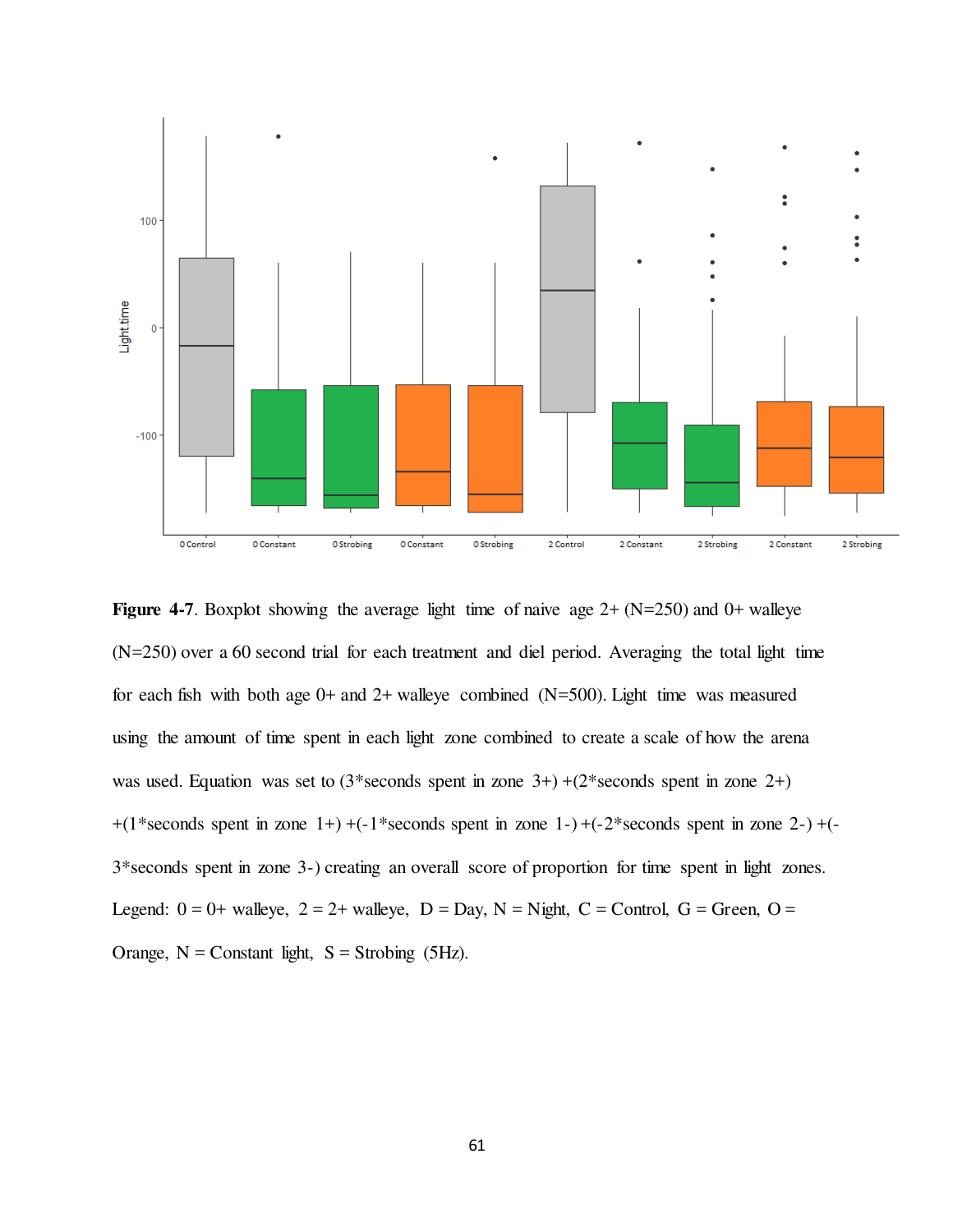## Chapter 5: General Discussion

## Findings and implications

 In the introduction, I found that there has been research in the field of light behavioural guidance since the 1950's. With this, studies have been performed on many different species in multiple countries and in varying conditions. From all of this research there is no clear trend as to how any given fish will react to a given light stimuli. Behavioural reactions have been seen to be species-specific, light-specific, and environment specific. There have been multiple success stories and multiple studies where is was concluded that light would not be a suitable guidance tool. The implications of this research is that it is impossible to know exactly how a fish may react to the light. This makes research into the field hard because what may work in the lab might not work in the field. It also means that almost every guidance attempt has to be individually tested to determine the reaction in that specific environment. This makes for a very complex solution to guidance using lights and there has not been a one size fits all answer yet, if there ever will be.

 In chapter 2 I found that during the day, age-0 white sturgeon were attracted to green light more so than either blue or red when measured against the control. The attraction to green light was significant regardless of strobing rates. Blue and red had some variation in their reaction based on strobing but there was not one solution that held true throughout. At night, age-0 white sturgeon were attracted to all colours and strobing rates when compared to the control. The results from this experiment could be confounded by the tank used as it was green so a future test using another coloured tank that is different from their raising tanks could be beneficial to test biases. The results that sturgeon are attracted to green light throughout the day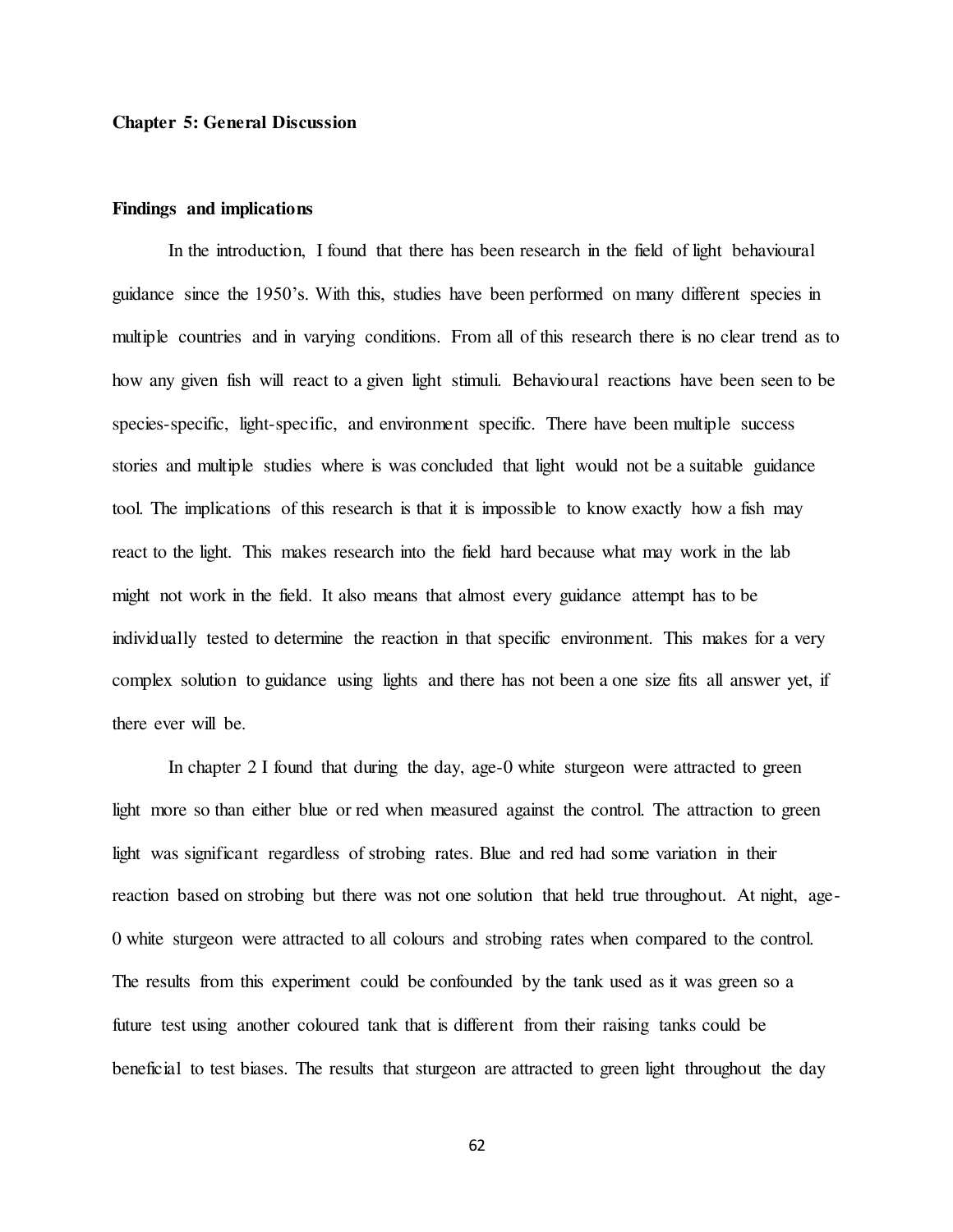and that the other colours tested vary can be used for possible behavioural guidance applications. It may be possible to attract age-0 white sturgeon away from waterway hazards using a coloured light. The use of a strobing light could prove to be useful in other ways as it has been seen that many fish are deterred by strobing lights. If other fish are deterred but white sturgeon are attracted, there is possibilities for specialized and multi-species targeting using light as a behavioural guidance tool where white sturgeon are found. The possibilities with colour also allow for modifications of a guidance system depending on the environment that requires the guidance. Certain colours may penetrate further in coloured/turbid waters, making the reaction to different colours important as to how the light systems are deployed. Deployment of the lights is another factor to consider since Polleto et al. (2014b) found that white sturgeon were not deterred away from a water intake by strobing white lights. If colour were used to attract white sturgeon away from the water intake, it may be more effective. Comparing my results to Polleto et al.'s (2014b) research shows how the implications of this thesis may be important for the protection of white sturgeon.

 In chapter 3 I examined the effects of an integrated louver-light guidance system. The analyses was changed from chapter 3 to incorporate the influence of the louver and two light settings. Louvers and lights combined proved more effective at guiding age-0 white sturgeon than either guidance stimuli on their own. The most effective setting was to use green light strobing at 20Hz as an attractant to a bypass while covering the hazardous infrastructure with a reversed-louver system. Appling this strategy around hydropower and other high risk locations for white sturgeon could help mitigate loses. Furthermore, results demonstrate that the louver was always effective at guiding age-0 white sturgeon while light increased effectiveness at night. Given that sturgeon are more active at night (Poletto et al. 2014a), scheduled or managed light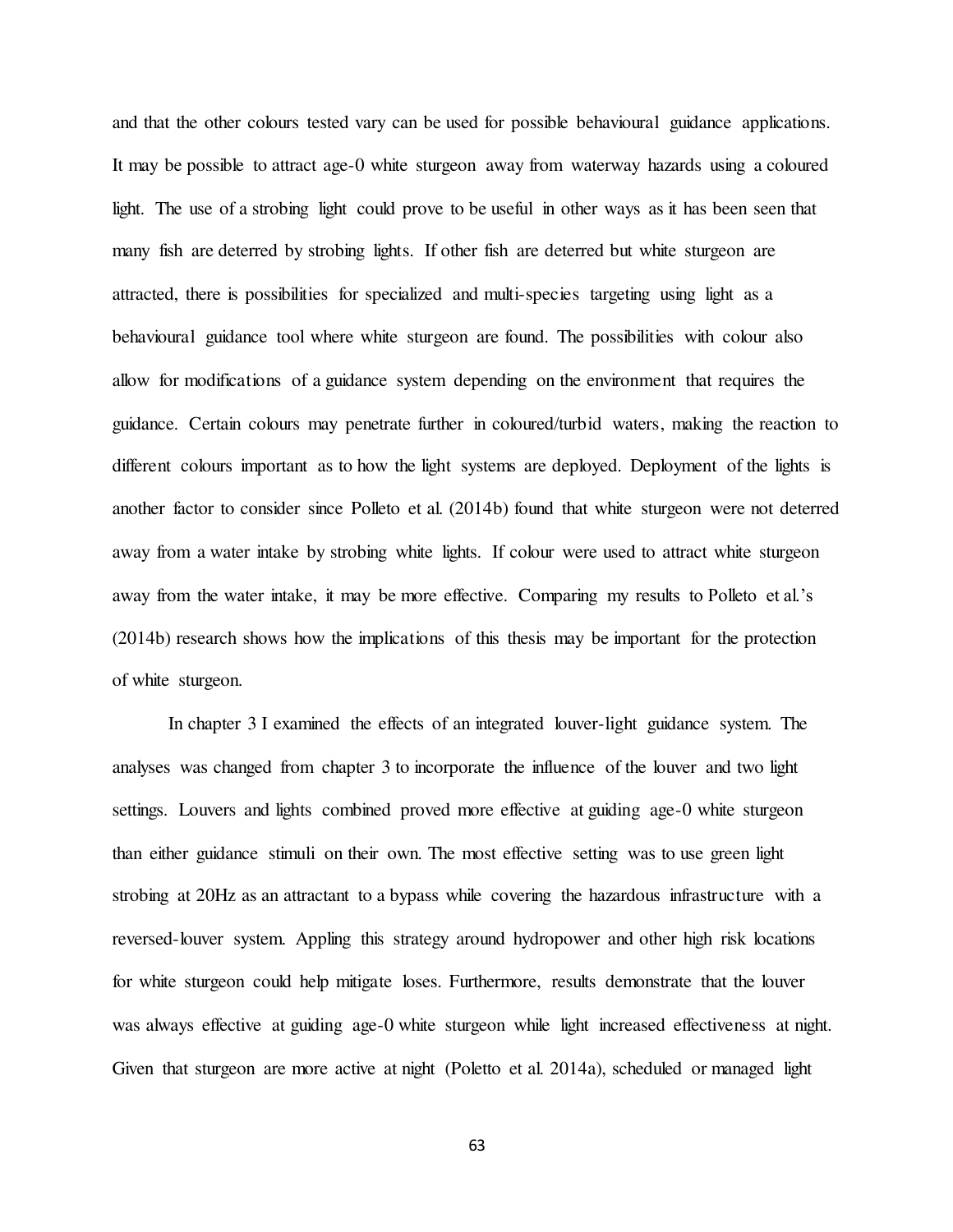systems could help conserve energy, through reduced use of light, while still effectively protecting white sturgeon. Hence, using both stimuli when they are most active should increase chances of guiding white sturgeon successfully.

 In chapter 4, I found that light as a behavioural guidance tool can reduce walleye entrainment and impingement. Chapter 4 used simple ANOVA's and linear models best fitted to the data recorded for walleye trials. Regardless of colour, time of day, or strobing rate, walleye of both age classes avoided the light. Yet, past research shows that walleye are more active during low light hours (Reed 1962, Carlander and Cleary 1949). Thus, walleye could be effectively guided away from water intake pipes and hydropower with lights, especially during their peak active hours but also during low-risk hours. Since the colour of light, in this study, did not play a role in the deterrence rate, walleye can easily be included in specialized and multispecies targeting systems whereby colour variability may affect other species of fish. In other words, if one colour is adversely affecting a specific species it may be possible to change the colour used and still successfully deter walleye while accounting for the other species. In addition, the findings of the ontogenetic portion of this research are important to help protect walleye. The implications of the similar reactions despite age is that lights could help protect walleye through behavioural guidance at any life stage. Guidance efforts may be more important for certain life stages depending on the environment. With the knowledge that light can guide any stage, we may be able to mitigate losses due to entrainment and impingement.

 In conclusion, my thesis demonstrates that management can use light effectively in certain situations. Despite there being some situations where light guidance may be ineffective, there is a wider array of possibilities when combining colour and strobe to target and guide specific species of fish using their natural reactions to light. The LGD does not have the capacity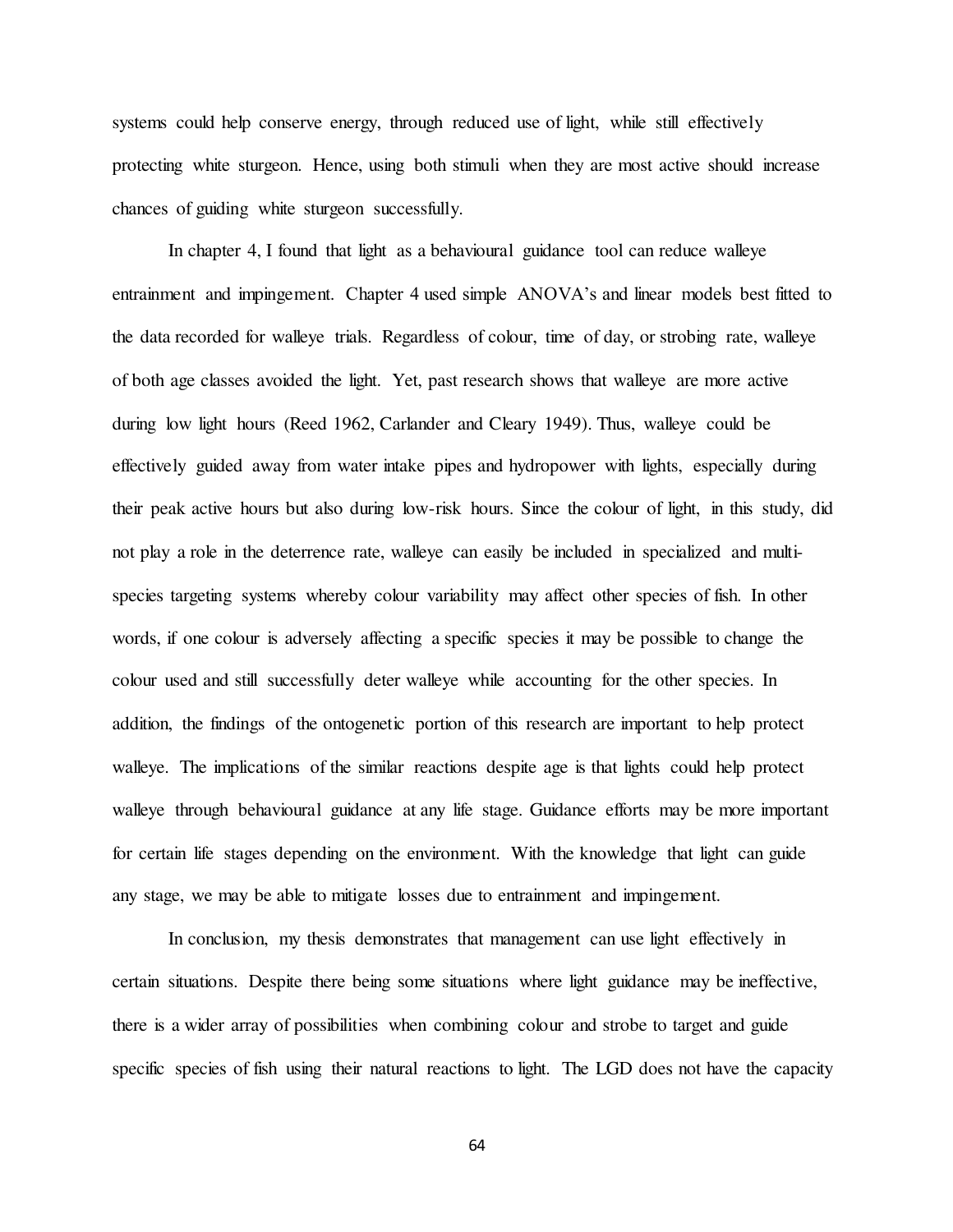to produce UV wavelengths which fish can respond to, this was a limitation of our testing though all physiology background done on the species tested was using the visual spectrum. The research put forward on age-0 white sturgeon demonstrates light has the potential to help guide white sturgeon away from hazardous waterway infrastructure. The research put forward on walleye shows that there is the possibility any light can deter them, allowing management to better protect walleye where they may be at risk. It is possible the visual differences of white sturgeon and walleye could account for the behavioural differences in light reaction. Yet, these results require further testing, possibly in the field, to establish effectiveness in different environments. Even though light reactions are species-specific, light has the potential to improve behavioural guidance efforts with specific tailoring to the situation.

## Future research directions

Even though this research has taken steps forward in both the behavioural guidance field and for the specific species studied, there is still a need for future research into the use of behavioural guidance using light to mitigate fish loses. Colour that can be modified is one future that LEDs pose, both in the form of diurnal changes in reaction to light and ontogenetic changes. Since fishes reactions to light are not uniform, even for a given species, research should further pursue how a given fishes reacts in a particular environment. Knowing that species have different spectral sensitivities and FFF's can guide research towards testing specific colours and strobing rates.

 Research for white sturgeon must continue to be tested. The next logical step is to develop a field test determining if the laboratory findings hold true. To test this one could use strobing green and red lights to perform net pen research on young white sturgeon in the field.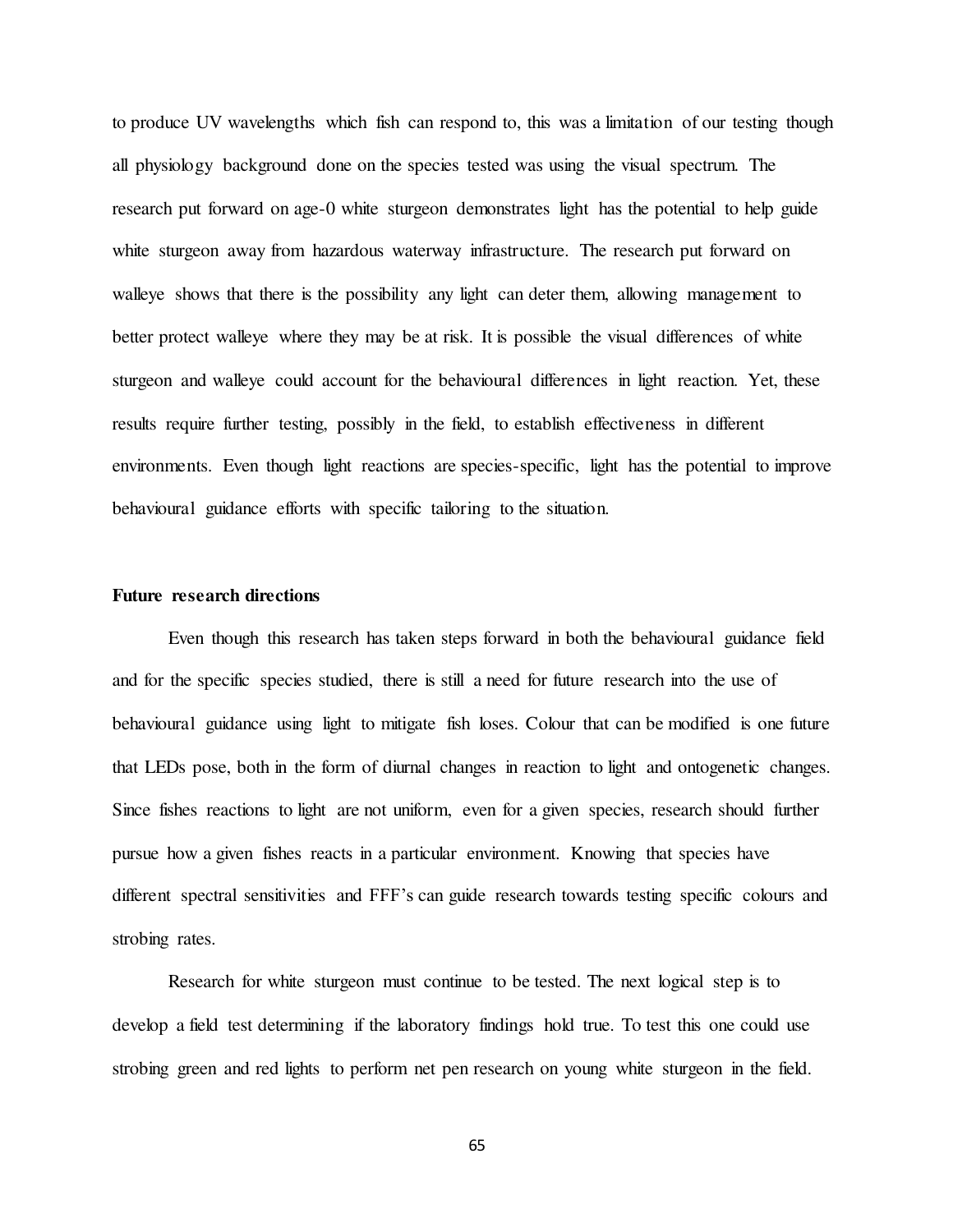Sturgeon should be tested for ontogenetic differences using the same tests as chapter 2 with multiple life stages. This will inform possible differences in behaviour and could affect implantation of the LGD. After the previously mentioned studies, a full scale study should be tested at a hydropower facility or water intake pipe known to endanger white sturgeon.

 Walleye should move forward into field testing as well. Field tests should be done using this device and settings listed in chapter 4 to determine how walleye react to the locations specific environmental conditions. Field tests would help remove the possibility of biases from tank colour and hatchery conditions that may play a role in the walleye's behavioural response. Using the results from this study, the LGD should be tested on walleye around water intakes and hydropower facilities to determine the effectiveness of light as a deterrent.

 Acclimatization to light needs to be examined in future research. Studies done in this thesis did not look at timespans over 5 minutes and used naïve fish. Long term experiments should be done for both species tested to determine if they develop habituation towards the light.

 Finally, light should be further explored for its potential impacts to the ecosystem. There are ecosystems that both sturgeon (lake sturgeon) and walleye inhabit. Systems containing both species should be tested using the LGD incorporated with other behavioural guidance tools to determine if we can effectively protect both species at once using light and other guidance systems. Lights could have adverse effects on other organisms within the ecosystem in which the lights are employed. Many examples in the past describe how application of a tool for aid negatively affect another species. As such, light should not be used without fully examining the potential adverse effects.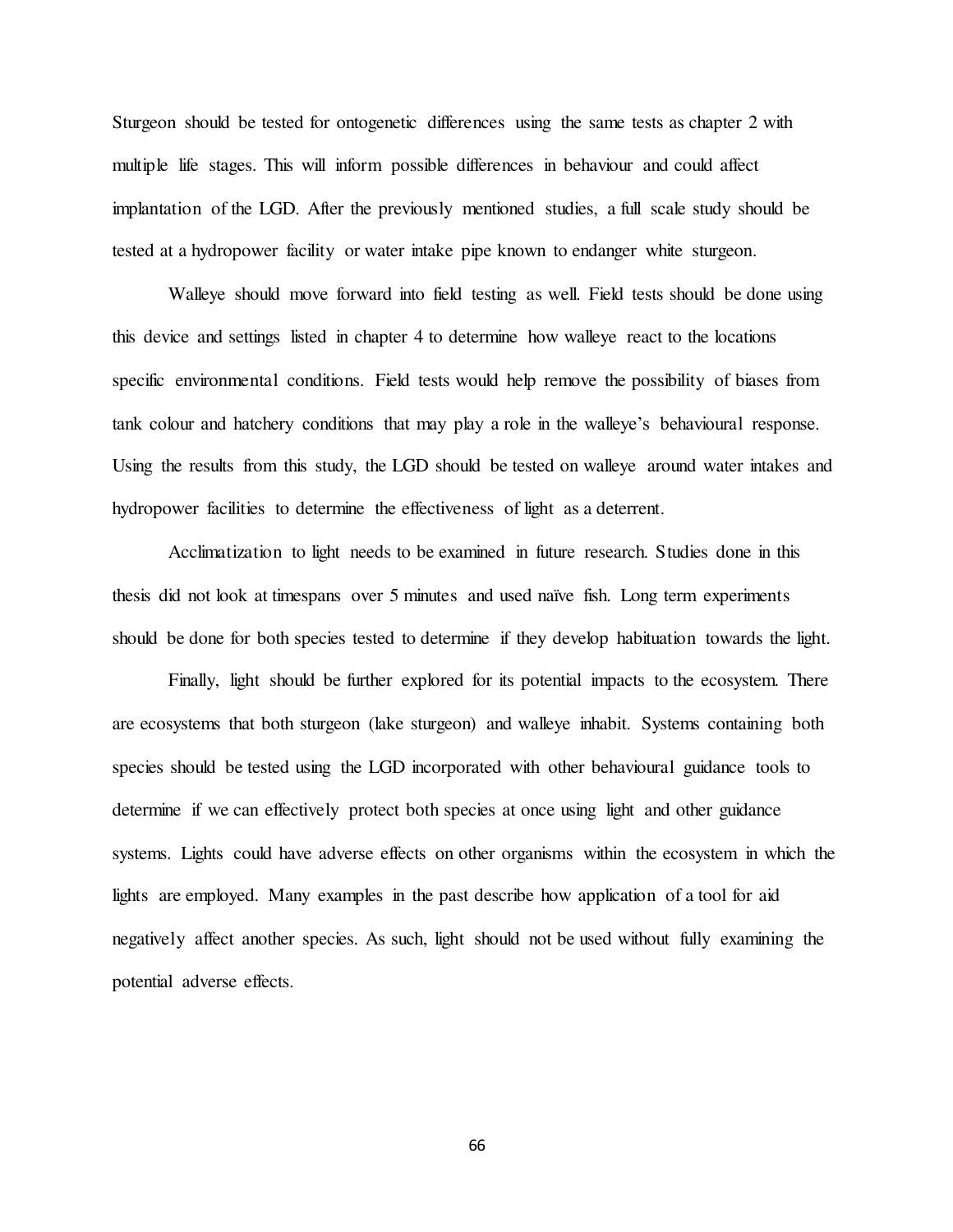## References

Ali, M. A., and M. Anctil. 1977. Retinal structure and function in the walleye (Stizostedoin vitreum vitreum) and sauger (S. canadense). Journal of Fisheries Research Board of Canada 34: 1467-1474.

Ali, M. A., and M. A. Klyne. 1985. Vision in vertebrates. Plenum Press, New York.

Allen, G., S. Amaral, and J. Black. 2012. Fish protection technologies: the US experience. In Operational and Environmental Consequences of Large Industrial Cooling Water Systems. Edited by S. Rajagopal, H.A. Jenner and V.P. Venugopalan. Springer, New York. pp. 371-390. Amaral, S. V., F. C. Winchell, and T. N. Pearsons. 2001. Reaction of Chinook salmon, northern pikeminnow, and smallmouth bass to behavioral guidance stimuli. In Behavioral Technologies for Fish Guidance: American Fisheries Society Symposium. pp. 125.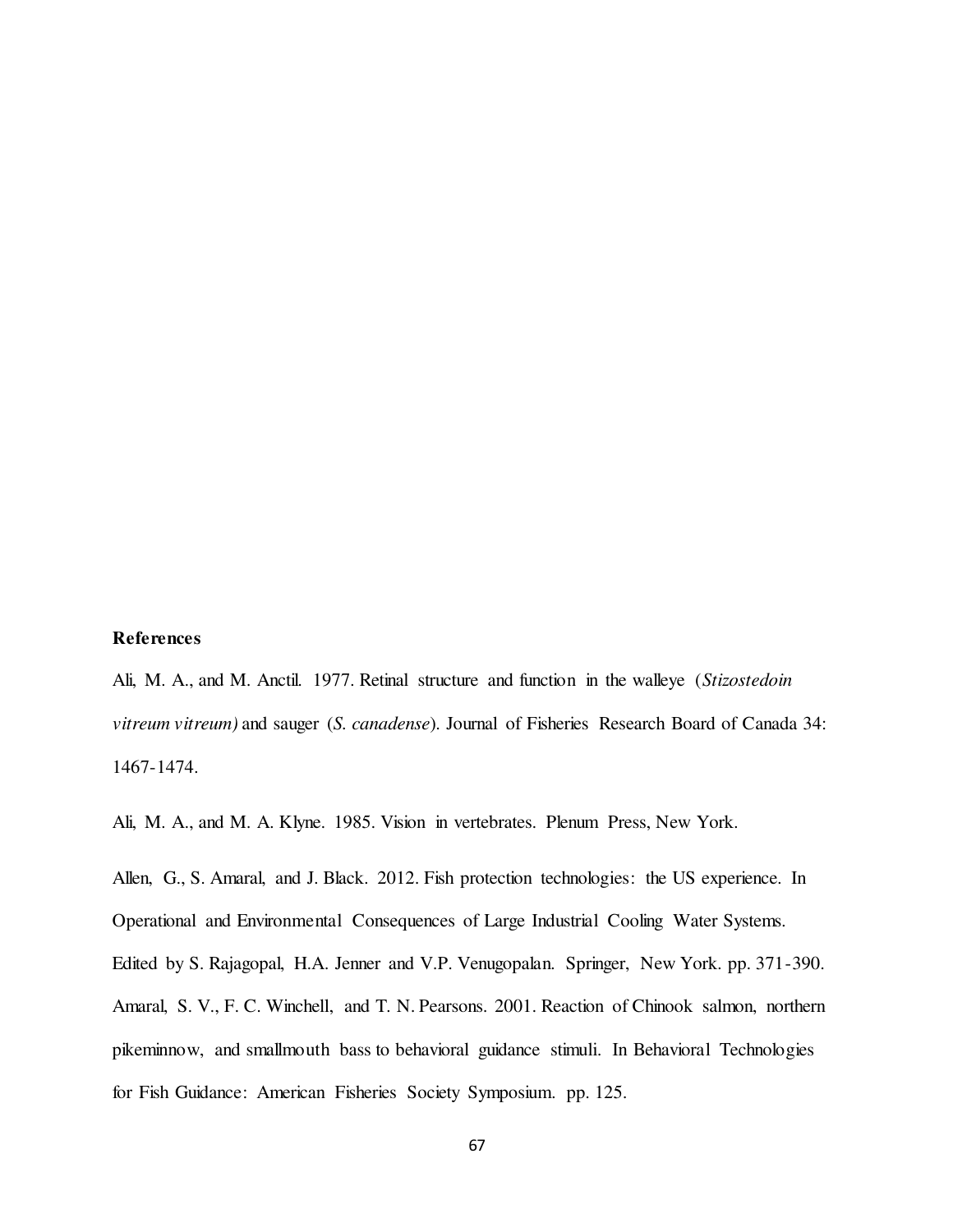Amaral S. 2003. The use of angled bar racks and louvers for protecting fish at water intakes. Symposium on Cooling Water Intake Technologies to Protect Aquatic Organisms, Arlington, VA.

Baker, J. K. 2008. The effects of strobe light and sound behavioural deterrent systems on impingement of aquatic organisms at Plant Barry, Alabama. Masters thesis. Auburn University. Auburn, Alabama.

Barnthouse, L. W. 2013. Impacts of entrainment and impingement on fish populations: a review of the scientific evidence. Environmental Science and Policy 31: 149-156.

Baxter, R. M. 1977. Environmental effects of dams and impoundments. Annual Review of Ecology and Systematics 8: 255-283.

Birstein, V. J. 1993. Sturgeons and paddlefishes: threatened species in need of conservation. Conservation Biology 7: 773-787.

Birstein, V. J., W. E. Bemis, and J. R. Waldman. 1997. The threatened status of acipenseriform species: a summary. In Sturgeon Biodiversity and Conservation. Edited by V.J. Birstein, J.R. Waldman and W.E. Bemis. pp. 427-435.

Bond, C. E. 1996. Biology of fishes  $2<sup>nd</sup>$  edition. Philidelphia, PA: Saunders.

Bozek, M. A., D. A. Baccante, and N. P Lester. 2011. Walleye and sauger life history. Biology, management, and culture of Walleye and Sauger. pp. 233-301.

Brett, J. R., and K. D. MacKinnon. 1953. Preliminary experiments using lights and bubbles to deflect migrating young spring salmon. Journal of the Fisheries Board of Canada 10(8): 548-559.

Brown, R. 2000. The potential of strobe lighting as a cost-effective means for reducing impingement and entrainment. Environmental Science and Policy 3: 405-416.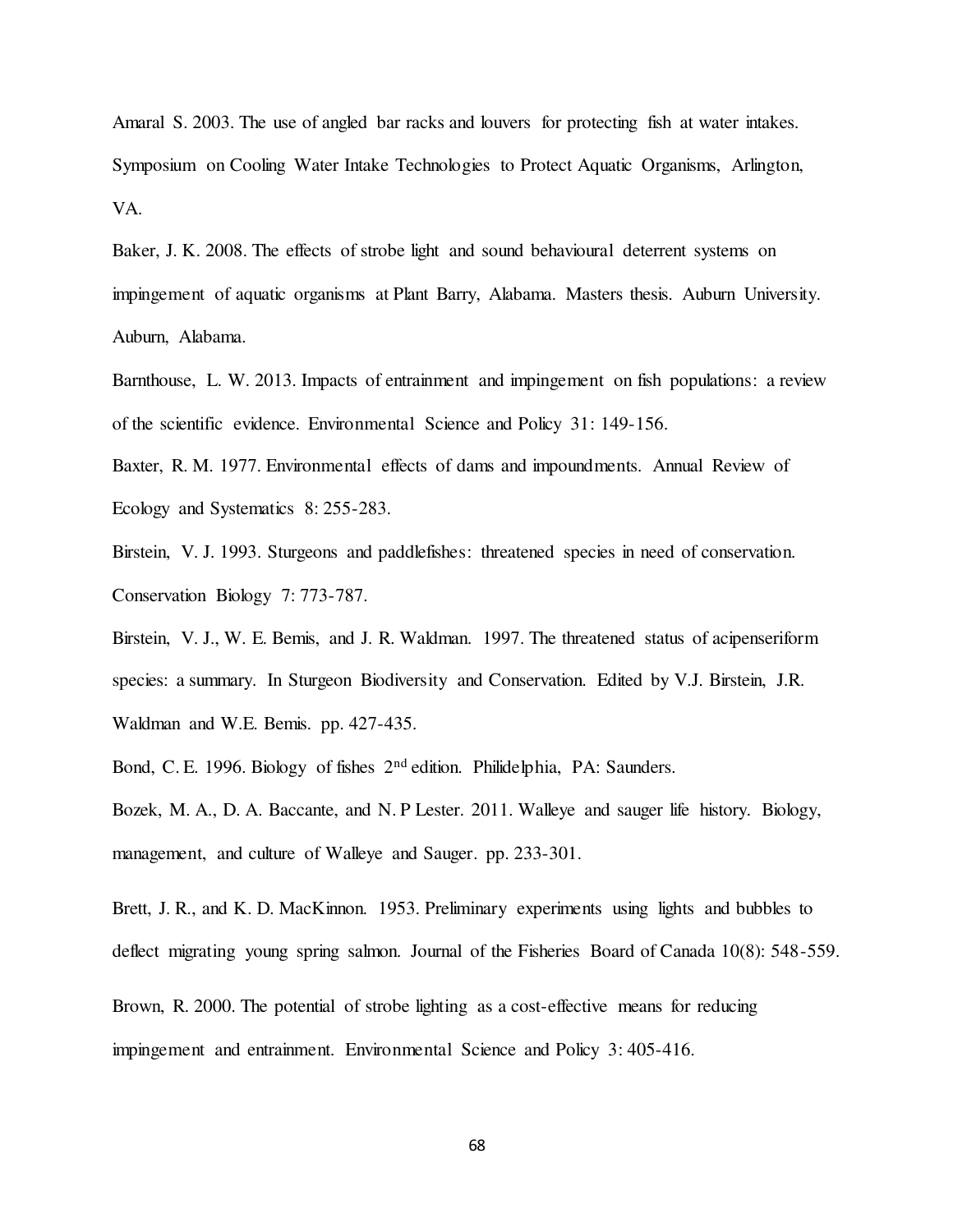Bruton, M. N. 1995. Have fishes had their chips? The dilemma of threatened fishes. Environmental Biology of Fishes 43: 1-27.

Burkhardt, D. A., G. Hassin, J. S. Levine, and E. F. MacNichol, Jr. 1980. Electrical response and photopigments of twin cones in the retina of the walleye. Journal of Physiology 309: 215-228.

Carlander, K. D., and R. E. Cleary. 1949. The daily activity patterns of some freshwater

fishes. American Midland Naturalist 41: 447-452.

Chang, M-O., D. Diganta, P. V. Varde, and M. Pecht. 2012. Light emitting diodes reliability review. Microelectronics Reliability 52: 762-782.

Clarkson, R. W. 2004. Effectiveness of electrical fish barriers associated with the Central Arizona Project. North American Journal of Fisheries Management 24: 94-105.

Colby, P. J., R. E. McNicol, and R. A. Ryder. 1979. Synopsis of biological data on the walleye (Stizosteion v. vitreum). FAO Fisheries Synopsis 119, Rome.

COSEWIC. 2015. Canadian Wildlife Species at Risk. Available from

http://www.cosewic.gc.ca/eng/sct0/rpt/rpt\_csar\_e.cfm [accessed 09.06.2016.

Coutant, C. C. 1999. Think like a fish! Emphasizing the "behavior" in behavioural guidance systems. Hydro Review 18: 18-24.

Coutant, C. C. 2001. Integrated, multi-sensory, behavioral guidance systems for fish diversion. Behavioral Technologies for Fish Guidance: American Fisheries Society Symposium, Bethesda, MD, pp. 105-113.

Coutant, C.C. and R. R. Whitney. 2000. Fish behavior in relation to passage through hydropower turbines: a review. Transactions of the American Fisheries Society 2: 351-380.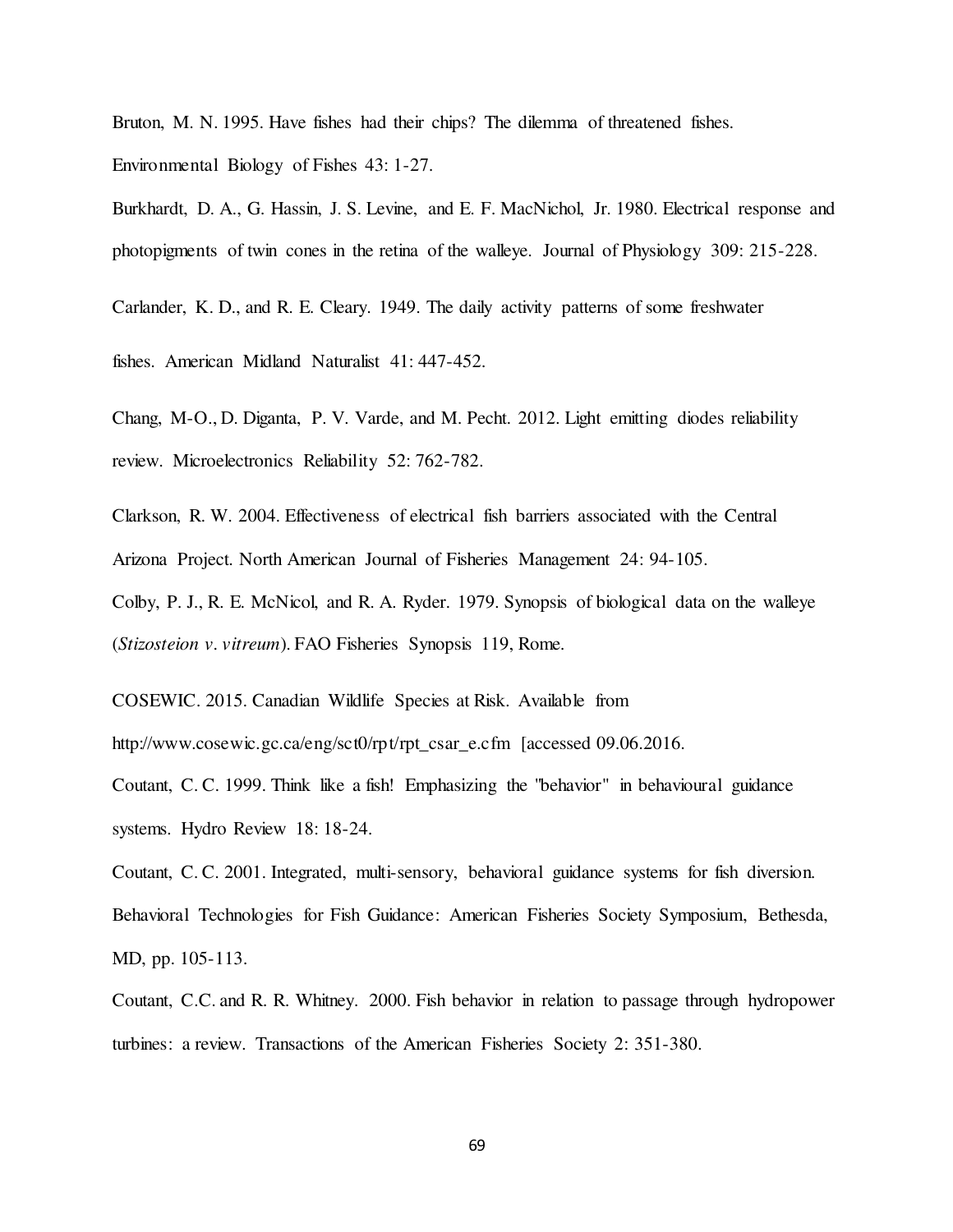Dudgeon, D., A. H. Arthington, M. O. Gessner, Z. I. Kawabata, D. J. Knowler, C. Lévêque, R. J. Naiman, A.-H. Prieur-Richard, D. Soto, M. L. J. Stiassny and C. A. Sullivan. 2006. Freshwater biodiversity: importance, threats, status and conservation challenges. Biological Reviews 81: 163-182.

Duke, S., T. Down, J. Ptolemy, J. Hammond, and C. Spence. 2004. Acipenser transmontanus. In: IUCN 2010. IUCN Red List of Threatened Species. Version 2010.2.

Elvidge, C. K., C. J. Macnaughton, and G. E. Brown. 2013. Sensory complementation and antipredator behavioural compensation in acid-impacted juvenile Atlantic salmon. Oecologia 172: 69-78.

EPRI. 1986. Assessment of downstream migrant fish protection technologies for hydroelectric application. EPRI AP-4711. Project 2694-1. Final report.

EPRI 1998. Review of Downstream Fish Passage and Protection Technology Evaluations and Effectiveness. EPRI, Palo Alto, CA: 1998. TR-111517.

EPRI. 2001. Evaluation of angled bar racks and louvers for guiding fish at water intakes. Report No. 1005193. Prepared by Alden Research Laboratory, Holden, MA.

EPRI. 2012. Fish Protection at Cooling Water Intake Structures: A Technical Reference Manual – 2012 Update. EPRI, Palo Alto, CA: 2013. 3002000231.

Eschmeyer, P. H. 1950. The life history of the walleye, Stizostedion vitreum vitreum, in Michigan. Michigan Department of Conservation, Bulletin of the Institute of Fisheries Research No. 3, Ann Arbor.

Farrell, A. P. 2011. Encyclopedia of fish physiology: from genome to environment. Academic Press.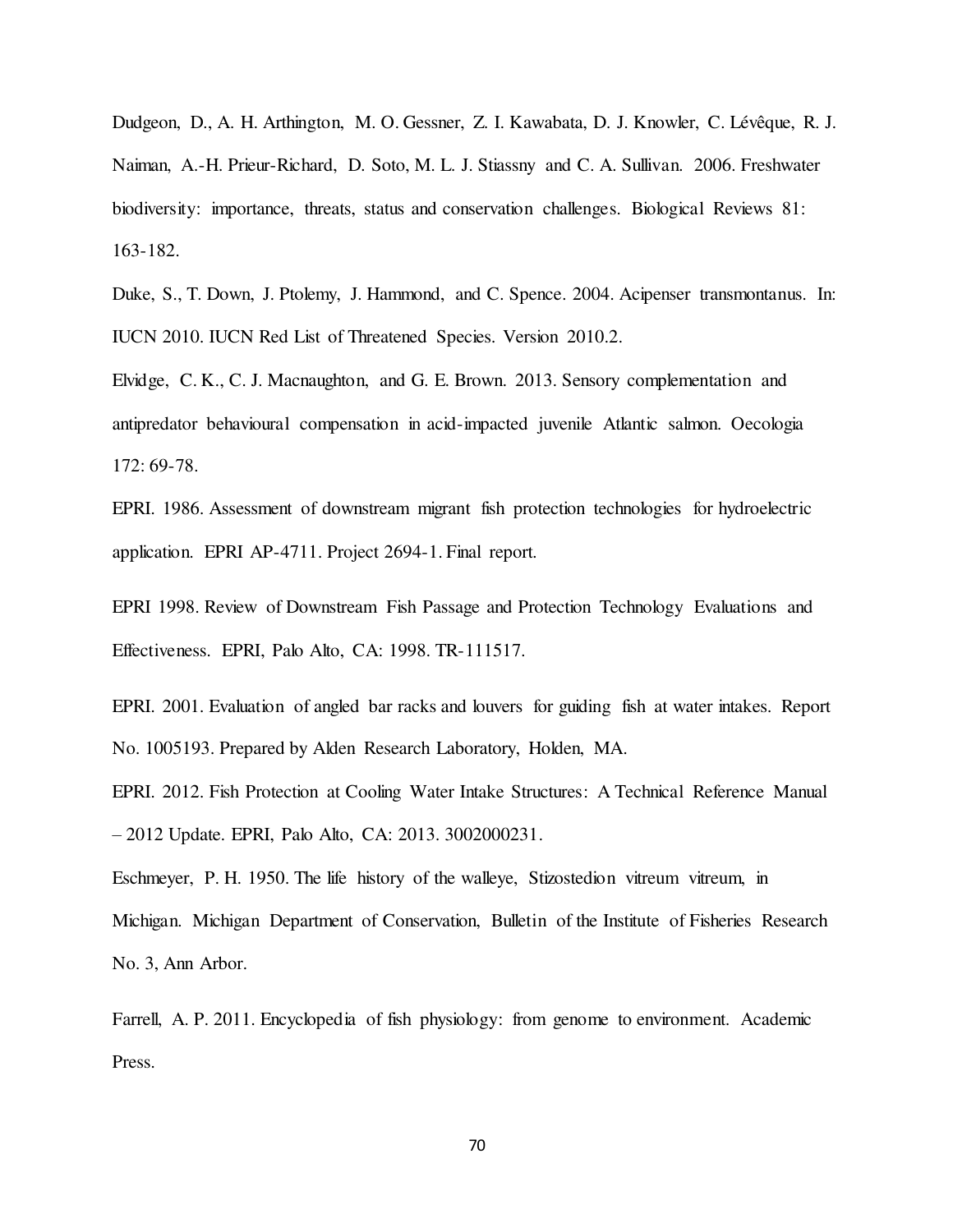Ferrari, M. C. O., M. A. Vavrek, C. K. Elvidge, B. Fridman, D. P. Chivers, and G. E. Brown. 2008. Sensory complementation and the acquisition of predator recognition by salmonid fishes. Behavioral Ecology and Sociobiology 63:113-121.

Fields, P. E., G. L. Finger, and L. A. Verhoeven. 1954. The effect of electric shock upon the light avoiding behavior of young silver and blueback salmon. School of Fisheries, University of Washington, Rept. No. 3.

Fields, P. E., R. J. Adkins, R. E. Carney, G. L. Finger, and D. E. Johnson. 1955. The effect of four light conditions upon the impingement of year plus steelhead trout, chinook and silver salmon. School of Fisheries, University of Washington, Tech. Rept. 18.

Fields, P. E., G. L. Finger, R. J. Adkins, B. E. Carney, and R. A. Pyke. 1955. Factorial study of the response of steelhead trout, chinook and silver salmon fingerlings to light barriers in moving water. School of Fisheries, University of Washington, Technical Report 11.

Fisheries and Oceans Canada. 2014. Recovery strategy for white sturgeon (Acipenser transmontanus) in Canada. 254pp. http://www.registrelep-

sararegistry.gc.ca/default.asp?lang=En&n=54C6A1BE-1&toc=show#authors

Flammang, M. K., M. J. Weber, and M. D. Thul. 2014. Laboratory evaluation of a bioacoustics bubble strobe light barrier for reducing Walleye escapement. North American Journal of Fisheries Management 35: 1047-1054.

Fore, P. L. 1969. Responses of freshwater fishes to artificial light. Ph.D. Dissertation, Southern Illinois University, Carbondale. pp. 86.

Forney, J. L. 1966. Factors affecting first-year growth of walleyes in Oneida Lake, New York. New York Fish and Game Journal 13:147–166.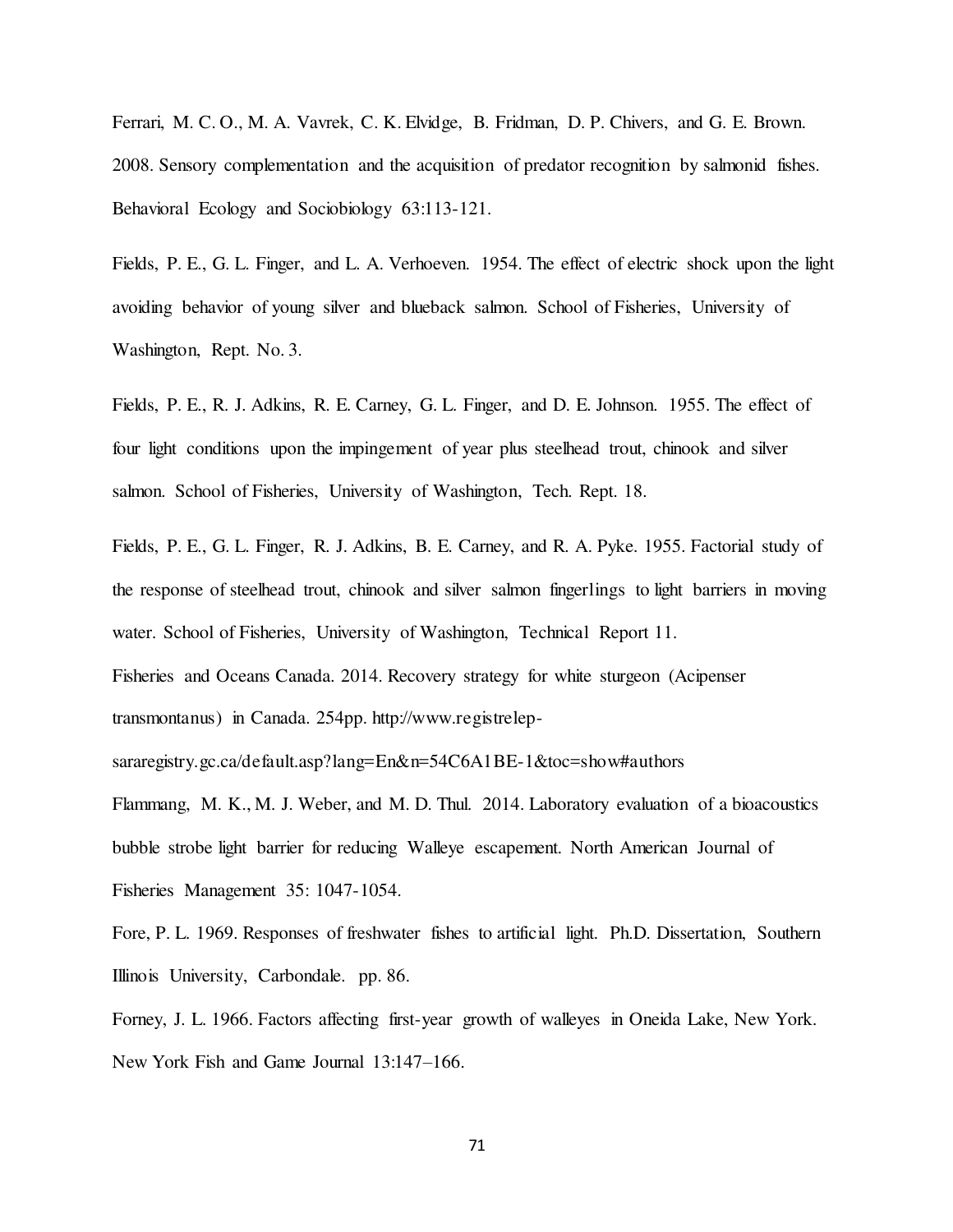Galarowicz, T. L., J. A. Adams, and D. H. Wahl. 2006. The influence of prey availability on ontogenetic diet shifts of a juvenile piscivore. Canadian Journal of Fisheries and Aquatic Sciences 63:1722–1733.

Gale, S. B., A. V. Zale, and C. G. Clancy. 2008. Effectiveness of fish screens to prevent entrainment of Westslope cutthroat trout into irrigation canals. North American Journal of Fisheries Management 28: 1541-1553.

Goetz, F. A., J. J. Dawson, T. Shaw, and J. Dillon. 2001. Evaluation of low-frequency sound transducers for guiding salmon smolts away from a navigation lock. In Behavioural Technologies for Fish Guidance: American Fisheries Society Symposium. Bethesda, Maryland. pp 91-104.

Hamel, M., J. Brown, and S. R. Chipps. 2008. Behavioral responses of rainbow trout to in situ strobe lights. North American Journal of Fisheries Management 28: 394-401. DOI: 10.1577/M06-254.1

Haymes, G. T., P. H. Patrick, and L. J. Onisto. 1984. Attraction of fish to mercury vapour light and its application in a generating station forebay. Internationale Revue der gesamten Hydrobiologie und Hydrographie 69: 867-876.

Hocutt, C. H. 1981. Behavioral barriers and guidance systems. Power plants: effects on fish and shellfish behavior. Academic Press, New York, 183-205.

Jager, H. I., J. A. Chandler, K. B. Lepla, and W. Van Winkle. 2001. A theoretical study of river fragmentation by dams and its effects on white sturgeon populations. Environmental Biology of Fishes 60: 347-361.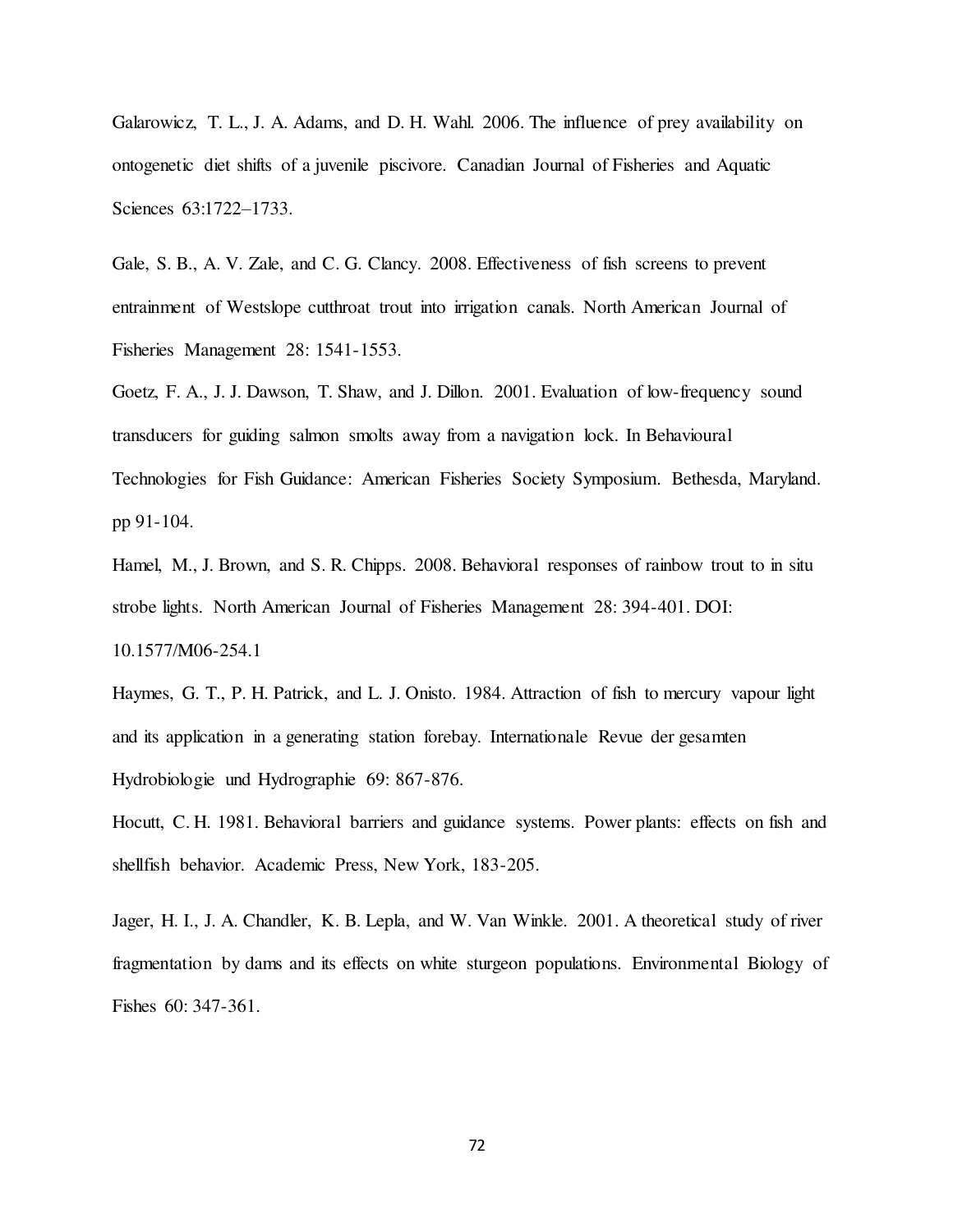Johnson, P. N., K. Bouchard, and F. A. Goetz. 2005. Effectiveness of strobe lights for reducing juvenile salmonid entrainment into a navigation lock. North American Journal of Fisheries Management 25: 491-501.

Kelso, J. R. M. 1978. Diel rhythm in activity of walleye, Stizostedion vtreum vitreum. Journal of Fish Biology 12: 593-599.

Klimley, A. P., E. D. Chapman, J. J. J. Cech, D. E. Cocherell, N. A. Fangue, M. Gingras, Z. Jackson, E. A. Miller, E. A. Mora, J. B. Poletto, A. M. Schreier, A. Seesholtz, K. .J. Sulak, M. J. Thomas, D. Woodbury, and M. T. Wyman. 2015. Sturgeon in the Sacramento-San Joaquin watershed: New insights to support conservation and management. San Francisco Estuary & Watershed Science 13: 1-19.

Kynard, B., and M. Horgan. 2001. Guidance of yearling shortnose and pallid sturgeon using vertical bar rack and louver arrays. North American Journal of Fisheries Management 21: 561- 570.

Lester, N. P., B. J. Shuter, P. Venturelli, and D. Nadeau. 2014. Life-history plasticity and sustainable exploitation: a theory of growth compensation applied to walleye management. Ecological Applications 24(1): 38-54.

Loew, E. R., and A.J. Sillman. 1993. Age-related changes in the visual pigments of the white sturgeon (Acipenser transmontanus). Canadian Journal of Zoology 71: 1552-1557.

Levine, J. S., and E. F. MacNichol. 1982. Color vision in fishes. Scientific American 246: 140- 149.

Maiolie, M. A., B. Harryman, and B. Ament. 2001. Response of free-ranging kokanee to strobe lights. In Behavioral Technologies for Fish Guidance: American Fisheries Society Symposium. Bethesda, MD. pp 27-35.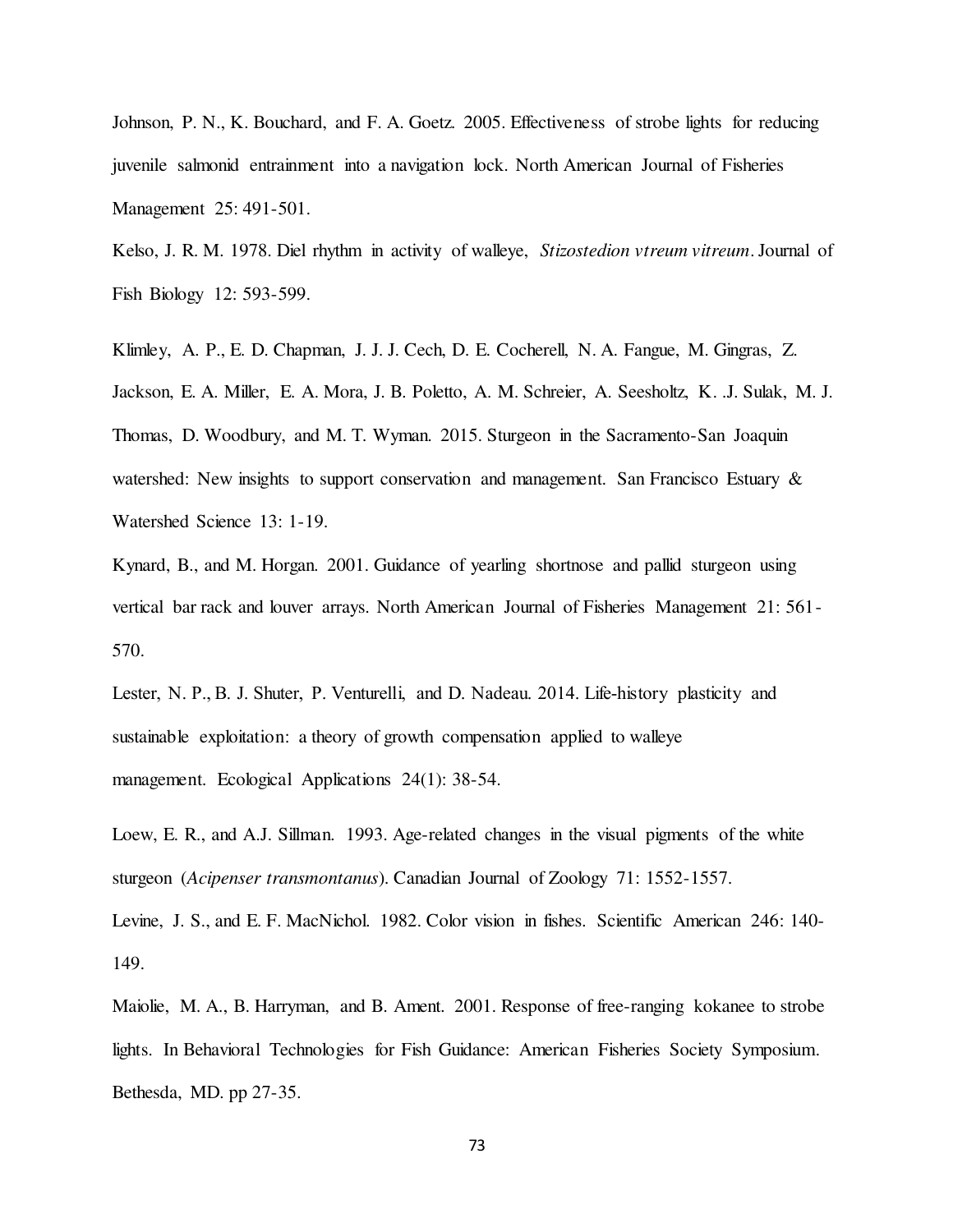Marchesan, M., M. Spoto, L. Verginella, E. A. Ferrero. 2005. Behavioural effects of artificial light on fish species of commercial interest. Fisheries Research 73: 171-185.

Mueller, R. P., D. A. Neitzel, and B. G. Amidan. 2001. Evaluation of infrasound and strobe lights for eliciting avoidance behavior in juvenile salmon and char. In Behavioural Technologies for Fish Guidance: American Fisheries Society Symposium. Bethesda, Maryland. pp 79-89. Nemeth, R. S., and J. J. Anderson. 1992. Response of juvenile Coho and Chinook salmon to strobe and mercury vapor lights. North American Journal of Fisheries Management 12: 684-692. Noatch, M. R., and C. D. Suski. 2012. Non-physical barriers to deter fish movements. Environmental Reviews 20: 71-82.

Patrick, P. H., A. E. Christie, D. Sager, C. Hocutt, and J. J. Stauffer. 1985. Responses of fish to a strobe light/ air-bubble barrier. Fisheries Research 3: 157-172.

Poletto, J. B., D. E. Cocherell, N. Ho, J. J. J. Cech, A. P. Klimley, and N. A. Fangue. 2014.

Juvenile green sturgeon (Acipenser medirostris) and white sturgeon (Acipenser transmontanus) behavior near water-diversion fish screens: experiments in a laboratory swimming flume. Canadian Journal of Fisheries and Aquatic Sciences 71: 1030-1038.

Poletto, J. B., D. E. Cocherell, T. D. Mussen, A. Ercan, H. Bandeh, M. L. Kavvas, J. J. Cech. Jr, and N. A. Fangue. 2014. Efficacy of a sensory deterrent and pipe modifications in decreasing entrainment of juvenile green sturgeons (*Acipenser medirostris*) at unscreened water diversions. Conservation Physiology 2 (1): cou056.

Popper, A.N., and T. J. Carlson. 1998. Application of sound and other stimuli to control fish behavior. Transactions of the American Fisheries Society 127: 673-707.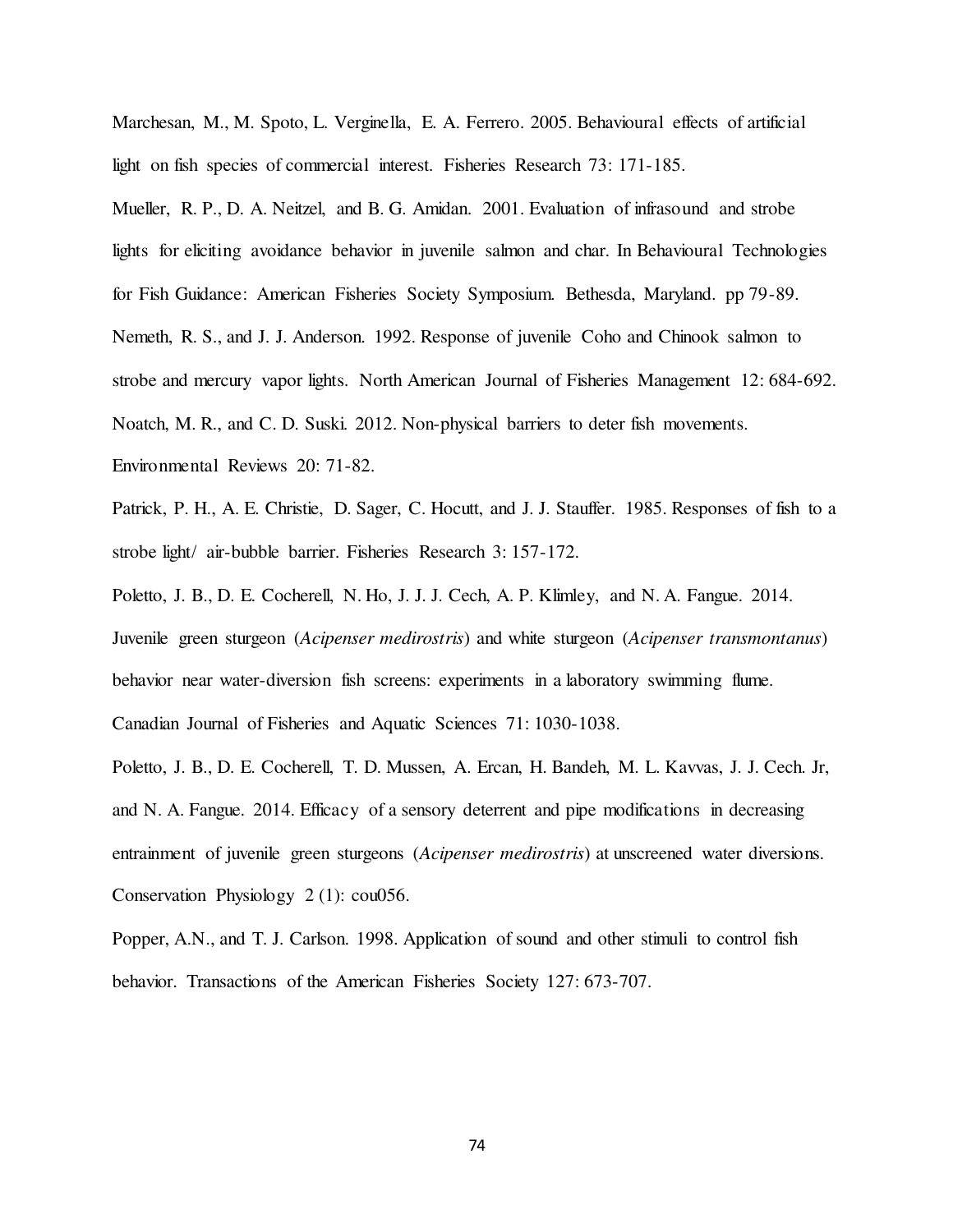Pracheil, P.M., C. Derolph, M. Schramm, M. S. Bevelhimer. 2016. A fish-eye view of riverine hydropower systems: the current understanding of the biological response to turbine passage. Reviews in Fish Biology and Fisheries 26: 153-167.

Puckett, K. J., and J. J. Anderson. 1988. Behavioral responses of juvenile salmonids to strobe and mercury lights. Fisheries Research Institute, School of Fisheries, University of Washington, Seattle, WA, Final Report 98195.

R Core Team. 2016. R: A language and environment for statistical computing. R Foundation for Statistical Computing, Vienna, Austria. URL https://www.R-project.org/

Rago, P.J., 1984. Production forgone: An alternative method for assessing the consequences of fish entrainment and impingement losses at power plants and other water intakes. Ecological Modelling 24: 79-111.

Reed, E. B. 1962. Limnology and fisheries of the Saskatchewan River in Saskatchewan. Saskatchewan Department of Natural Resources Fisheries Report 6. pp. 48.

Richards, N.S., S. R. Chipps, and M. L. Brown. 2007. Stress response and avoidance behaviour of fishes as influenced by high frequency strobe lights. North American Journal of Fisheries Management 27: 1310-1315.

Rodgers, D. W., and P. H. Patrick. 1985. Evaluation of a hidrostal pump fish return system. North American Journal of Fisheries Management 5: 393-399.

Russon, I. J., P. S. Kemp, and O. Calles. 2010. Response of downstream migrating adult European eels (Anguilla anguilla) to bar racks under experimental conditions. Ecology of Freshwater Fish 19: 197-205.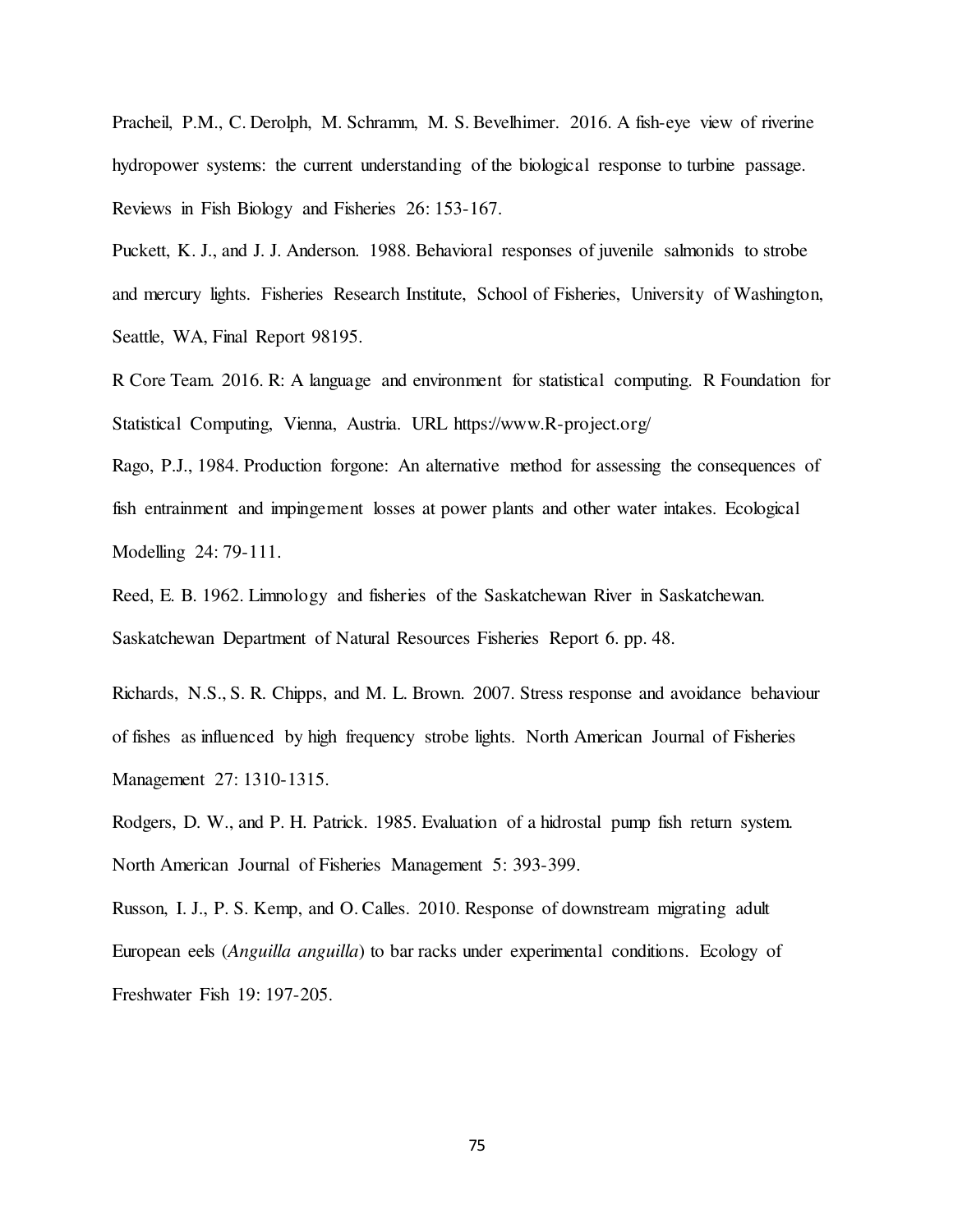Sager, D. R., C. H. Hocutt, and J. R. Stauffer. 2000. Avoidance behavior of Morone americana, Leiostomus xanthurus and Brevoortia tyrannus to strobe light as a method of impingement mitigation. Environmental Science and Policy 3: 393-403.

Sala, O. E., F. S. Chapin III, J. J. Armesto, E. Berlow, J. Bloomfield, R. Dirzo, E. Huber-

Sanwald, L. F. Huenneke, R. B. Jackson, A. Kinzig, R. Leemans, D. M. Lodge, H. A. Mooney,

M. Oesterheld, N. L. Poff, M. T. Sykes, B. H. Walker, M. Walker, and D. H. Wall. 2000. Global biodiversity scenarios for the year 2100. Science 287: 1770-1774.

Scheirer, C. J., W. S. Ray, and N. Hare. 1976. The analysis of ranked data derived from completely randomized factorial designs. Biometrics 32: 429-434.

Schilt, C. R. 2006. Developing fish passage and protection at hydropower dams. Applied Animal Behaviour Science 104: 295-325.

Scruton, D. A., C. J. Pennell, C. E. Bourgeois, R. F. Goosney, L. King, R. K. Booth, W. Eddy, T.

R. Porter, L. M. N. Ollerhead, and K. D. Clarke. 2008. Hydroelectricity and fish: a synopsis of comprehensive studies of upstream and downstream passage of anadromous wild Atlantic salmon, Salmo salar, on the Exploits River, Canada. Hydrobiologia 609: 225-239.

Secor, D. H., P. J. Anders, W. E. Van Winkle, and D. A. Dixon. 2002. Can we study sturgeons to extinction? What we do and don't know about the conservation of North American sturgeons. American Fisheries Society Symposium, Bethesda, MD, pp. 3-10.

Semakula, S. N., and P. A. Larkin. 1968. Age, growth, food, and yield of the white sturgeon (Acipenser transmontanus) of the Fraser River, British Columbia. Journal of the Fisheries Board of Canada 25: 2589-2602.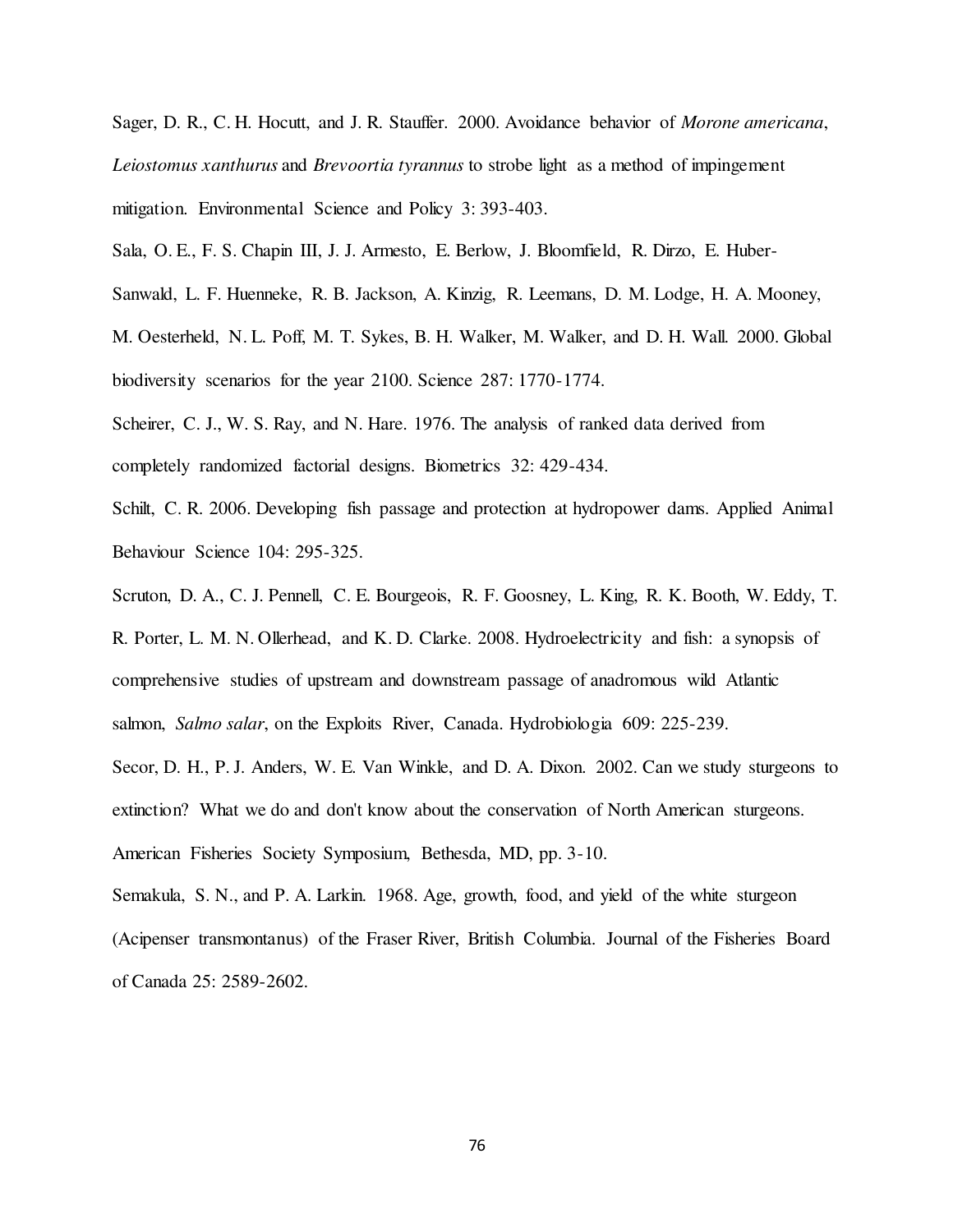Sillman, A. J., E. K. Ong, and E. R. Loew. 2007. Spectral absorbance, structure, and population density of photoreceptors in the retina of the lake sturgeon (Acipenser fulvescens). Canadian Journal of Zoology 85: 584-587.

Sillman, A. J., M. E. Sorsky, and E. R. Loew. 1995. The visual pigments of wild white sturgeon (Acipenser transmontanus). Canadian Journal of Zoology 73: 805-809.

Sillman, A. J., M. D. Spanfelner, and E. R. Loew. 1990. The photoreceptors and visual pigments in the retina of the white sturgeon, Acipenser transmontanus. Canadian Journal of Zoology 68: 1544-1551.

Simmons, M. A., R. L. Johnson, C. A. McKinstry, C. S. Simmons, C. B. Cook, R. S. Brown, D. K. Tano, S. L. Thorsten, D. M. Faber, R. LeCaire, and S. Francis. 2004. Strobe light deterrent efficacy test and fish behaviour determination at Grand Coulee Dam third powerplant forebay. Pacific Northwest National Laboratory. PNNL-15007. Richland, Washington.

Stamplecoskie, K. M., T. R. Binder, N. Lower, K. Cottenie, R. L. McLaughlin, and D. G. McDonald. 2012. Response of migratory sea lampreys to artificial lighting in portable traps. North American Journal of Fisheries Management 32: 563-572.

Steigerwald, D. A., J. C. Bhat, D. Collins, R. M. Fletcher, M. O. Holcomb, J. M. Ludowise, Member, IEEE, P. S. Martin, and S. L. Rudaz. 2002. Illumination with solid state lighting technology. IEEE Journal of Selected Topics in Quantum Electronics 8(2): 310-320.

Stewart, H. A., M. H. Wolter, and D. H. Wahl. 2014. Laboratory investigations on the use of strobe lights and bubble curtains to deter dam passage escapes of Age-0 Muskellunge. North American Journal of Fisheries Management 34: 571-575.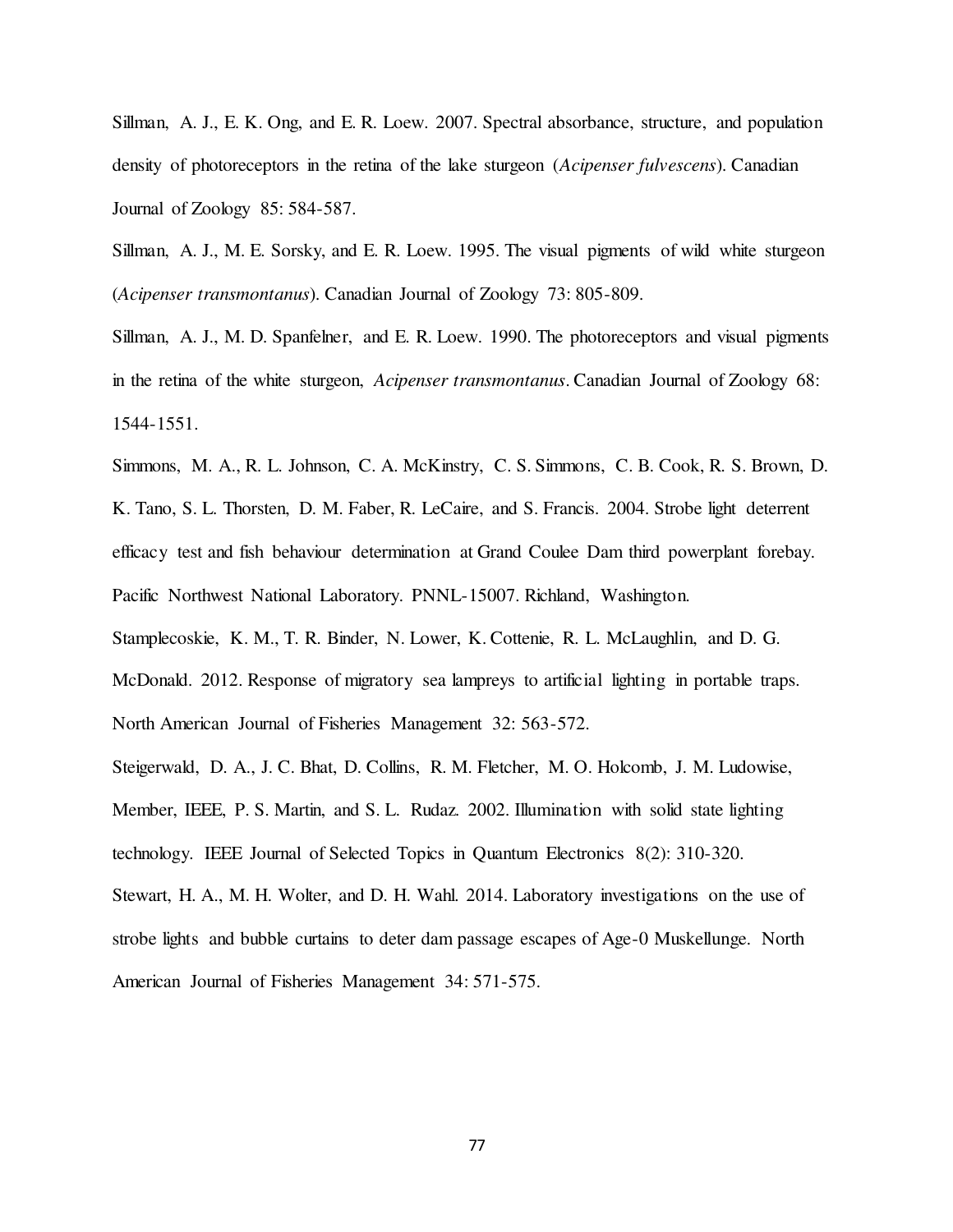Sullivan, B. G., A. D. M. Wilson, L. F. G. Gutowski, P. H. Patrick, M. Sills, and S. J. Cooke. 2016. The behavioral responses of a warmwater teleost to different spectra of light-emitting diodes. North American Journal of Fisheries Management 36: 1000-1005.

Swanson, C., and P. Young. 1998. Swimming performance of delta smelt: maximum performance, and behavioral and kinematic limitations on swimming at submaximal velocities. Journal of Experimental Biology 201: 333-345.

Team, R.C., 2016. R: A language and environment for statistical computing. R Foundation for Statistical Computing, Vienna, Austria.

Tosini, G., P. M. Iuvone, D. G. McMahon, and S. P. Collin. 2014. The retina and circadian rhythms. Springer, New York.

Vörösmarty, C. J., P. B. McIntyre, M. O. Gessner, D. Dudgeon, A. Prusevich, P. Green, S.

Glidden, S. E. Bunn, C. A. Sullivan, C. Reidy Liermann, and P. M. Davies. 2010. Global threats to human water security and river biodiversity. Nature 467: 555-561.

Walburg, C. H. 1972. Some factors associated with fluctuations in year-class strength of sauger, Lewis and Clark Lake, South Dakota. Transactions of the American Fisheries Society 101:311– 316.

Warnes, G. R., B. Bolker, L. Bonebakker, R. Gentleman, W. Huber, A. Liaw, T. Lumley, M. Maechler, A. Magnusson, S. Moeller, M. Schwartz, and B. Venables. 2016. gplots: Various R Programming Tools for Plotting Data. R package version 3.0.1. URL https://CRAN.Rproject.org/package=gplots

Wilson, C. C., M. Lavender, and J. Black. 2007. Genetic assessment of walleye (Sander vitreus) restoration efforts and options in Nipigon Bay and Black Bay, Lake Superior. Journal of Great Lakes Research 33: 133-144.